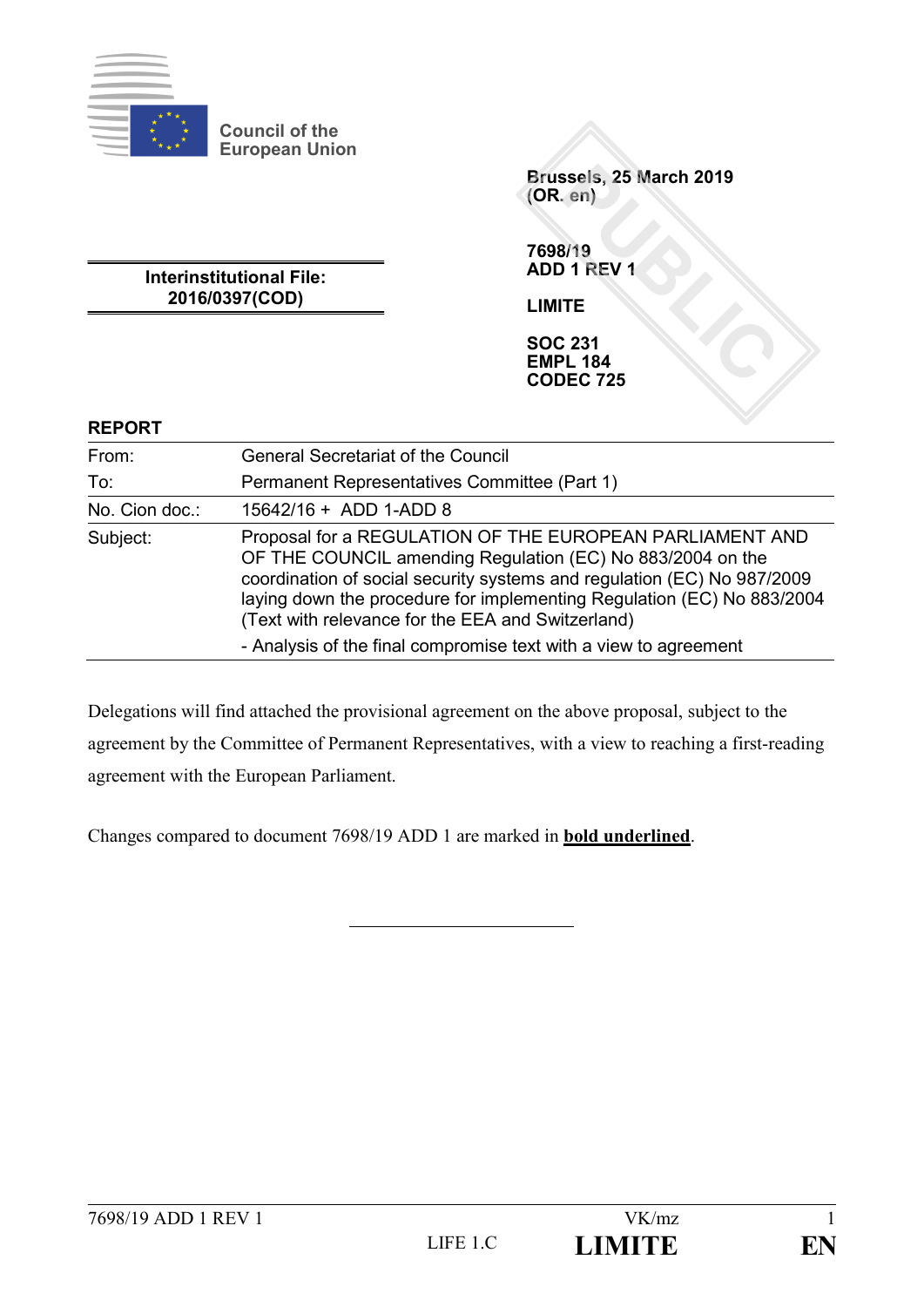## **ANNEX I**

2016/0397 (COD)

### **REGULATION …/2019**

### **OF THE EUROPEAN PARLIAMENT AND OF THE COUNCIL**

**of …**

# **amending Regulation (EC) No 883/2004 on the coordination of social security systems and Regulation (EC) No 987/2009 laying down the procedure for implementing Regulation (EC) No 883/2004**

### **(Text with relevance for the EEA and Switzerland)**

### THE EUROPEAN PARLIAMENT AND THE COUNCIL OF THE EUROPEAN UNION,

Having regard to the Treaty on the Functioning of the European Union, and in particular Article 48 thereof,

Having regard to the proposal from the European Commission,

After transmission of the draft legislative act to the national Parliaments,

#### **Having regard to the opinion of the Committee of the Regions<sup>1</sup> ,**

Having regard to the opinion of the European Economic and Social Committee<sup>2</sup>,

Acting in accordance with the ordinary legislative procedure,

Whereas:

(1) A modernised system of social security coordination started to apply from 1 May 2010 with Regulations (EC) No 883/2004 and (EC) No 987/2009.

<sup>1</sup> **<sup>1</sup> OJ C 342, 12.10.17, p. 65.**

<sup>2</sup> **OJ C 345, 13.10.2017, p. 85.**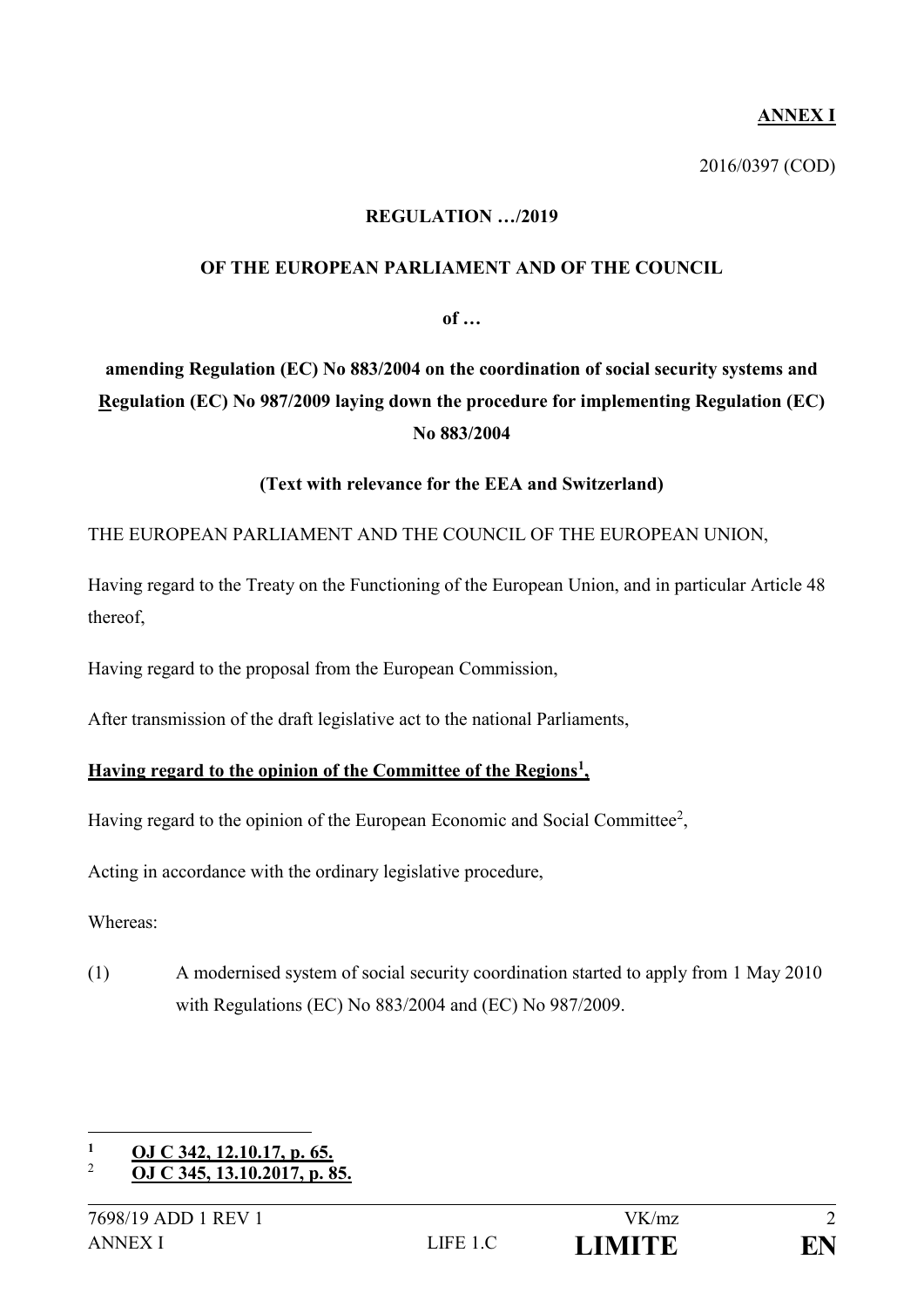- (2) These Regulations were updated by Regulation (EU) No 465/2012 of the European Parliament and of the Council of 22 May 2012 to supplement, clarify and update certain provisions of Regulations, especially in the field of the determination of the applicable legislation and unemployment benefits, and to make technical adaptations to the references to national legislation in the Annexes.
- (3) It has emerged from evaluations and discussions within the Administrative Commission for the Coordination of Social Security Systems that in the areas of long-term care benefits, unemployment benefits and family benefits the modernisation process should continue in order to make the rules relating to those benefits fairer, clearer and easier to apply by means of exchanges of experience and best administrative practices. To facilitate such exchanges, also the use of new technologies should be promoted.
- (4) It remains essential that the coordination rules keep pace with the evolving legal and societal context in which they operate by further facilitating the exercise of citizens' rights while at the same time ensuring legal clarity, a fair and equitable distribution of the financial burden among the institutions of the Member States involved, administrative simplicity and enforceability of the rules.
- $(5)$   $[...]$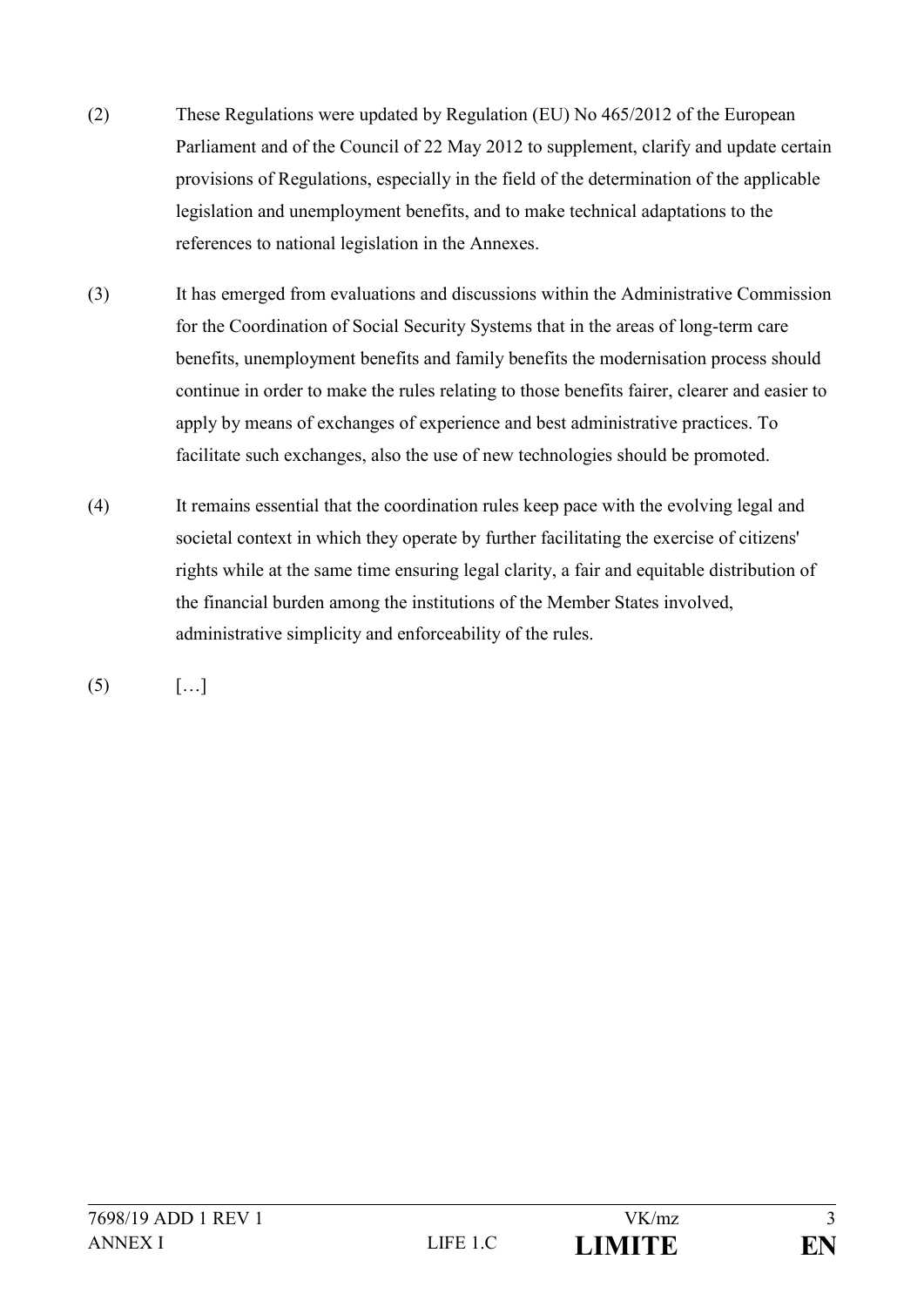(6) Long-term care benefits have so far not been included explicitly within the material scope of Regulation (EC) No 883/2004 but in principle coordinated following the rules applicable to sickness benefits, leading to legal uncertainty both for institutions and persons claiming long-term care benefits. There is a need to develop a stable legal framework appropriate to long-term care benefits within the Regulation that continues the coordination as sickness benefits as a general rule and to include a clear definition and a list of such benefits.

 $(7)$  […]

- (8) In the area of unemployment benefits, the rules on the aggregation of periods of insurance should be applied uniformly by all Member States.
- (8a) In order to ensure a real link between the unemployed person and the labour market of the Member State providing unemployment benefits, with the exception of wholly unemployed cross-border workers referred to in Article 65(2) and 65(2a) of Regulation (EC) No 883/2004, the rules on the aggregation of periods for the purpose of conferring entitlement to unemployment benefits should be subject to the condition that the insured person has most recently completed an uninterrupted period of at least one month of insurance, employment or self-employment in that Member State and thereby contributed to the financing of the unemployment benefit scheme of that Member State over a predefined period. Otherwise, the penultimate Member State in which that person completed a period of insurance, employment or self-employment should become competent, if the person completed such a period in that Member State. In this case, registration with the employment services of the Member State of most recent insurance should have the same effect as registration with the employment services of the Member State in which the unemployed person had been previously insured. In cases where the person did not complete such period in those Member States, the Member State of most recent insurance, employment or self-employment should become competent.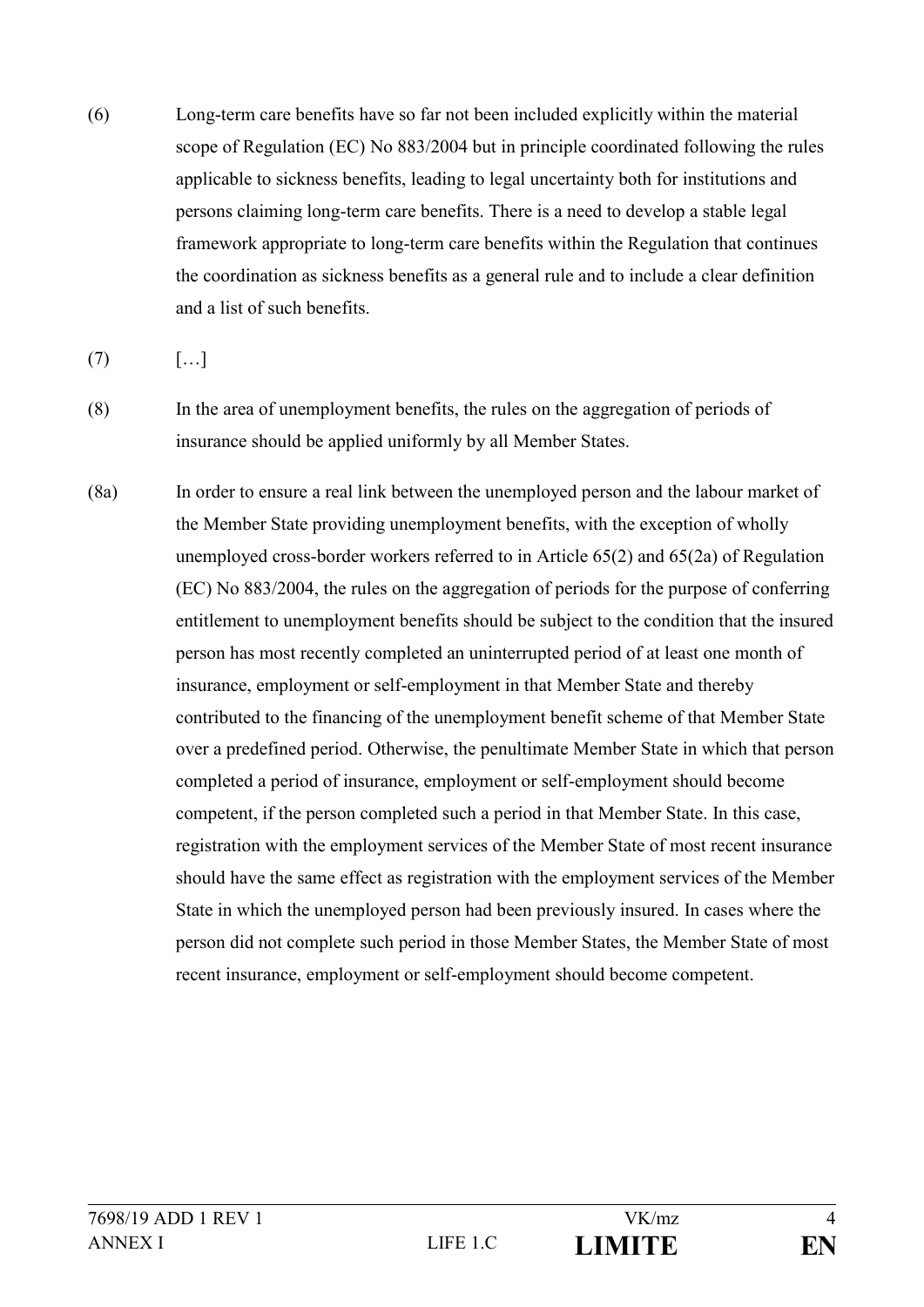- (9) In order to improve the opportunities for unemployed persons moving to another Member State to look for work and their chances for reintegration into the labour market and to address skills mismatches across borders, Member States may decide to exercise the possibility to extend the period of export of unemployment benefits up to the end of the period of the person's entitlement to benefits.
- (10) There is a need to ensure greater parity of treatment for frontier and cross-border workers by ensuring they receive unemployment benefits from the Member State of last activity provided that they have completed a period of insurance, employment or selfemployment in that Member State for **an uninterrupted period of** at least six months.
- (10a) The labour market in Luxembourg is characterised by a number of specific features. Frontier workers make up a very significant proportion of total employment in Luxembourg, which greatly exceeds the proportion of frontier workers in the working population of any other Member State. The introduction of the new rules relating to frontier and cross-border workers is expected to place a very high administrative burden on the Luxembourg public employment authority due to a significant increase in the number of frontier workers for whom it would become the competent institution. It is therefore appropriate to grant Luxembourg an additional phasing-in period during which Articles 65 and 86 of Regulation (EC) No 883/2004 and Articles 56 and 70 of Regulation (EC) 987/2009 in force before *[the entry into force of the Regulation (EU) xxxx]* continue to apply so as to allow that Member State the time required to take all necessary preparatory steps for a smooth transition from the current regulatory framework to the new rules and to adjust its social security system. During this transitional period, Article 56a of Regulation (EC) 987/2009 should not apply to Luxembourg.
- (11) In order to take into account the judgement of the Court of Justice of the European Union in the Case C-347/12 *Wiering*, for the purpose of the calculation of the differential supplement, there are two categories of family benefits of the same kind: family benefits in cash primarily intended to replace income not earned due to childraising, and all other family benefits.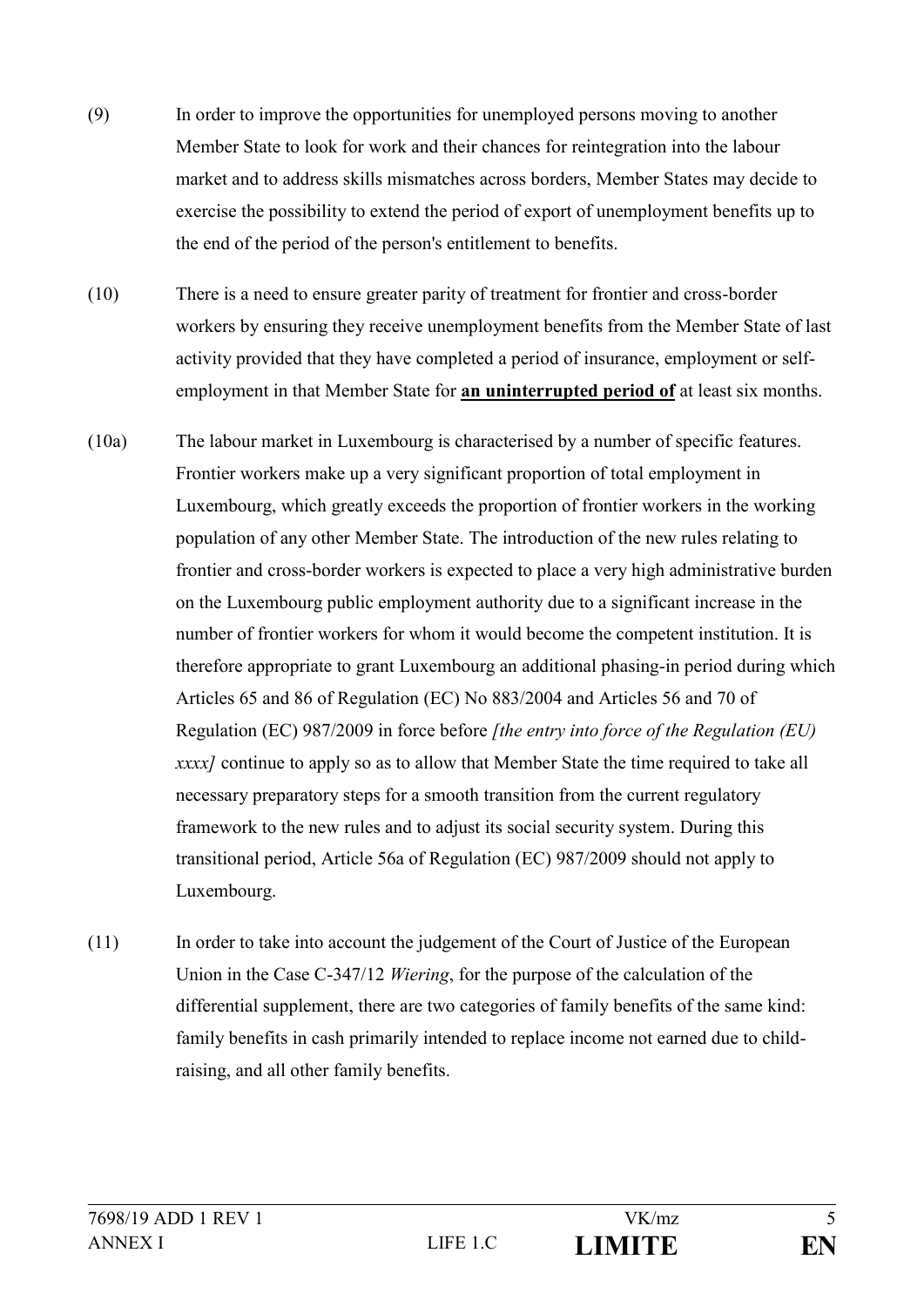- (11a) Family benefits in cash primarily intended to replace parts or the whole income not earned, or income that the person cannot earn, due to child-raising periods are designed to meet the individual and personal needs of the parent subject to the legislation of the competent Member State and therefore are distinguishable from other family benefits as they are intended to compensate a parent for loss of income or salary during time spent raising a child rather than solely meeting general family expenses.
- (12) In order to enable a timely update of Regulation (EC) No 883/2004 to the developments at the national level, the power to adopt acts in accordance with Article 290 of the Treaty on the Functioning of the European Union should be delegated to the European Commission in respect of amending the Annexes to Regulation (EC) No 883/2004 and Regulation (EC) No 987/2009. It is of particular importance that the Commission carry out appropriate consultations during its preparatory work, including at expert level and that those consultations be conducted in accordance with the principles laid down in the Interinstitutional Agreement on Better Law-Making of 13 April 2016.<sup>3</sup> In particular, to ensure equal participation in the preparation of delegated acts, the European Parliament and Council should receive all documents at the same time as Member States' experts, and their experts should systematically have access to meetings of Commission expert groups dealing with the preparation of delegated acts.
- (13) With a view to supporting Member States in their efforts to combat fraud and error in the application of the coordination rules, it is necessary to establish a further permissive legal basis to facilitate the processing of personal data about persons to whom Regulations (EC) No 883/2004 and (EC) No 987/2009 apply, in compliance with Regulation (EU) 2016/679 of the European Parliament and of the Council<sup>23</sup>. This would enable a Member State to compare data held by its competent institutions against that held by another Member State in order to identify errors or inconsistencies that require further investigation.

 $(14)$  […]

 $\overline{3}$ OJ L 123, 12.5.2016, p. 1–14.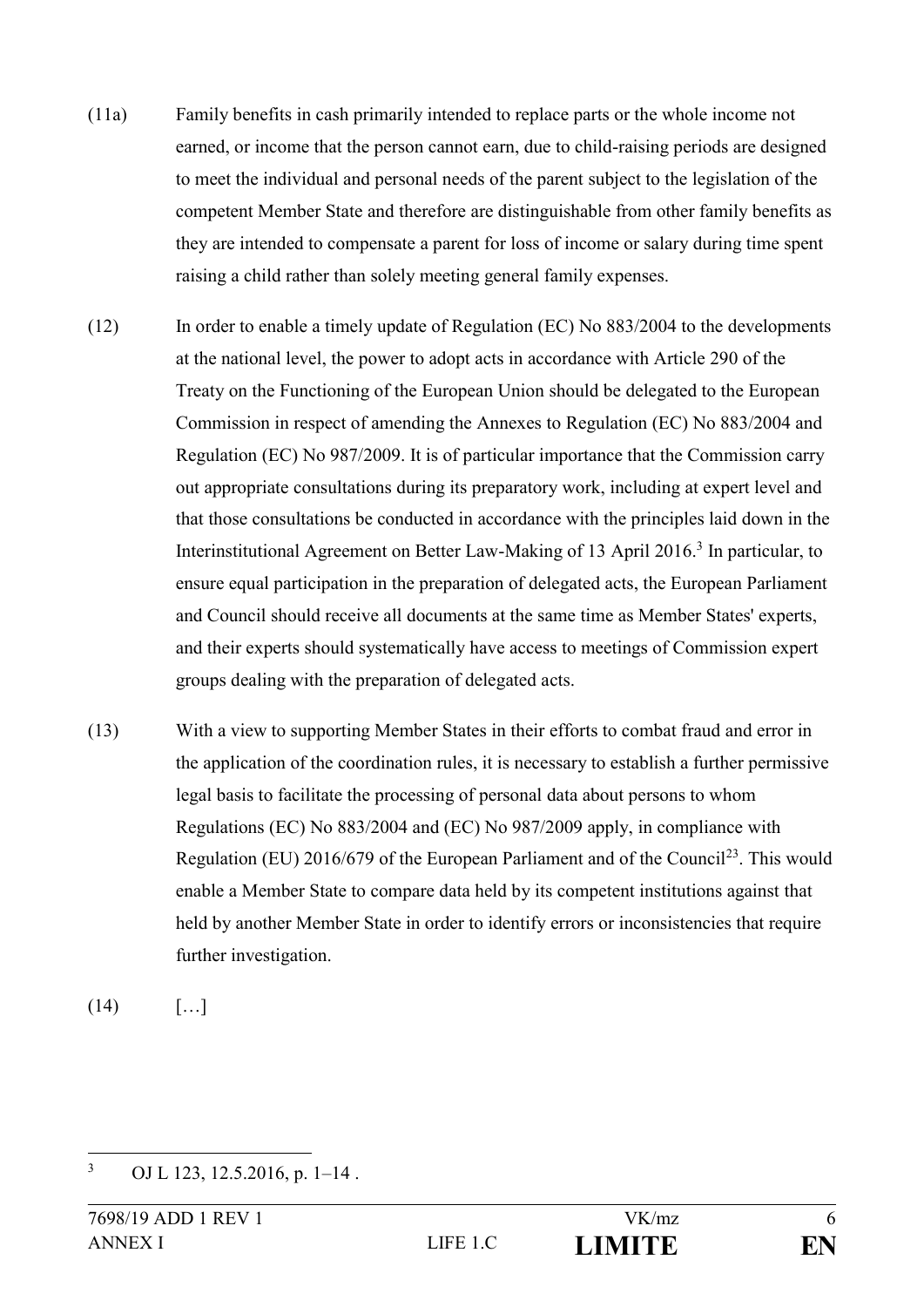- (15) With a view to expediting the procedure for the verification and withdrawal of documents in cases of fraud and error, it is necessary to strengthen the collaboration and the exchange of information between the issuing institution and the institution requesting a withdrawal. Where there is doubt about the validity of a document or about the correctness of supporting evidence, it is in the interest of the Member States and the persons concerned that the institutions concerned reach an agreement within a reasonable period of time.
- (15a) As regards documents concerning the social security legislation which applies to the holder, there should be a detailed procedure for the cooperation in case of doubts on their validity. It is also necessary to lay down further rules on retroactivity in case a document is withdrawn or rectified. This includes the situations in which the Member States involved should consider to conclude an agreement based on Article 16 of Regulation (EC) No 883/2004 for part or all of the periods covered by the document.
- (16) To ensure the effective and efficient operation of the coordination rules it is necessary to clarify the rules for determining applicable legislation for employees who pursue their economic activity in two or more Member States in order to provide a greater parity with the conditions that apply to persons who are sent to pursue economic activity in a single Member State.
- (16a) Moreover, the link with the social security system of the Member State of origin of employed persons sent to another Member State should be reinforced by providing for a minimum period of prior affiliation.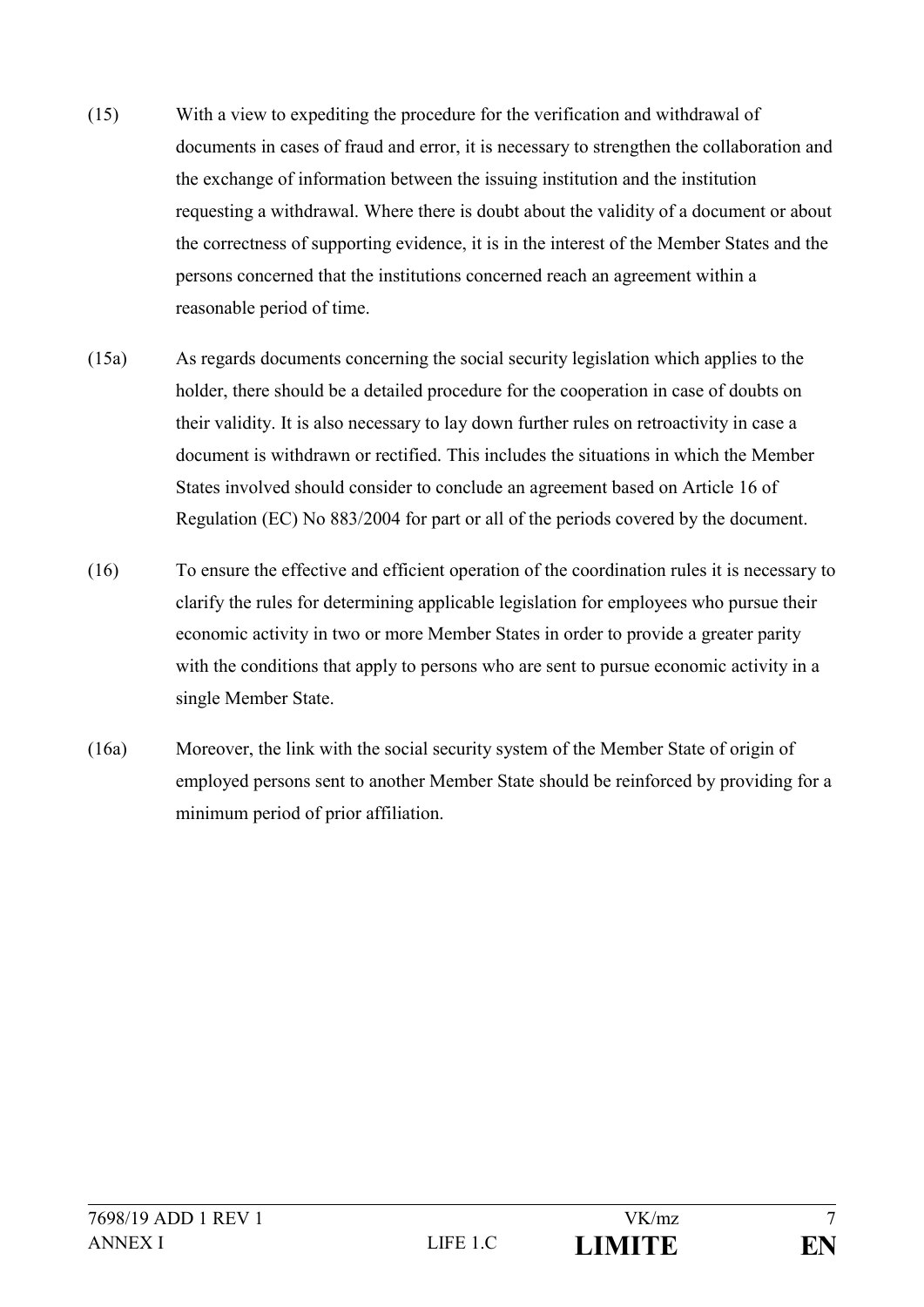- (17) Implementing powers should be conferred on the European Commission in order to ensure uniform conditions for the implementation of Articles 12 and 13 of Regulation (EC) No 883/2004 and for the implementation of the rules on recovery in Regulation (EC) No 987/2009. Those powers should be exercised in accordance with Article 5 of Regulation (EU) No 182/2011 of the European Parliament and of the Council of 16 February 2011 laying down the rules and general principles concerning mechanisms for control by the Member States of the Commission's exercise of implementing powers.<sup>4</sup>
- (18) If a Member State is unable to notify within the deadline the annual average cost per person in each age group for a reference year, it is necessary to provide an alternative that the Member State may submit claims for that year based on the annual average costs for the immediately preceding year published in the Official Journal. The reimbursement of the expenditure on benefits in kind on the basis of fixed amounts should be as close as possible to the actual expenditure; therefore a derogation from the notification obligation should be subject to the approval by the Administrative Commission and should not be granted in a consecutive year.
- (19) The offsetting procedure that applies in situations where the legislation of a Member State was applied provisionally in accordance with Article 6 of Regulation (EC) No 987/2009 should also be extended to other cases where an institution was not competent to grant benefits or receive contributions. In addition, in this context, it is necessary to disapply divergent limitation provisions in national law to ensure that a retroactive settlement between the institutions is not impeded by any incompatible time-limits laid down in national legislation while at the same time establishing a uniform limitation period of three years counting backwards from the commencement of the dialogue procedure referred to under Article 5(2) and 6(3) of this Regulation to ensure this procedure for resolving such disputes is not frustrated.

 $\overline{4}$ OJ L 55, 28.2.2011, p. 13.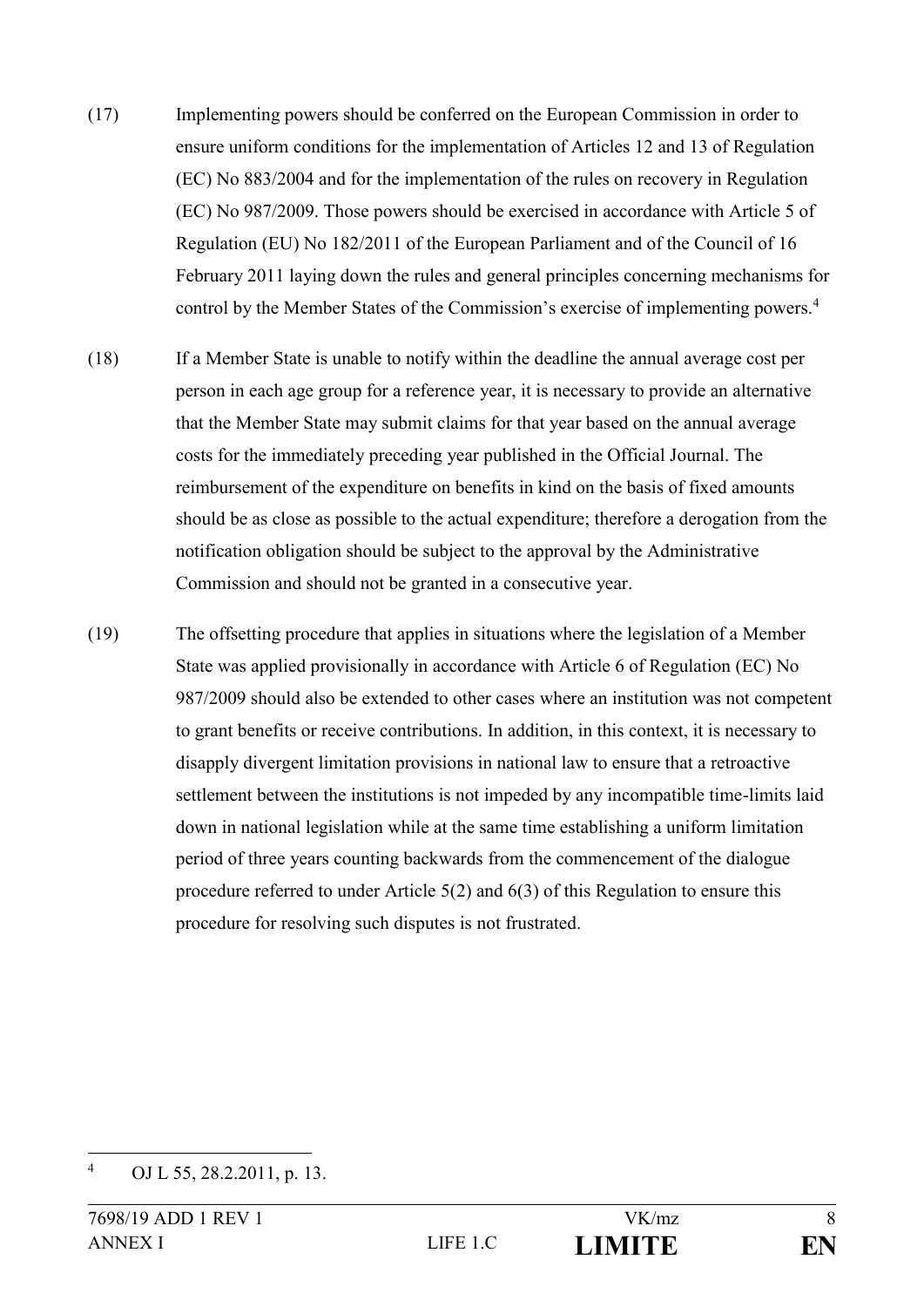- (20) Effective recovery is a means of preventing and tackling fraud and abuse and ensuring the smooth functioning of social security schemes. The recovery procedures contained in Chapter III of Title IV of Regulation 987/2009 are based upon the procedures and rules set up in Council Directive  $2008/55/EC^5$ . This Directive has been superseded by Directive 2010/24/EU concerning mutual assistance for the recovery of claims relating to taxes, duties and other measures<sup>6</sup>, which introduced a uniform instrument to be used for enforcement measures as well as a standard form for notification of instruments and measures relating to claims. In a review by the Administrative Commission for the coordination of social security systems most Member States found it advantageous to use a uniform instrument for enforcement similar to that foreseen by Directive 2010/24/EU. It is therefore necessary that the rules for mutual assistance in recovery of social security claims reflect the new measures in Directive 2010/24/EU in order to ensure more effective recovery and smooth functioning of the coordination rules.
- (21) To take account of legal changes in certain Member States and to guarantee legal certainty for stakeholders, the Annexes to Regulation (EC) No 883/2004 need to be adapted.
- (21a) The European Data Protection Supervisor has been consulted in accordance with Article  $28(2)$  of Regulation (EC) No 45/2001 and has adopted an opinion<sup>7</sup>.
- (22) While a number of provisions of this Regulation can be applied immediately as they do not require any further implementation, it is appropriate to provide for a date of application of certain provisions of this Regulation that would allow sufficient time for the implementation of those provisions,

 $\overline{\phantom{0}}$ <sup>5</sup> Council Directive 2008/55/EC of 26 May 2008 on mutual assistance for the recovery of claims relating to certain levies, duties, taxes and other measures (OJ L 150, 10.6.2008, p. 28)

<sup>6</sup> Council Directive 2010/24/EU of 16 March 2010 concerning mutual assistance for the

recovery of claims relating to taxes, duties and other measures(OJ L 84, 31.3.2010, p. 1). **7**

OJ C 92, 26.4.2007, p. 15.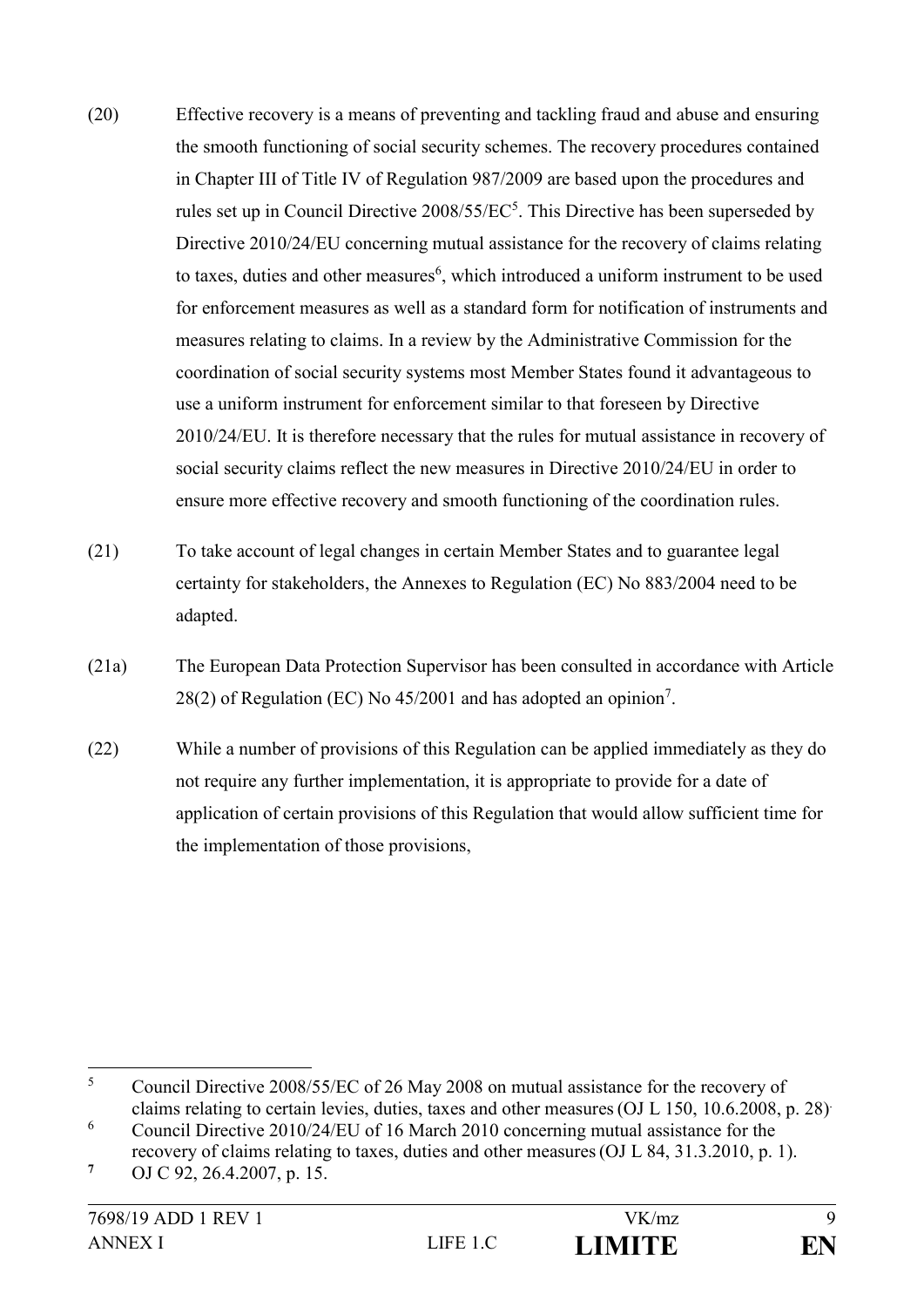### HAVE ADOPTED THIS REGULATION:

#### *Article 1*

Regulation (EC) No 883/2004 is amended as follows:

1. […]

1a.new After Recital 2, a new Recital 2a is inserted:

"(2a) Articles 45 and 48 of the Treaty of the Functioning of the European Union ensure free movement of workers entailing the abolition of any discrimination based on nationality and provide for the adoption of the necessary measures in the field of social security to secure that freedom. In addition, under Article 21 of the Treaty of the Functioning of the European Union, every Union citizen has the right to move and reside freely within the territory of the Member States subject to the limitations and conditions laid down in the Treaties and by the measures adopted to give them effect."

2. […]

2a.new Recital 5 is replaced with the following:

"It is necessary, within the framework of such coordination, to guarantee within the Union equality of treatment under the different national legislations for the persons concerned."

2aa.new After Recital 5, a new Recital 5(-a) is inserted:

"In applying the principle of equal treatment provided for in this Regulation, the caselaw of the Court needs to be respected. The Court has interpreted that principle and the relationship between this Regulation and Directive 2004/38/EC, among others, in its judgements in recent cases C-140/12 Brey, C-333/13 Dano, C-67/14 Alimanovic, C-299/14 Garcia-Nieto and C-308/14 Commission v the United Kingdom."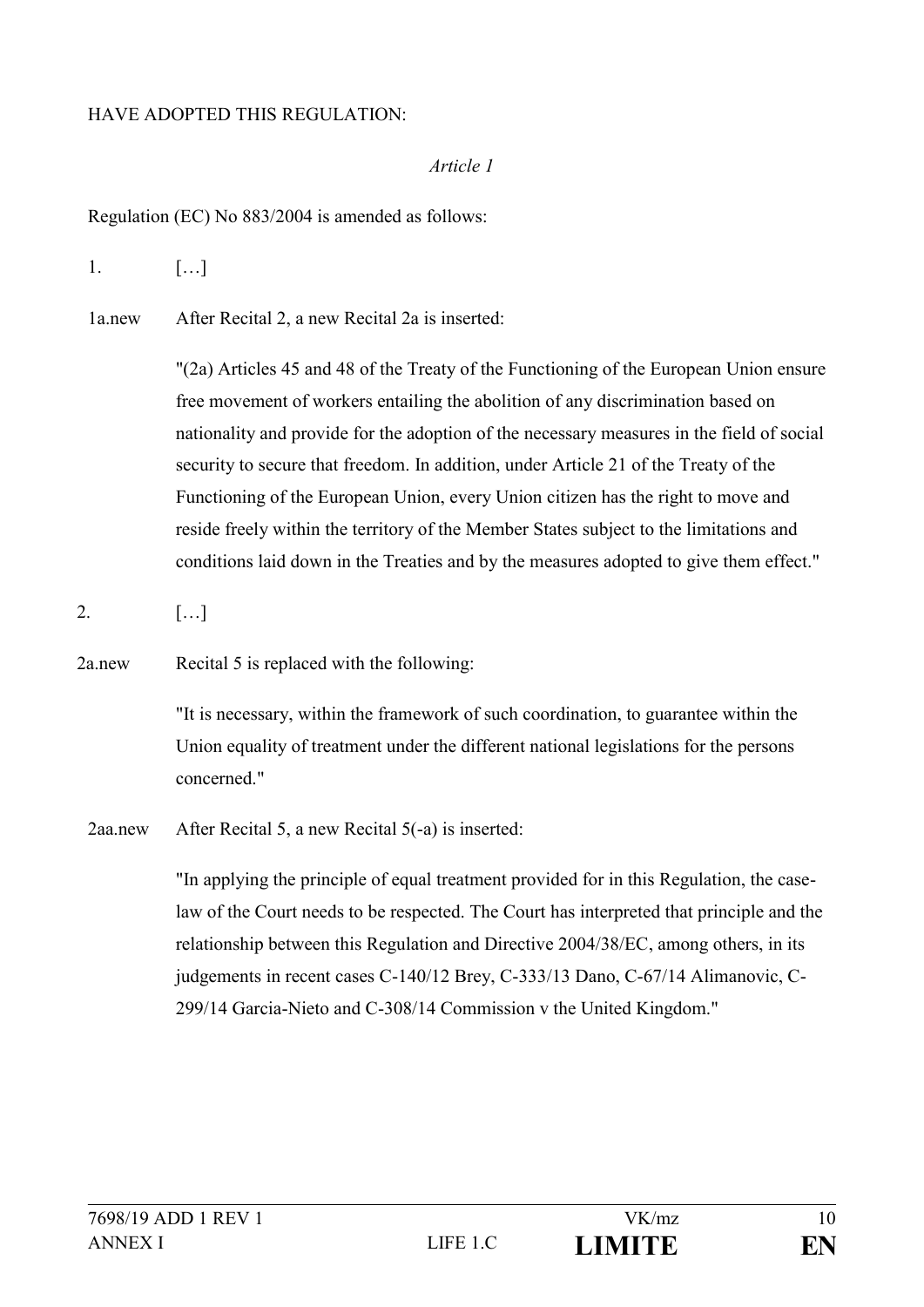"[…]

(5b) Member States should ensure that economically inactive EU mobile citizens are not prevented from satisfying the condition of having comprehensive sickness insurance cover in the host Member State, as laid down in Directive 2004/38/EC. They should be allowed, in accordance with national laws and practices, to contribute in a proportionate manner to a scheme for sickness coverage if they are not otherwise able to fulfil the relevant criteria for access to sickness insurance in the Member State in which they habitually reside.

[…]"

4. Recital 18b is replaced with the following:

"In Annex III, Subpart FTL to Commission Regulation (EU) No 965/2012 of 5 October 2012 laying down technical requirements and administrative procedures related to air operations pursuant to Regulation (EC) No 216/2008 of the European Parliament and the Council, as amended by Commission Regulation (EU) No 83/2014/EU of 29 January 2014 amending Regulation (EU) No 965/2012 laying down technical requirements and administrative procedures related to air operations pursuant to Regulation (EC) No 216/2008 of the European Parliament and the Council, the concept of 'home base' for flight crew and cabin crew members is defined as the location, assigned by the operator to the crew member, from where the crew member normally starts and ends a duty period or a series of duty periods and where, under normal circumstances, the operator is not responsible for the accommodation of the crew member concerned."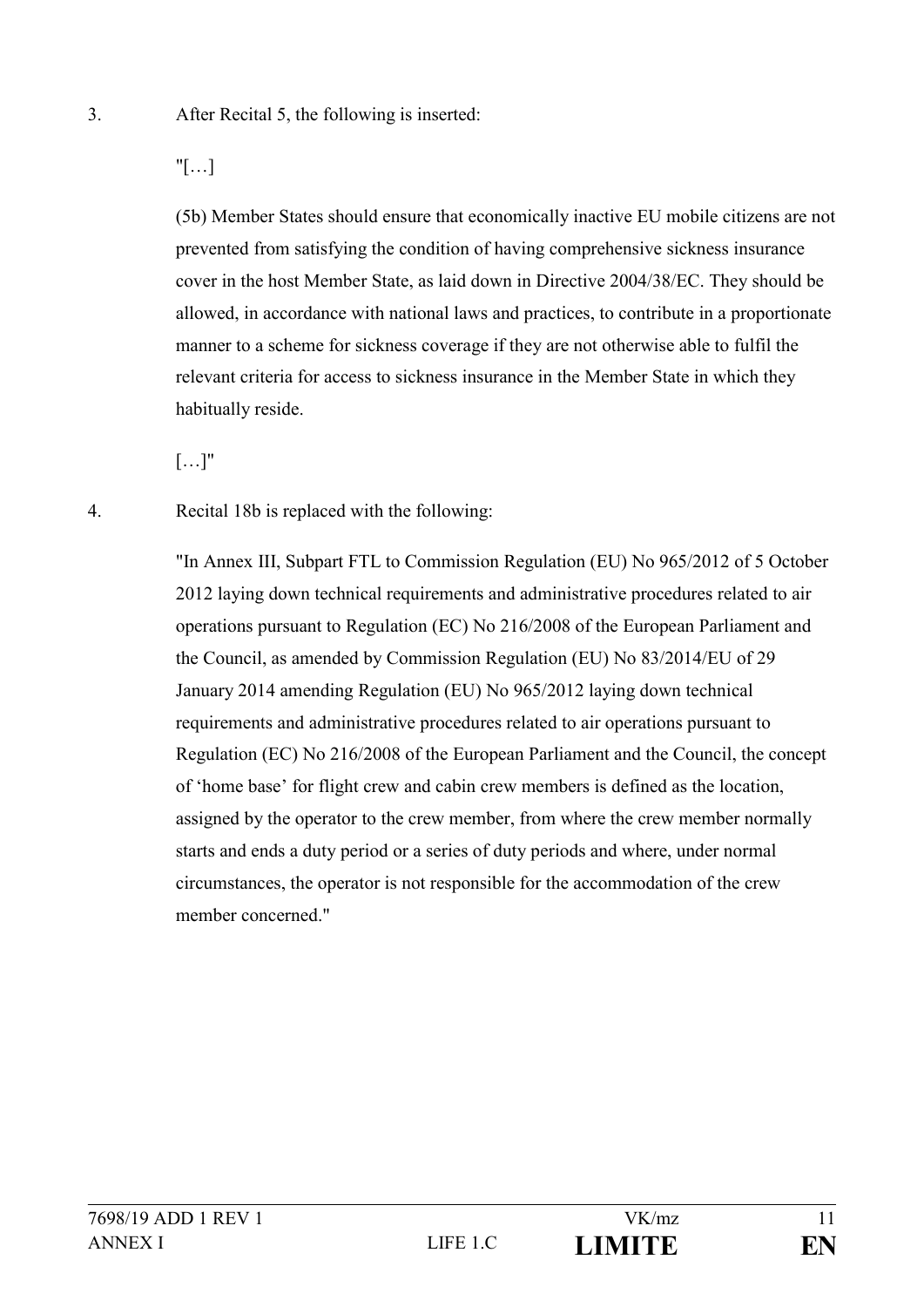### 5. Recital 24 is replaced by the following:

"(24) In line with the case law of the Court of Justice long-term care benefits for insured persons and members of their families should, in principle, continue to be coordinated following the rules applicable to sickness benefits. However, these rules should take into account the specific nature of long term care benefits. It is also necessary to provide for specific provisions in case of overlapping of long-term care benefits in kind and in cash."

5a.new After Recital 24, the following is inserted:

"(24a) Long-term care benefits refer only to those benefits which have the primary purpose of addressing the care need of a person, who on account of impairment due to, for example, old age, disability or illness, requires considerable assistance from others to carry out essential activities of daily living for an extended period of time. Moreover, long-term care benefits refer only to those benefits which can be considered as social security benefits within the meaning of the Regulation. In line with the case law of the Court of Justice in, for example, Case C-433/13, Commission v Slovak Republic, social security benefits are those benefits granted without any individual and discretionary assessment of personal needs to beneficiaries on the basis of a legally defined position and long-term care benefits should be interpreted accordingly. In particular, long-term care benefits do not include social or medical assistance. Benefits granted on a discretionary basis, after an individual assessment of the claimant's personal needs, are not long-term care benefits covered by this Regulation."

5b.new After Recital 32, the following is inserted:

"(32a) It is for the Member States to decide whether to exercise the possibility to extend the period of six months offered by Article  $64(1)(c)$  of this Regulation, in accordance with Union law, including the judgment of the Court of Justice in case C-551/16 *Klein Schiphorst*.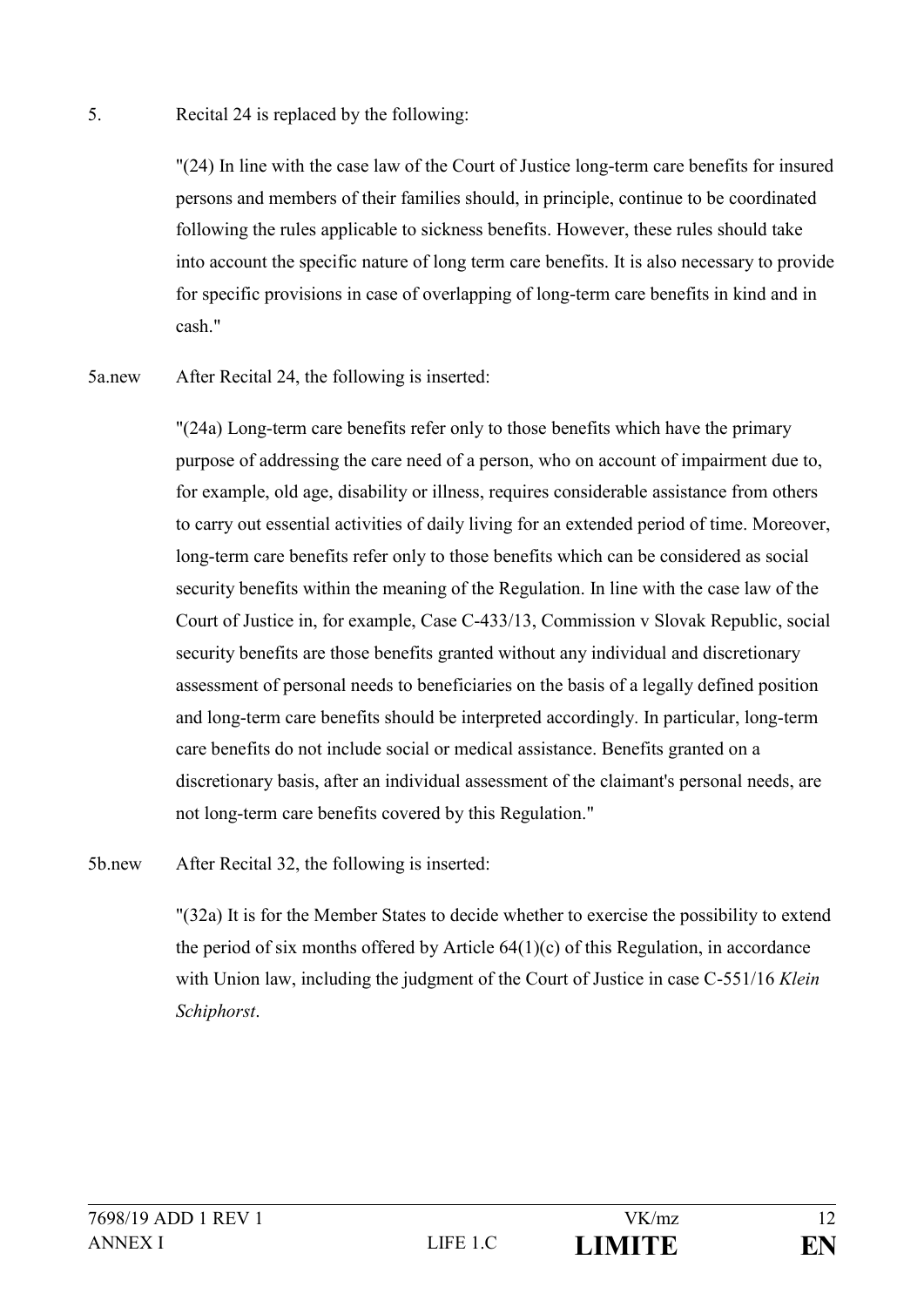(32c) Article 45 TFEU guarantees the freedom of movement for workers within the Union and prohibits any discrimination based on nationality between workers of the Member States as regards, inter alia, employment. Regulation (EU) No 492/2011 on freedom of movement for workers within the Union clarifies that frontier workers should also enjoy such fundamental right without discrimination, and as provided in Article 5 thereof, Member States should ensure that nationals of other Member States who are seeking employment in their territory receive the same assistance by their employment services as that afforded to their own nationals.

(32d) Member States should also refer to the Decision 573/2014/EU of 15 May 2014 on enhanced cooperation between Public Employment Services (PES) establishing a Union-wide network of PES and aiming at encouraging cooperation between Member States in the field of employment within the areas of PES responsibility, including by supporting increased voluntary geographical and occupational mobility on a fair basis to meet specific labour market needs."

6. After Recital 35 the following is inserted:

"(35-a) For the purpose of calculating the differential supplement, this Regulation should take into account the judgement of the Court of Justice in Case C-347/12 *Wiering* while providing the necessary clarifications and simplifications. Taking into account the special nature of the various family benefits of the Member States, two types of family benefits should be distinguished as being of different kinds based on their main purpose, objectives and the basis on which they are granted."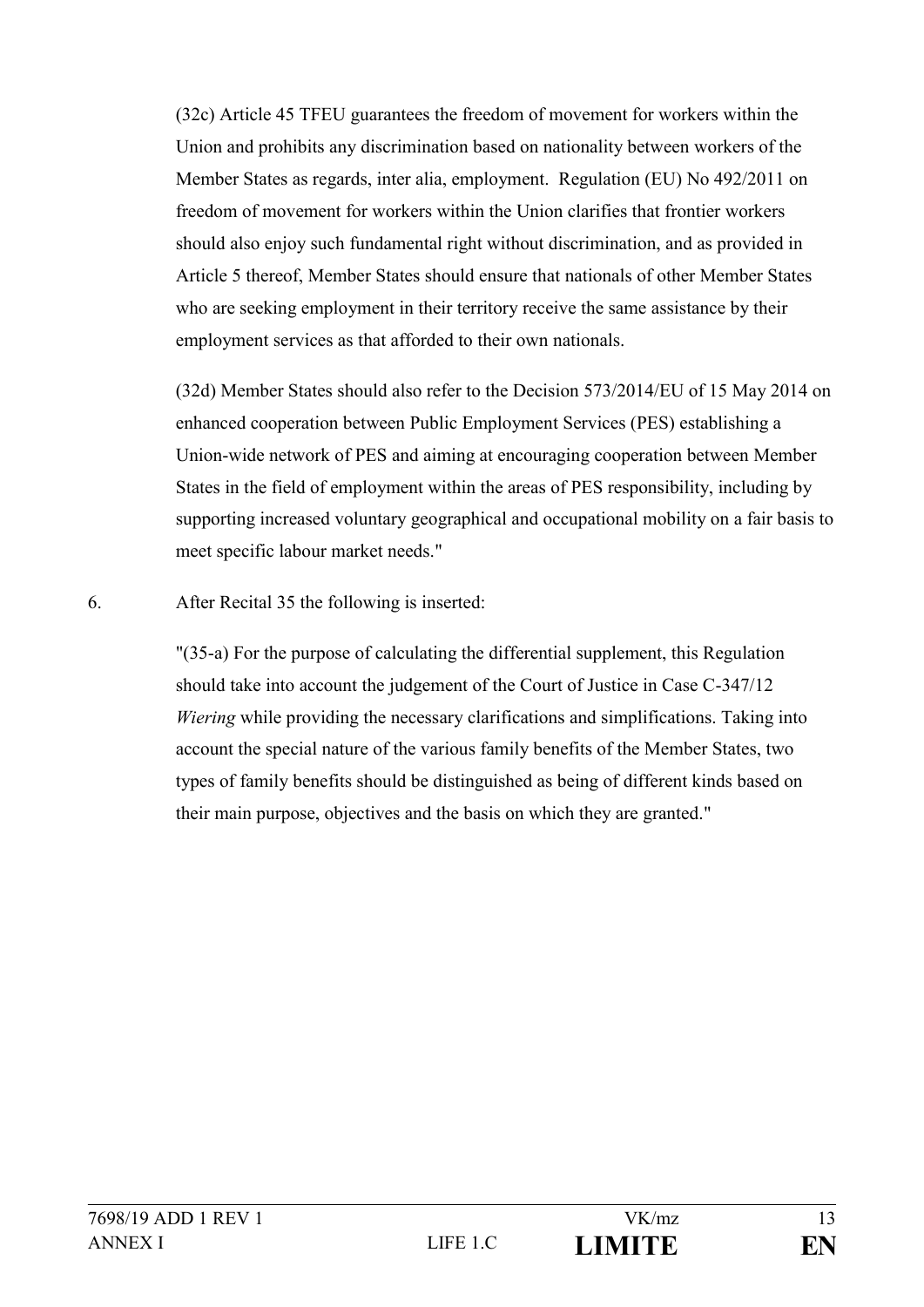(35a) Family benefits in cash which are primarily intended to replace income not earned, whether in part or in full, or income that the person cannot earn, due to childraising, can be distinguished from other family benefits intended to meet family expenses. As such benefits could be considered as individual rights which are personal to the parent subject to the legislation of the competent Member State it should be possible to exclusively reserve them to the parent concerned. Such individual benefits should be listed in Part I of Annex XIII to this Regulation. The Member State with secondary competence may elect that the rules of priority in the case of overlapping of rights to family benefits under the legislation of the competent Member State and under the legislation of the Member State of residence of members of the family should not apply to such benefits. Where a Member State chooses to disapply the priority rules it must do so consistently in respect of all entitled persons in an analogous situation and be listed in Part II of Annex XIII.

(35b) Regulation No 4/2009 of 18 December 2008 on jurisdiction, applicable law, recognition and enforcement of decisions and cooperation in matters relating to maintenance obligations, will be taken into account, where relevant."

7. After Recital 39, the following is inserted:

"(39a) The relevant EU data protection acquis, in particular Regulation (EU) 2016/679 on the protection of natural persons with regard to the processing of personal data and on the free movement of such data, and repealing Directive 95/46/EC (General Data Protection Regulation) applies to the processing of personal data pursuant to this Regulation."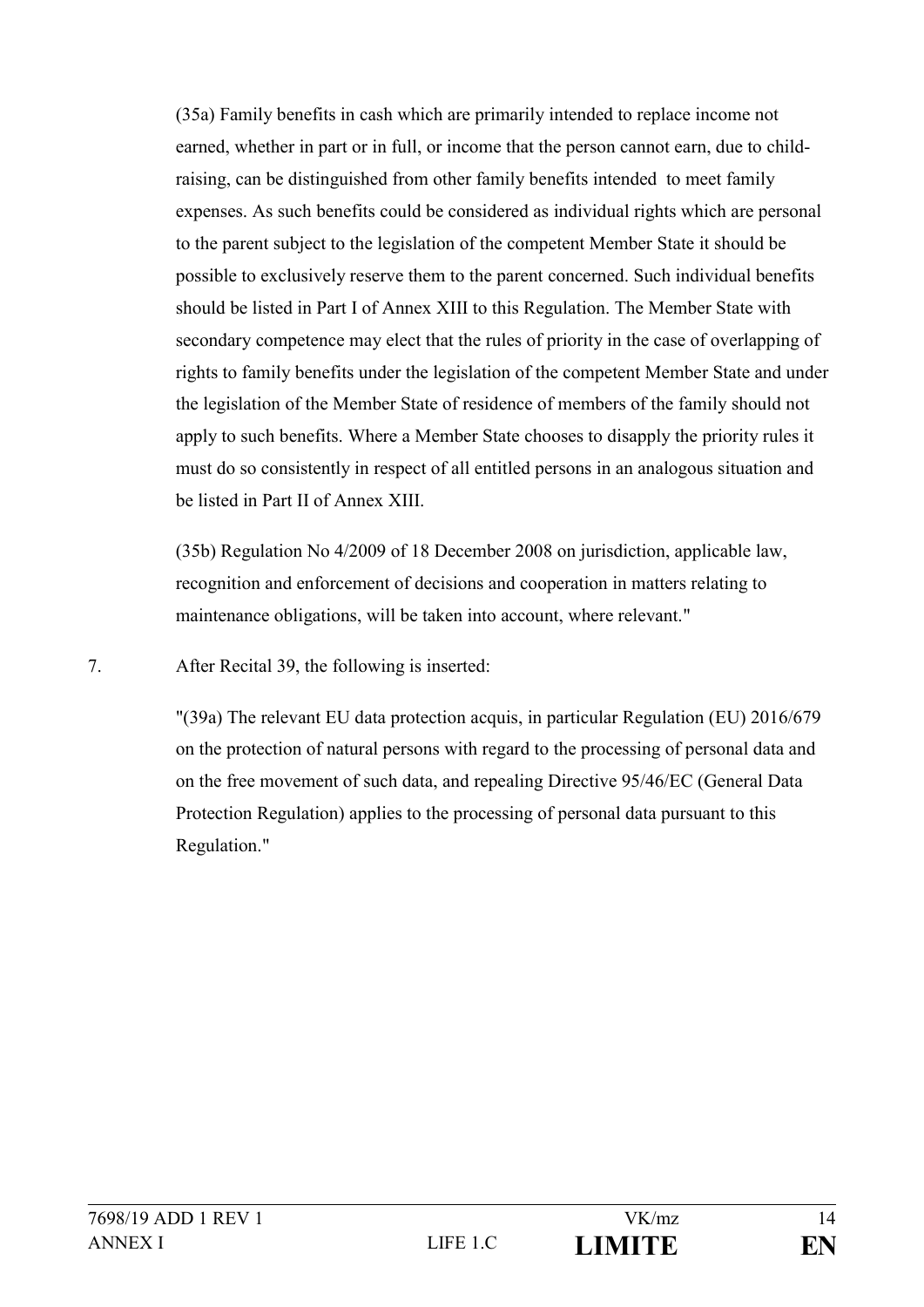8. After Recital 45, the following recitals are inserted:

"(46) In order to enable the timely update of this Regulation to take developments at the national level into account, the power to adopt acts in accordance with Article 290 of the Treaty on the Functioning of the European Union should be delegated to the European Commission in respect of amending the Annexes to this Regulation and Regulation (EC) No 987/2009. It is of particular importance that the Commission carry out appropriate consultations during its preparatory work, including at expert level and that those consultations be conducted in accordance with the principles laid down in the Interinstitutional Agreement on Better Law-Making of 13 April 2016.<sup>8</sup> In particular, to ensure equal participation in the preparation of delegated acts, the European Parliament and Council should receive all documents at the same time as Member States' experts, and their experts should systematically have access to meetings of Commission expert groups dealing with the preparation of delegated acts.

(47) This Regulation respects the fundamental rights and observes the principles recognised by the Charter of Fundamental Rights of the European Union and the European Convention of Human Rights, and has to be implemented in accordance with those rights and principles.

 $(48)$   $[...]$ "

9. Article 1 is amended as follows:

- $(a)$   $\lceil \dots \rceil$
- (b) Point  $(i)(1)(ii)$  is replaced with the following:

 $\binom{n}{i}(1)(ii)$  with regard to benefits in kind pursuant to Title III, Chapter 1, any person defined or recognised as a member of the family or designated as a member of the household by the legislation of the Member State in which he/she resides";

<sup>1</sup> **<sup>8</sup>** COM(2015) 216 final.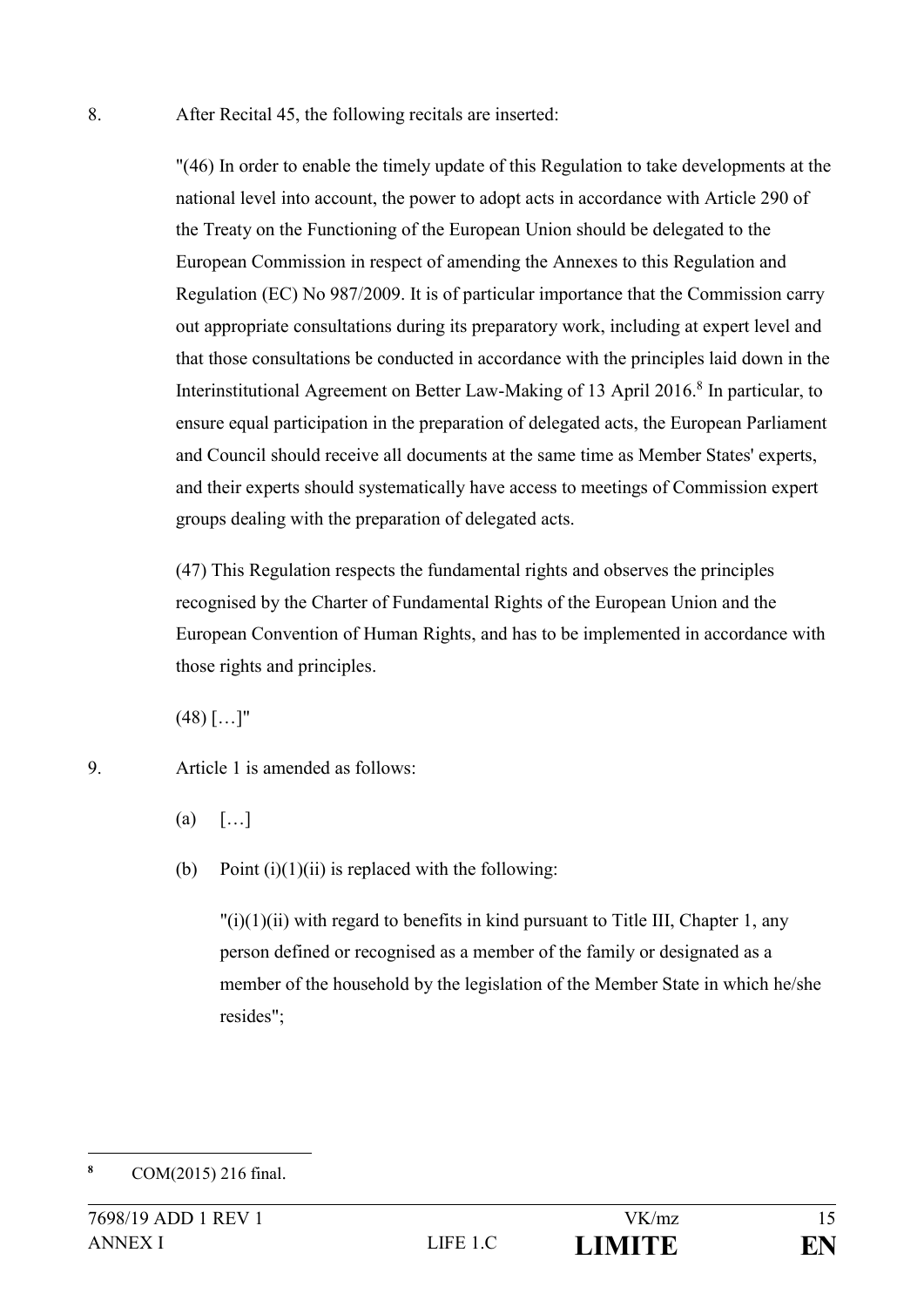(c) Point  $(va)(i)$  is replaced with the following:

"(va) (i) for the purposes of Title III, Chapter 1 with regard to sickness, maternity and equivalent paternity benefits, benefits in kind provided for under the legislation of a Member State which are intended to supply, make available, pay directly or reimburse the cost of medical care and products and services ancillary to that care."

(ca) new After Point  $(va)(i)$ , the following is inserted:

"(-ii) for the purposes of Title III, Chapter 1 with regard to long-term care benefits, benefits in kind provided for under the legislation of a Member State which are intended to supply, make available, pay directly or reimburse the cost of long-term care as referred to in the definition under point (vb).".

(d) The following point is inserted after point (va):

"(vb) 'Long-term care benefit' means a benefit in kind or in cash the purpose of which is to address the care need of a person who, on account of impairment, requires considerable assistance from another person or persons to carry out essential activities of daily living for an extended period of time in order to support his/her personal autonomy; this includes benefits granted for the same purpose to the person providing such assistance;"

9(a)new In Article 3(1), point (a) is replaced with the following:

"(a) sickness and long-term care benefits;"

- 10. […]
- $11.$  [...]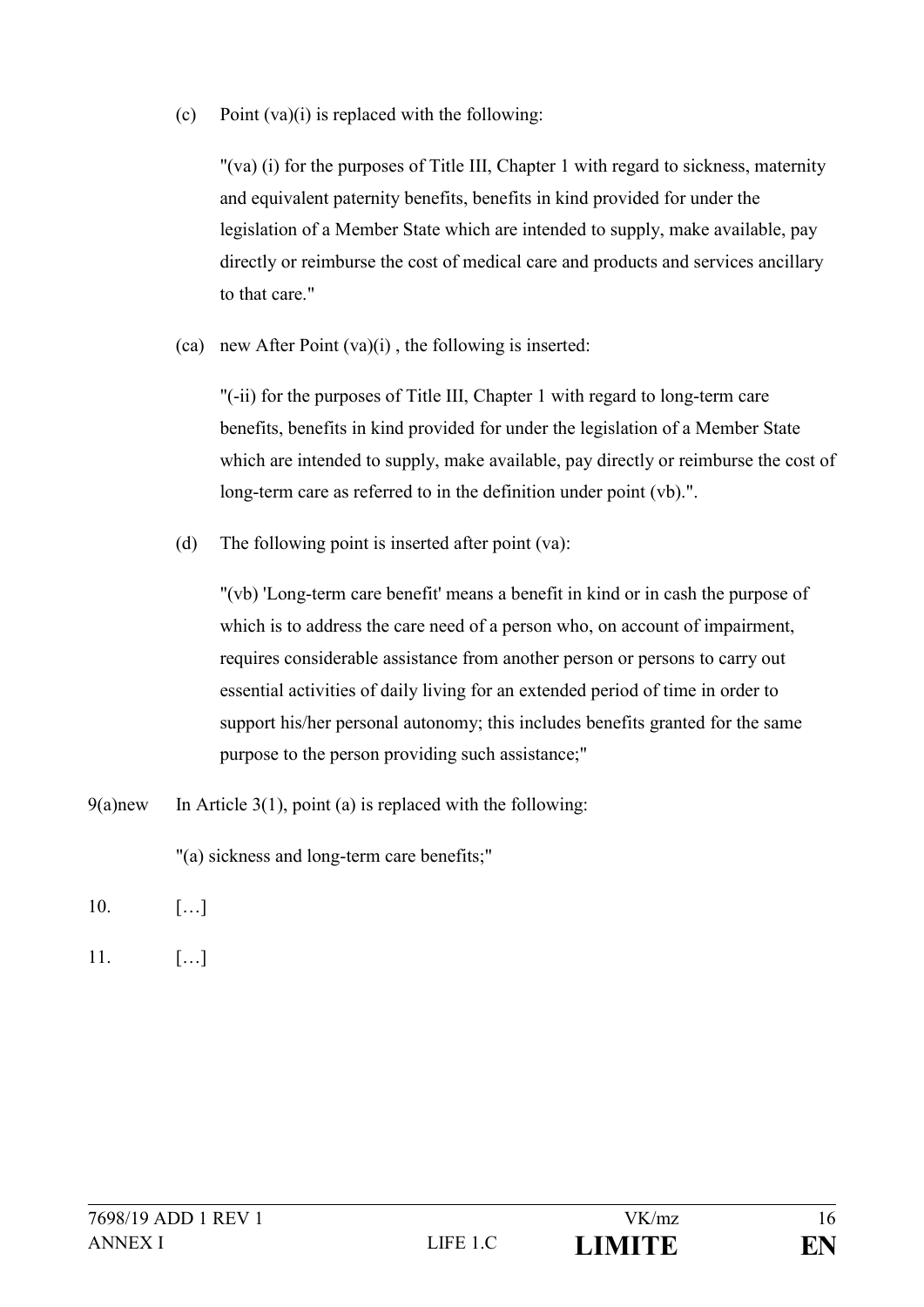- 12. Article 11 is amended as follows:
	- (a) Paragraph 2 is replaced with the following:

"2. For the purposes of this Title, persons receiving cash benefits because or as a consequence of their activity as an employed or self-employed person shall be considered to be pursuing the said activity. This shall not apply to invalidity, oldage or survivors' pensions, to pensions in respect of accidents at work or occupational diseases or to long-term care benefits in cash provided to the person in need of care."

(b) Paragraph 5 is replaced by the following:

"5. An activity as a flight crew or cabin crew member performing air passenger or freight services shall be deemed to be an activity pursued in the Member State where the home base, as defined in Annex III, Subpart FTL to Commission Regulation (EU) No 965/2012 of 5 October 2012 laying down technical requirements and administrative procedures related to air operations pursuant to Regulation (EC) No 216/2008 of the European Parliament and the Council as amended by Commission Regulation (EU) No 83/2014/EU of 29 January 2014, is located."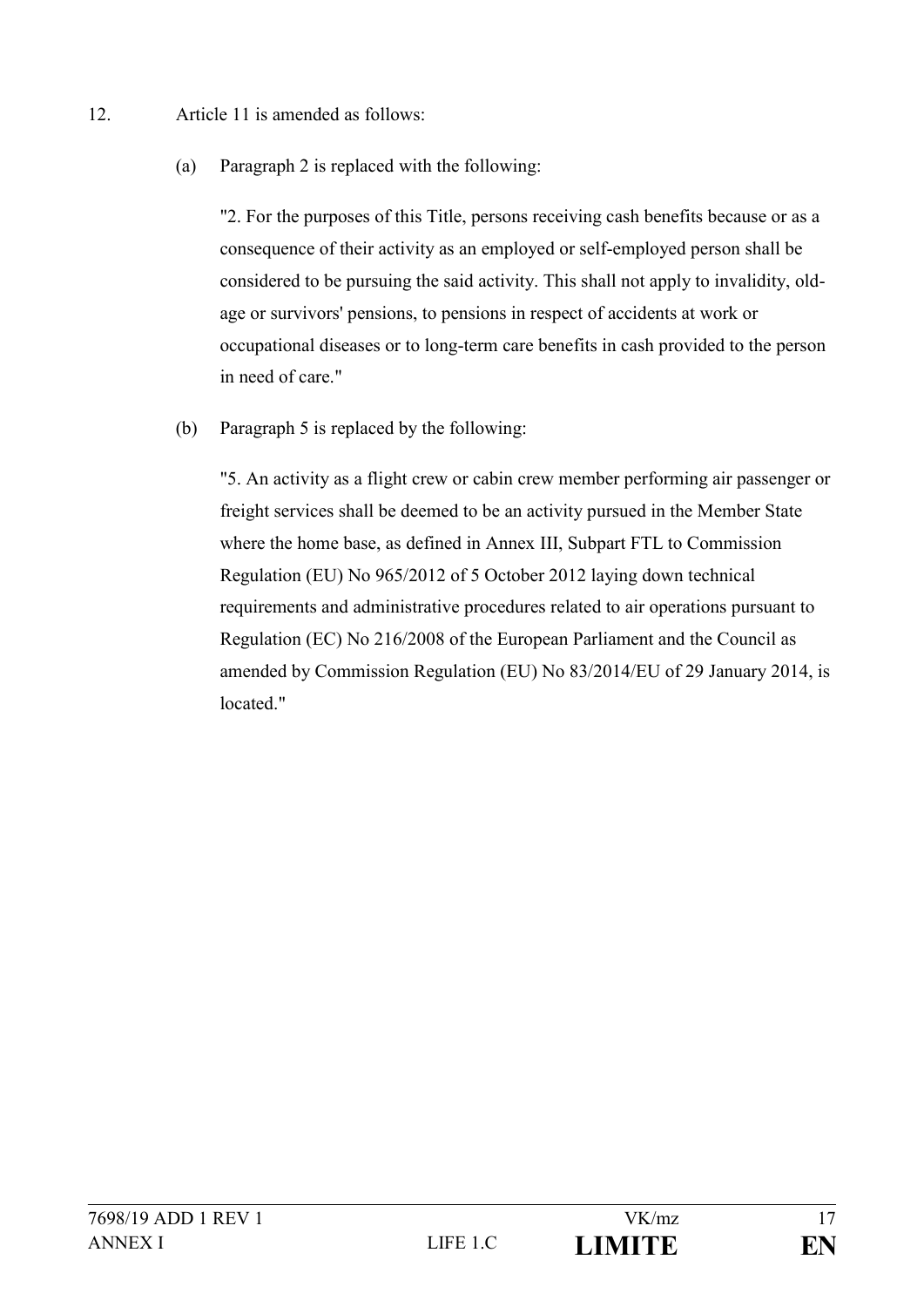### "*Article 12*

### **Special rules**

1. A person who pursues an activity as an employed person in a Member State on behalf of an employer which normally carries out its activities there, and who is sent by that employer to another Member State to perform work on that employer's behalf, shall continue to be subject to the legislation of the first Member State, provided that the anticipated duration of such work does not exceed 24 months and that the person is not replacing another previously sent employed person covered by this paragraph or a selfemployed person covered by paragraph 2.

2. A person who normally pursues an activity as a self-employed person in a Member State who goes to pursue a similar activity in another Member State shall continue to be subject to the legislation of the first Member State, provided that the anticipated duration of such activity does not exceed 24 months and that the person is not replacing another previously sent employed person covered by paragraph 1 or a self-employed person covered by this paragraph.

2a. Where an employed person covered by paragraph 1 or a self-employed person covered by paragraph 2 does not complete the work or activity and is replaced by another person, the other person shall continue to be subject to the legislation of the Member State from which he/she is sent or in which he/she normally pursues an activity as a self-employed person provided that the total duration of work or activity by all persons concerned in the second Member State does not exceed 24 months and the other conditions laid down in paragraph 1 or 2 are fulfilled."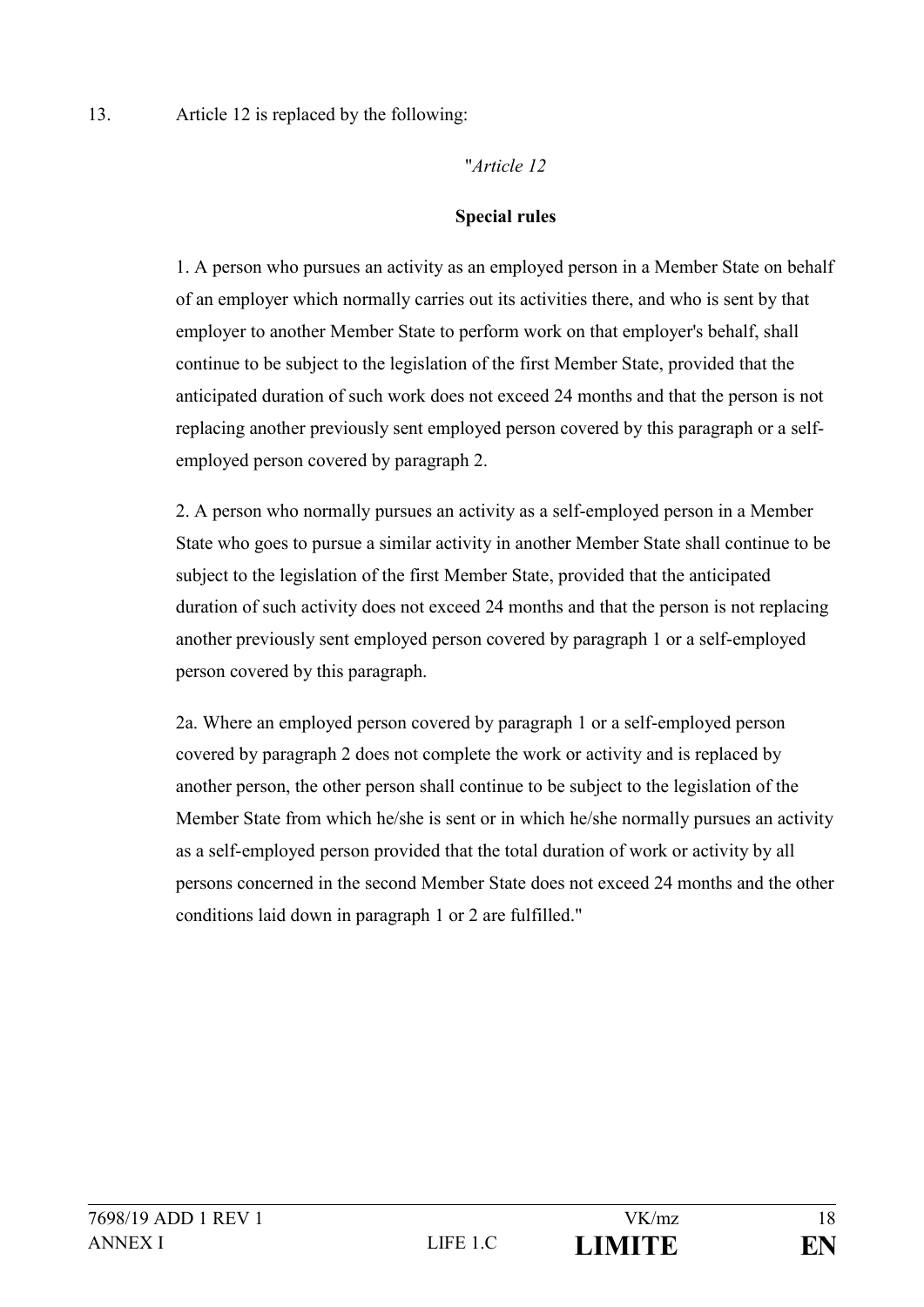14. In Article 13, the following paragraph 4a is inserted after paragraph 4:

"4a. A person who is pursuing an employed or self-employed activity in one Member State and is simultaneously receiving unemployment benefits from another Member State shall be subject to the legislation of the Member State paying the unemployment benefits.".

14a.new Title III, Chapter 1 is replaced with:

"Sickness, long-term care, maternity and equivalent paternity benefits"

14b.new Article 19 is replaced with the following:

### "*Article 19*

## **Stay outside the competent Member State**

1. Unless otherwise provided for by paragraph 2, an insured person and the members of his/her family staying in a Member State other than the competent Member State shall be entitled to the benefits in kind which become necessary during their stay either on medical grounds or due to the need for long-term care, taking into account the nature of the benefits and the expected length of the stay. These benefits shall be provided on behalf of the competent institution by the institution of the place of stay, in accordance with the provisions of the legislation it applies, as though the persons concerned were insured under the said legislation.

2. The Administrative Commission shall establish a list of benefits in kind which, in order to be provided during a stay in another Member State, require for practical reasons a prior agreement between the person concerned and the institution providing the benefit."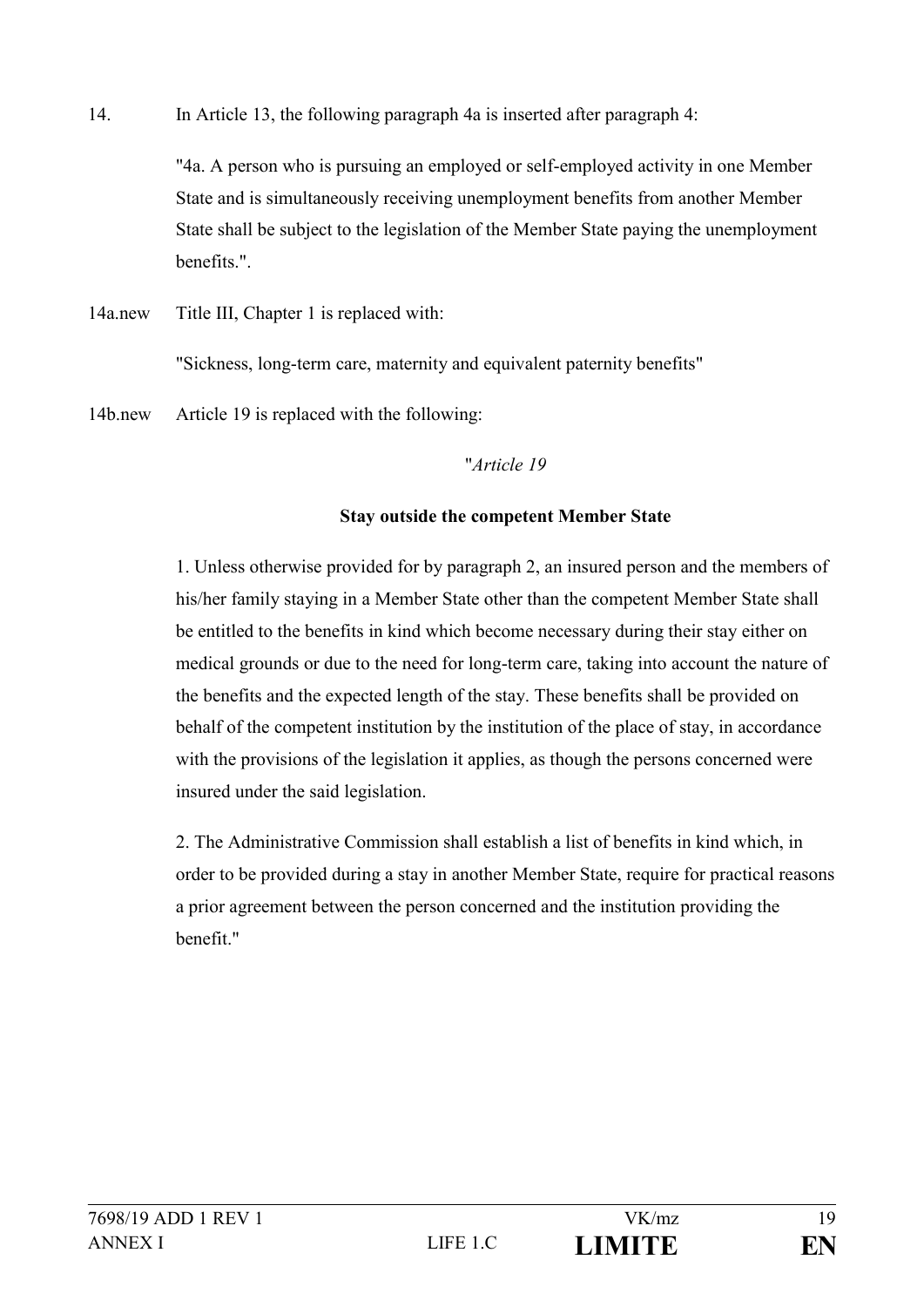14c.new Article 20, point 1 is replaced with the following:

"1. Unless otherwise provided for by this Regulation, an insured person travelling to another Member State with the purpose of receiving, during the stay, benefits in kind referred to in Article 1(va) (i) of this Regulation, shall seek authorisation from the competent institution."

14d.new Article 30 is replaced with the following:

## "*Article 30*

## **Contributions by pensioners**

1. The institution of a Member State which is responsible under the legislation it applies for making deductions in respect of contributions for sickness, long-term care, maternity and equivalent paternity benefits, may request and recover such deductions, calculated in accordance with the legislation it applies, only to the extent that the cost of the benefits pursuant to Articles 23 to 26 is to be borne by an institution of the said Member State.

2. Where, in the cases referred to in Article 25, the acquisition of sickness, long-term care, maternity and equivalent paternity benefits is subject to the payment of contributions or similar payments under the legislation of a Member State in which the pensioner concerned resides, these contributions shall not be payable by virtue of such residence."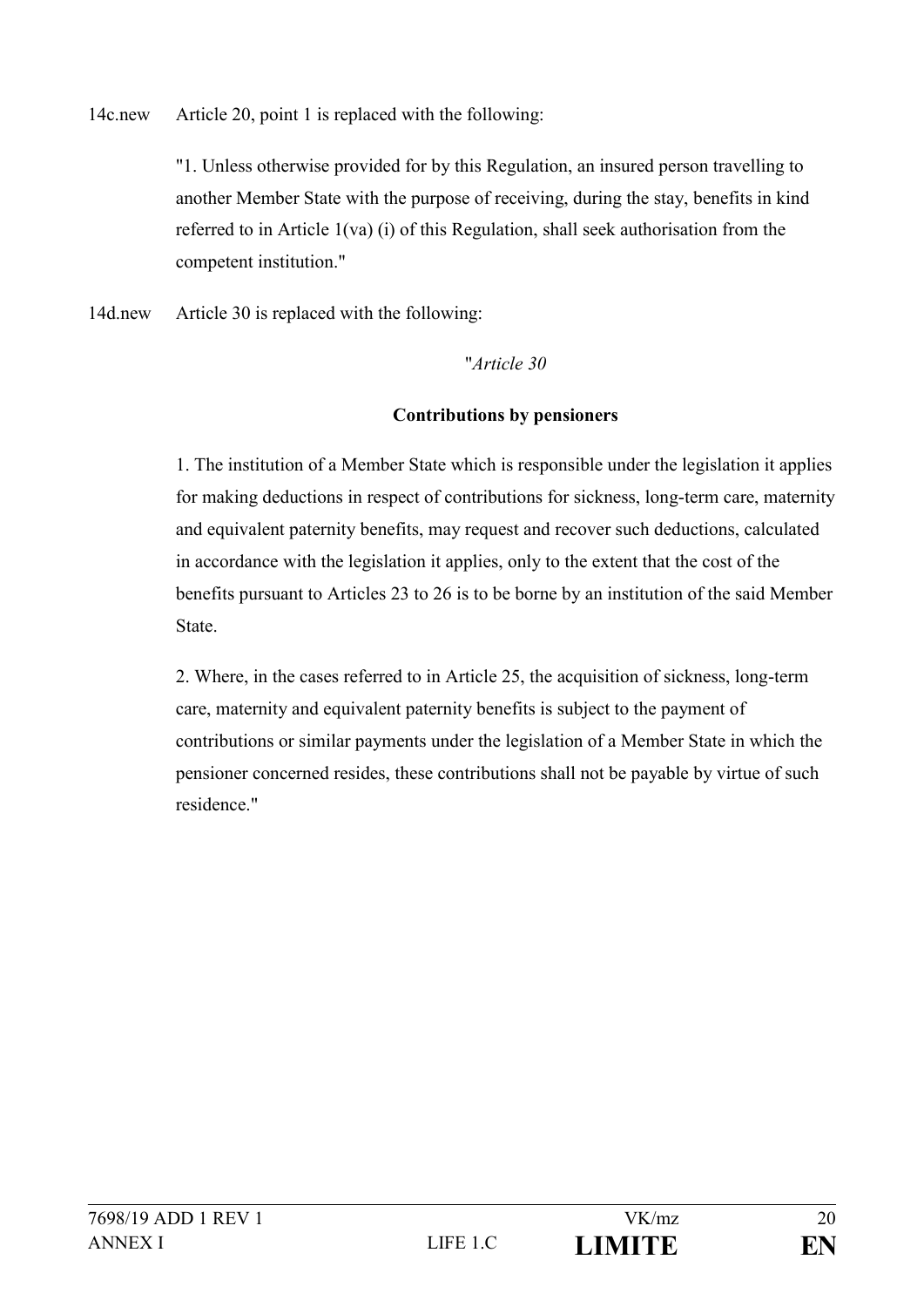15. In Article 32, the following paragraph 3 is added:

"3. Where a member of the family has a derivative right to benefits according to the legislation of more than one Member State, the following priority rules shall apply:

(a) in the case of rights available on a different basis, the order of priority shall be as follows:

(i) rights available on the basis of an activity as an employed or self-employed person of the insured person;

(ii) rights available on the basis of the receipt of a pension by the insured person;

(iii) rights available on the basis of residence of the insured person;

(b) in the case of derivative rights available on the same basis, the order of priority shall be established by referring to the place of residence of the member of the family as a subsidiary criterion;

(c) in cases where it is impossible to establish the order of priority on the basis of the preceding criteria, as a last criterion, the longest period of insurance of the insured person under a national pension scheme shall be applicable.".

15a.new After Article 33, the following is inserted:

## "*Article 33a*

## **Long-term care benefits**

1. The Administrative Commission shall, after consulting the social partners, draw up a detailed list of long-term care benefits which meet the criteria contained in Article 1 (vb) of this Regulation, specifying which are benefits in kind and which are benefits in cash and if the benefit is provided to the person in need of care or to the person providing such care.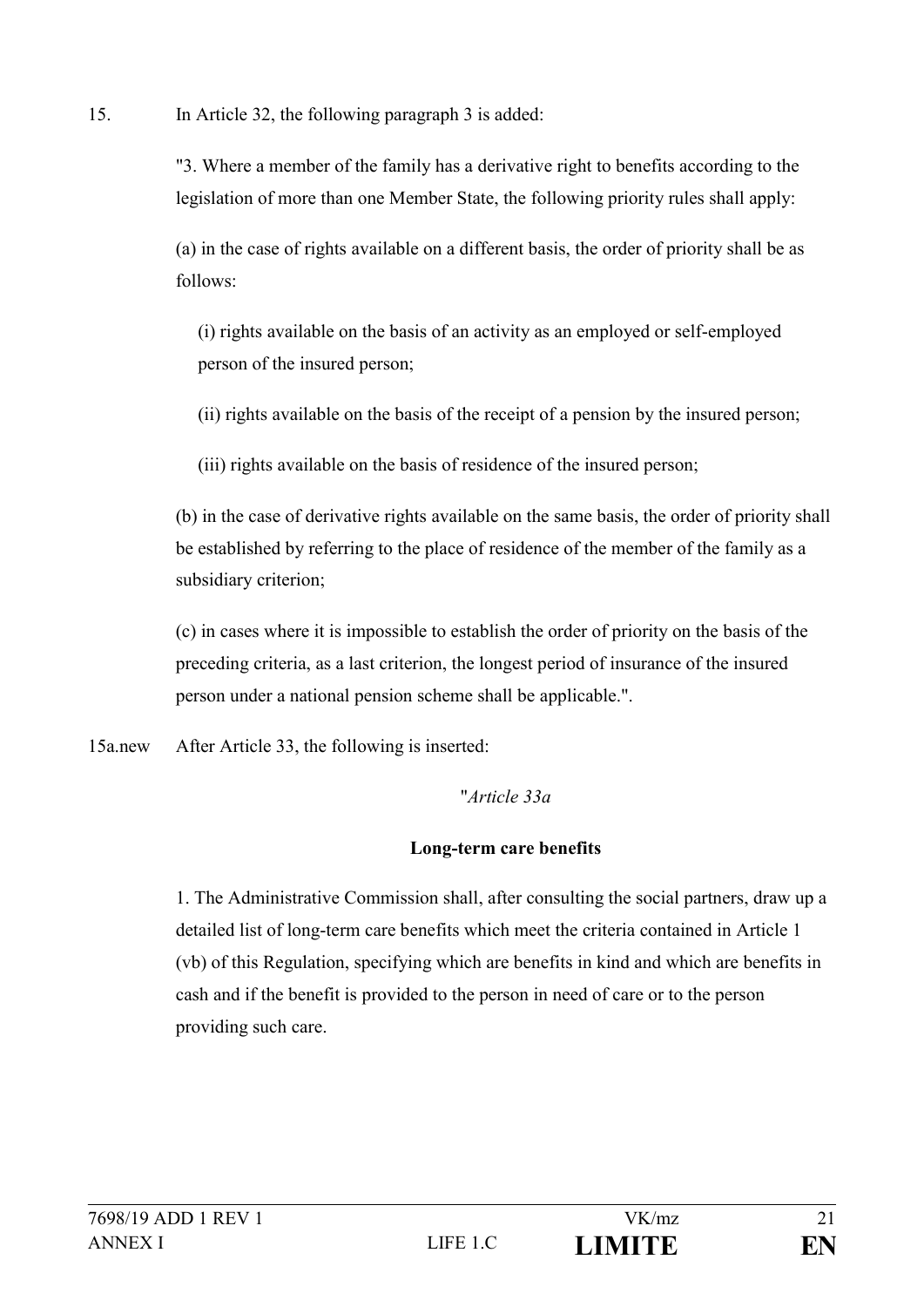2. Where a long-term care benefit falling under this Chapter has also the characteristics of benefits coordinated under a different Chapter of Title III, by way of derogation, a Member State may coordinate such benefit in accordance with the rules of the latter Chapter, provided that the outcome of such coordination is in general at least as favourable for the beneficiaries as if the benefit was coordinated as a long-term care benefit under this Chapter and it is listed in the Annex XII specifying which Chapter of Title III applies.

2a. Article 34 (1) and (3) of this Regulation shall apply also to benefits listed in Annex XII."

16. Article 34 is replaced with the following:

### "*Article 34*

## **Overlapping of long-term care benefits**

1. If a recipient of long-term care benefits in cash, which are provided under Articles 21 or 29, is, at the same time and under this Chapter, entitled to claim benefits in kind intended for the same purpose from the institution of the place of residence or stay in another Member State, and an institution in the first Member State is also required to reimburse the cost of these benefits in kind under Article 35, the general provision on prevention of overlapping of benefits laid down in Article 10 shall be applicable, with the following restriction only: if the person concerned claims and receives the benefit in kind, the amount of the benefit in cash shall be reduced by the amount of the benefit in kind which is or could be claimed from the institution of the first Member State required to reimburse the cost.

 $2.$  [...]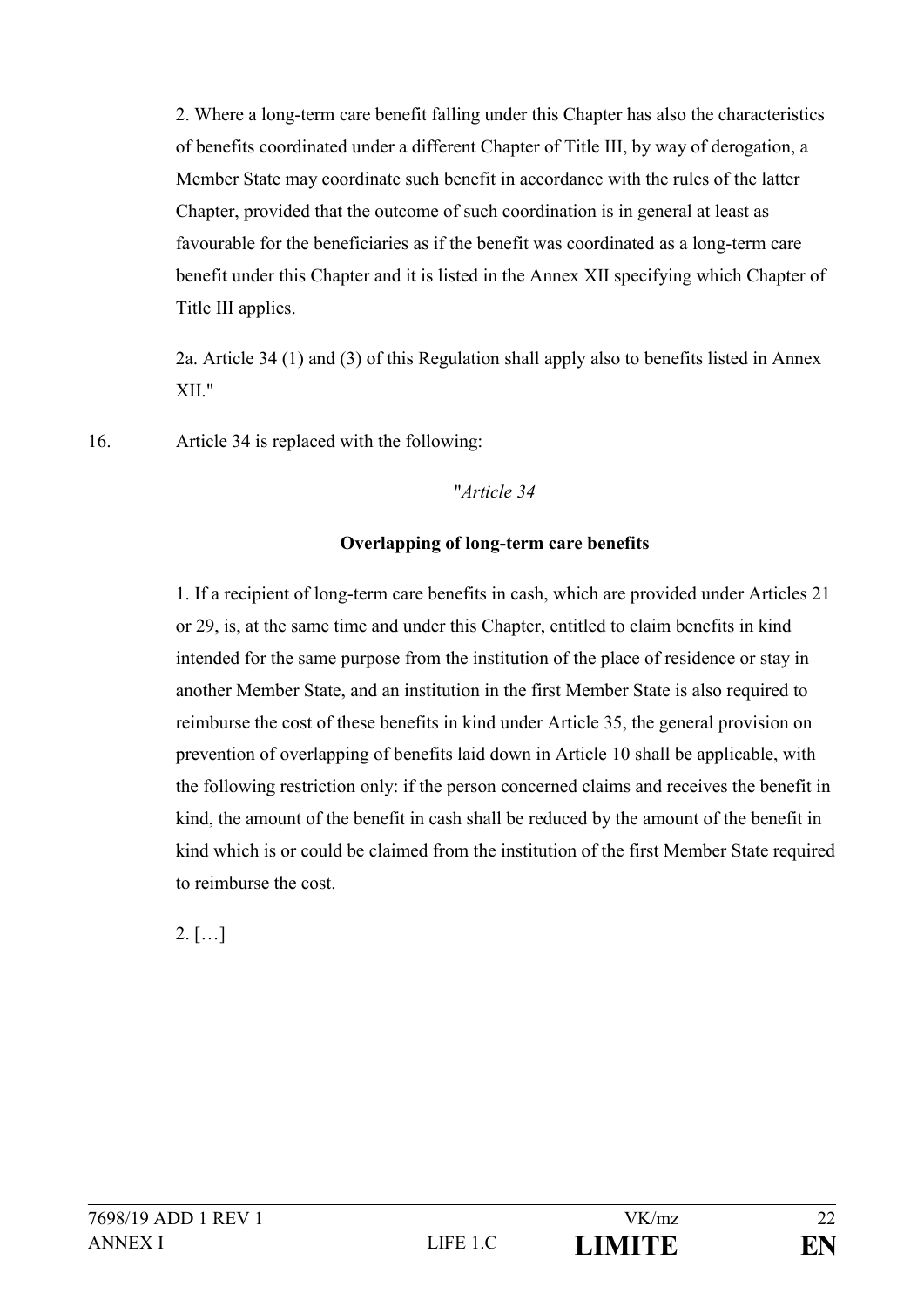3. Two or more Member States, or their competent authorities, may agree on other or supplementary measures which shall not be less advantageous for the persons concerned than the principles laid down in paragraph 1.

4. Where, during the same period and for the same children, long-term care benefits in cash are provided for under the legislation of more than one Member State, the priority rules in the event of overlapping laid down in Article 68(1) shall be applicable.".

- 17. […]
- 18. In Article 50(2), the term "Article 52(1) (a) or (b)" is replaced by the term "Article 52(1) (b)".
- 18a.new Before Article 61, the following is inserted:

## "*Article 60a*

## **Special rules on aggregation of periods for unemployment benefits**

For the purposes of the application of Article 6 within this Chapter, only the periods which are taken into account under the legislation of the Member State in which they were completed for the purpose of acquiring and retaining the right to unemployment benefits shall be aggregated by the competent Member State."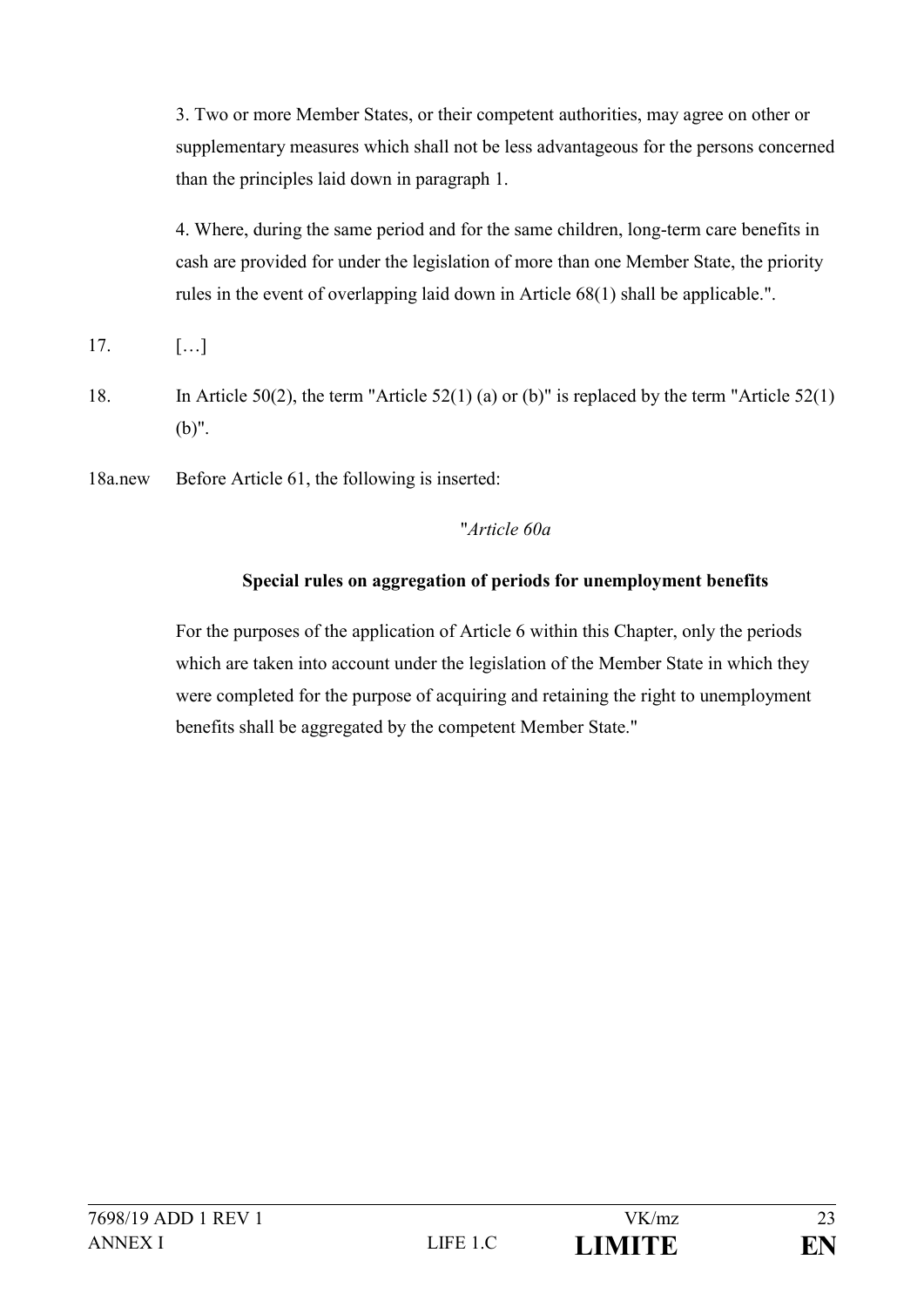19. Article 61 is replaced by the following:

### "*Article 61*

# **Special rules on aggregation of periods of insurance, employment or selfemployment**

1. Except in the cases referred to in Article 65(2) and (2a), the application of Articles 6 and 60a by the Member State of most recent insurance, employment or self-employment shall be conditional on the person concerned having most recently completed an uninterrupted period of at least one month of insurance, employment, or selfemployment, in accordance with the legislation under which the benefits are claimed.

2. Where an unemployed person has not completed an uninterrupted period of at least one month of insurance, employment or self-employment in accordance with paragraph 1, that person shall be entitled to unemployment benefits in accordance with the legislation of the penultimate Member State where he or she completed a period of insurance, employment or self-employment, provided that such period was an uninterrupted period of at least one month. The Member State which becomes competent in accordance with this paragraph shall provide the unemployment benefits, in accordance with its legislation, after applying Articles 6 and 60a, to the extent necessary, and under the conditions and subject to the limitations laid down in Article 64a.

3. Where an unemployed person has not completed an uninterrupted period of at least one month of insurance, employment or self-employment in any of the Member States referred to in paragraphs 1 and 2, the Member State of most recent insurance, employment or self-employment shall become competent, and shall provide the unemployment benefits, in accordance with its legislation, after applying Articles 6 and 60a, to the extent necessary.".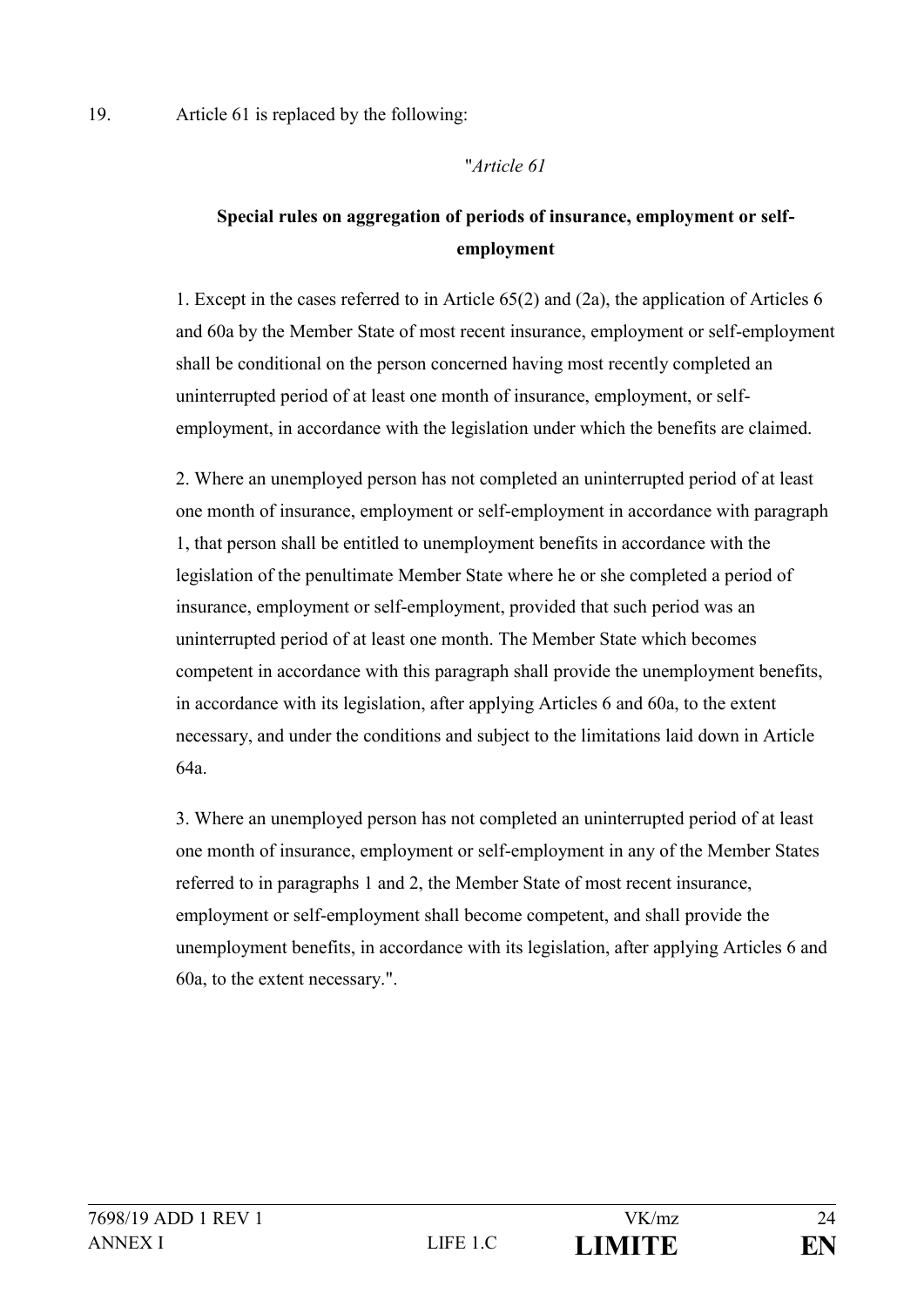"*Article 62*

## **Calculation of benefits**

1. The competent institution of a Member State whose legislation provides for the calculation of benefits on the basis of the amount of the previous salary or professional income shall take into account exclusively the salary or professional income received by the person concerned in respect of his/her last activity as an employed or self-employed person under the said legislation.

2. Paragraph 1 shall also apply where the legislation administered by the competent institution provides for a specific reference period for the determination of the salary or professional income which serves as a basis for the calculation of benefits and where, for all or part of that period, the person concerned was subject to the legislation of another Member State.

3. By way of derogation from paragraphs 1 and 2, as far as the unemployed persons covered by the first and second sentences of Article 65(2) are concerned, the institution of the Member State of residence shall take into account, under the conditions and limitations of the legislation it applies, the salary or professional income received by the person concerned in the Member State to whose legislation he or she was subject during his or her last activity as an employed or self-employed person, in accordance with the implementing Regulation."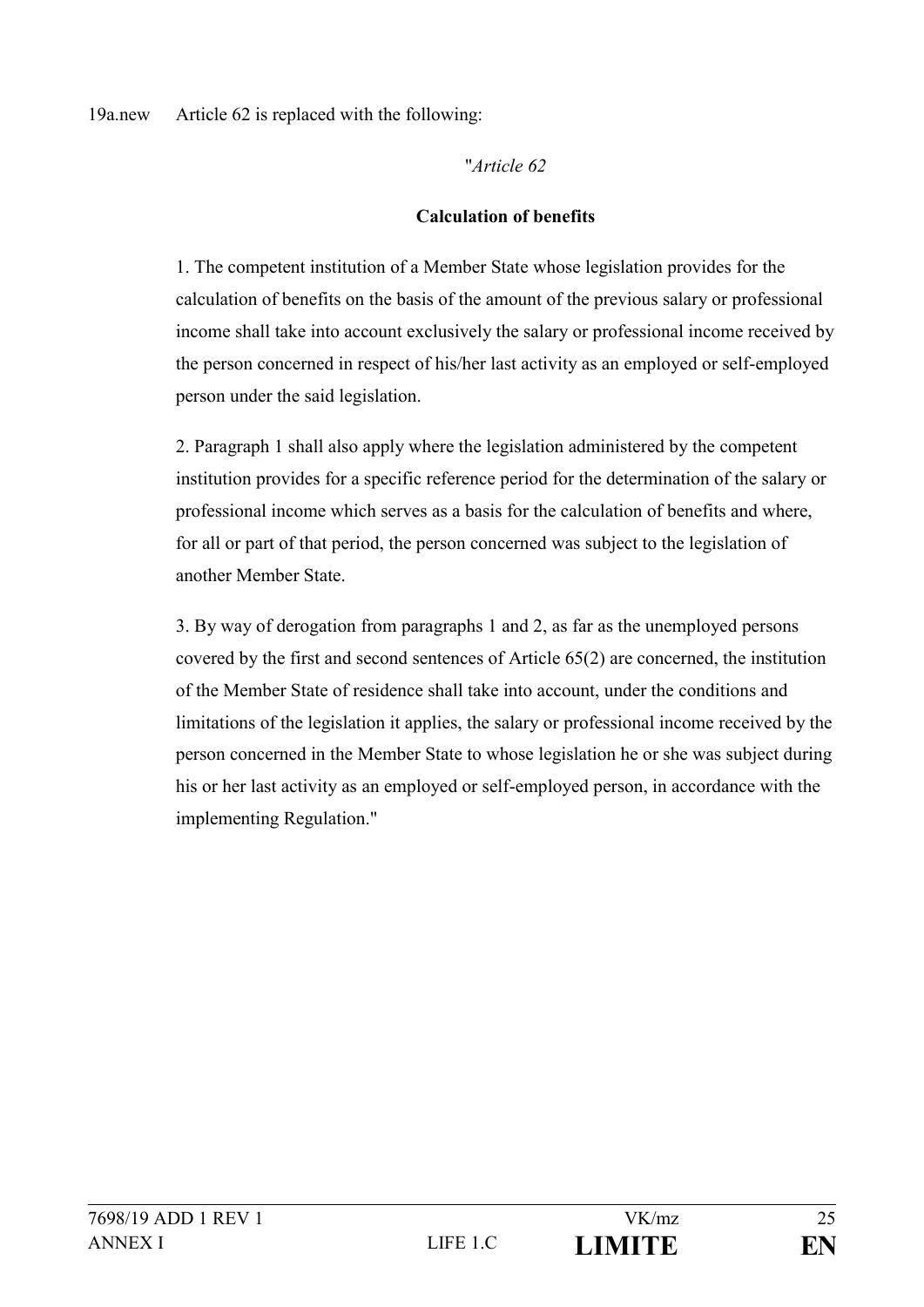### 19b.new Article 63 is replaced with the following:

### "*Article 63*

### **Special provisions for the waiving of residence rules**

For the purposes of this Chapter, Article 7 shall apply only in the cases provided for by Articles 64, 64a and 65 and shall apply within the limits prescribed therein."

20. Article 64 is amended as follows:

(a) Paragraph 1(c) is replaced with the following:

"the unemployed person shall retain his or her entitlement to benefits for a period of six months from the date when the unemployed person ceased to be available to the employment services of the Member State which he or she left, provided that the total duration for which the benefits are provided does not exceed the total duration of the period of his or her entitlement to benefits under the legislation of that Member State; the competent services or institutions may extend the period of six months up to the end of the period of that person's entitlement to benefits;";

(b) Paragraph 3 is replaced with the following:

"Unless the legislation of the competent Member State is more favourable, between two periods of employment the maximum total period for which an unemployed person shall retain his or her entitlement to benefits under paragraph 1 and Article 64a shall be six months; the competent services or institutions may extend that period up to the end of the period of that person's entitlement to benefits.".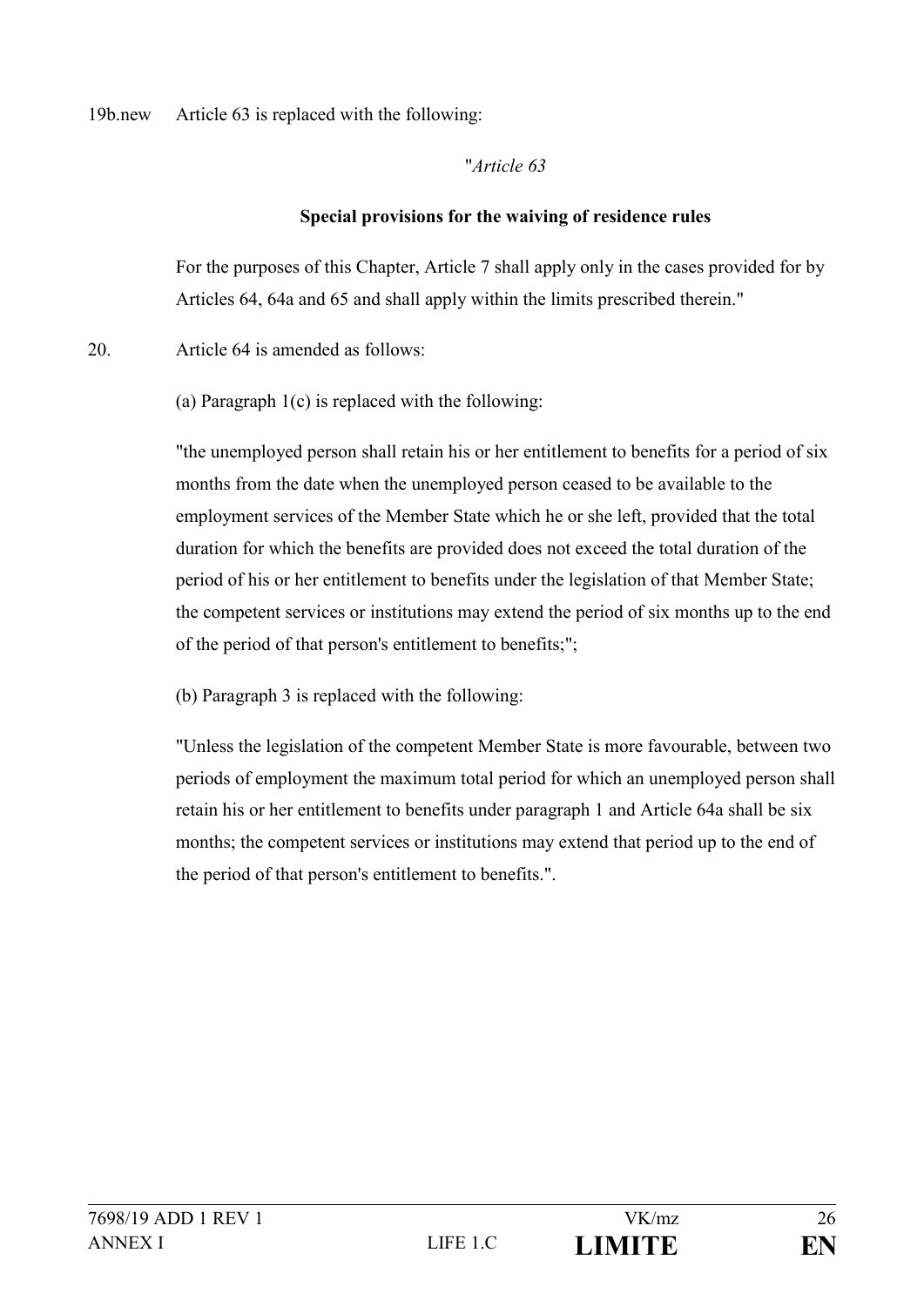### 21. After Article 64, the following Article 64a shall be inserted:

### "*Article 64a*

# **Special rules for unemployed persons who moved to another Member State without fulfilling the conditions of Article 61(1) and Article 64**

1. In the situation referred to in Article 61(2), the Member State that becomes competent shall provide unemployment benefits, in accordance with its legislation, for the period laid down in Article 64(1)(c), if the unemployed person makes himself/herself available to the employment services in the Member State of most recent period of insurance, employment or self-employment and adheres to the conditions laid down under the legislation of that Member State. In this case, registration with the employment services of the Member State of the most recent period of insurance, employment or selfemployment shall have the same effect as registration with the employment services of the competent Member State. Article 64 (2) to (4) shall apply *mutatis mutandis*.

2. Alternatively, if the unemployed person referred to in paragraph 1 wishes to seek work in a Member State other than the Member State competent for unemployment benefits or the Member State of most recent period of insurance, employment or selfemployment, Article 64 shall apply *mutatis mutandis*. For these purposes, Article 64(1)(a) shall be read as referring to the employment services of the Member State of most recent period of insurance, employment or self-employment."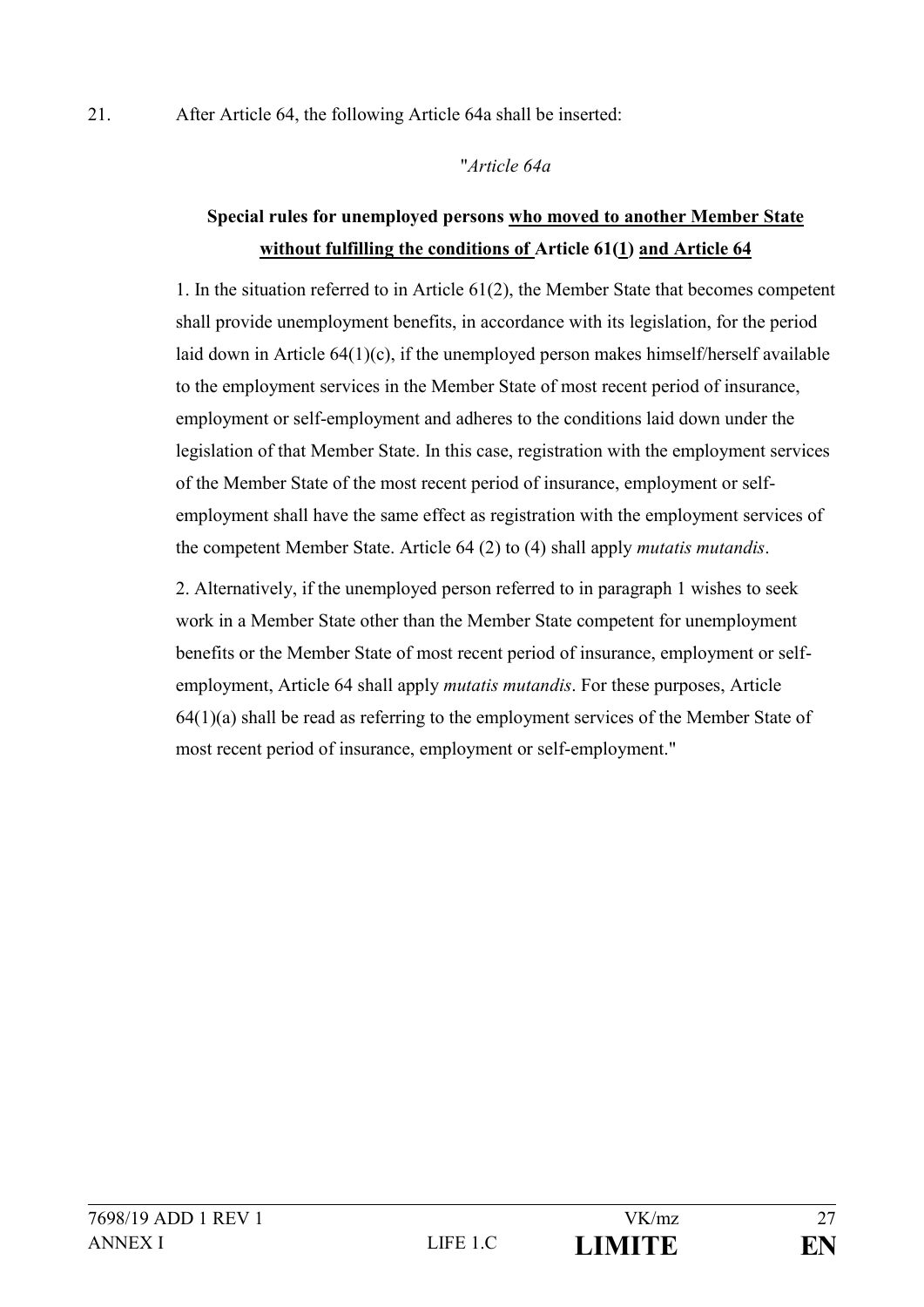22. Article 65 is replaced by the following:

#### "*Article 65*

# **Unemployed persons who resided in a Member State other than the competent State**

1. A wholly, partially or intermittently unemployed person who, during his or her last activity as an employed or self-employed person resided in a Member State other than the competent Member State, shall make himself or herself available to the employment services in the competent Member State, or where applicable, in the case of partially or intermittently unemployed persons, to the employer to whom the worker remains available. Such person shall receive benefits in accordance with the legislation of the competent Member State as if he or she were residing in that Member State. Such benefits shall be provided by the institution of the competent Member State.

2. By way of derogation from paragraph 1, a wholly unemployed person who, during his or her last activity as an employed or self-employed person, resided in a Member State other than the competent Member State, continues to reside in that Member State or returns to that Member State, and who had not completed an uninterrupted period of at least six months of insurance, employment or self-employment exclusively under the legislation of the competent Member State, shall make himself or herself available to the employment services in the Member State of residence. Such a person shall receive benefits in accordance with the legislation of the Member State of residence as if he or she had completed all periods of insurance, employment or self-employment under the legislation of that Member State. Those benefits shall be provided by the institution of the Member State of residence. Alternatively, a wholly unemployed person referred to in this paragraph, who would be entitled to unemployment benefits solely under the national legislation of the competent Member State without the application of Article 6, may instead opt to make himself or herself available to the employment services in that Member State and to receive benefits in accordance with the legislation of that Member State as if he or she were residing there.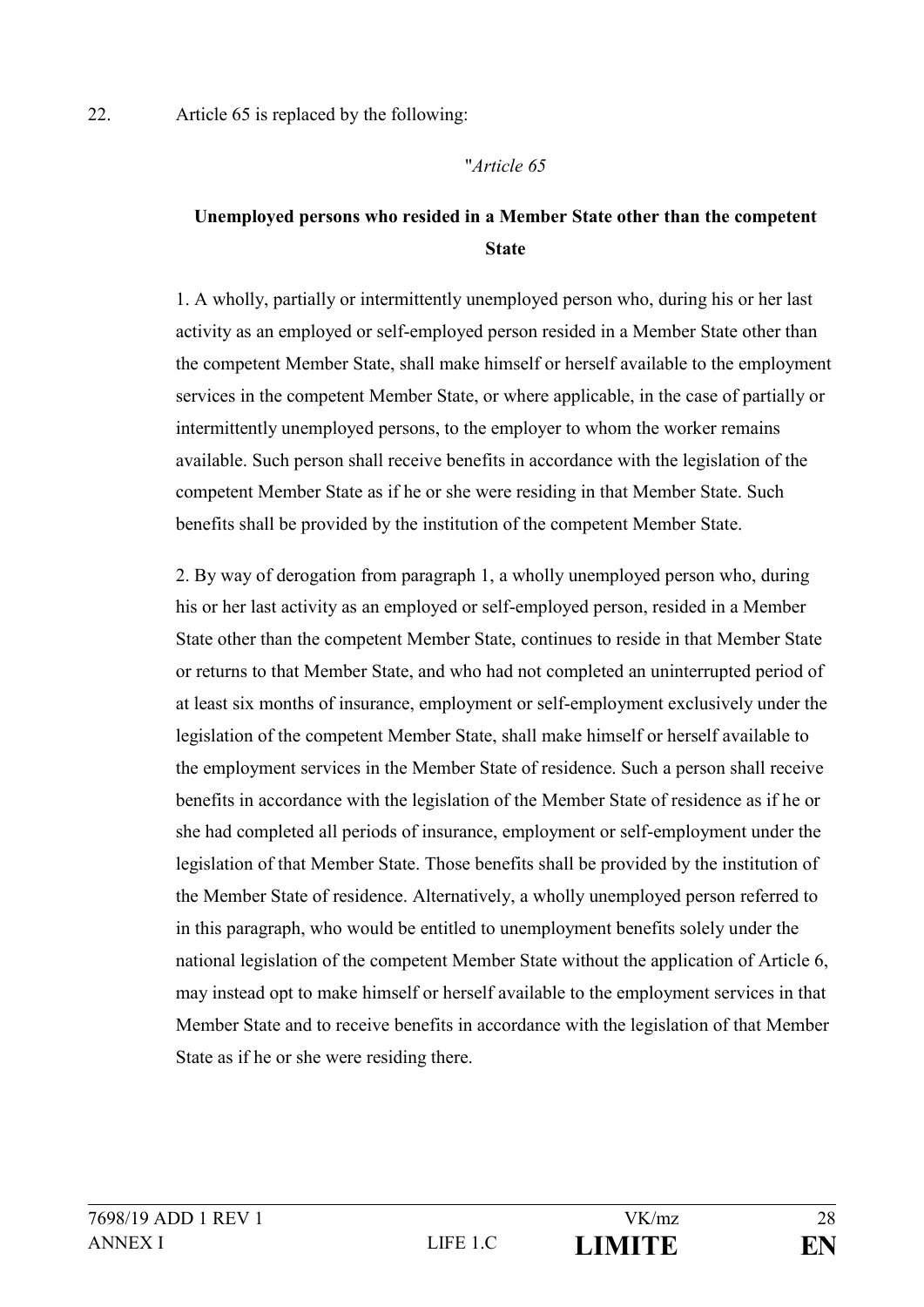2a. Paragraph 2 shall not apply to a wholly unemployed person who has most recently completed periods of insurance as a self-employed person or periods of selfemployment recognised for the purposes of granting unemployment benefits in a Member State other than his or her Member State of residence and whose Member State of residence has submitted notification under Article 9 of the basic Regulation that there is no possibility for any category of self-employed persons to be covered by an unemployment benefits system of that Member State.

3. If a wholly unemployed person referred to in paragraph 1 or in the last sentence of paragraph 2 or in paragraph 2a does not wish to become or remain available to the employment services of the competent Member State after having been registered there and wishes to seek work in the Member State of residence, Article 64 shall apply *mutatis mutandis*, except Article 64(1)(a). Notwithstanding Article 64(1)(c), entitlement to unemployment benefits **for frontier workers** shall be retained **by the frontier workers** for a period of 15 months provided that the total duration for which the benefits are provided does not exceed the total duration of the period of entitlement to benefits under the legislation of the competent Member State. The competent institution may extend the period of 15 months up to the end of the period of entitlement to benefits.

4. Wholly unemployed persons referred to in this Article may, as a supplementary step, also make themselves available to the employment services of the competent Member State or the Member State of residence, in addition to making themselves available to the employment services of the Member State providing the benefits under paragraphs 1 or 2 as applicable.

5. […]

22a.new Article 65a is deleted.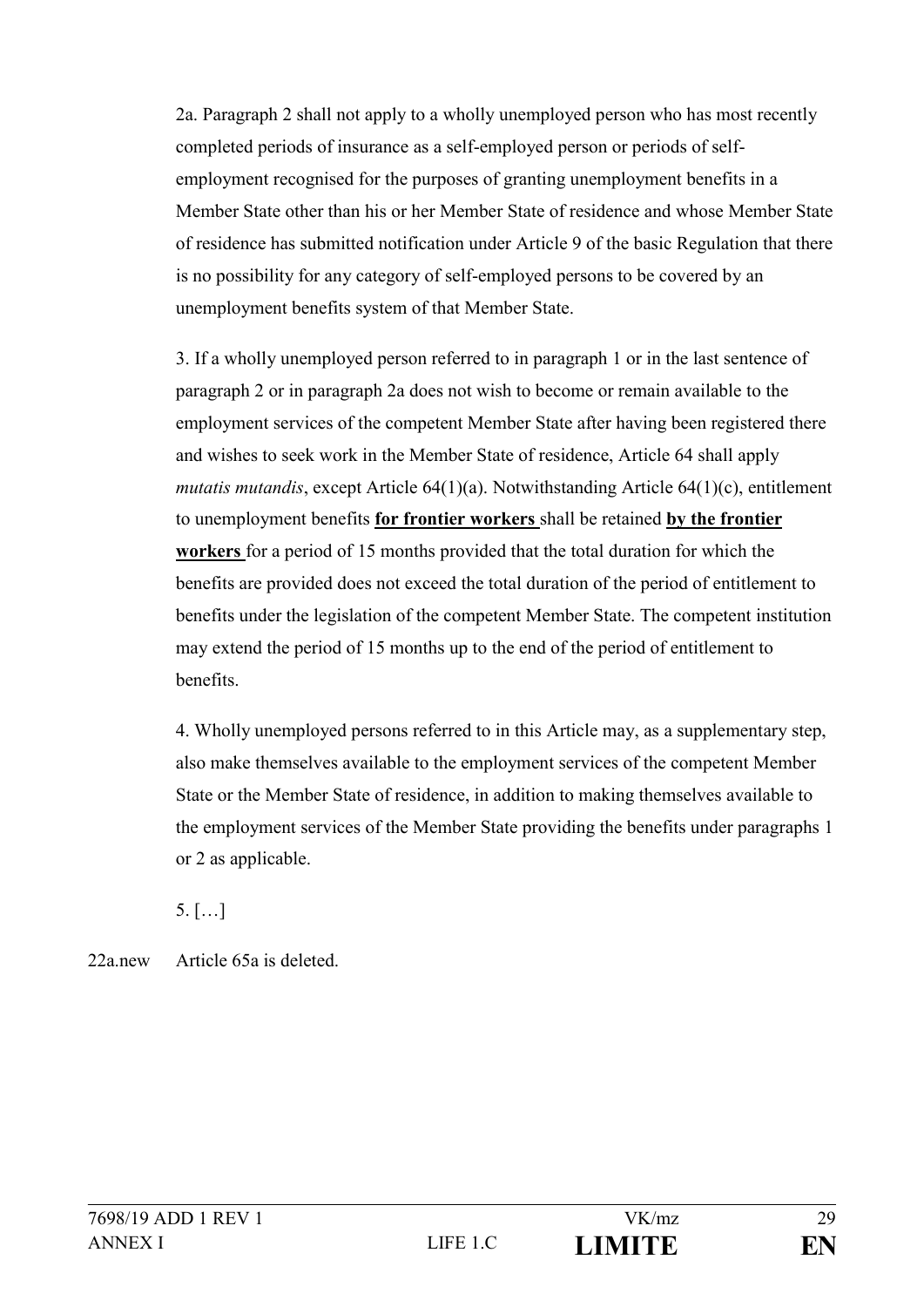22b.new Article 68 is amended as follows:

(a) Paragraph 2 is replaced with the following:

"2. In the case of overlapping entitlements, family benefits shall be provided in accordance with the legislation designated as having priority in accordance with paragraph 1. Entitlements to family benefits by virtue of other conflicting legislation or legislations shall be suspended up to the amount provided for by the first legislation for benefits of the same kind and a differential supplement shall be provided, if necessary, for the sum which exceeds this amount. However, such a differential supplement does not need to be provided for children residing in another Member State when entitlement to the benefit in question is based on residence only."

(b) After paragraph 2 the following is inserted:

"2a. For the purposes of calculating the differential supplement for family benefits under paragraph 2 of this Article there shall be two categories of benefits of the same kind:

a) family benefits in cash primarily intended to replace parts or the whole income not earned, or income that the person cannot earn, due to child-raising; and

b) all other family benefits."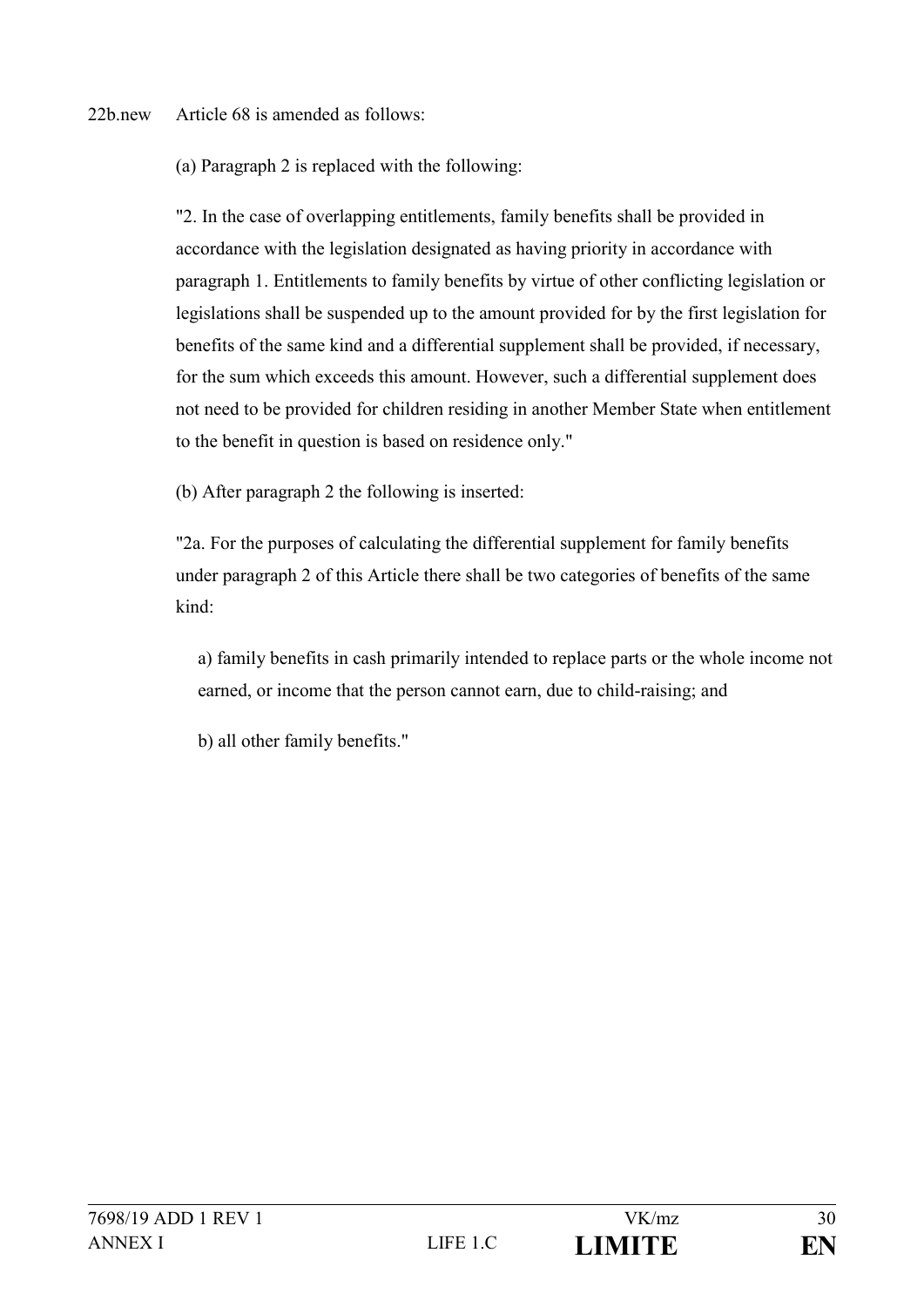23. After Article 68a, the following is inserted:

### "*Article 68b*

# **Special provision for family benefits in cash intended to replace income during the period of child raising**

1. Family benefits referred to in paragraph 2a (a) of Article 68 which are listed in Part I of Annex XIII shall be awarded under the legislation of the competent Member State solely to the person subject to that legislation. There shall be no derived right to such benefits. Article 68a of this Regulation shall not apply to such benefits nor shall the competent institution be required to take into account a claim submitted by the other parent, a person treated as a parent or institution acting as guardian of the child or children pursuant to Article 60(1) of the Implementing Regulation.

2. By way of derogation from Article 68(2), in cases of overlapping entitlements under conflicting legislation or legislations, a Member State may award a family benefit referred to in paragraph 1 in full to a beneficiary regardless of the amount provided for by the first legislation. Member States that elect to apply such a derogation shall be listed in Part 2 of Annex XIII by reference to the family benefit to which the derogation applies."

23a.new In Article 72 a new point (ea) is inserted:

"(ea) provide opinions**, if requested by** the European Commission**, in** the **early preparation of the** draft **of the** implementing acts referred to in Article 76a of this Regulation and Article 86a of the Implementing Regulation **[…]**, and make any relevant **suggestions** to the European Commission for the revision of the said implementing acts;"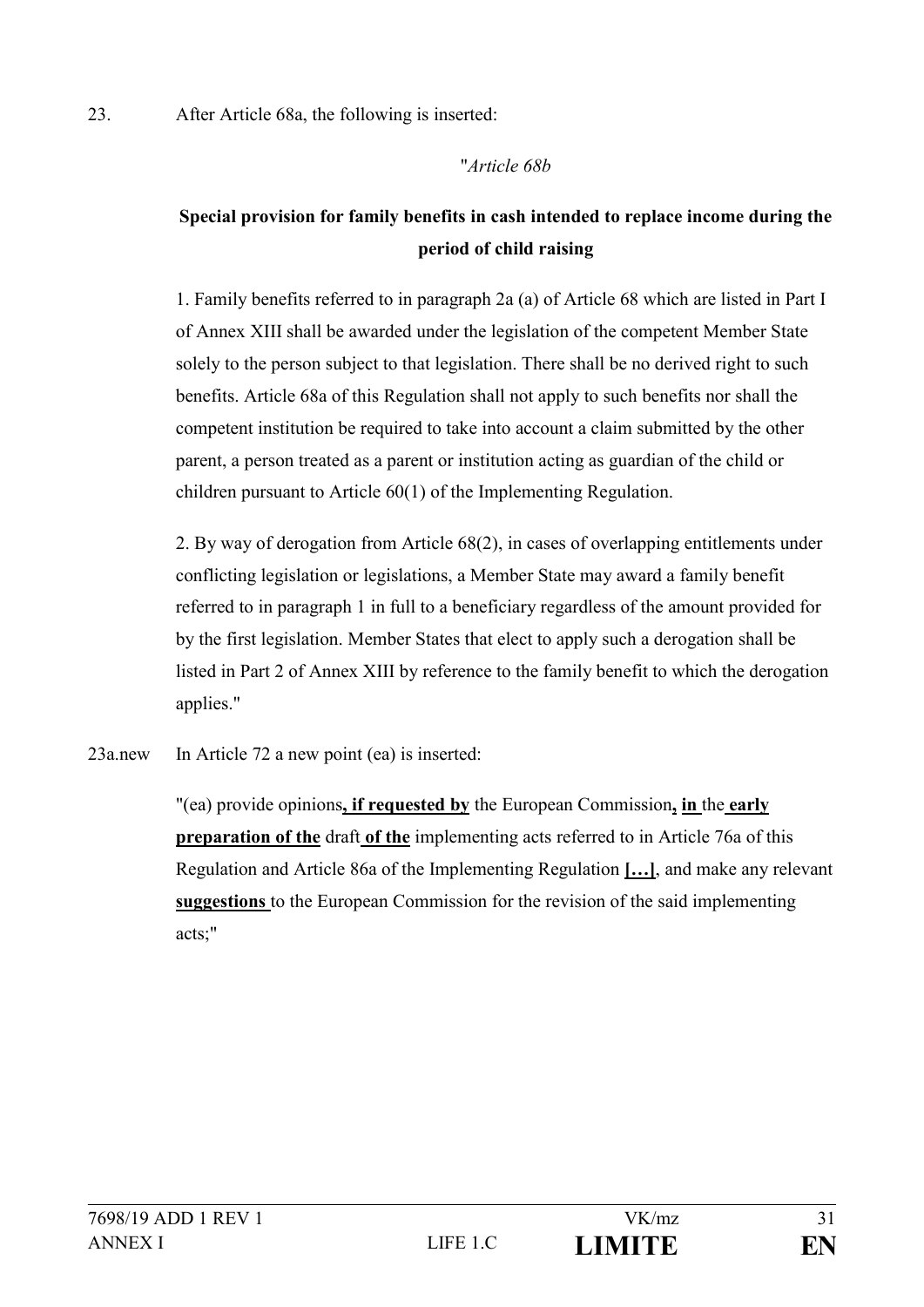24. After Article 75, the following Article 75a is inserted in "Title V MISCELLANEOUS PROVISIONS":

"*Article 75a*

## **Obligation of competent authorities**

1. The competent authorities shall in accordance with their national law and/or practice, ensure that their relevant institutions are informed of and apply all provisions, legislative or otherwise, including the decisions of the Administrative Commission, in the areas covered by and within the terms of this Regulation and the implementing Regulation.

2. In order to ensure the correct determination of the applicable legislation, the competent authorities shall promote, where appropriate, the cooperation between their institutions and other relevant bodies, such as labour inspectorates, in their Member States."

25. After Article 76, the following Article 76a is inserted:

"Article 76a

## **Power to adopt implementing acts**

1. The Commission shall adopt implementing acts to specify the procedure, including where appropriate, time limits, to be followed in order to ensure the implementation under uniform conditions of Articles 12 and 13 of this Regulation. Those implementing acts shall establish standard procedures for:

– the issuance, the format and the contents of a portable document certifying the social security legislation which applies to the holder,

 $\lceil \dots \rceil$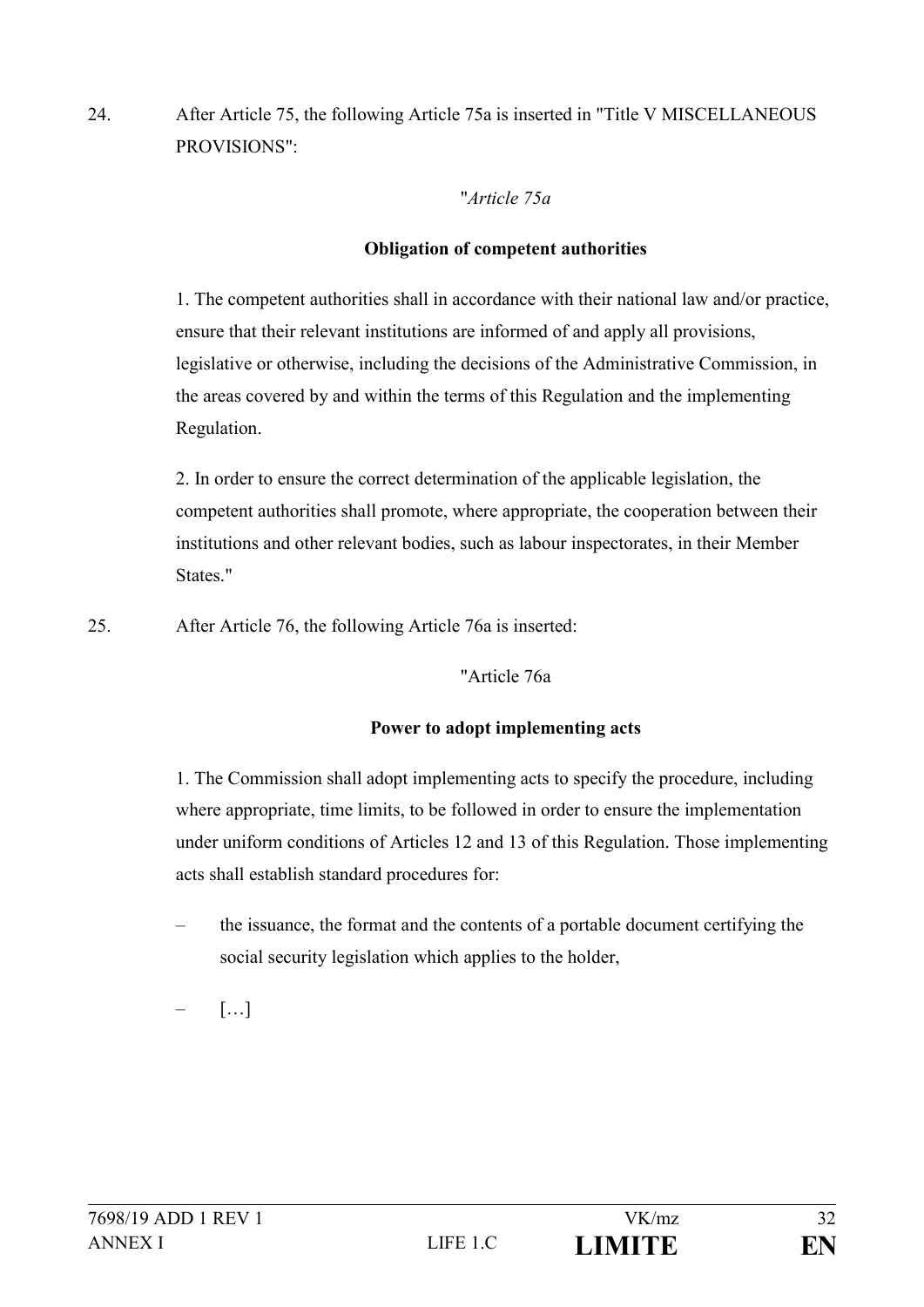- the elements to be verified before the document can be issued, withdrawn or rectified,
- the withdrawal or rectification of the document by the issuing institution in accordance with Articles 5 and 19a of the implementing Regulation.

2. Those implementing acts shall be adopted in accordance with the examination procedure referred to in Article 76 b(2) of this Regulation.

3. […]."

25a.new After Article 76a, the following Article 76b is inserted:

"*Article 76b*

## **Examination procedure**

1. The Commission shall be assisted by a committee. The Committee is a committee within the meaning of Regulation (EU) No 182/2011.

2. Where reference is made to this Article, Article 5 of Regulation (EU) No 182/2011 shall apply."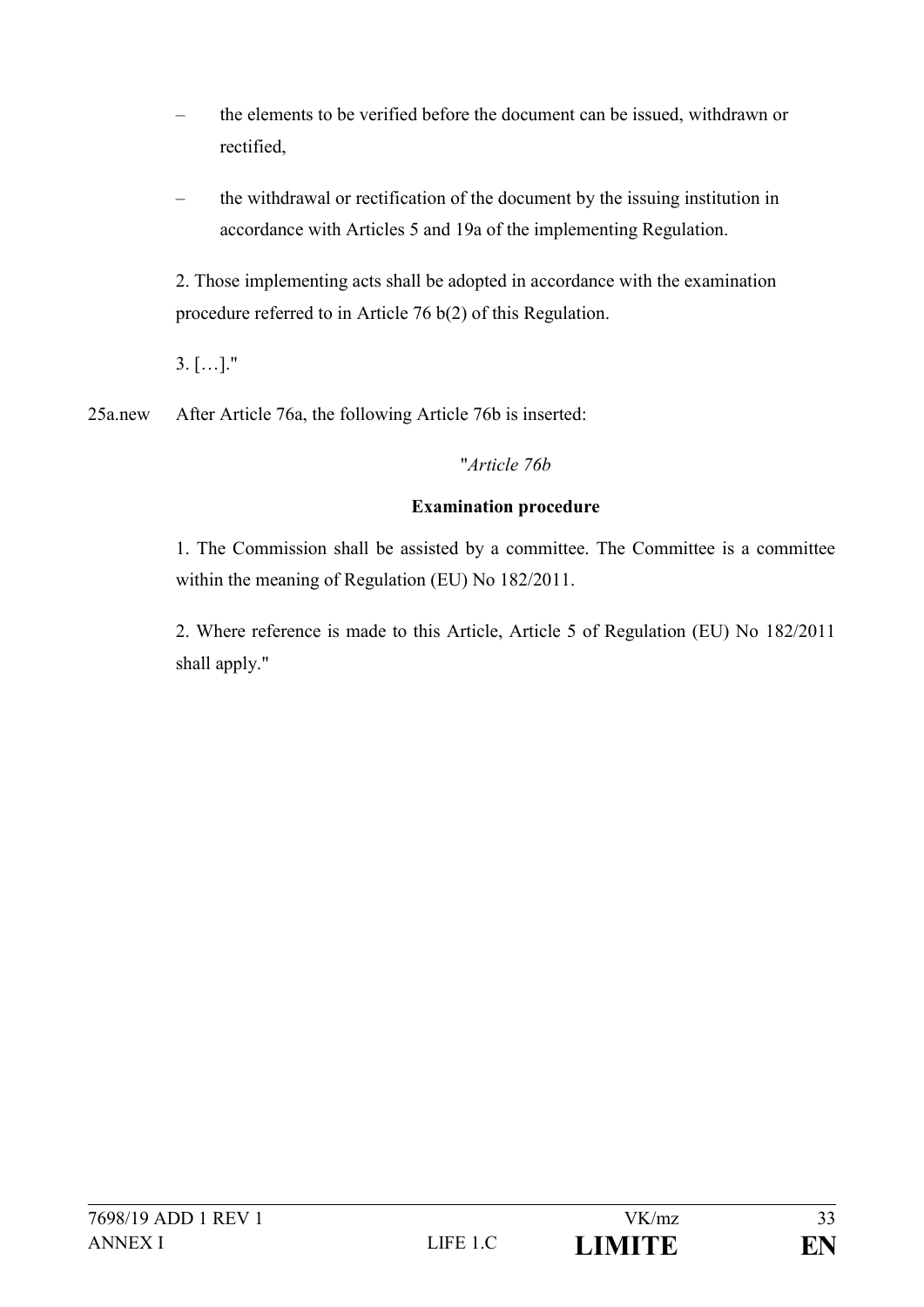26. Article 87b is inserted as follows:

"*Article 87b*

## **Transitional provision for application of Regulation (EU) xxxx**<sup>9</sup>

1. No rights shall be acquired under Regulation (EU) xxxx for the period before the respective dates of application of the relevant provisions set out in Article 3 of Regulation (EU) xxxx.

2. Any period of insurance and, where appropriate, any period of employment and selfemployment or residence completed under the legislation of a Member State before the respective dates of application of the relevant provisions set out in Article 3 of Regulation (EU) xxxx in the Member State concerned shall be taken into consideration for the determination of rights acquired under this Regulation.

3. Subject to paragraph 1, a right shall be acquired under Regulation (EU) xxxx even if it relates to a contingency arising before its date of application in the Member State concerned.

4. Chapter 6 of Title III of this Regulation in force before [the entry into force of the Regulation (EU) xxxx] shall continue to apply to unemployment benefits for which applications were submitted before [*OJ please insert the exact date corresponding to 24 months after entry into force of Regulation (EU) xxxx*].

5. Chapter 1 of Title III of this Regulation in force before [the entry into force of the Regulation (EU) xxxx] shall continue to apply to long-term care benefits for which applications were submitted before [*OJ please insert the exact date corresponding to 24 months after entry into force of Regulation (EU) xxxx*].

1

**<sup>9</sup>** [To be inserted].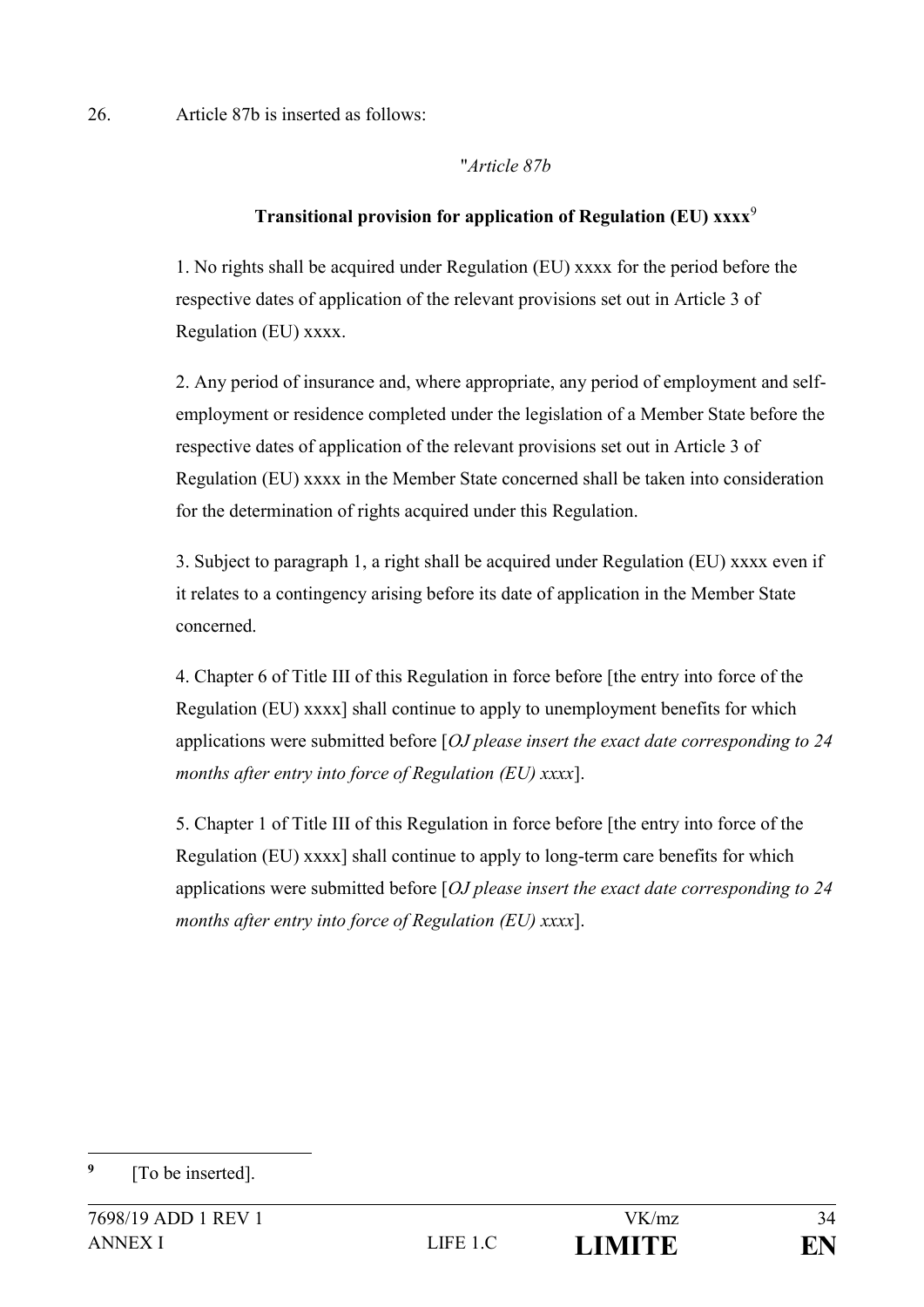6. Chapter 8 of Title III of this Regulation in force before [the entry into force of the Regulation (EU) xxxx] shall continue to apply to family benefits for children who were born before [*OJ please insert the exact date corresponding to 24 months after entry into force of Regulation (EU) xxxx*].

7. If as a result of the entry into force of Regulation (EU) xxxx a person is subject, in accordance with Title II of this Regulation, to the legislation of a Member State other than that to which he or she was subject before the application of Regulation (EU) xxxx, the legislation of the Member State applicable before the application of Regulation (EU) xxxx shall continue to apply to him or her for a transitional period lasting for as long as the relevant situation remains unchanged and, in any case, for no longer than 10 years from the date of entry into force of Regulation (EU) xxxx. However, the overall duration of the transitional period provided for in this paragraph and that provided for in Article 87a(1) may not exceed 10 years. Such person may request that the transitional period no longer apply to him or her. Such request shall be submitted to the institution designated by the competent authority of the Member State of residence. Requests submitted within three months after [*OJ please insert the exact date corresponding to 24 months after entry into force of Regulation (EU) xxxx*] shall be deemed to take effect on the day before [*OJ please insert the exact date corresponding to 24 months after entry into force of Regulation (EU) xxxx*]. Requests submitted after [*OJ please insert the exact date corresponding to 27 months after entry into force of Regulation (EU) xxxx*] shall take effect on the first day of the month following that of their submission.

This paragraph does not apply for Article 12 of this Regulation. Article 12 of this Regulation in force before [*OJ please insert the date of the entry into force of Regulation (EU) xxxx*] shall continue to apply to employed persons who are sent or selfemployed who go to pursue a similar activity in another Member State before [*OJ please insert the exact date corresponding to 24 months after entry into force of Regulation (EU) xxxx*].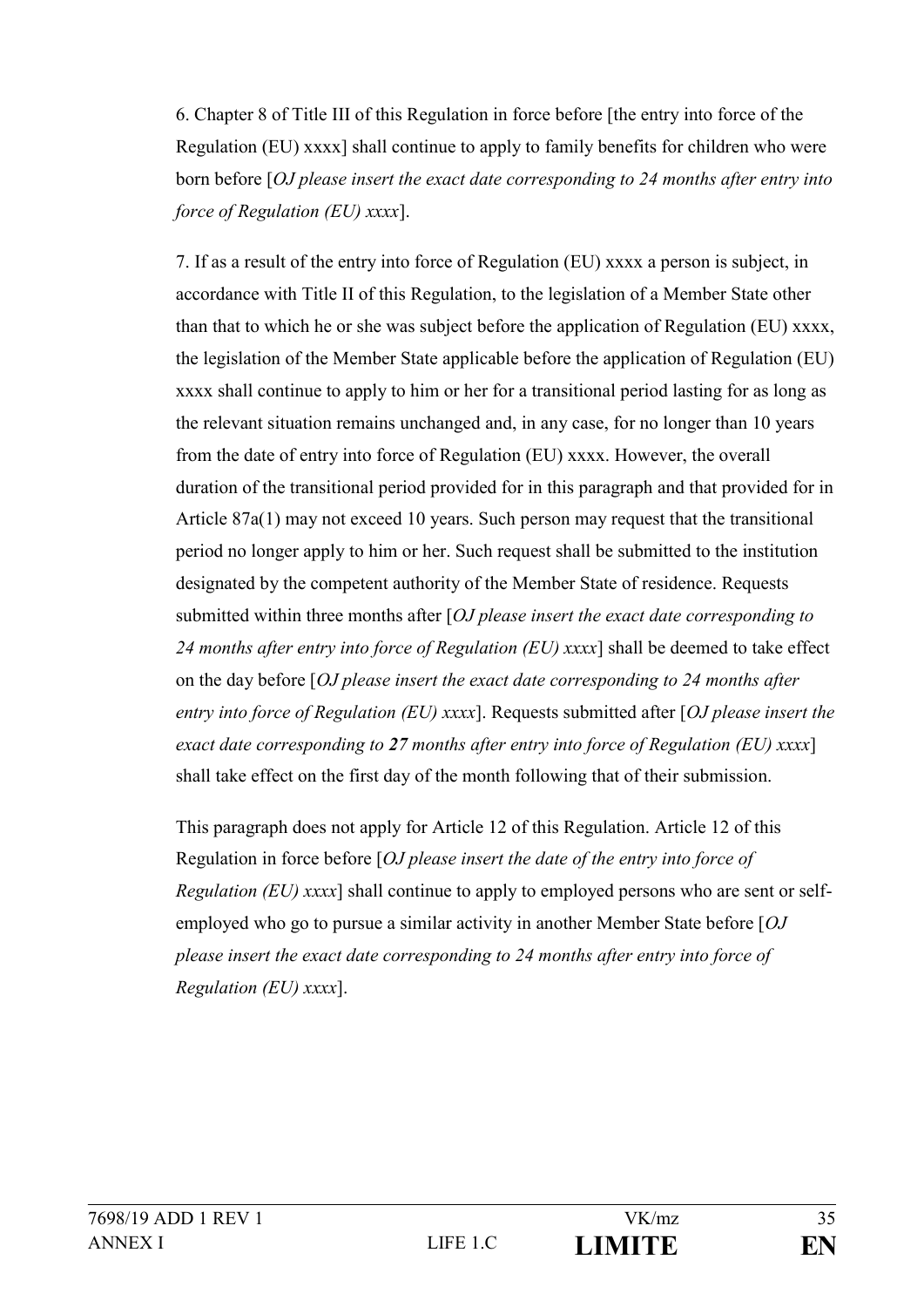8. Articles 65 and 86 of Regulation (EC) No 883/2004 in force before *[OJ please insert the date of entry into force of Regulation (EU) xxxx]* shall continue to apply to Luxembourg until *[OJ please insert the exact date corresponding to 3 years after the date of application specified in the second paragraph of Article 3 of Regulation (EU) xxxx].*

However, Luxembourg may notify the Commission that it is necessary to prolong this period for a further 2 years. Such notification of prolongation shall be made in good time before the end of the three-year period referred to in the previous paragraph. This notification shall be published in the Official Journal."

27. Article 88 shall be replaced by the following:

### "*Article 88*

## **Delegating the power to update the Annexes**

The European Commission is empowered to adopt delegated acts in accordance with Article 88a to periodically amend the Annexes to this Regulation and the implementing Regulation following a request from the Administrative Commission.

### *Article 88a*

## **Exercise of the delegation**

1. The power to adopt delegated acts is conferred on the Commission subject to the conditions laid down in this Article.

2. The delegation of power referred to in Article 88 shall be conferred on the European Commission for an indeterminate period of time from [*the date of entry into force of the Regulation (EU) xxxx*].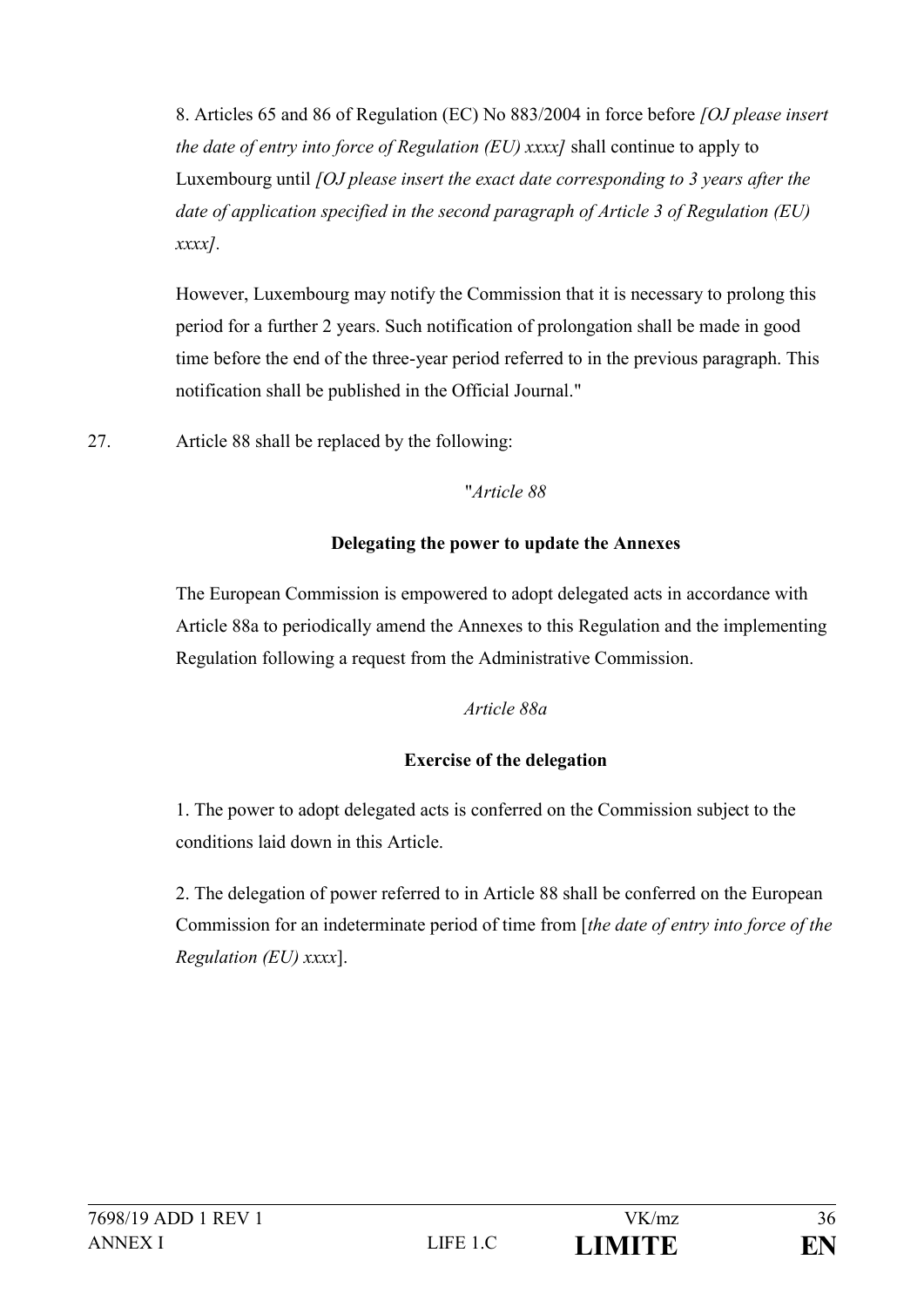3. The delegation of the power referred to in Article 88 may be revoked at any time by the European Parliament or by the Council. A decision of revocation shall put an end to the delegation of the power specified in that decision. It shall take effect the day following the publication of the decision in the Official Journal of the European Union or at a later date specified therein. It shall not affect the validity of any delegated acts already in force

4. Before adopting a delegated act, the Commission shall consult experts designated by each Member State in accordance with the principles laid down in the Interinstitutional Agreement on Better Law-Making of 13 April 2016.

5. As soon as it adopts a delegated act, the European Commission shall notify it to the European Parliament and to the Council simultaneously.

6. A delegated act adopted pursuant to Article 88 shall enter into force only if no objection has been expressed either by the European Parliament or by the Council within a period of two months of notification of that act to the European Parliament and the Council or if, before the expiring of that period, the European Parliament and the Council have both informed the European Commission that they will not object. That period shall be extended by two months at the initiative of the European Parliament or the Council."

27a.new After Article 90, the following new article is inserted:

"*Article 90a*

### **Evaluation**

In the report provided for in Article 87c of the implementing Regulation, the Commission shall also assess whether the scope of long-term care benefits should be extended so as to cover work-related benefits."

28. Annexes I, II, III, IV, X and XI are amended in accordance with the Annex to this Regulation.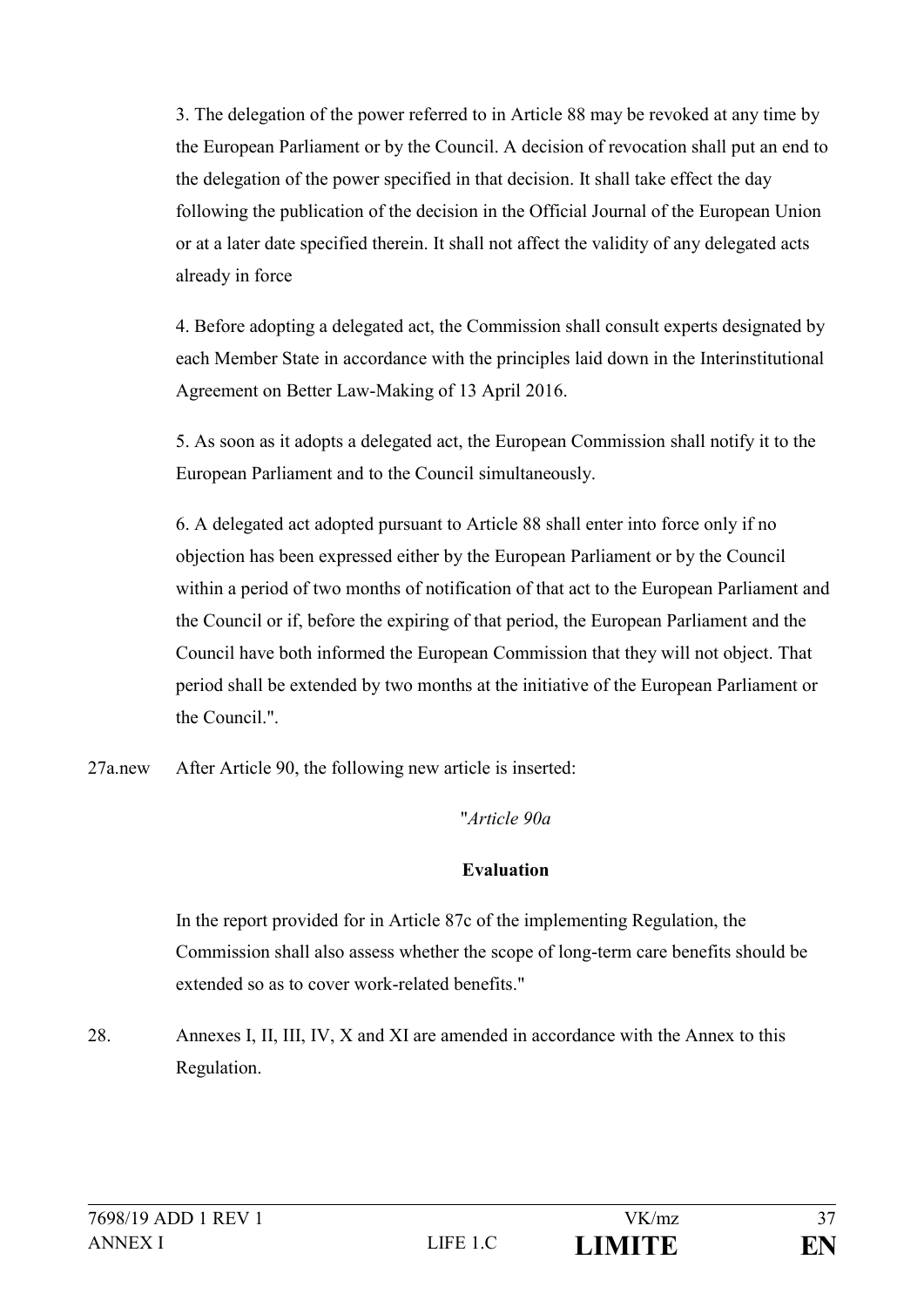29. Annexes XII and XIII are inserted in accordance with the Annex to this Regulation.

#### *Article 2*

Regulation (EC) No 987/2009 is amended as follows:

-1.new The following recital is inserted after recital (13):

"(13a) In order to support job-seekers in their search for employment, taking into account the realities of cross-border regions, Member States should encourage members and partners of the European network of employment services (EURES) to participate in specific cooperation and service structures, and ensure that job-seekers who reside in a Member State other than the competent Member State have access to the provided support services in cross-border regions."

1. The following recital is inserted after recital (18):

"(18a) Certain specific rules and procedures are required for the reimbursement of the cost of benefits incurred by a Member State of residence in cases where the persons concerned are insured in a different Member State. Member States that need to be reimbursed on the basis of fixed expenditure should notify the annual average costs per persons within a given deadline to allow the reimbursement to occur as promptly as possible. If a Member State is unable to notify the annual average cost per person in each age group for a reference year within the deadline, it is necessary to provide an alternative that the Member State may submit claims for that year based on the annual average costs previously published in the Official Journal. The reimbursement of the expenditure on benefits in kind on the basis of fixed amounts should be as close as possible to the actual expenditure; therefore a derogation from the notification obligation should be subject to the approval by the Administrative Commission and should not be granted in a consecutive year."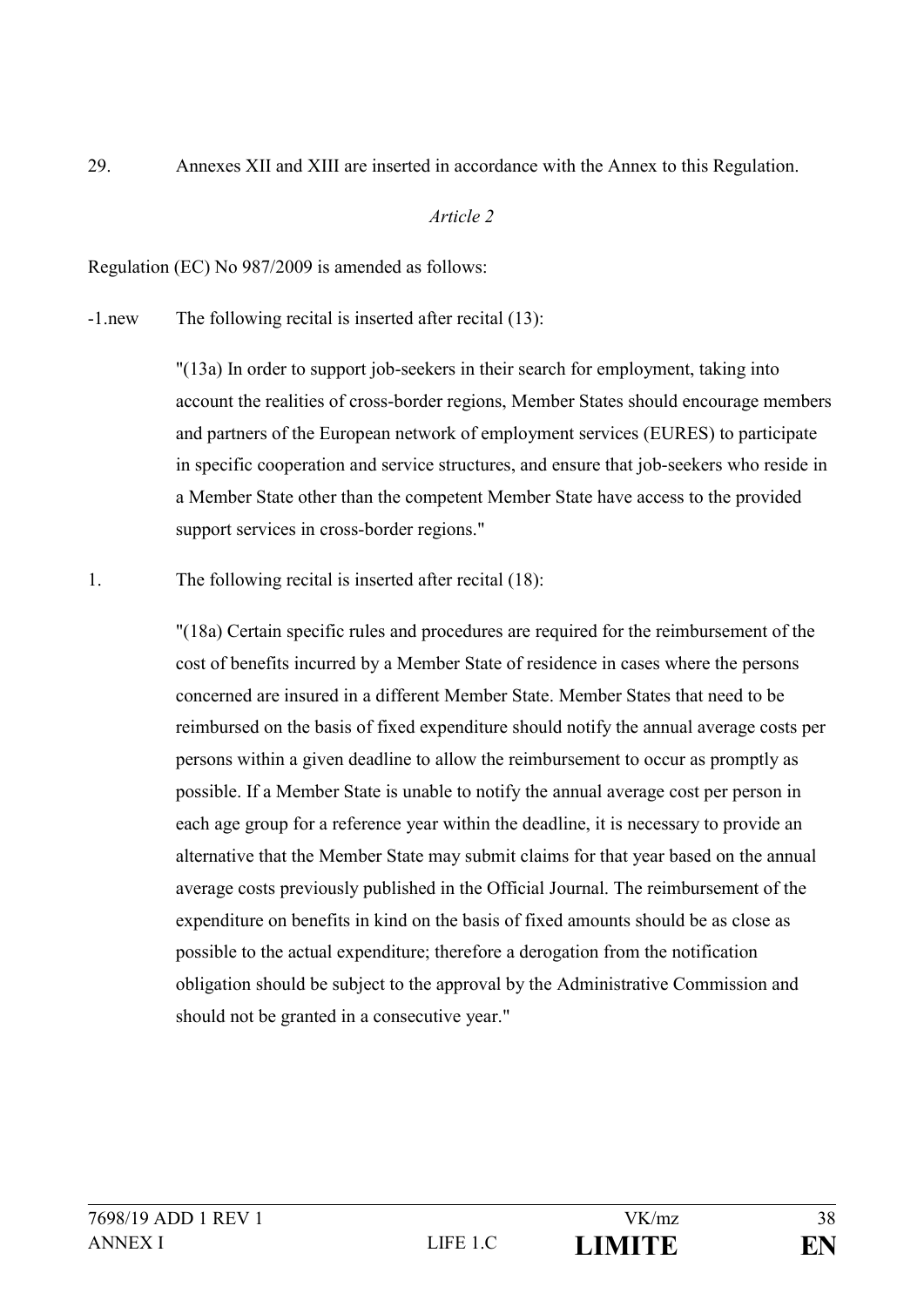2. Recital 19 is replaced with the following:

"(19) Procedures between institutions for mutual assistance in recovery of social security claims should be strengthened in order to ensure more effective recovery and smooth functioning of social security schemes. Effective recovery is also a means of preventing and tackling abuses and fraud and is a way of ensuring the sustainability of social security schemes. This involves the adoption of new procedures, taking as a basis a number of existing provisions in Council Directive 2010/24/EU concerning mutual assistance for the recovery of claims relating to taxes, duties and other measures<sup>10</sup>, in particular through the adoption of a uniform instrument for enforcement and the adoption of standard procedures for requesting mutual assistance and notification of instruments and measures relating to the recovery of a social security claim."

3. The following recitals are inserted after recital (24):

"(25) The action to combat fraud and error is part of the proper implementation of Regulation (EC) No 883/2004 and this Regulation. It is, therefore, in the interest of legal certainty that this Regulation contains a clear legal basis for permitting competent institutions to exchange personal data with relevant authorities in other Member States relating to persons whose rights and obligations under Regulation (EC) No 883/2004 and this Regulation have already been established or to whom the Regulations apply, in order to prevent or identify fraud and error as part of the ongoing proper implementation of these Regulations. It is also necessary to ensure that such exchanges are made in accordance with Regulation (EU) 2016/679.

In addition, for the purposes of fight against fraud and error and in order to provide accurate and efficient service for the mobile citizens, these Regulations need to provide a clear legal basis for the Member States to exchange information with each other, either on an individual level concerning an individual case or on a general level with data matching.

 $10$ OJ L 84, 31.3.2010, p. 1.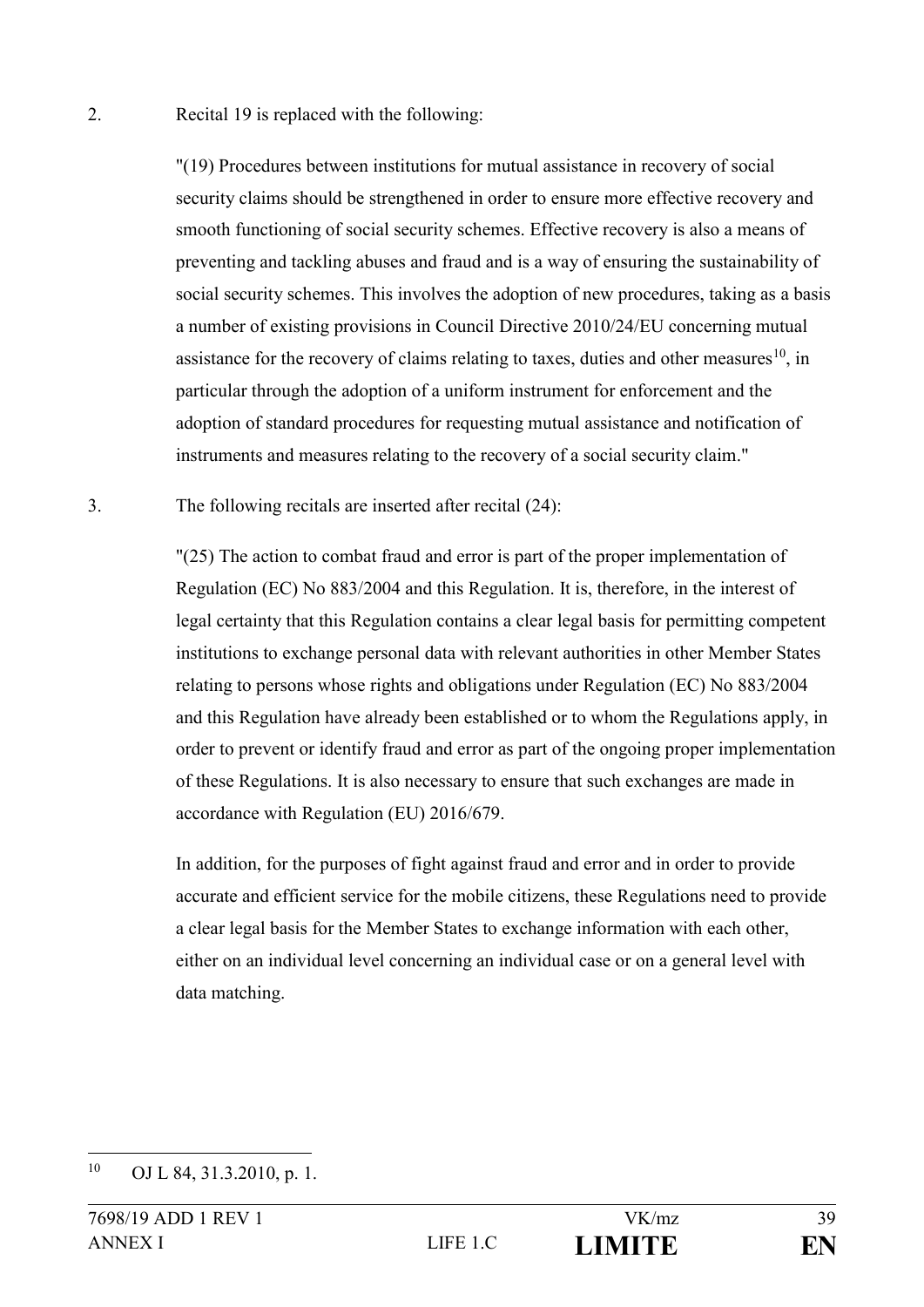(26) In order to protect the rights of the persons concerned, Member States should ensure that any data requests and responses are necessary and proportionate to the proper implementation of Regulation (EC) No 883/2004 and this Regulation."

4. In Article 1(2), the following points are inserted after paragraph (e):

"(ea) 'fraud' means any intentional act or intentional omission to act, in order to obtain or receive social security benefits or to avoid paying social security contributions, contrary to the law of the Member State(s) concerned, the basic Regulation, or this Regulation;

(eb) 'business trip' means a temporary working activity of short duration organised at short notice, or another temporary activity related to the business interests of the employer and not including the provision of services or the delivery of goods, such as attending internal and external business meetings, attending conferences and seminars, negotiating business deals, exploring business opportunities, or attending and receiving training;"

5. Article 2 is amended as follows:

(a) After paragraph 2, the following is added:

"2a. The institutions shall also exchange data necessary to detect changes in circumstances relevant to such rights and obligations of the persons to whom the basic Regulation applies, as well as to detect inaccuracies in the data that these rights are based upon. This data may be verified by comparing it with that of the institution of the other Member State concerned using electronic means of data exchange or access granted to the other institution's database. This verification shall be possible concerning either individual cases or for comparing the data on multiple persons simultaneously. The request for information and any response to that request shall be necessary and proportionate."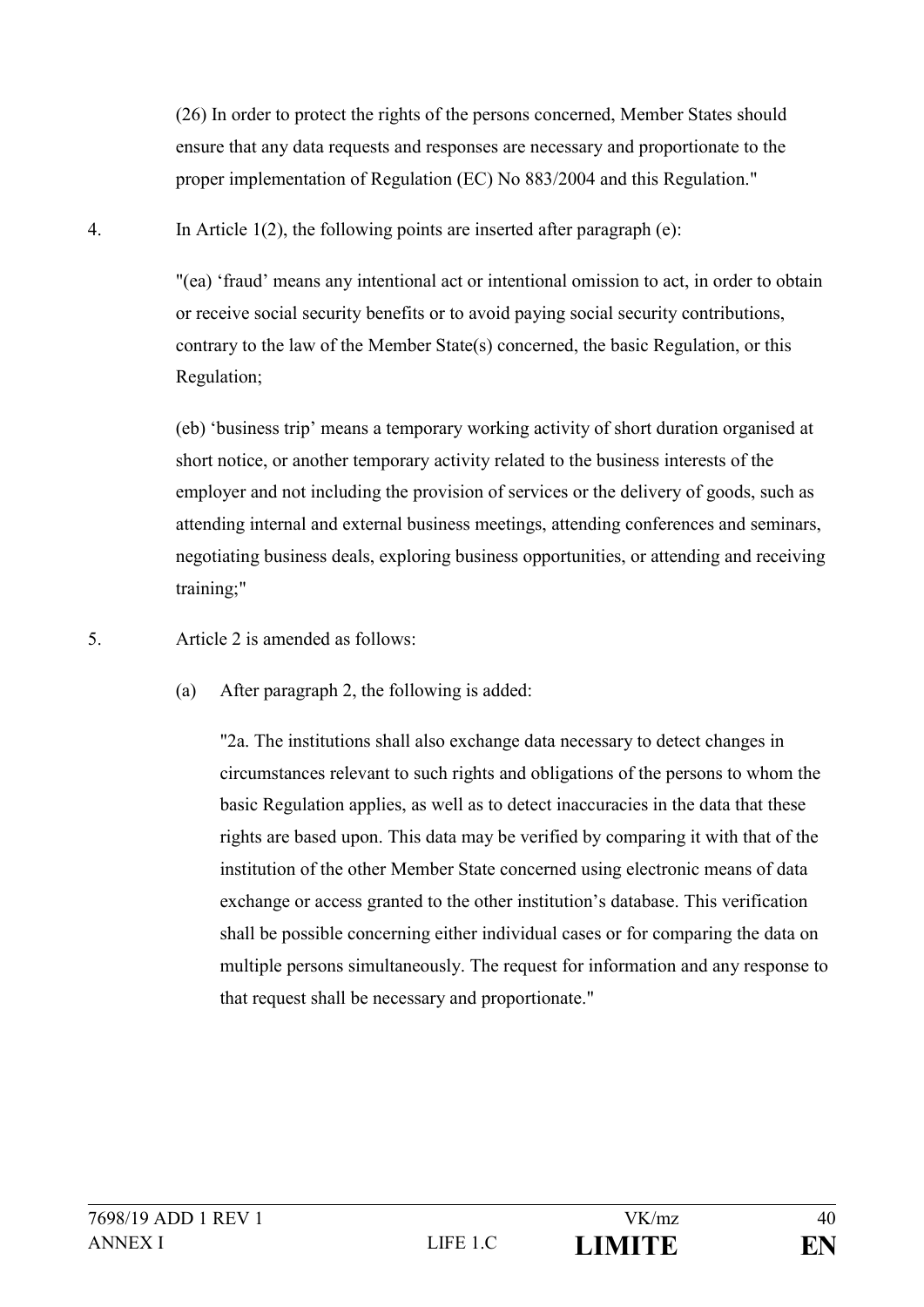(b) After paragraph 4, the following is added:

"5. […]

6. The Administrative Commission shall draw up an indicative list of the types of data which can be exchanged under paragraph 2a and the European Commission shall give such list the necessary publicity.

7. The data exchanges under paragraph 2a shall comply with the requirements of the Regulation of the European Parliament and of the Council on the protection of individuals with regard the processing of personal data and on the free movement of such data (General Data Protection Regulation), as also provided for by Article 77 of the basic Regulation. Where necessary, the Administrative Commission shall identify which entities are to be entitled to make such exchanges. Any decision taken on the basis of the data exchange shall be based on sufficient evidence and be subject to effective remedies."

6. In Article 3, paragraph 3 is deleted

7. Article 5 is replaced with the following:

"1. Documents issued by the institution of a Member State and showing the position of a person for the purposes of the application of the basic Regulation and of the implementing Regulation, and supporting evidence on the basis of which the documents have been issued, shall be accepted by the institutions of the other Member States for as long as they have not been withdrawn or declared to be invalid by the Member State in which they were issued.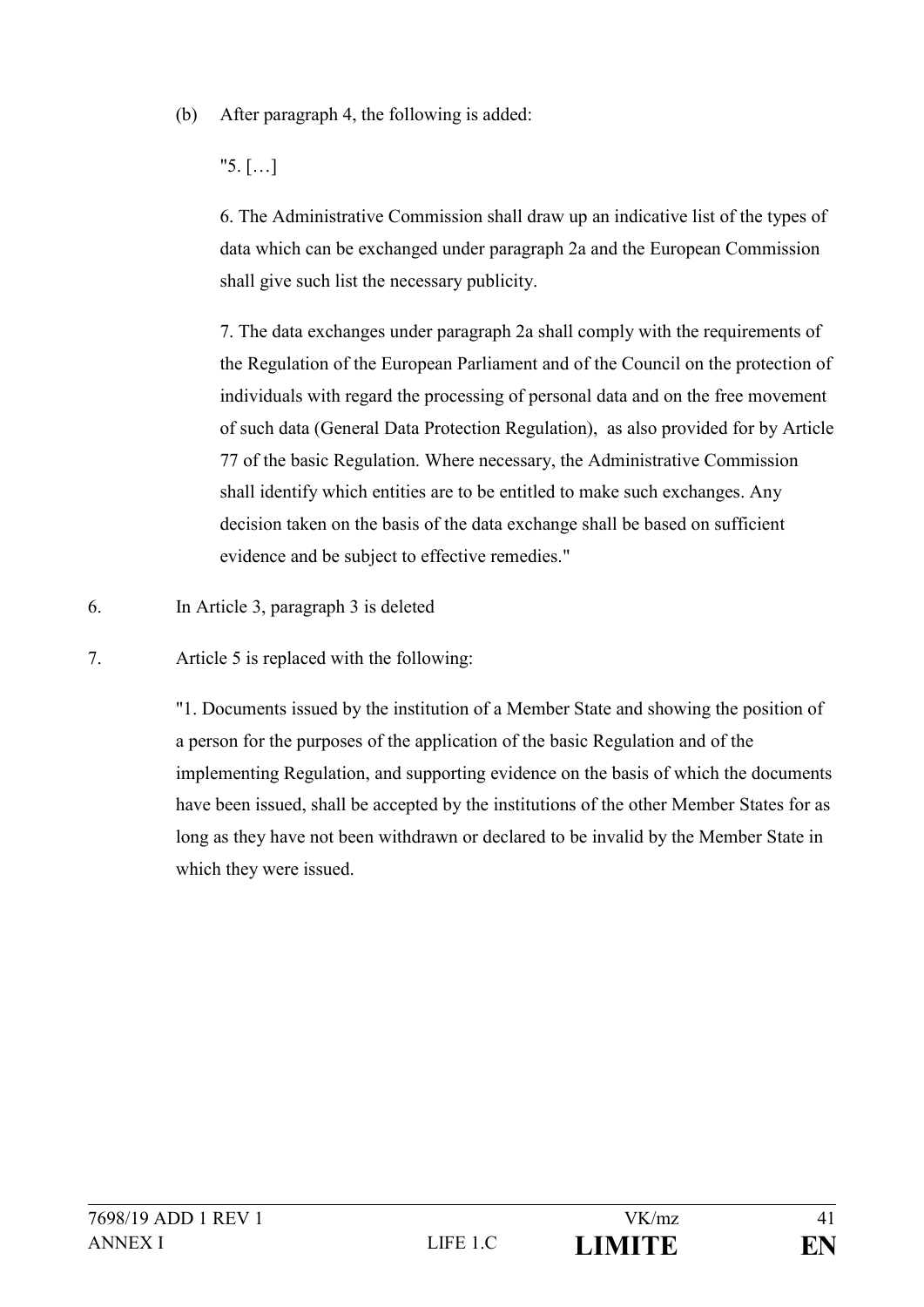1a. Where not all sections indicated as compulsory are filled in, the institution of the Member State that receives the document shall without delay notify the issuing institution of the defect in the document. The issuing institution shall either rectify the document as soon possible or confirm that the conditions of issuing the document are not fulfilled. If the mandatory information missing is not provided within 30 working days the requesting institution may proceed as if the document had never been issued and shall in that case inform the issuing institution thereof.

2. Without prejudice to Article 19a, where there is doubt about the validity of a document or the accuracy of the facts on which the document is based, the institution of the Member State that receives the document shall ask the issuing institution for the necessary clarification and, where appropriate, the withdrawal or rectification of that document. The issuing institution shall reconsider the grounds for issuing the document and, if necessary, withdraw or rectify it.

3. Where there is doubt about the information provided by the person/s concerned, the validity of a document or supporting evidence or the accuracy of the facts on which the document is based, any institution concerned shall, insofar as this is possible, at the request of the competent institution, proceed to the necessary verification of this information or document.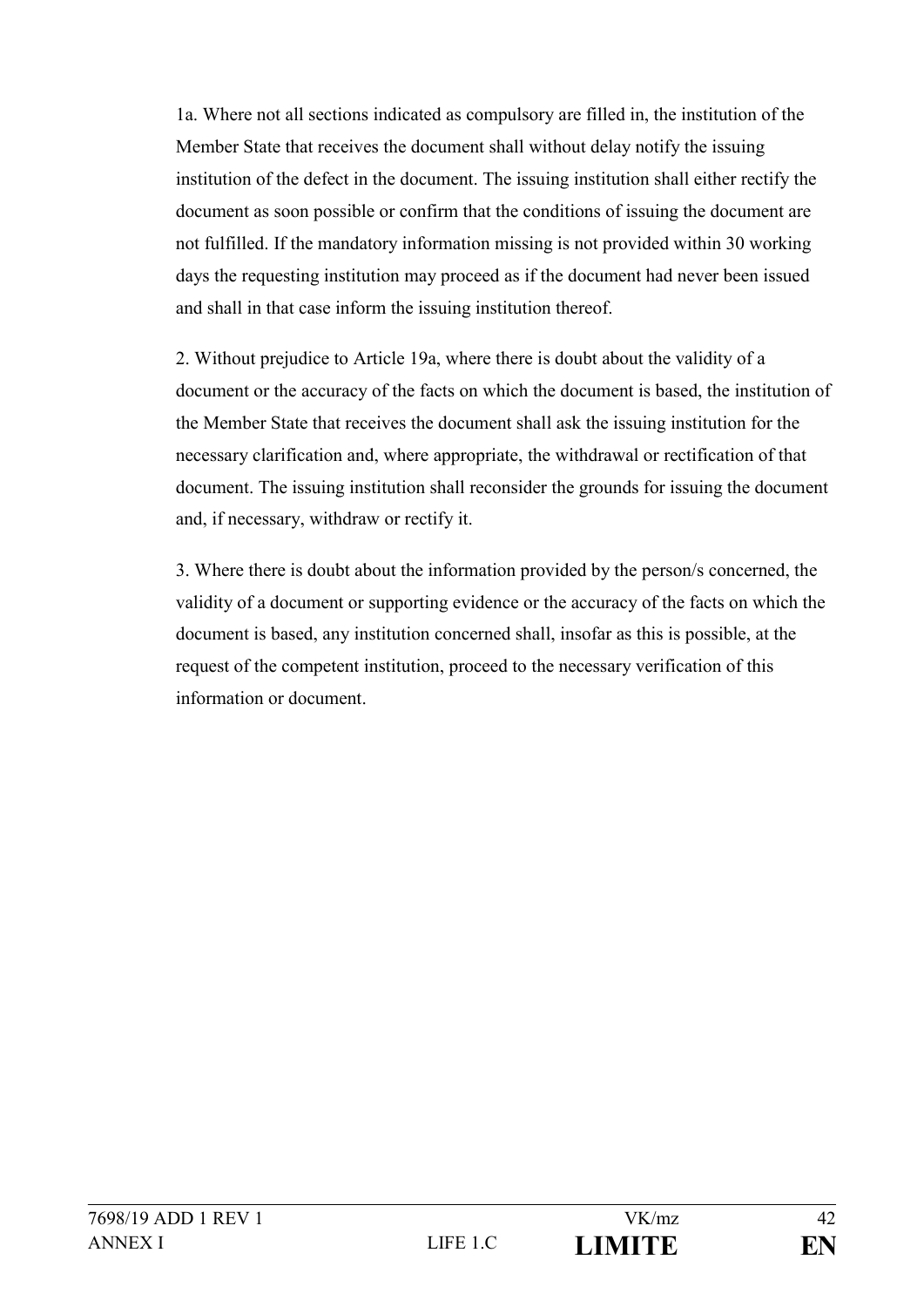4. Where no agreement is reached between the institutions concerned, the matter may be brought before the Administrative Commission by the competent authorities no earlier than one month following the date on which the institution that received the document submitted its request. The Administrative Commission shall endeavour to reconcile the points of view within six months of the date on which the matter was brought before it. In doing so and in accordance with Article 72(a) of the basic Regulation, the Administrative Commission may adopt a decision on the interpretation of the relevant provisions of the basic Regulation and this Regulation. The competent authorities and institutions concerned shall take the necessary measures to apply such decision of the Administrative Commission, without prejudice to the right of the authorities, institutions and persons concerned to have recourse to the procedures and tribunals provided for by the legislation of the Member States, by this Regulation or by the Treaty.".

8. Article 14 is amended as follows:

(a) Paragraph 1 is replaced by the following:

"1. For the purposes of the application of Article 12(1) of the basic Regulation, a 'person who pursues an activity as an employed person in a Member State on behalf of an employer which normally carries out its activities there and who is sent by that employer to another Member State' shall include a person who is recruited with a view to being sent to another Member State, provided that for a period of at least three months immediately before the start of his employment, the person concerned has already been subject to the legislation of the Member State in which his employer is established."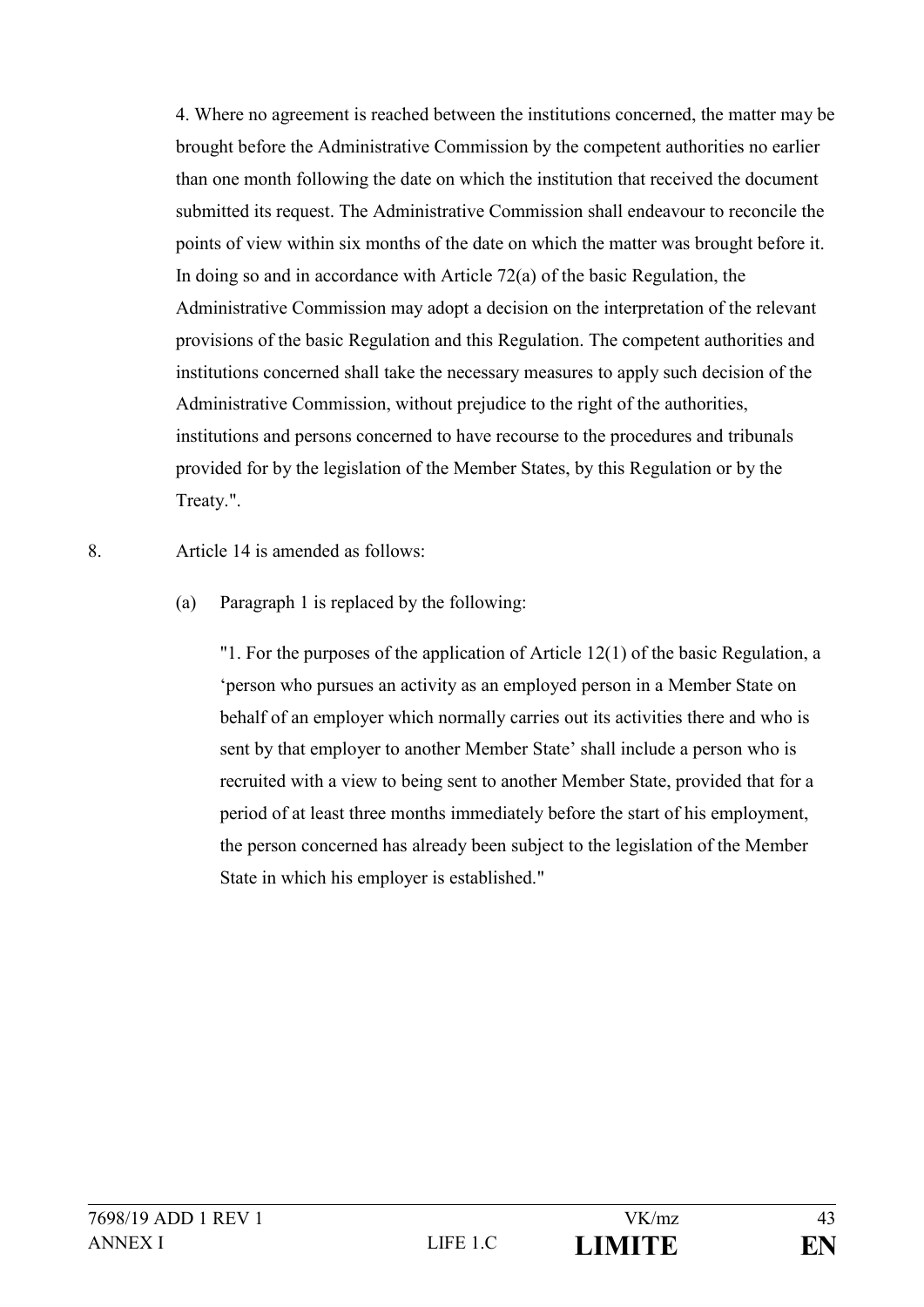(aa)new A new paragraph 1a is inserted:

"1a. Once a person has been sent in accordance with Article 12(1) of the basic Regulation or pursued an activity as self-employed in another Member State in accordance with Article 12(2) of the basic Regulation for 24 months in total, either continuously or with interruptions not longer than two months, no new period under Article 12 (1) or Article 12(2) for the same employed or selfemployed person and the same Member State may start until at least two months have elapsed from the end of the previous period. A derogation may be granted in specific circumstances."

## **(ab)new Paragraph 3 is replaced with the following:**

**"3. For the purposes of the application of Article 12(2) of the basic Regulation, the words 'who normally pursues an activity as a self-employed person' shall refer to a person who habitually carries out substantial activities in the territory of the Member State in which he is established. In particular, that person must have already pursued his activity for a period of at least three months before the date when he wishes to take advantage of the provisions of that Article and, during any period of temporary activity in another Member State, must continue to fulfil, in the Member State where he is established, the requirements for the pursuit of his activity in order to be able to pursue it on his return."**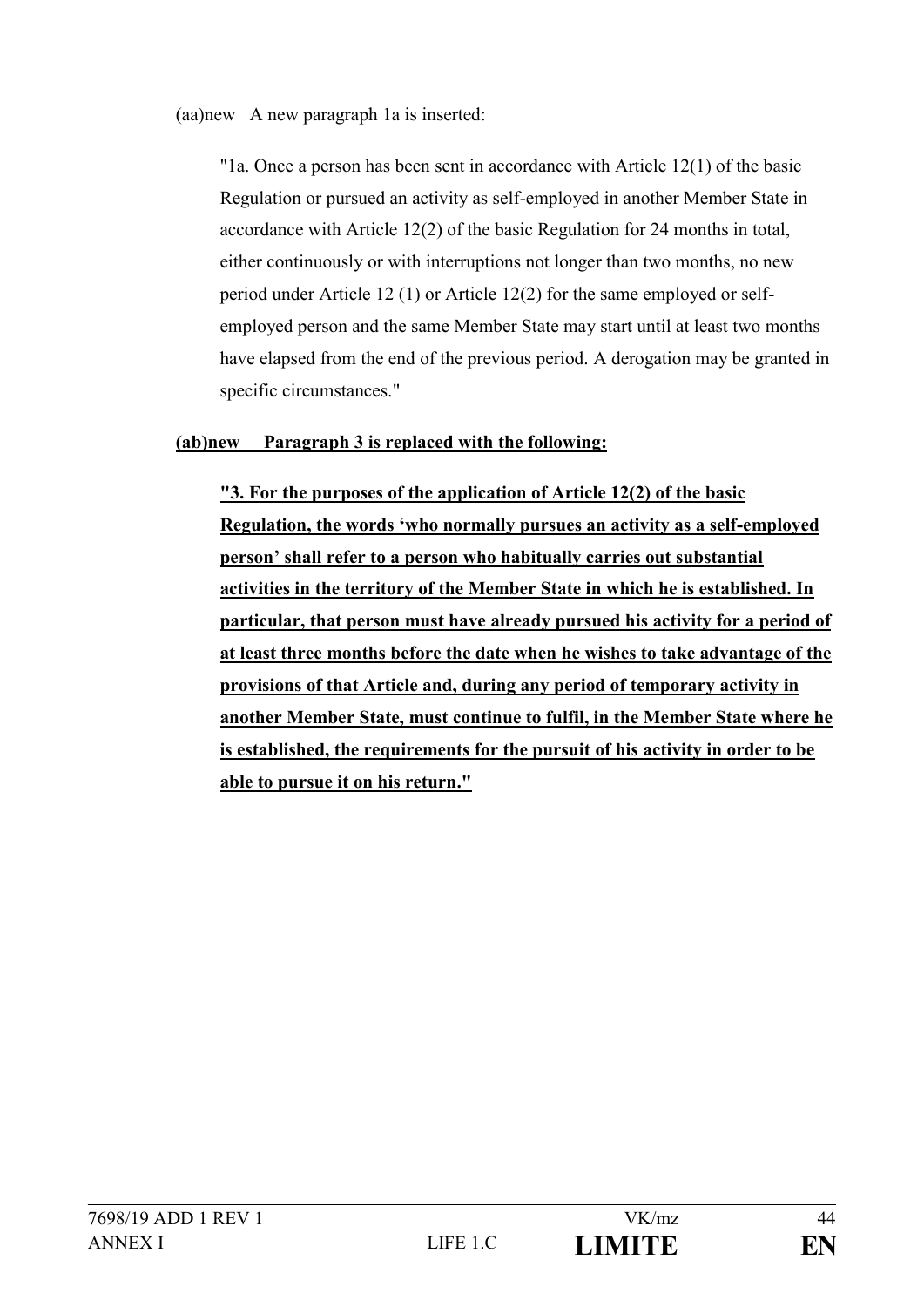(b) Paragraph 5a is replaced by the following:

"5a. For the purpose of the application of Title II of the basic Regulation, 'registered office or place of business' shall refer to the registered office or place of business where the essential decisions of the undertaking are adopted and where the functions of its central administration are carried out. In determining the location of the registered office or place of business, a series of factors shall be taken into account, such as the turnover, the number of services rendered by its employees and/or income, the working time performed in each Member State where the activity is pursued, the places where general meetings are held, and the habitual nature of the activity pursued.

The determination shall be carried out in the framework of an overall assessment, giving due weight to each of the criteria mentioned above. The Administrative Commission shall lay down the detailed arrangements for the determination."

(ba) Paragraph 10 is replaced by the following:

"The determination of the applicable legislation under Article 13 of the basic Regulation shall apply for a maximum period of 24 months, taking into account the situation projected for the following 12 calendar months.

Once the period of 24 months has elapsed, the applicable legislation shall be reassessed in the light of the employee's situation."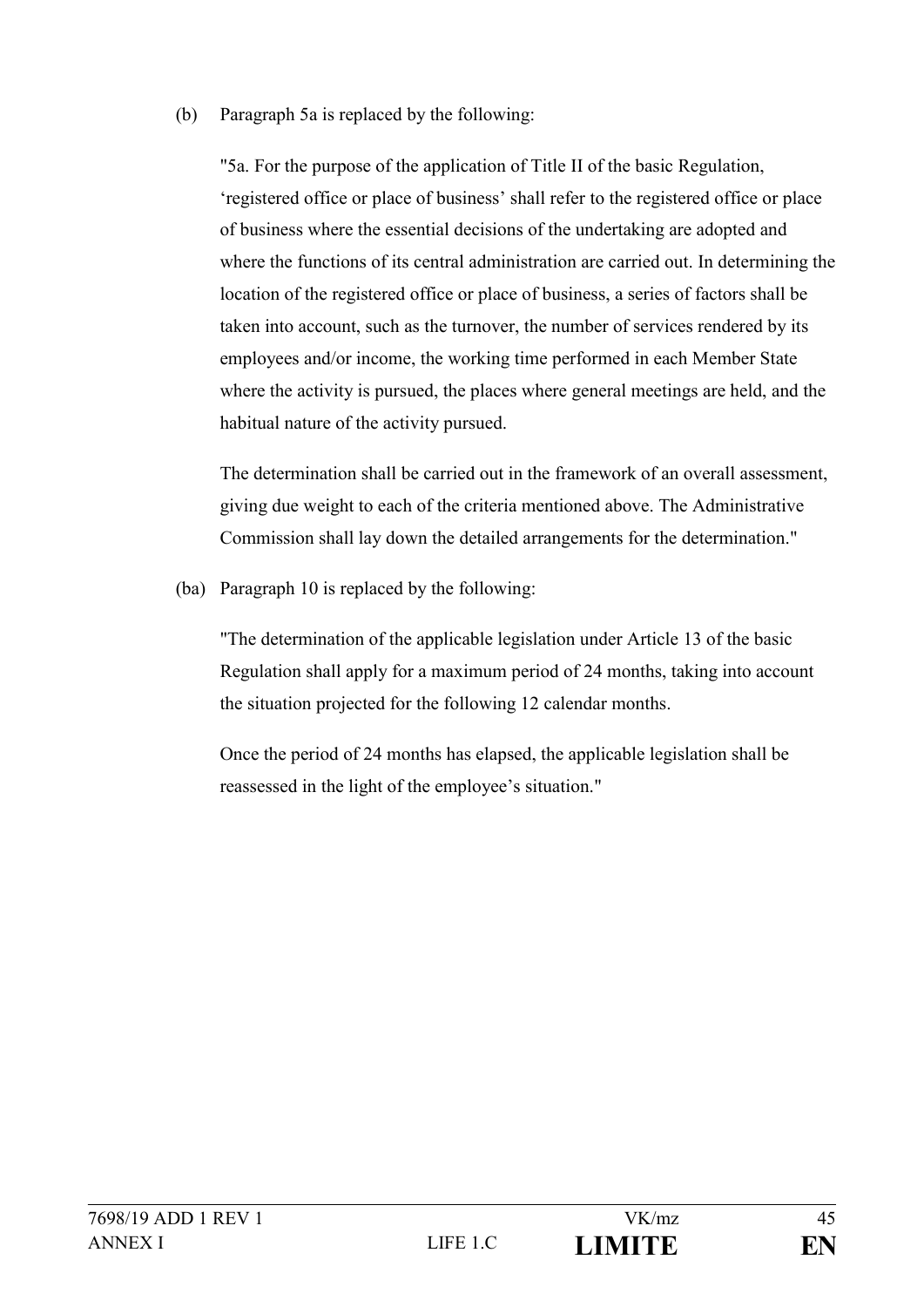#### (c) A new paragraph 12 is inserted after paragraph 11

"12. For the purposes of applying Article 13 of the basic Regulation, in relation to a person who resides outside the territory of the Union and pursues his/her activities as an employed or self-employed person in two or more Member States, the provisions of the basic Regulation and the implementing Regulation on the determination of the applicable legislation shall apply *mutatis mutandis* subject to the provision that his or her residence shall be deemed to be in the Member State where the person pursues the major part of his/her activities in terms of working time within the territory of the Union."

9. (a) The title of Article 15 is replaced with the following:

"Procedures for the application of Article 11(3)(b) and (d), Article 11(4), Article 11(5) and Article 12 of the basic Regulation (on the provision of information to the institutions concerned)"

(aa) Paragraph 1 is replaced with the following:

"1. Unless otherwise provided for by Article 16 of the implementing Regulation, with the exception of business trips, where a person pursues his activity in a Member State other than the Member State competent under Title II of the basic Regulation, the employer or, in the case of a person who does not pursue an activity as an employed person, the person concerned shall inform the competent institution of the Member State whose legislation is applicable thereof in advance. That institution shall issue the attestation referred to in Article 19(2) of the implementing Regulation to the person concerned and shall without delay make information concerning the legislation applicable to that person, pursuant to Article 11(3)(b) or Article 12 of the basic Regulation, available to the institution designated by the competent authority of the Member State in which the activity is pursued."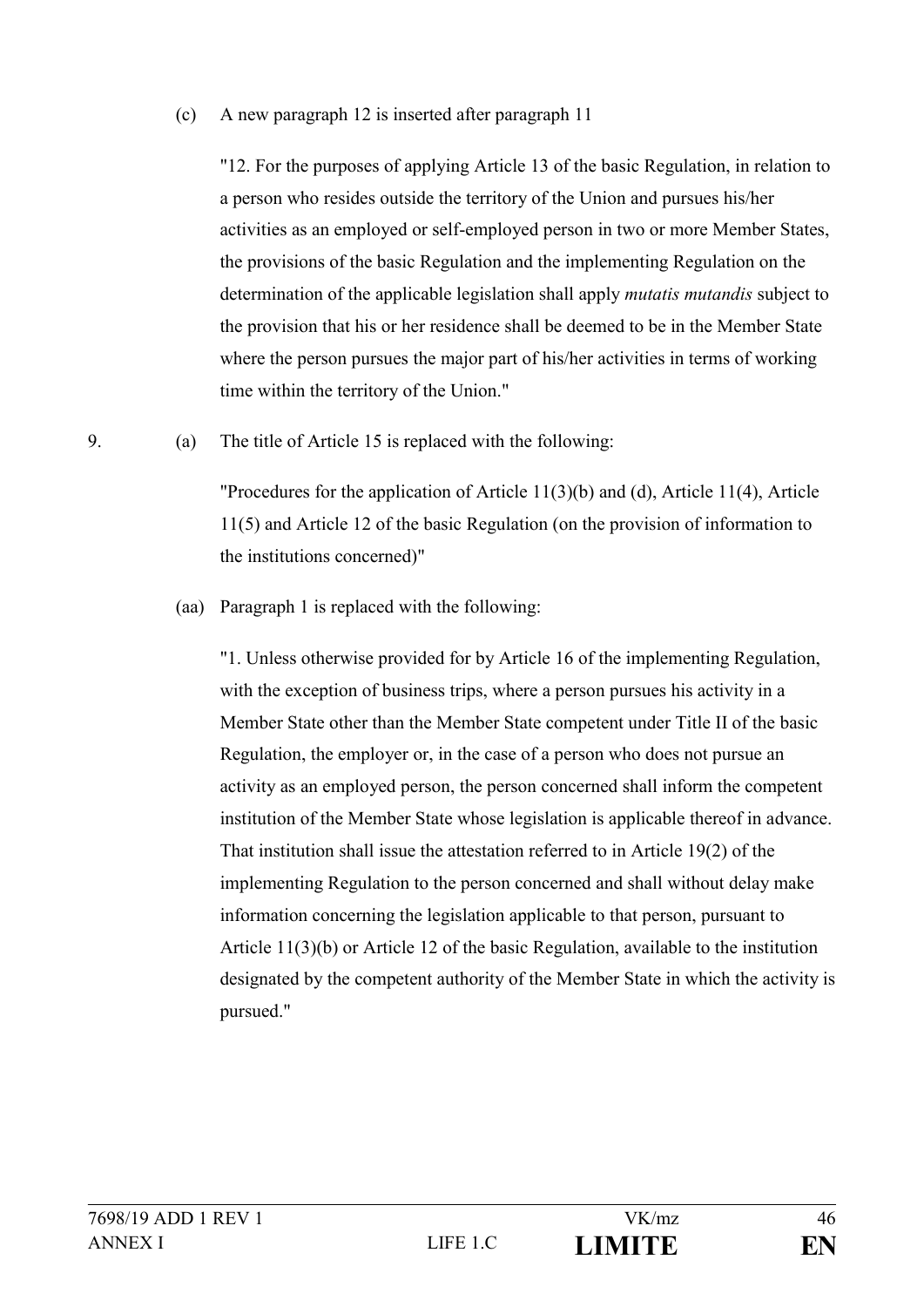(ab) After paragraph 1, a new paragraph 1a is added:

"1a. For the purposes of the application of Article 12 of the basic Regulation, and with the exception of business trips, in the situation where the attestation referred to in Article 19(2) of this Regulation was not provided prior to the start of the activity in another Member State, the employer or, in the case of a person who does not pursue an activity as an employed person, the person concerned shall make available, at the request of the institution of the Member State in which the activity is pursued, evidence that he or she has informed the competent institution referred to in paragraph 1 of this Article prior to the start of the activity in another Member State."

(b) Paragraph 2 is replaced with the following:

"2. Paragraph 1 shall apply *mutatis mutandis* to persons covered by Article 11(3)(d) and Article 11(5) of the basic Regulation."

10. Paragraphs 1, 2, 3 and 5 of Article 16 are replaced with the following:

"1. A person who pursues activities in two or more Member States shall inform the institution designated by the competent authority of the Member State of residence thereof. This information may also be provided by the employer on the person's behalf.

2. The designated institution of the place of residence shall without delay determine the legislation applicable to the person concerned, having regard to Article 13 of the basic Regulation and Article 14 of the implementing Regulation. If this institution determines that the legislation of the Member State where this institution is situated applies, it shall inform the designated institutions of each Member State in which an activity is pursued and/or in which the employer is situated of its determination of the applicable legislation.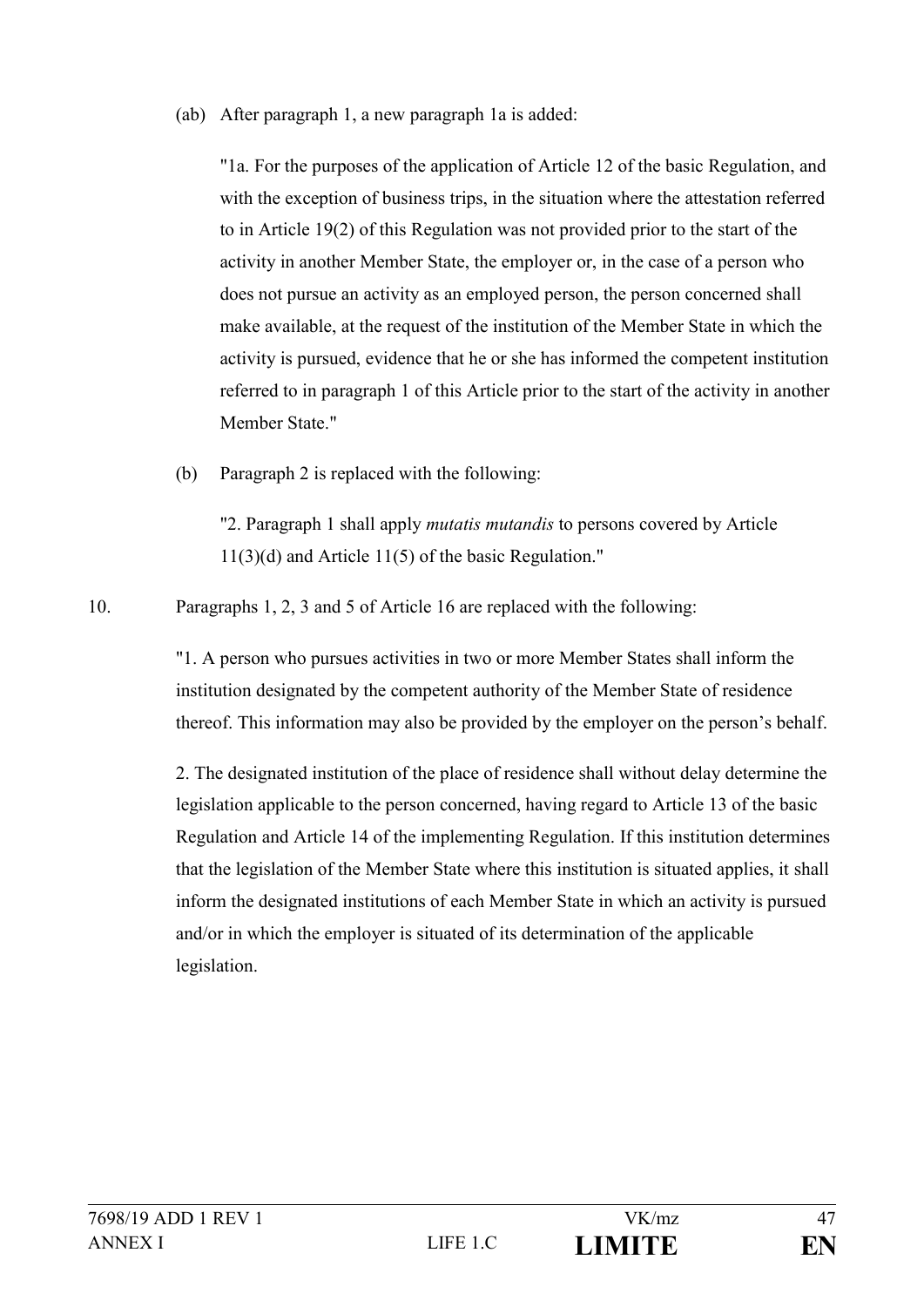3. If the designated institution of the place of residence determines that the legislation of another Member State applies, that determination shall be provisional, and this institution shall without delay inform the designated institutions of each Member State in which an activity is pursued and/or in which the employer is situated of this provisional determination of the applicable legislation. The provisional determination shall become definitive two months after the institutions designated by the competent authorities of the Member States concerned being informed of it, unless at least one of these institutions informs the designated institution of the place of residence by the end of this two month period that it cannot yet accept the provisional determination or that it takes a different view on this.

5. The competent institution of the Member State whose legislation is determined to be applicable either provisionally or definitively shall without delay inform the person concerned and his/her employer of the determination."

11. Paragraphs 3-4 of Article 19 are replaced with the following:

"3. Whenever an institution is asked to issue the attestation referred to in paragraph 2, it shall carry out a proper assessment of the facts relevant for the application of the rules set out in Title II of the basic Regulation and confirm that the information contained in the attestation is correct.

 $4.$  [...]

5. […]"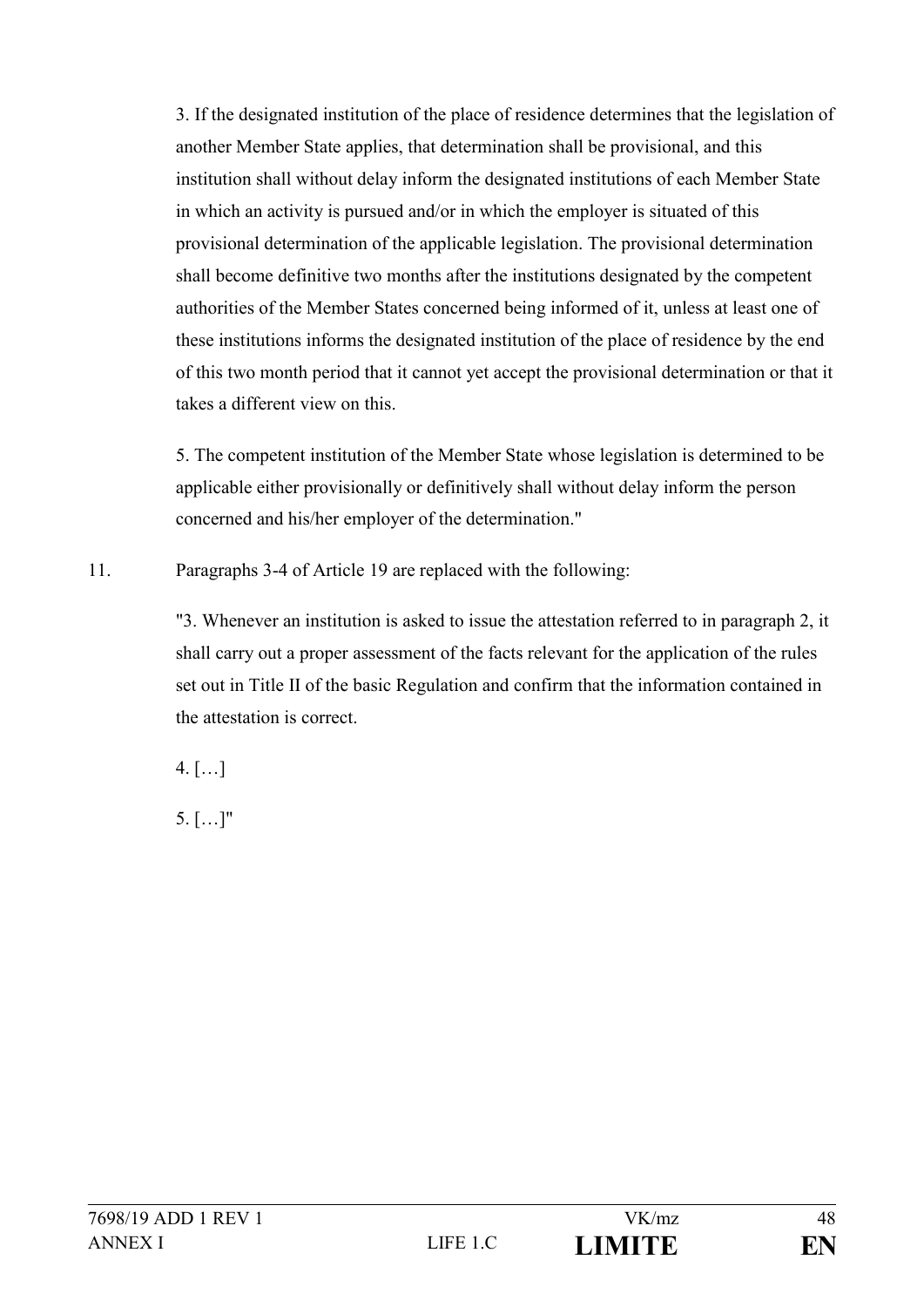11a.new After Article 19, the following is inserted:

#### "*Article 19a*

## **Cooperation in case of doubts about the validity of issued documents concerning the applicable legislation**

1. Where there is doubt about the validity of a document showing the position of the person for the purposes of the applicable legislation or the accuracy of the facts on which the document is based, the institution of the Member State that receives the document shall ask the issuing institution for the necessary clarification and, where appropriate, the withdrawal or rectification of that document. The requesting institution shall substantiate its request and provide relevant supporting documentation that gave rise to the request.

2. When receiving such a request, the issuing institution shall reconsider the grounds for issuing the document and, where an error is detected, withdraw it or rectify it within 30 working days from the receipt of the request. The withdrawal or rectification shall have retroactive effect. However, in cases where there is a risk of disproportionate outcome, and in particular, of the loss of status as an insured person for the whole or part of the relevant period in all Member States concerned, the Member States shall consider to apply Article 16 of the basic Regulation. Where the issuing institution considers that, on the basis of the available evidence, there is no doubt that the applicant of the document has committed fraud, it shall withdraw or rectify the document without delay and with retroactive effect.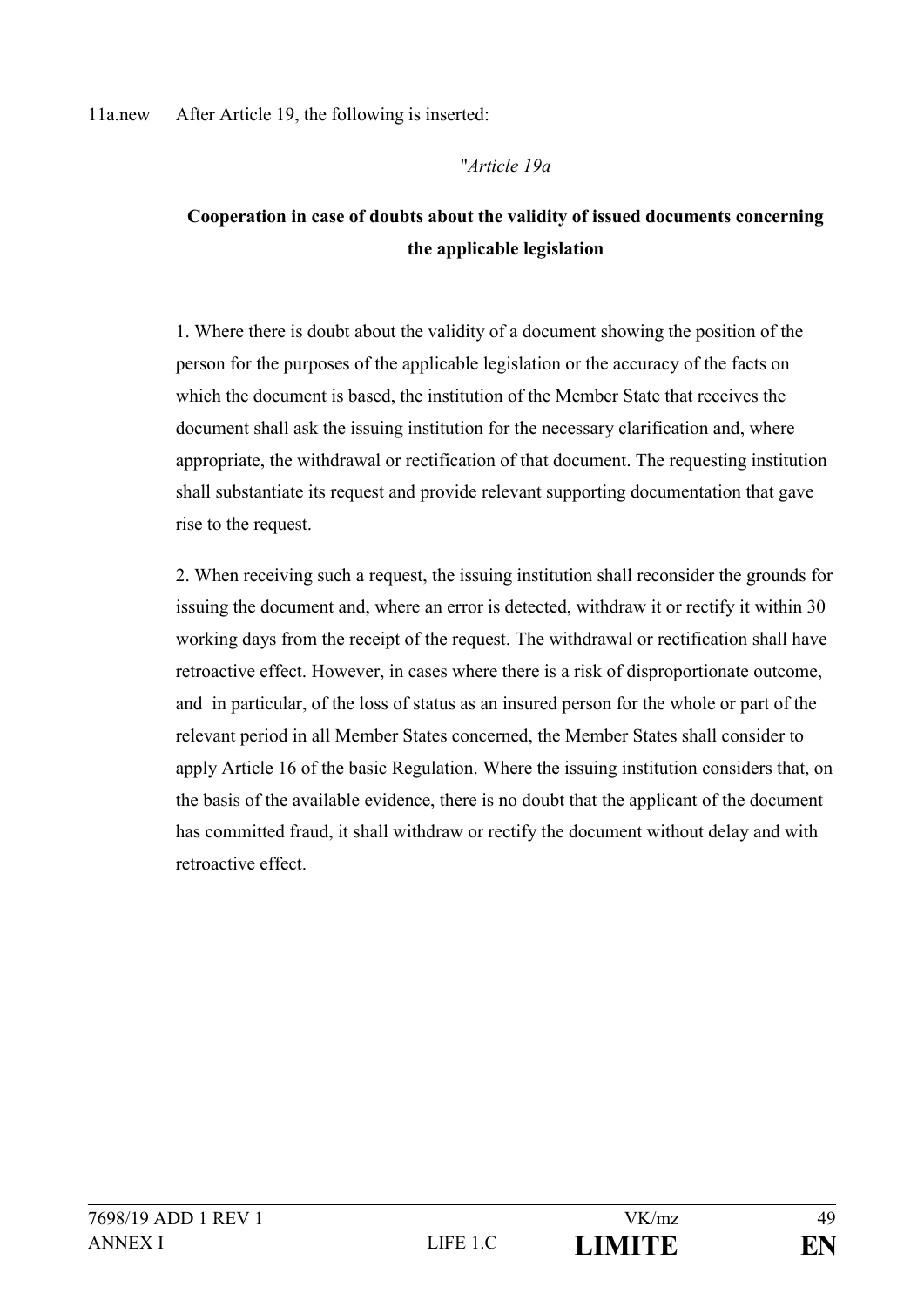3. If the issuing institution, having reconsidered the grounds for issuing the document is unable to detect any error it shall forward to the requesting institution all available evidence within 30 working days from the receipt of the request. In urgent cases, where the reasons for urgency have been clearly indicated and substantiated in the request, this shall be done within ten working days from the receipt of the request, notwithstanding that the issuing institution may not have completed its deliberations pursuant to paragraph 2 above.

4. Where the requesting institution having received the available evidence continues to have doubts about the validity of a document or the accuracy of the facts on which the particulars contained therein are based or that the information upon which the document was issued is not correct, it may submit evidence to that effect and make a further request for clarification and where appropriate the withdrawal or rectification of that document by the issuing institution in accordance with the procedure and timeframes set out above.

5. If the doubts of the receiving institution persist and no agreement is reached between the institutions concerned, Article 5(4) applies accordingly."

11b.new In Article 20, after paragraph 2, the following paragraphs are inserted:

"3. For the purposes of application of Title II of the basic Regulation, the institutions of the Member States shall respond to queries received from the institutions of the other Member State**s** within 35 working days from the receipt of the request.

4. In case a person pursues an activity as an employed or a self-employed person in another Member State without the attestation referred to in Article 19(2) of this Regulation, with the exception of business trips, the relevant institution in that Member State can request the institution of the Member State whose legislation is applicable information concerning the legislation applicable to that person.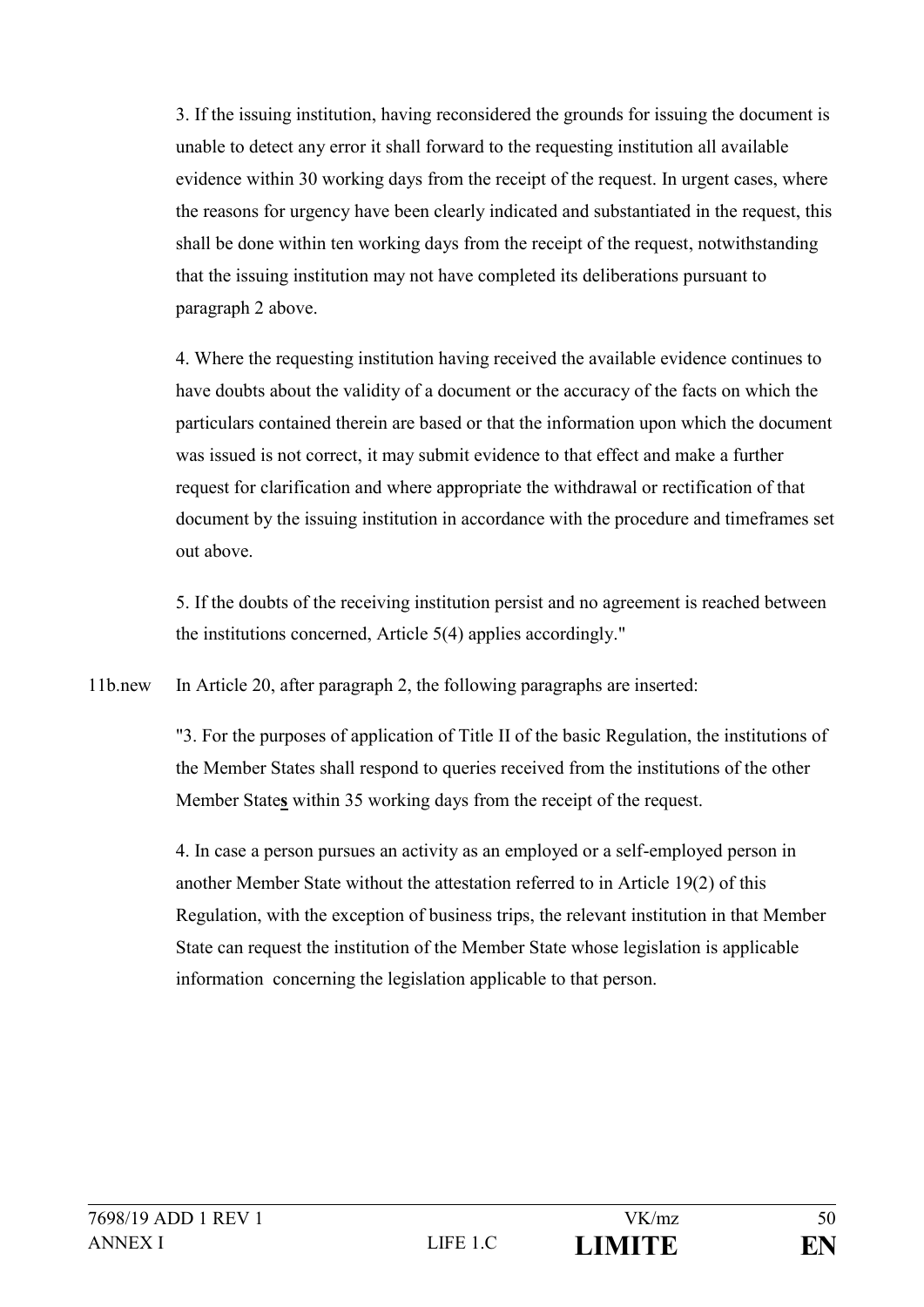If the requested institution does not reply within 35 working days from the receipt of the request, the requesting institution may proceed as if no document has been issued and shall inform the requested institution accordingly. If subsequently, the attestation is issued by the requested institution that attestation shall have, where appropriate, retroactive effect."

12. […]

13. In Title III, Chapter 1 the title is replaced by the following:

"Sickness, long-term care, maternity and equivalent paternity benefits".

14. Article 23 is replaced with the following:

## "*Article 23*

# **Regime applicable to the event of the existence of more than one regime in the Member State of residence or stay**

If the legislation of the Member State of residence or stay comprises more than one scheme of sickness, long-term care, maternity and paternity insurance for more than one category of insured persons, the provisions applicable under Articles 17, 19(1), 20, 22, 24 and 26 of the basic Regulation shall be those of the legislation on the general scheme for employed persons."

15. […]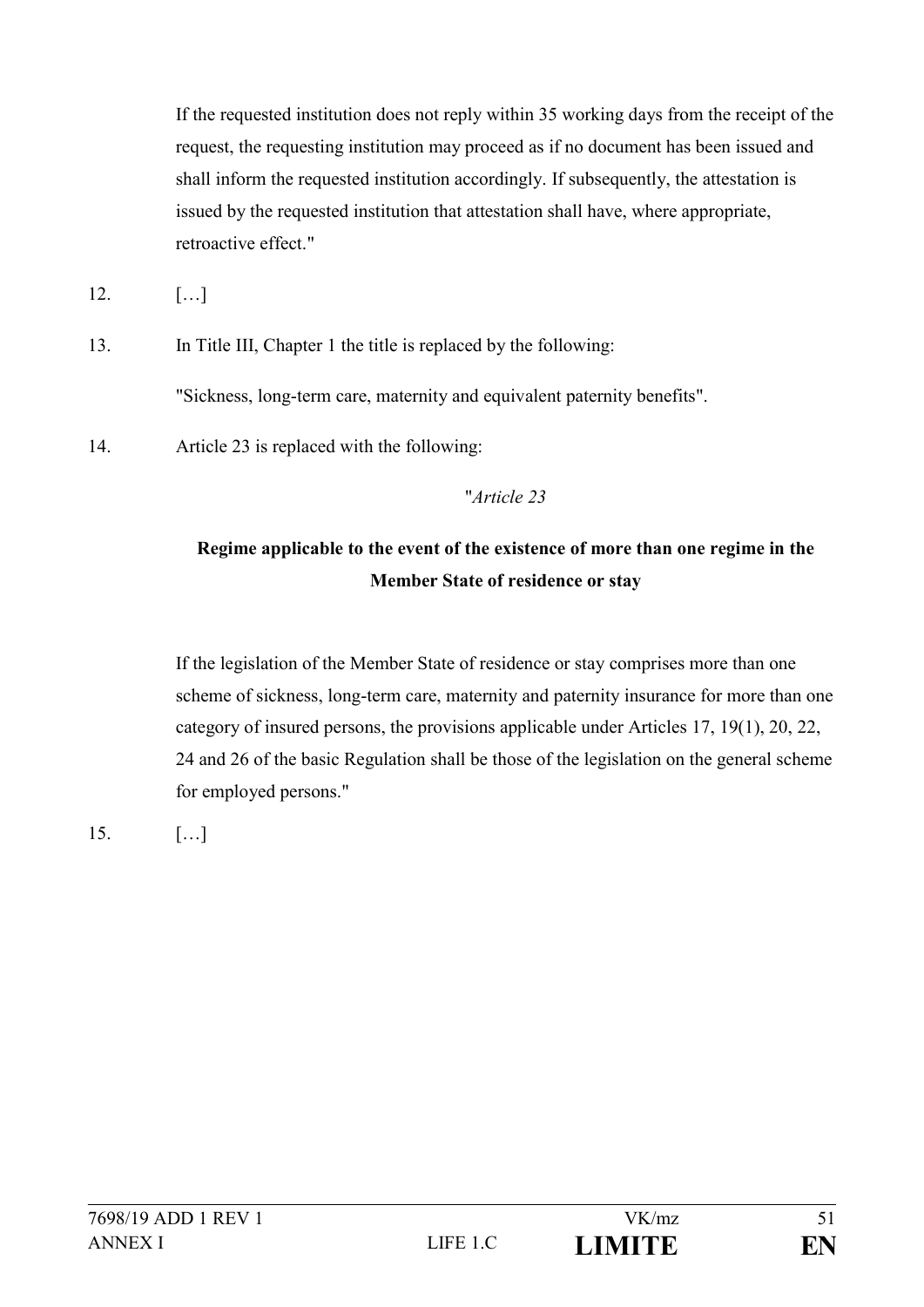15a.new Article 25 section A is amended as follows:

(a) point 1 is replaced with the following:

"1. For the purposes of the application of Article 19 of the basic Regulation, the insured person shall present to the health care or long-term care provider in the Member State of stay a document issued by the competent institution indicating his entitlement to benefits in kind. If the insured person does not have such a document, the institution of the place of stay, upon request or if otherwise necessary, shall contact the competent institution in order to obtain one."

(b) point 3 is replaced with the following:

"3. The benefits in kind referred to in Article 19(1) of the basic Regulation shall refer to the benefits in kind which are provided in the Member State of stay, in accordance with its legislation, and which become necessary on medical grounds or due to the need for long-term care with a view to preventing an insured person from being forced to return, before the end of the planned duration of stay, to the competent Member State to obtain the necessary treatment or long-term care benefits.".

15b.new Article 26 paragraph 4 is replaced by the following:

"4. At any time during the procedure granting the authorisation, the competent institution shall retain the right to have the insured person examined by a doctor or a qualified person, in accordance with national law or practice, of its own choice in the Member State of stay or residence."

16. […]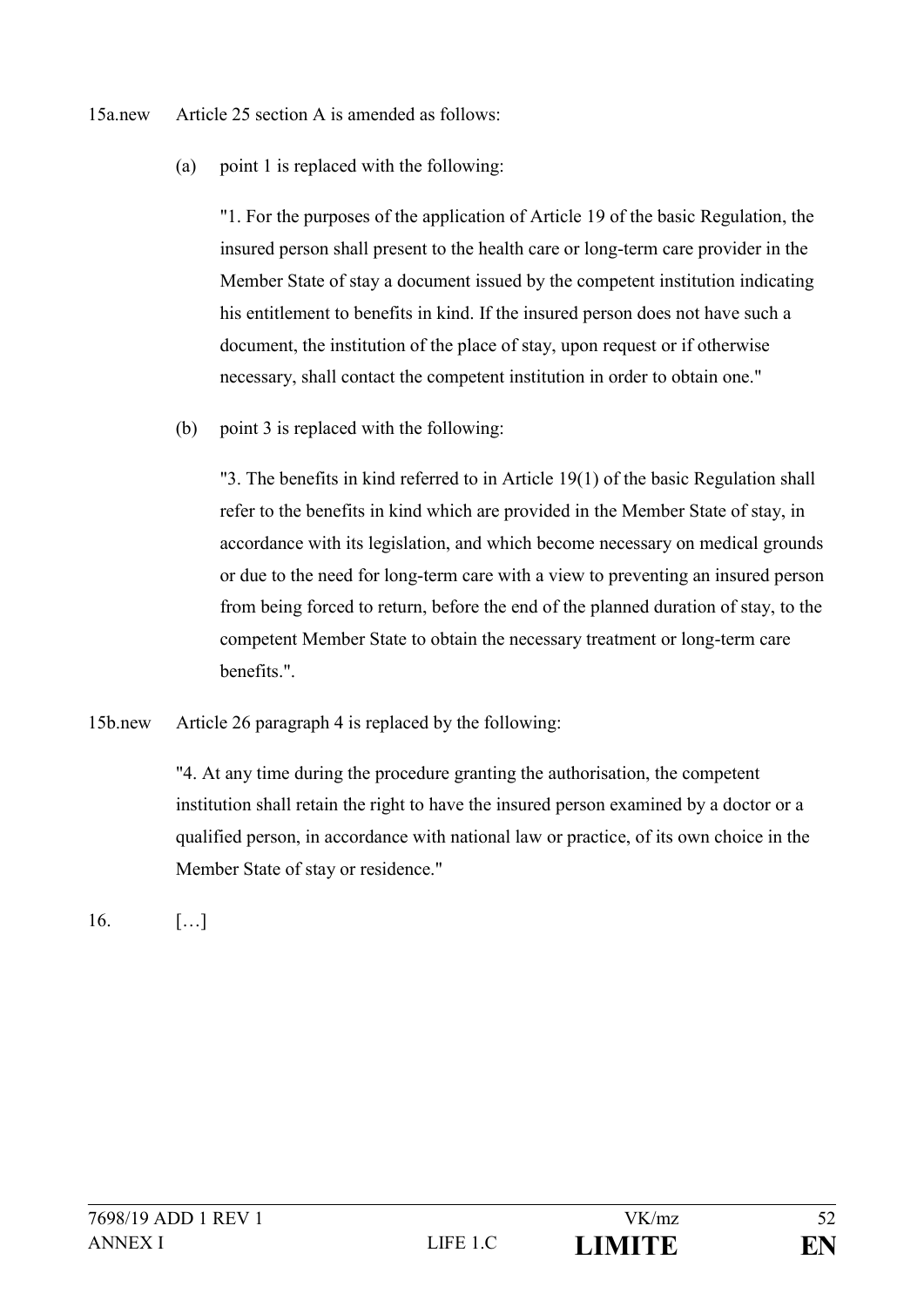17. Article 31 is amended as follows:

- $(c)$  [...]
- $(d)$   $[...]$
- (e) paragraph 2 is replaced with the following:

"The competent institution shall also inform the institution of the place of residence or stay about the payment of long-term care benefits in cash where the legislation applied by the latter institution provides for the long-term care benefits in kind included in the list referred to in Article 33a (1) of the basic Regulation.".

17a.new Article 32(1) is replaced with the following:

"1. When a person or a group of persons are exempted upon request from compulsory sickness or long-term care insurance and such persons are thus not covered by a sickness or long-term care insurance scheme to which the basic Regulation applies, the institution of another Member State shall not, solely because of this exemption, become responsible for bearing the costs of benefits in kind or in cash provided to such persons or to a member of their family under Title III, Chapter I, of the basic Regulation."

- 18. […]
- 19. Article 43(3) is replaced with the following:

"3. The institution of each Member State shall calculate, under its applicable legislation, the amounts due that correspond to periods of voluntary or optional continued insurance which, under Article 53(3)(c) of the basic Regulation, are not subject to another Member State's rules relating to withdrawal, reduction or suspension."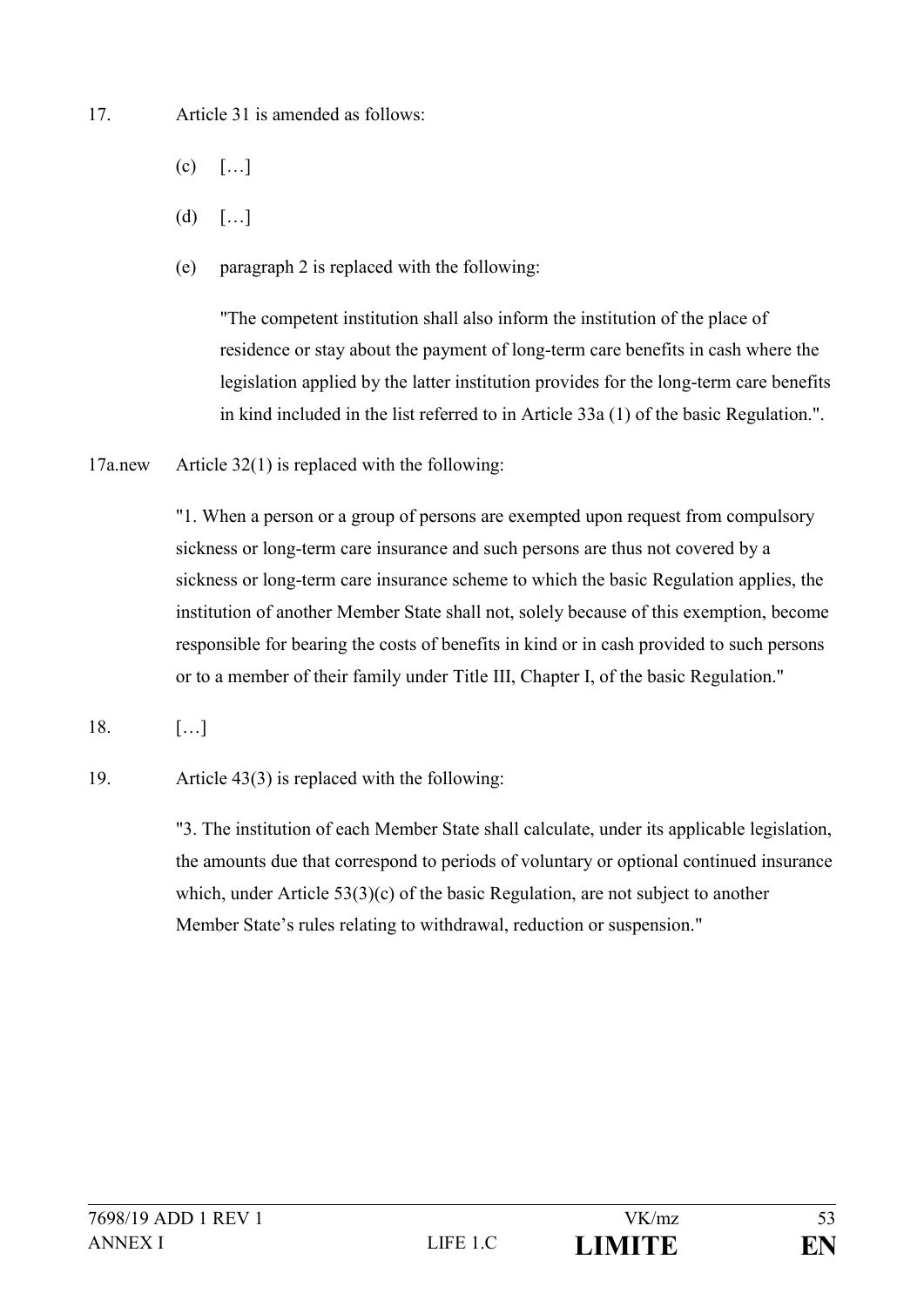19a.new After Article 54, the following is inserted:

#### "*Article 54a*

### **Procedures for the application of Article 61(2) of the basic Regulation**

-1. In the situation referred to in Article 61(2) of the basic Regulation, the unemployed person shall register as a person seeking work with the employment services of the Member State of most recent period of insurance, employment or self-employment and shall submit a claim for benefit to the institution of that Member State. If the claim is submitted to the institution of the Member State referred to in Article 61(2) of the basic Regulation, that institution shall immediately forward the claim to the institution of the Member State of most recent period of insurance, employment or self-employment for investigation. The date on which the initial claim was submitted shall apply in all institutions concerned.

1. Following the investigation of the claim by the institution of the Member State of the most recent period of insurance, employment or self-employment, if it is determined that the unemployed person does not satisfy the conditions for aggregation referred to in Article 61(1) of the basic Regulation, and it is evident from the information available to it that the unemployed person completed the necessary period to be entitled to receive benefits in accordance with Article 61(2) of the basic Regulation, it shall immediately send a document to the institution of the Member State referred to in Article 61(2) of the basic Regulation. Otherwise, the institution of the Member State of most recent period of insurance, employment or self-employment shall contact the institution referred to in Article 61(2) of the basic Regulation, prior to sending the document, in order to determine whether the period specified in Article 61(2) of the basic Regulation was completed in that Member State.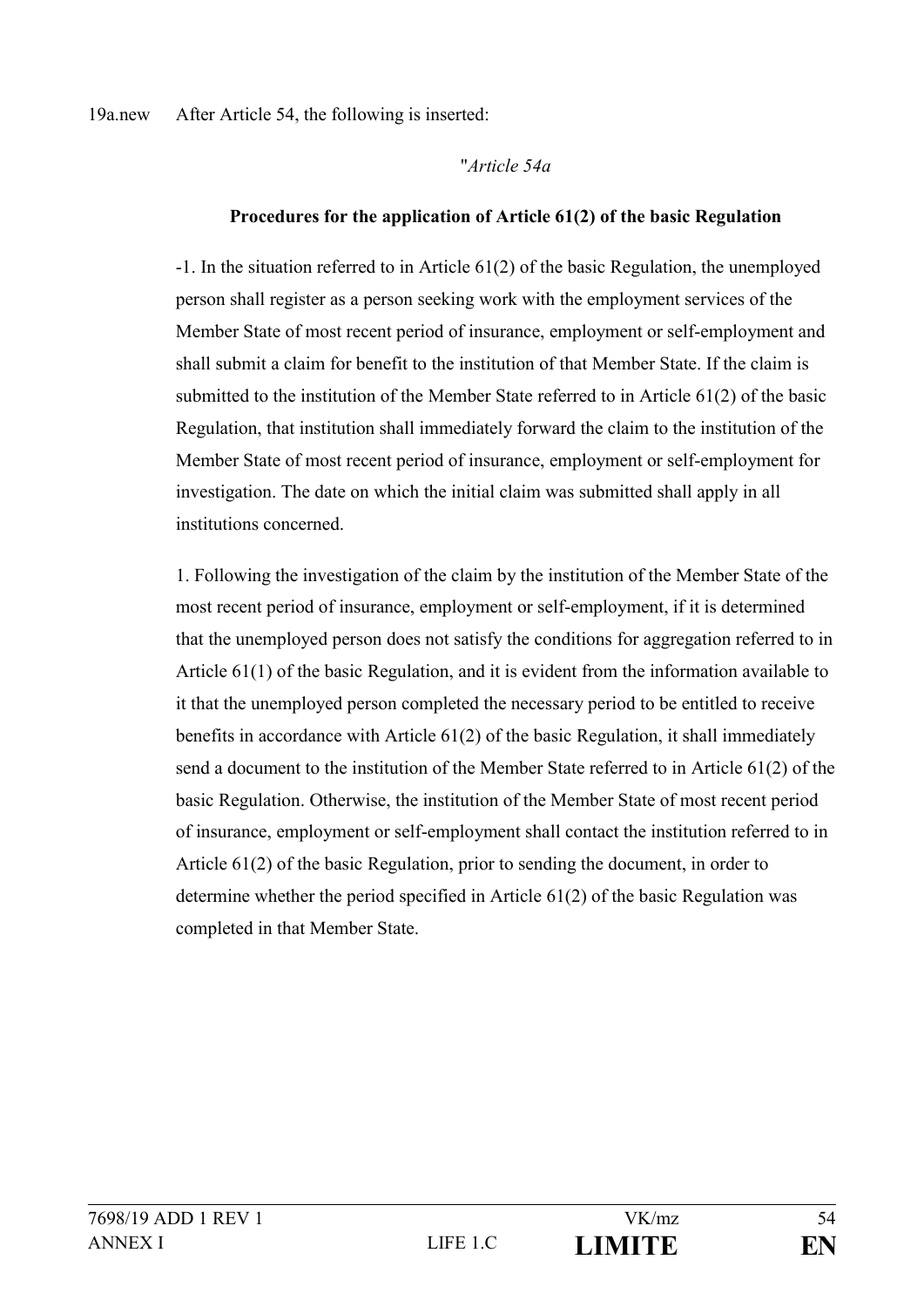2. The document referred to in paragraph 1 shall include necessary information on the situation of the unemployed person. The Administrative Commission shall determine the format and content of such document."

19b.new Article 55(1) is replaced with the following:

"In order to be covered by Articles 64, 64a(2) or 65(3) of the basic Regulation, the unemployed person going to another Member State shall inform the competent institution prior to his or her departure and request a document certifying that he or she retains his or her entitlement to benefits under the conditions laid down in Article 64(1)(b) of the basic Regulation."

20. Article 55(4) is replaced with the following:

"The institution in the Member State to which the unemployed person has gone shall immediately send a document to the competent institution containing the date on which the unemployed person registered with the employment services and his or her new address.

If, in the period during which the unemployed person retains entitlement to benefits, any circumstance likely to affect the entitlement to benefits arises, the institution in the Member State to which the unemployed person has gone shall send immediately to the competent institution and to the person concerned a document containing the relevant information.

The institution in the Member State to which the unemployed person has gone shall provide relevant information on a monthly basis concerning the follow-up of the unemployed person's situation, in particular whether the latter is still registered with the employment services and is complying with organised checking procedures.".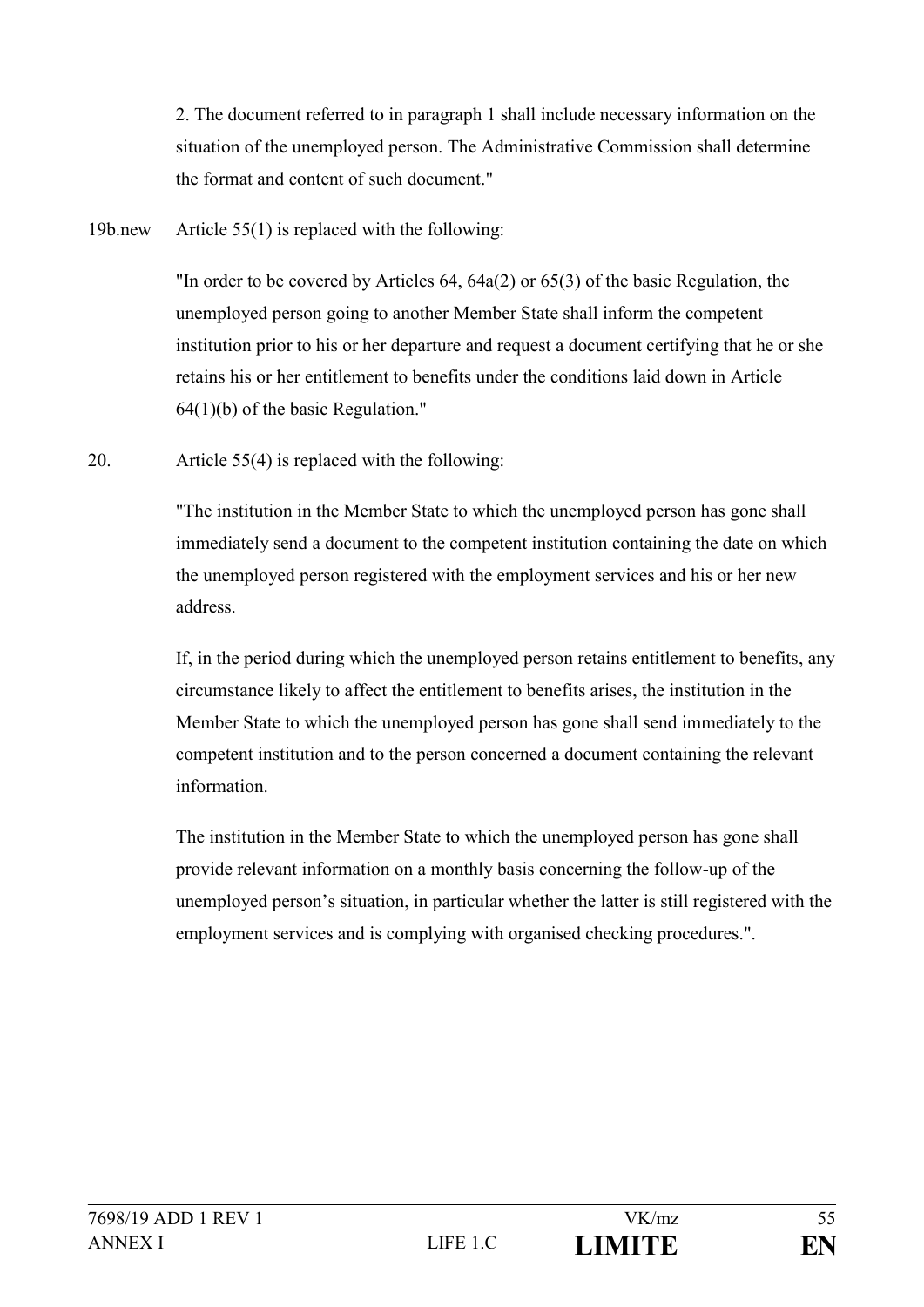21. Article 55(7) is replaced by the following:

"Paragraphs 2 to 6 shall apply *mutatis mutandis* to the situations covered by Articles 64a and 65(3) of the basic Regulation."

22. The following paragraph -1 is inserted in Article 56:

"-1. The competent institution referred to in Article 65(1), in the last sentence of Article 65(2) or in Article 65(2a) of the basic Regulation shall inform wholly unemployed persons of their rights and obligations and shall provide them with documents which shall include all necessary information related to the receipt of unemployment benefits in accordance with its legislation in the Member State of residence. The relevant institutions shall provide each other with the necessary information to support the jobseeking activities of unemployed persons who resided in a Member State other than the competent Member State and to inform them about the applicable control procedures and conditions, and to which employment service they shall make themselves available. The institution of the Member State of residence shall, upon request of the competent institution, immediately inform the competent institution of any circumstances of which it is aware and which are likely to affect the entitlement to benefits, in particular, if the wholly unemployed persons have taken up employment or have become self-employed in the Member State of residence."

- 23. Article 56 is amended as follows:
	- (a) Paragraph 1 is replaced by the following:

"1. Where, in accordance with Article 65(4) of the basic Regulation, an unemployed person decides to make himself or herself also available to the employment services in the Member State not providing the benefits, by registering there as a person seeking work, he or she shall inform the institution and the employment services of the Member State providing the benefits.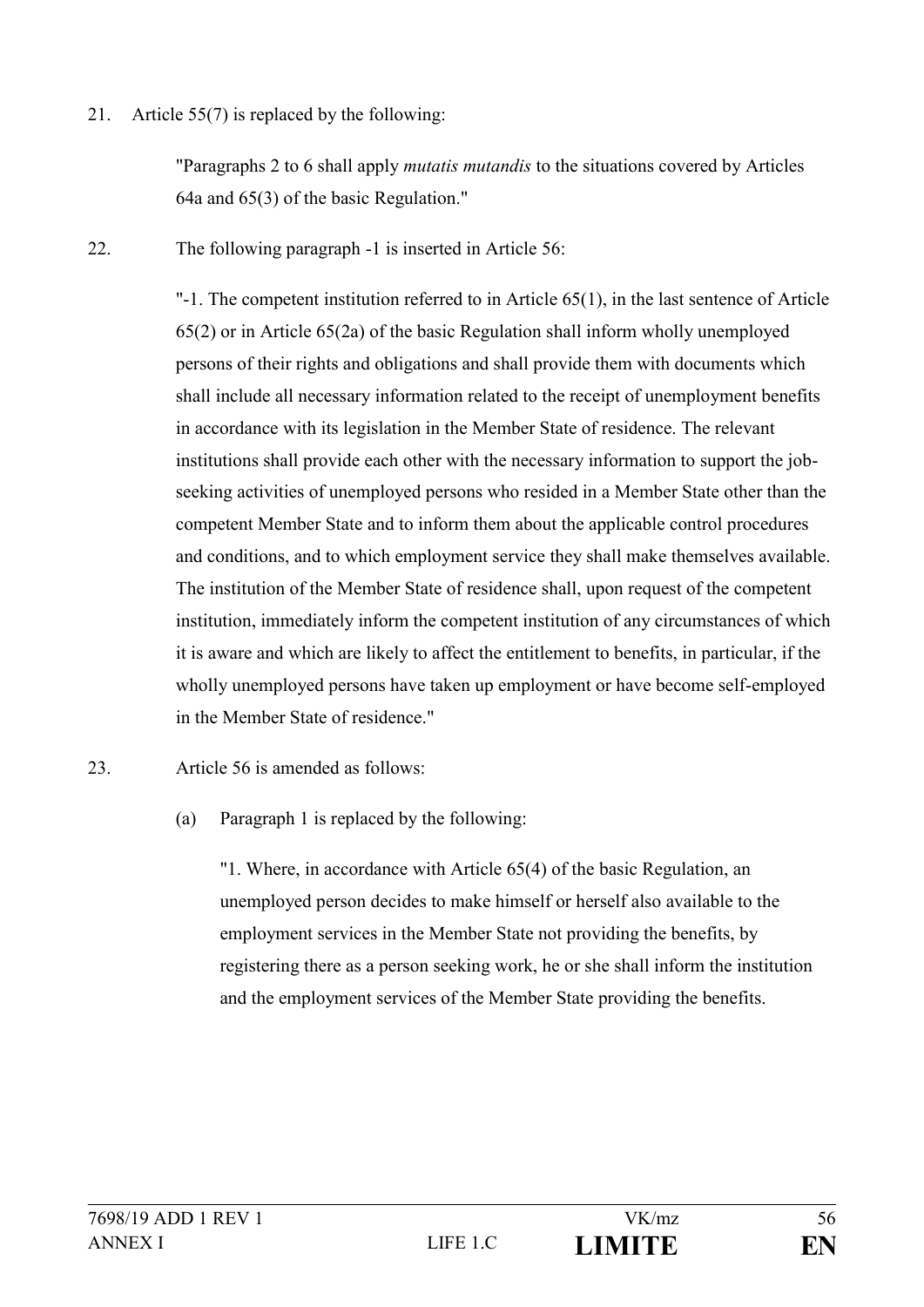Where requested by the employment services of the Member State not providing the benefits, the employment services in the Member State that is providing the benefits shall send the relevant information concerning the unemployed person's registration and his/her search for employment. The employment services of the Member State not providing the benefits shall also, upon request of the competent institution, immediately inform the competent institution of any circumstances of which it is aware and which are likely to affect the entitlement to benefits, in particular, if the wholly unemployed persons have taken up employment or have become self-employed in the Member State of residence.";

(b) Paragraph 3 is deleted.

23a.new After Article 56, the following new article is inserted:

### "*Article 56a*

# **Enhanced measures of support and cooperation for unemployed persons who resided in a Member State other than the competent Member State**

1. The competent authorities or competent institutions of two or more Member States shall cooperate and may agree amongst themselves specific procedures and time-limits concerning the follow-up of the unemployed person's situation as well as other measures to facilitate the job-seeking activities of unemployed persons who reside in a Member State other than the competent Member State.

2. The Member States concerned shall ensure that the unemployed persons covered by Article 65 of the basic Regulation have access in each of their territories to the European network of employment services (EURES), and to the support services in cross-border regions, where available, in accordance with Regulation (EU) No 2016/589 of 13 April 2016 on a European network of employment services (EURES), workers' access to mobility services and the further integration of labour markets $11$ ."

<sup>1</sup> **<sup>11</sup>** OJ L 107, 22.04.2016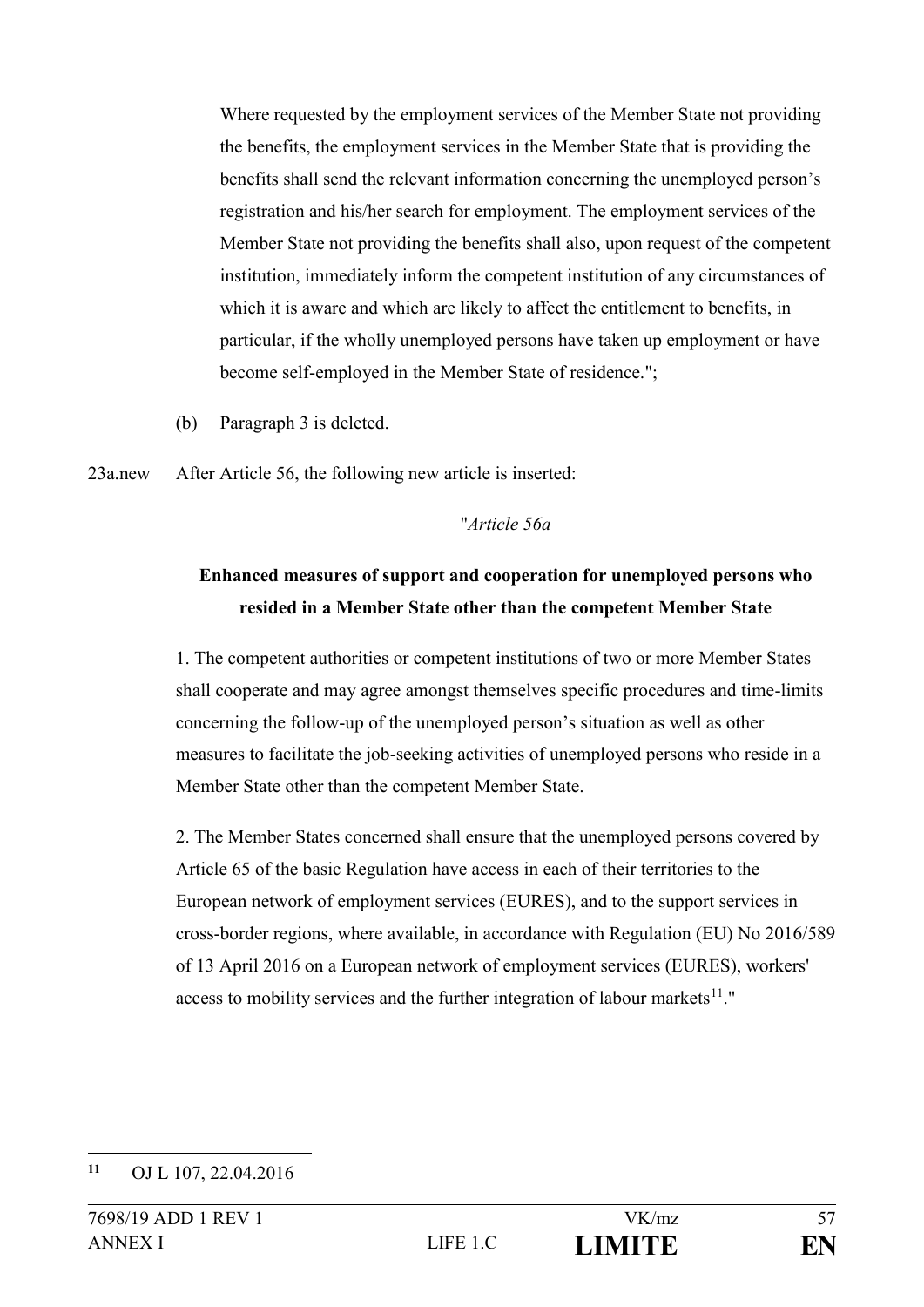24. […]

25. In Article 64 paragraph 1 the first indent is replaced by the following:

" - the index  $(i = 1, 2, 3$  and 4) represents the four age groups used for calculating the fixed amounts:

 $i = 1$ : persons aged under 65,

 $i = 2$ : persons aged from 65 to 74,

 $i = 3$ : persons aged from 75 to 84,

 $i = 4$ : persons aged 85 and over,"

26. Article 65 is replaced with the following:

## "*Article 65*

## **Notification of annual average costs**

1. The annual average cost per person in each age group for a specific year shall be notified to the Audit Board at the latest by the end of the second year following the year in question.

2. The annual average costs notified in accordance with paragraph 1 shall be published each year in the Official Journal of the European Union after approval by the Administrative Commission.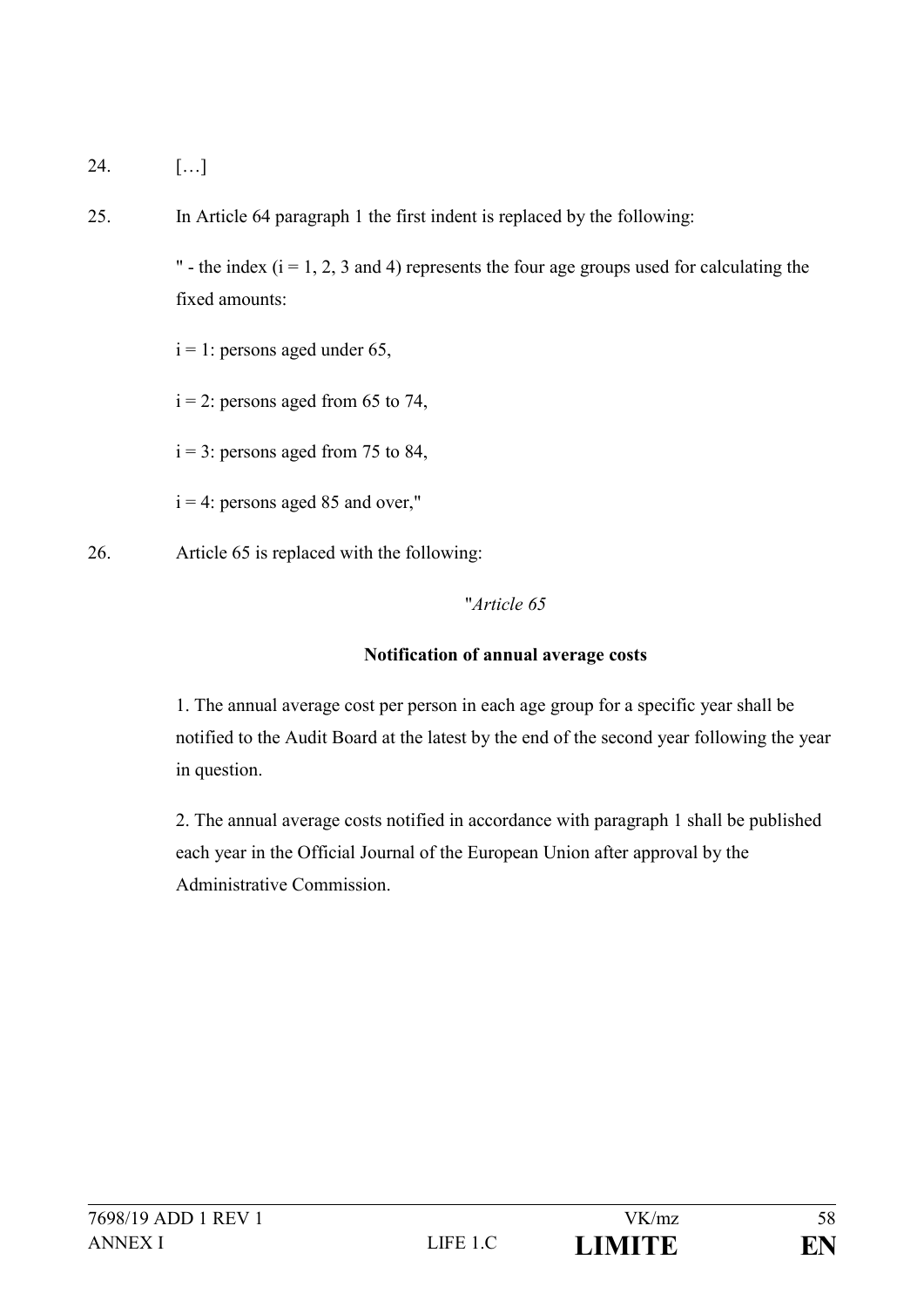3. Where a Member State is unable to notify the average costs for a specific year by the deadline referred to in paragraph 1, it shall by the same deadline ask permission from the Administrative Commission and the Audit Board to use the annual average costs for that Member State as published in the Official Journal **of the European Union** for the year preceding the specific year in which notification is outstanding. When seeking such permission, the Member State is required to explain the reasons why it is unable to notify the annual average costs for the year in question. If the Administrative Commission, having considered the opinion of the Audit Board, approves the request of the Member State, the aforementioned annual average costs shall be republished in the Official Journal of the European Union.

4. The derogation in paragraph 3 shall not be granted for consecutive years."

26-a.new Article 66 paragraph 2 is replaced with the following:

"2. The reimbursements between the institutions of the Member States, provided for in Articles 35 and 41 of the basic Regulation, shall be made via the liaison body. There may be a separate liaison body for reimbursements under Article 35 and Article 41 of the basic Regulation. Mutual claims may be off-set between the liaison bodies."

26a. new Article 67 paragraph 3 is replaced with the following:

"3. In the case referred to in the second subparagraph of Article 6(5) and Article 73(2) of the implementing Regulation, the period set out in paragraphs 1 and 2 of this Article shall not start before the competent institution has been identified."

26b.new Article 67 paragraph 7 is replaced with the following:

"7. The Audit Board shall facilitate the final closing of accounts in cases where a settlement cannot be reached within the period set out in paragraph 6, and, upon a reasoned request by one of the parties, shall give its opinion on a dispute within nine months following the month in which the matter was referred to it."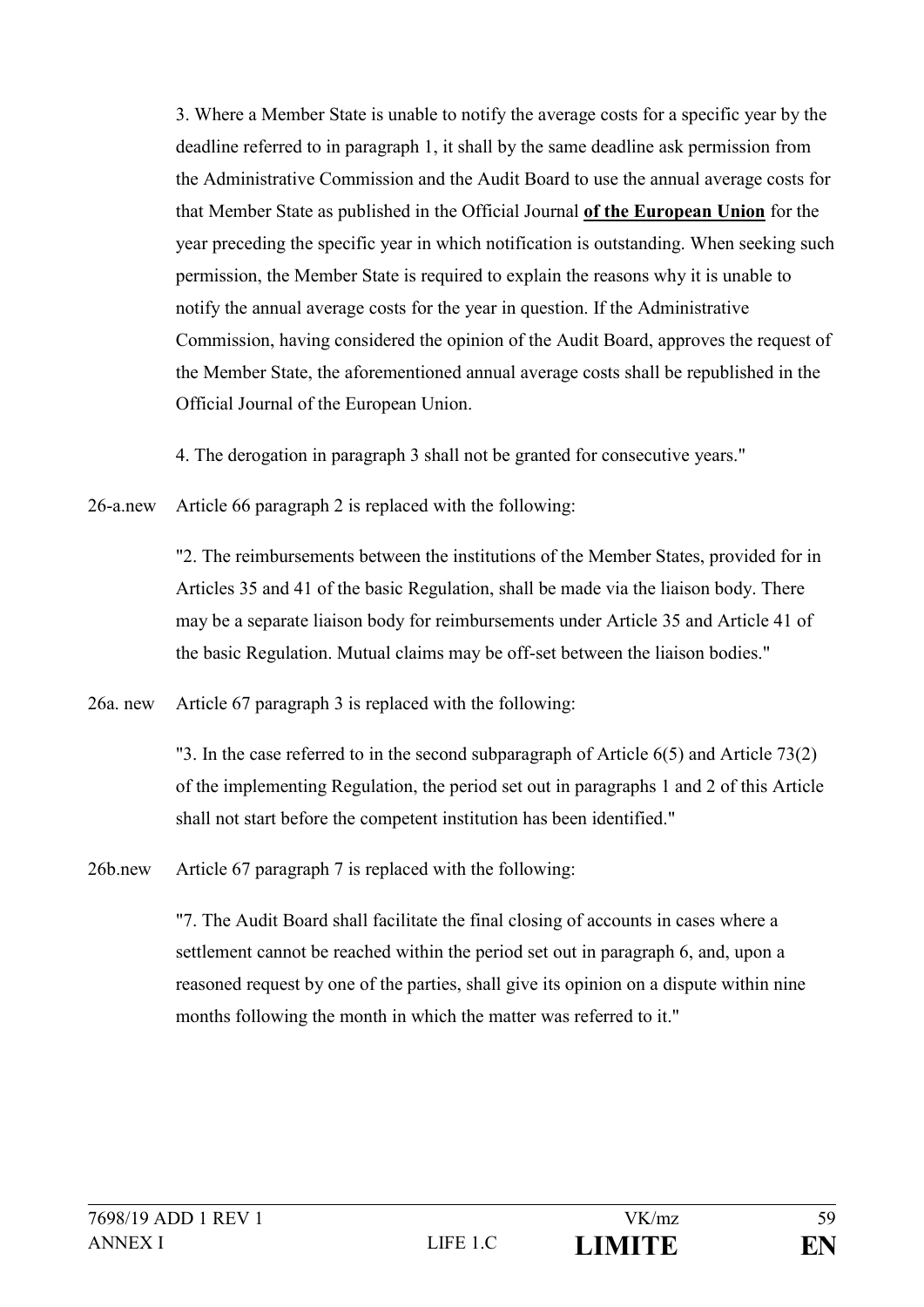26c. new Article 68 paragraph 2 is replaced with the following:

"2. The interest shall be calculated on the basis of the reference rate applied by the European Central Bank to its main refinancing operations plus two percentage points. The reference rate applicable shall be that in force on the first day of the month on which the payment is due."

27. Article 70 is deleted.

27a.new Article 72(1) is replaced with the following:

"Unless otherwise provided for in Article 73 of this Regulation, if the institution of a Member State has paid undue benefits to a person, that institution may, within the terms and limits laid down in the legislation it applies, request the institution of any other Member State responsible for paying benefits to the person concerned to deduct the undue amount from arrears or on-going payments owed to the person concerned regardless of the social security branch under which the benefit is paid. The institution of the latter Member State shall deduct the amount concerned subject to the conditions and limits applying to this kind of offsetting procedure in accordance with the legislation it applies in the same way as if it had made the overpayments itself, and shall transfer the amount deducted to the institution that has paid undue benefits."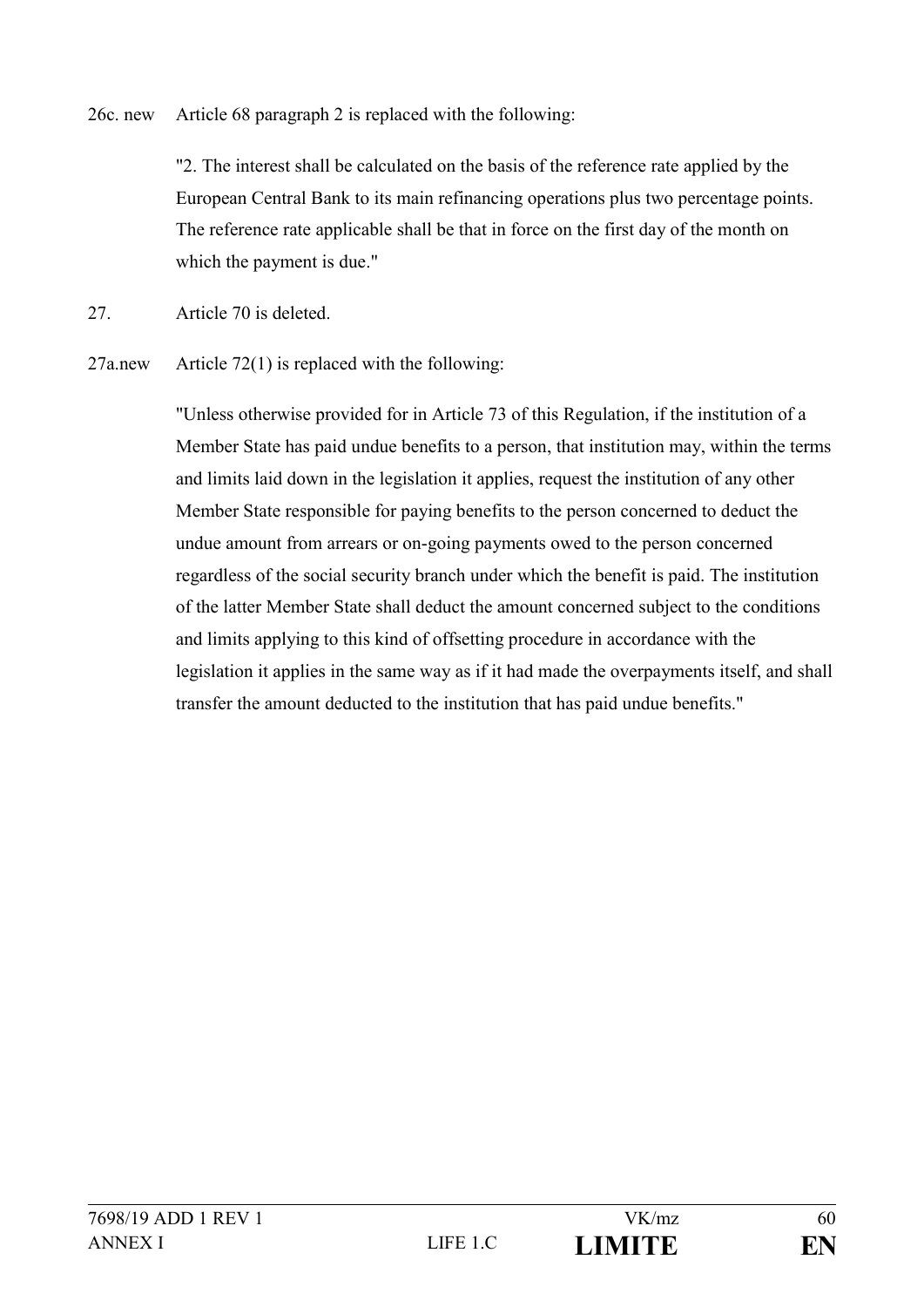#### "*Article 73*

# **Settlement of undue benefits in cash and in kind and contributions in case of a retroactive change of the applicable legislation or other situations where an institution was not competent**

1. In the event of a retroactive change of the applicable legislation, including situations referred to in Article 6(4) and (5) of the implementing Regulation, as well as in other cases where an institution which was not competent unduly paid or provided benefits or unduly received contributions, that institution shall draw up a statement of the amount paid or received and shall send it to the institution identified as being competent for the purpose of their reimbursement, at the latest six months after the change in the applicable legislation has been determined or the institution responsible for granting the benefits or receiving the contributions has been identified.

2. Benefits in kind shall be reimbursed by the institution identified as being competent in accordance with Articles 66 to 68 of the implementing Regulation.

3. The institution identified as being competent for paying the cash benefits shall deduct the amount it has to reimburse to the institution which was not competent or only provisionally competent from the arrears of the corresponding benefits it owes to the person concerned and shall transfer the amount deducted to the latter institution without delay.

If the amount of unduly paid benefits exceeds the amount of arrears payable by the institution identified as being competent, or if arrears do not exist, the institution identified as being competent shall deduct this amount from ongoing payments subject to the conditions and limits under the legislation it applies, and without delay transfer the amount deducted to the institution which had unduly paid the cash benefits for the purpose of their reimbursement.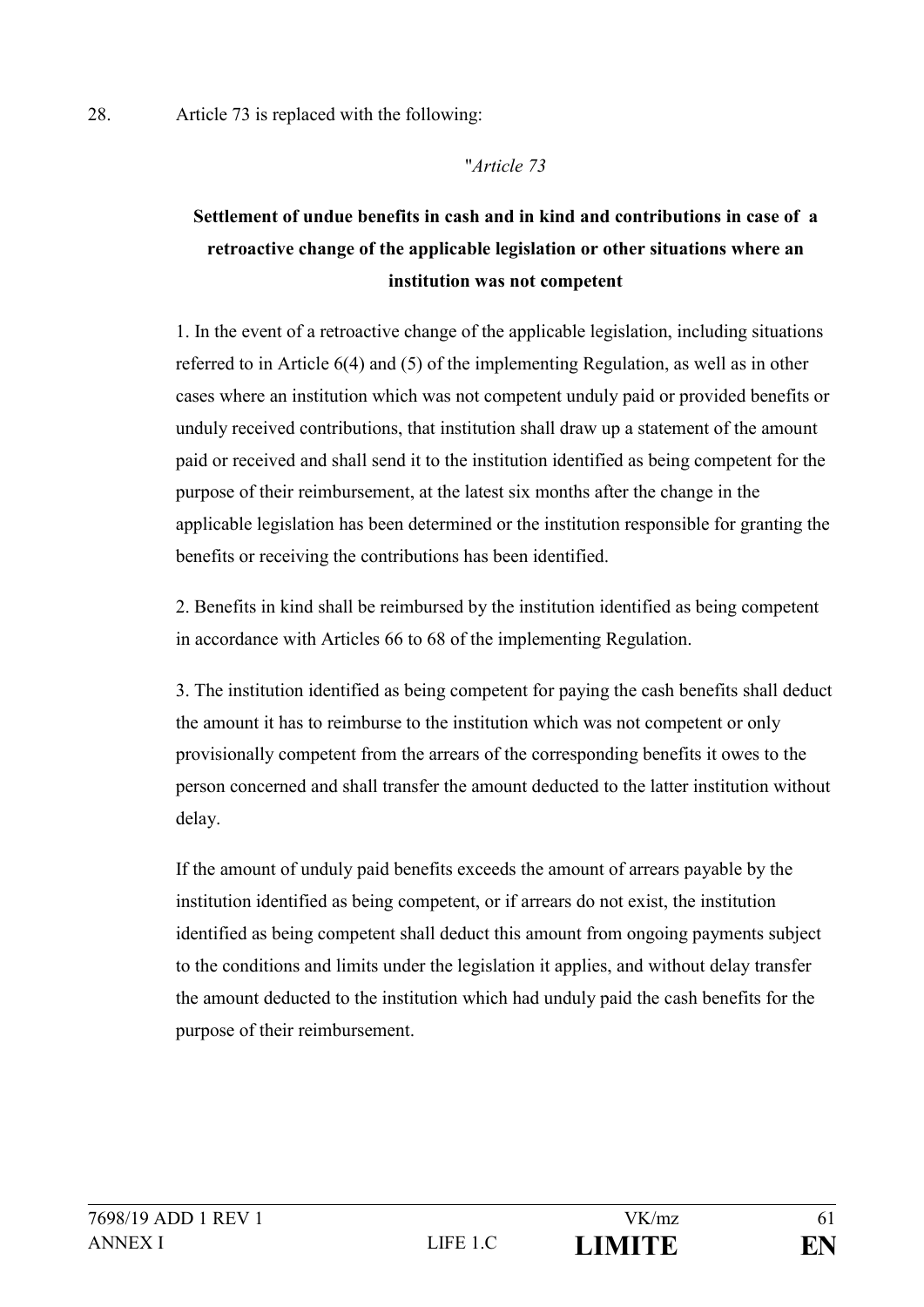4. The institution which has unduly received contributions from a legal and/or natural person shall not reimburse the amounts in question to the person who paid them until that institution has ascertained from the institution identified as being competent the sums due to it by the person concerned.

Upon the request of the institution identified as being competent, which shall be made at the latest three months after it has received the statement of the amount paid or received, the institution that unduly received contributions shall transfer those contributions to the institution identified as being competent for that period for the purpose of settling the situation concerning the contributions owed by the legal and/or natural person to it. The contributions transferred shall be retroactively deemed as having been paid to the institution identified as being competent.

If the amount of unduly received contributions exceeds the amount the legal or natural person owes to the institution identified as being competent, the institution which unduly received contributions shall reimburse the amount in excess **[…]** to the legal and/or natural person concerned, as calculated in accordance with national law.

5. The existence of time limits under national legislation shall not be a valid ground for the refusal of the settlement of claims between institutions under this Article.

6. In the case of procedures under Article 5(2) or 6(3) of this Regulation, this Article shall not apply to claims which are older than 36 months at the date when the procedure commenced.

7. Two or more Member States may commonly agree on specific provisions and procedures that are different from those provided in paragraphs 1 to 6 of this Article, and in relation to benefits in kind, apply Article 35(3) of the basic Regulation, provided that those provisions and procedures are not to the disadvantage of the person/s concerned.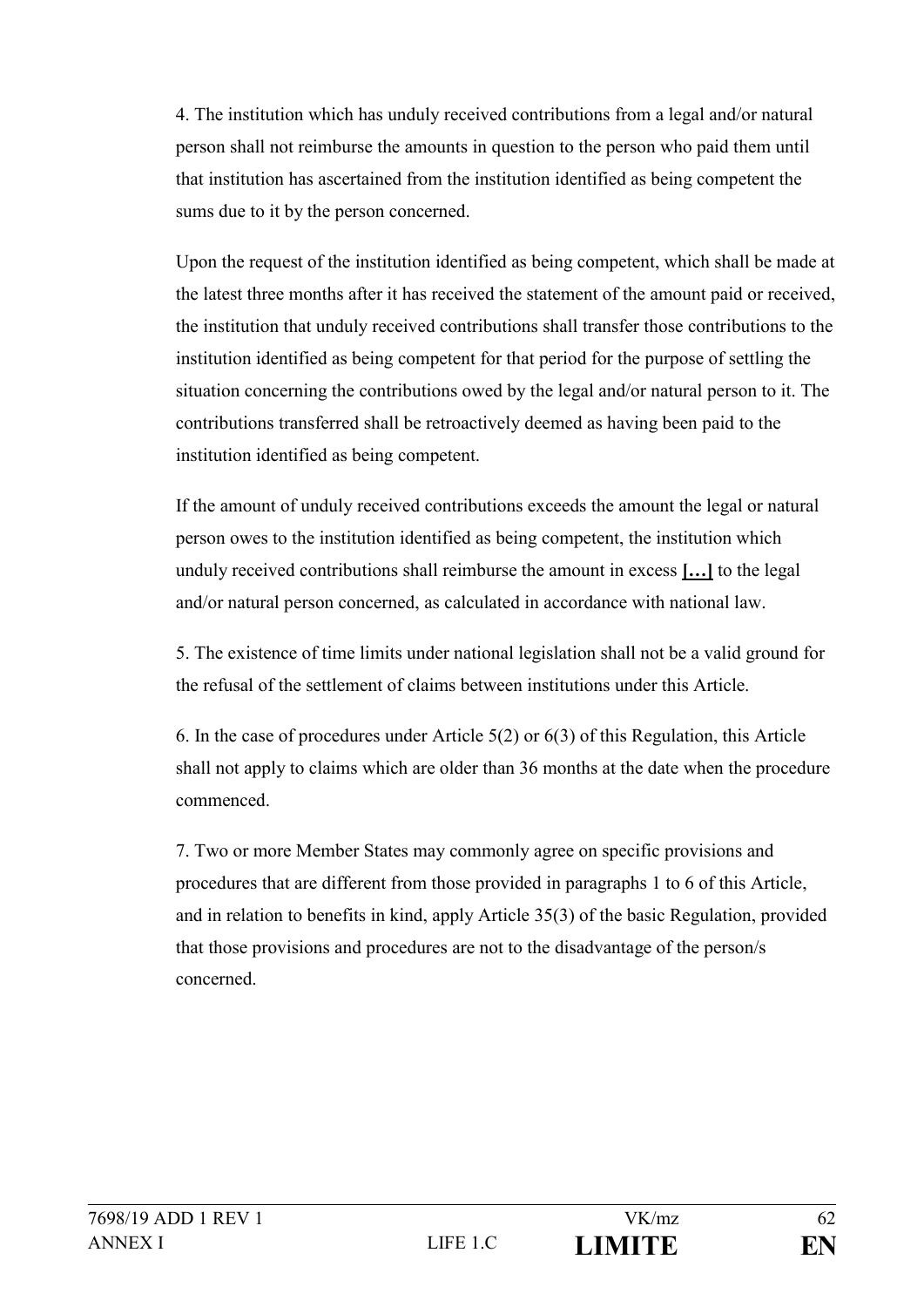8. The Administrative Commission shall lay down the detailed arrangements for applying this Article."

- 28a. new Article 75(1) is replaced with the following:
	- "1. For the purposes of this Section:
	- 'claim' means any claim relating to contributions or to benefits that were unduly paid or provided, including interest, fines, administrative penalties and any other charges and costs connected with the claim in accordance with the legislation of the Member State making the claim;
	- 'applicant party' means, in respect of each Member State, any institution which makes a request for information, notification or recovery concerning a claim as defined above,
	- 'requested party' means, in respect of each Member State, any institution to which a request for information, notification or recovery can be made,
	- 'the date on which the claim is due' means, the date by which the debt should have been paid according to national legislation of the Member State of the applicant party,"
- 28b.new Article 75(3) is deleted.
- 29. After Article 75(3) the following paragraph 4 is added:

"4. Where a refund of social security contributions relates to a person who resides or stays in another Member State, the Member State from which the refund is to be made may, in accordance with Article 2(2) of this Regulation, inform the Member State of residence or stay of the upcoming refund, without having first received a prior request to do so."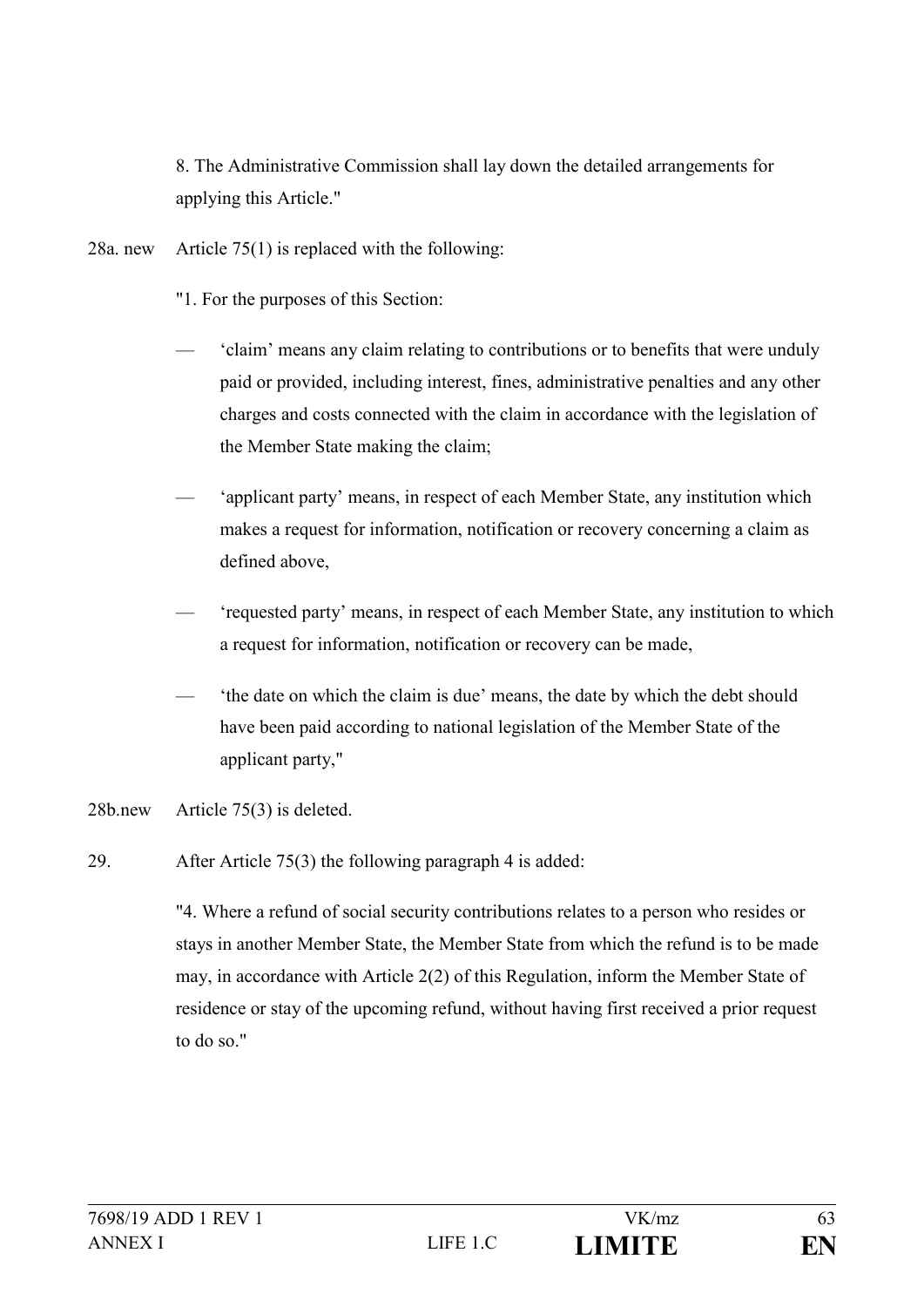30. […]

31. Article 77 is replaced with the following:

## "*Article 77*

## **Notification**

1. The requested party shall, at the request of the applicant party, and in accordance with the rules in force for the notification of similar instruments or decisions in its own Member State, notify the addressee of all instruments and decisions, including those of a judicial nature, which come from the Member State of the applicant party and which relate to a claim and/or to its recovery.

2. The request for notification shall be accompanied by a standard form containing at least the following information:

(a) name, address and other data relevant to the identification of the addressee;

(b) the purpose of the notification and the period within which notification should be effected;

(c) a description of the attached document and the nature and amount of the claim concerned;

(d) name, address and other contact details regarding:

(i) the **office** responsible with regard to the attached document, and, if different;

(ii) the office where further information can be obtained concerning the notified document or concerning the possibilities **to** contest the payment obligation.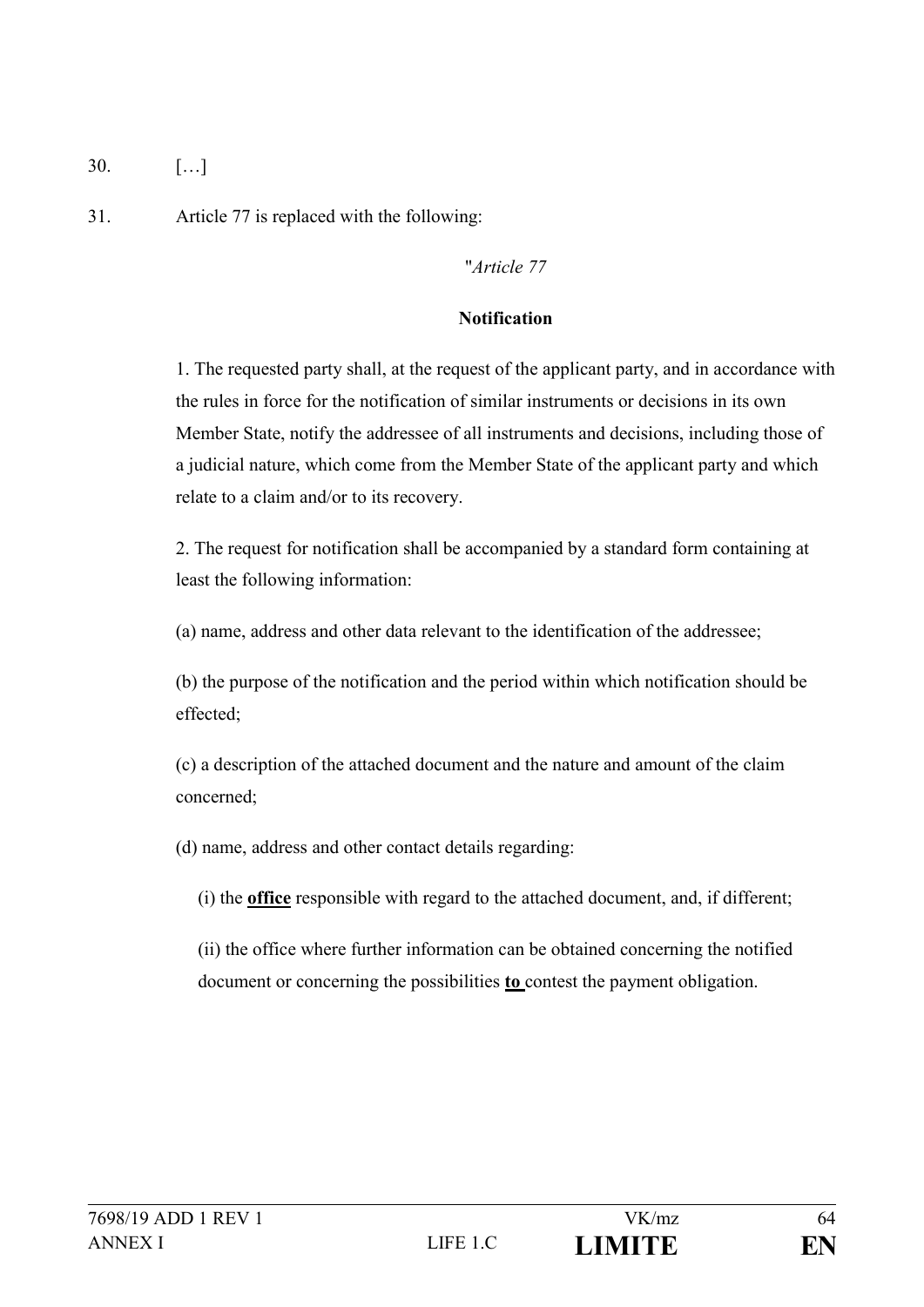3. The requested party shall **without delay** inform the applicant party **[…]** of the action taken on its request for notification and, particularly, of the date on which the decision or instrument was forwarded to the addressee.

4. The applicant party shall make a request for notification pursuant to this Article only when it is unable to notify in accordance with the rules governing the notification of the document concerned in its Member State, or when such notification would give rise to disproportionate difficulties.

5. The requested party shall ensure that notification in the Member State of the requested party is effected in accordance with the national laws, regulations and administrative practices in force in the Member State of the requested party.

6. Paragraph 5 is without prejudice to any other form of notification made by an authority of the Member State of the applicant party in accordance with the rules in force in that Member State. An authority in the Member State of the applicant party may notify any document directly by registered mail or electronically to a person within the territory of another Member State."

32. Article 78 is modified as follows:

a) Paragraph 1 is replaced with the following:

"1. At the request of the applicant party, the requested party shall recover claims which are the subject of an instrument permitting enforcement in the Member State of the applicant party. Any request for recovery shall be accompanied by a uniform instrument permitting enforcement by the Member State of the requested party."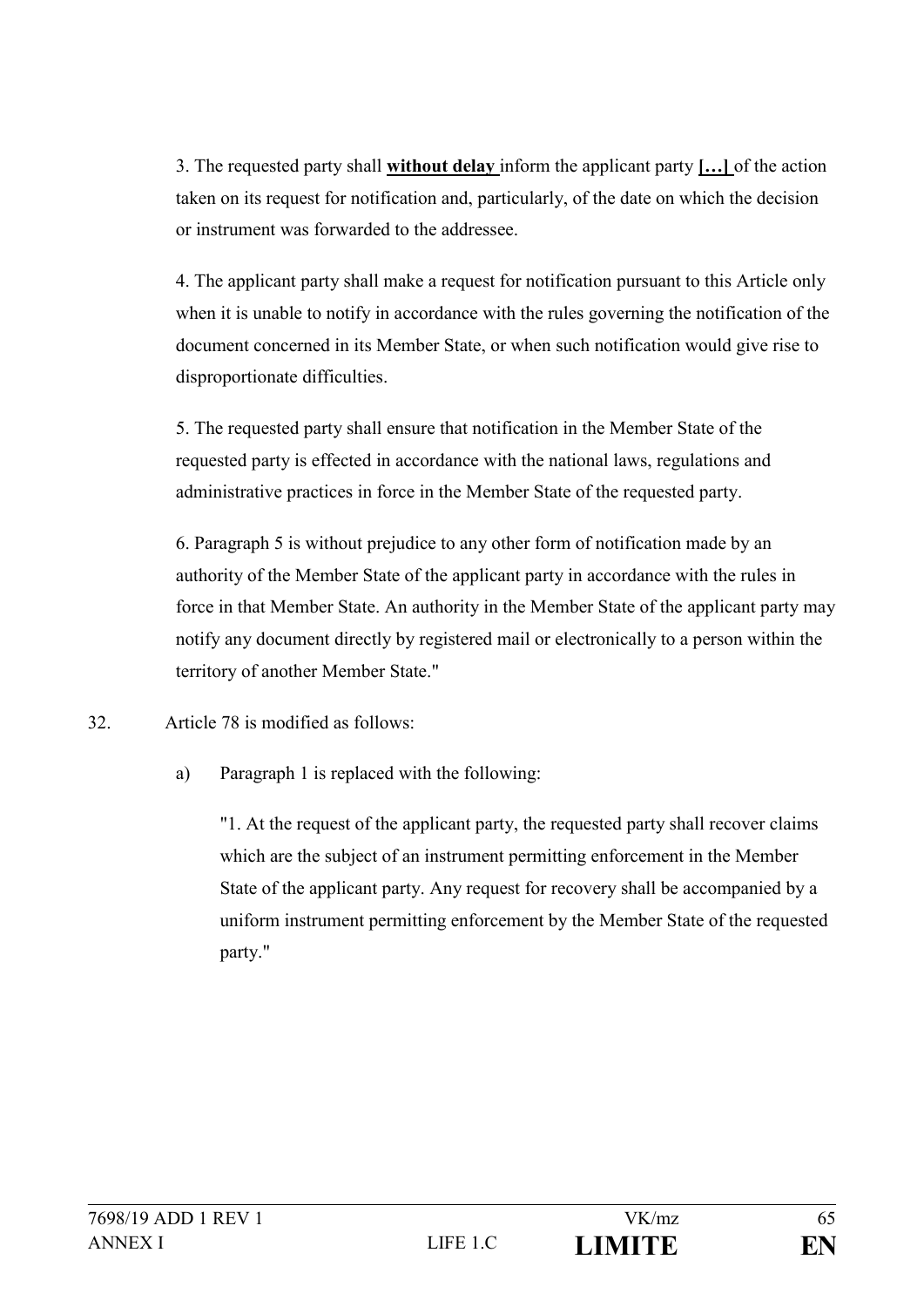b) Paragraph 2 is replaced with the following:

"2. The applicant party may only make a request for recovery if:

(a) the claim **or** the instrument permitting its enforcement are not contested in its own Member State, except in cases where the second subparagraph of Article 81(2) of this Regulation applies;

 $(b)$   $\lceil \dots \rceil$ 

(c) the period of limitation according to its own legislation has not expired."

c) Paragraph 3 is replaced with the following:

"3. Before the applicant party makes a request for recovery, appropriate recovery procedures available in the Member State of the applicant party shall be applied, except in the following situations:

a) where it is obvious that there are no assets for recovery in the Member State of the applicant party or that such procedures will not result in the payment in full of the claim, and the applicant party has specific information indicating that the person concerned has assets in the Member State of the requested party

b) where recourse to such procedures in the Member State of the applicant party would give rise to disproportionate difficulty.

Where a requested party receives a request for recovery from an applicant party, at the request of the requested party the applicant party shall provide any additional information which would be necessary to the requested party in the recovery of the claim. The applicant party shall not be obliged to supply the information specified in Article 76(3) of this Regulation."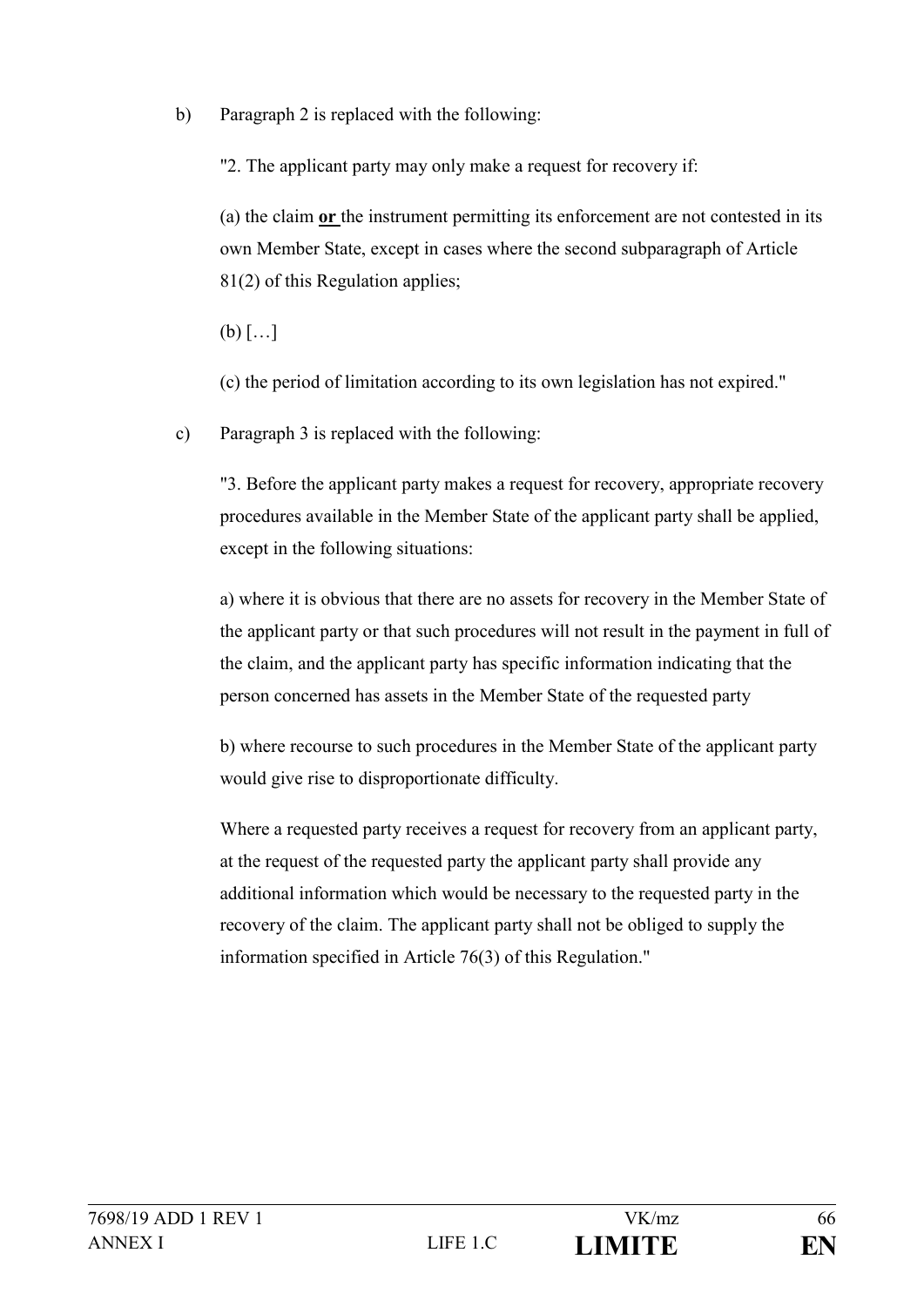ca)new Paragraph 4 is replaced with the following:

"4. The request for recovery shall also contain a declaration by the applicant party confirming that the conditions laid down in paragraphs 2 and 3 have been fulfilled."

d) The following paragraph 6 is inserted:

"6. The request for recovery of a claim may be accompanied by other documents relating to the claim issued in the Member State of the applicant party."

33. Article 79 is replaced with the following

## "*Article 79*

## **Instrument permitting enforcement of the recovery**

1. The uniform instrument permitting enforcement in the Member State of the requested party shall reflect the substantive content of the initial instrument permitting enforcement, and shall constitute the sole basis for the recovery and precautionary measures taken in the Member State of the requested party. It shall not be subject to any act of recognition, supplementing or replacement in that Member State.

2. The uniform instrument permitting enforcement shall include:

(a) the name, address and any other relevant information relating to the identification of the natural or legal person concerned and/or to the third party holding his or her assets;

(b) the name, address and any other relevant information regarding the **office**  responsible for the assessment of the claim, and, if different, the office where further information can be obtained concerning the claim or the possibilities for contesting the payment obligations;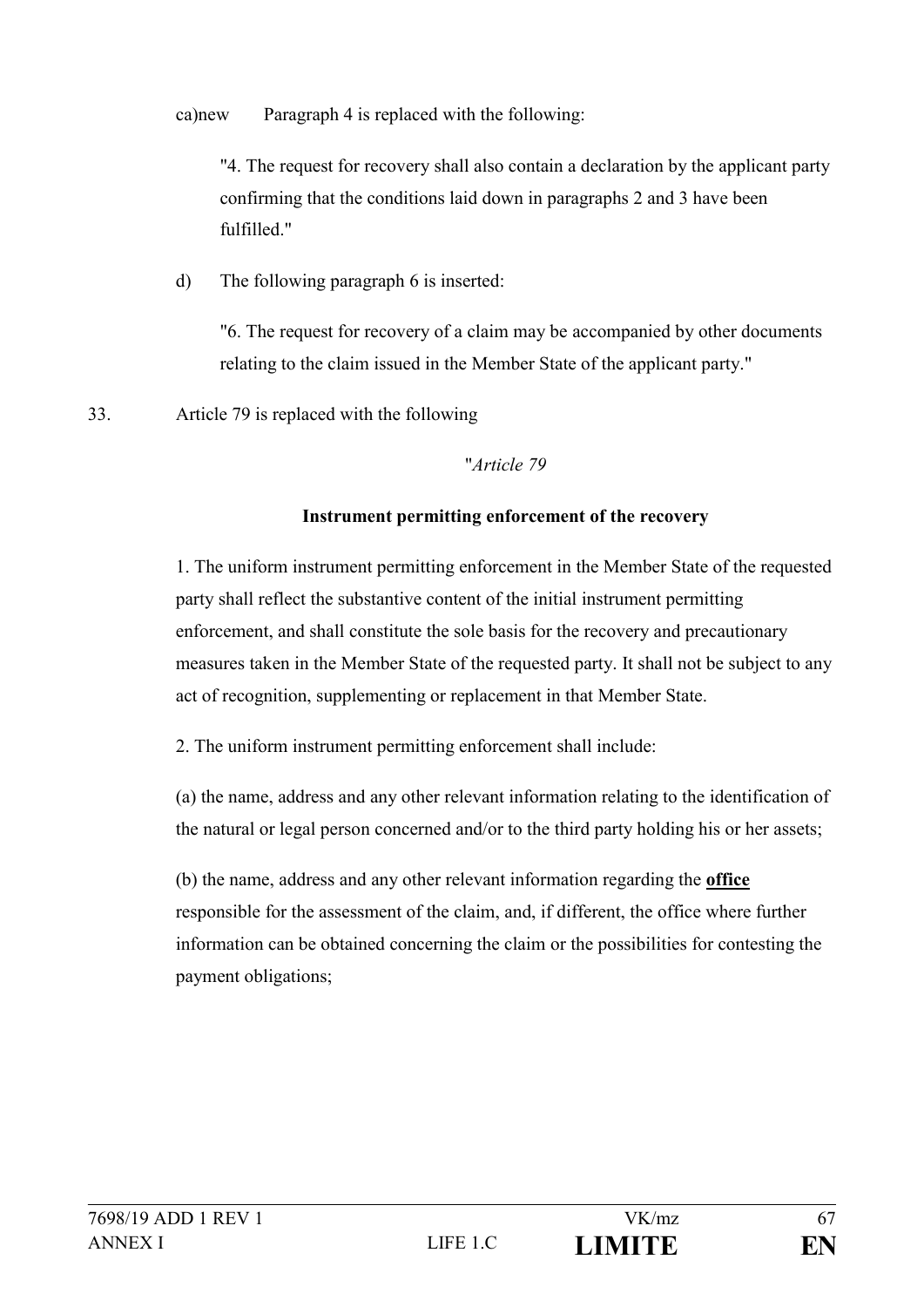(c) information relevant to the identification of the instrument permitting its enforcement, issued in the Member State of the applicant party;

(d) a description of the claim, including its nature, the period covered by the claim, the date on which the claim is due and any other dates of relevance to the enforcement process and the amount of the claim, including the principal, any interest, fines, administrative penalties and all other charges and costs due indicated in the currencies of the Member States of the applicant and requested parties;

(e) the date of notification of the instrument to the addressee by the applicant party and/or by the requested party;

(f) the date from which and the period during which enforcement is possible under the laws in force in the Member State of the applicant party;

(g) any other relevant information.".

34. Article 80 is replaced with the following:

### "*Article 80*

## **Payment arrangements and deadlines**

1. Claims shall be recovered in the currency of the Member State of the requested party. Subject to Article 85(1a), the requested party shall remit the entire amount of the claim that it recovers to the applicant party.

In remitting the amount of the claim to the applicant party, the requested party shall also provide relevant information relating to the identification of the natural or legal person concerned as referred to in Article 79(2) of this Regulation.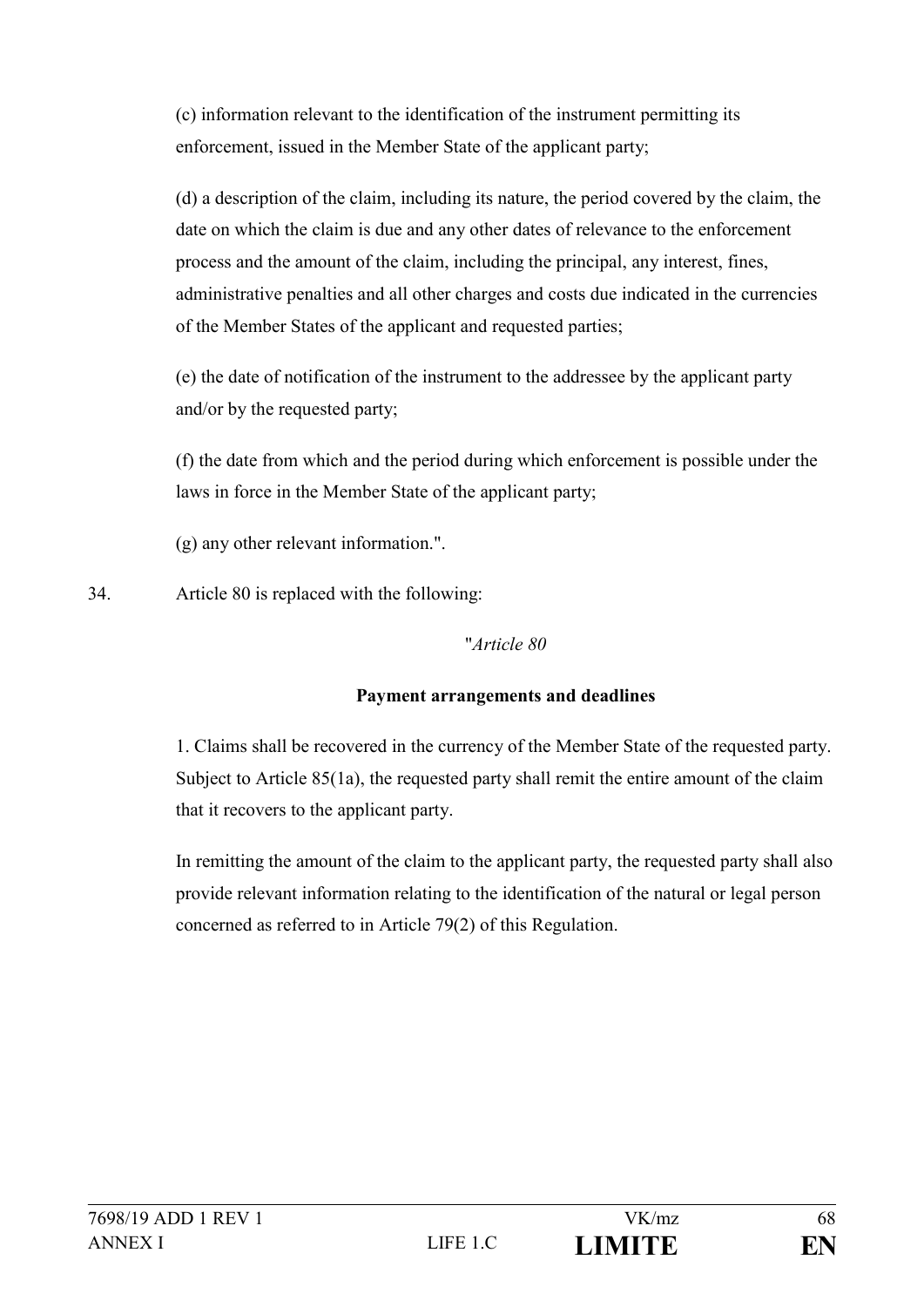2. The requested party may, where the laws, regulations or administrative provisions in force in its own Member State so permit allow the debtor time to pay or authorise payment by instalment. Any interest charged by the requested party in respect of such extra time to pay shall also be remitted to the applicant party. The requested party shall subsequently inform the applicant party of any such decision.

From the date on which the recovery request is received, the requested party shall charge interest for late payment in accordance with the laws, regulations and administrative provisions in force in the Member State of the requested party."

35. Article 81 is replaced with the following:

#### "*Article 81*

## **Contestation concerning the claim or the instrument permitting enforcement of its recovery and contestation concerning enforcement measures**

1. If, in the course of the recovery procedure, the claim, the initial instrument permitting enforcement in the Member State of the applicant party or the uniform instrument permitting enforcement in the Member State of the requested party, the validity of a notification made by an authority in the Member States of the applicant party are contested by an interested party, the action shall be brought by that interested party before the appropriate authorities of the Member State of the applicant party, in accordance with the laws in force in that Member State. The applicant party shall notify the requested party of this action without delay. The interested party may also inform the requested party of the action.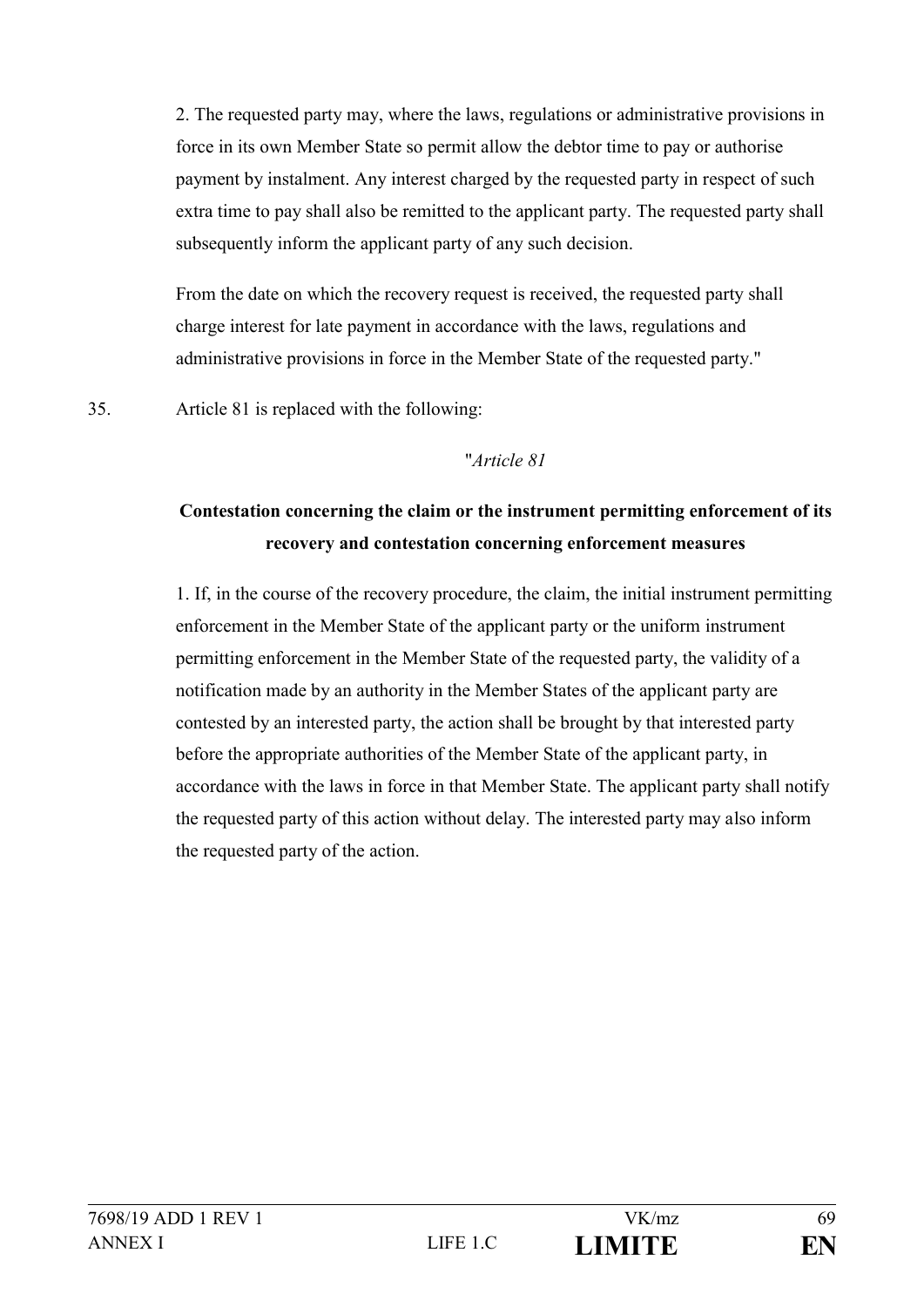2. As soon as the requested party has received the notification or information referred to in paragraph 1 either from the applicant party or from the interested party, it shall suspend the enforcement procedure pending the decision of the appropriate authority in the matter, unless the applicant party makes a request to recover the claim in accordance with the second subparagraph of this paragraph. Should the requested party deem it necessary, and without prejudice to Article 84 of the implementing Regulation, it may take precautionary measures to guarantee recovery of the claim insofar as the laws or regulations in force in its own Member State allow such action for similar claims.

Notwithstanding the first subparagraph, the applicant party may, in accordance with the laws, regulations and administrative practices in force in its own Member State, request the requested party to recover a contested claim, in so far as the relevant laws, regulations and administrative practices in force in the requested party's Member State allow such action. Any such request shall be reasoned. If the result of the contestation is subsequently favourable to the debtor, the applicant party shall be liable for the reimbursement of any sums recovered, together with any compensation due, in accordance with the legislation in force in the requested party's Member State."

3. Where the contestation concerns enforcement measures taken in the Member State of the requested party, or the validity of the notification made by an authority of the requested party, the action shall be brought before the appropriate authority of that Member State in accordance with its laws and regulations.

 $4.$  [...]

5. […]"

*(N.B. Paragraphs 4 and 5 are dealt with under new Article 81a)*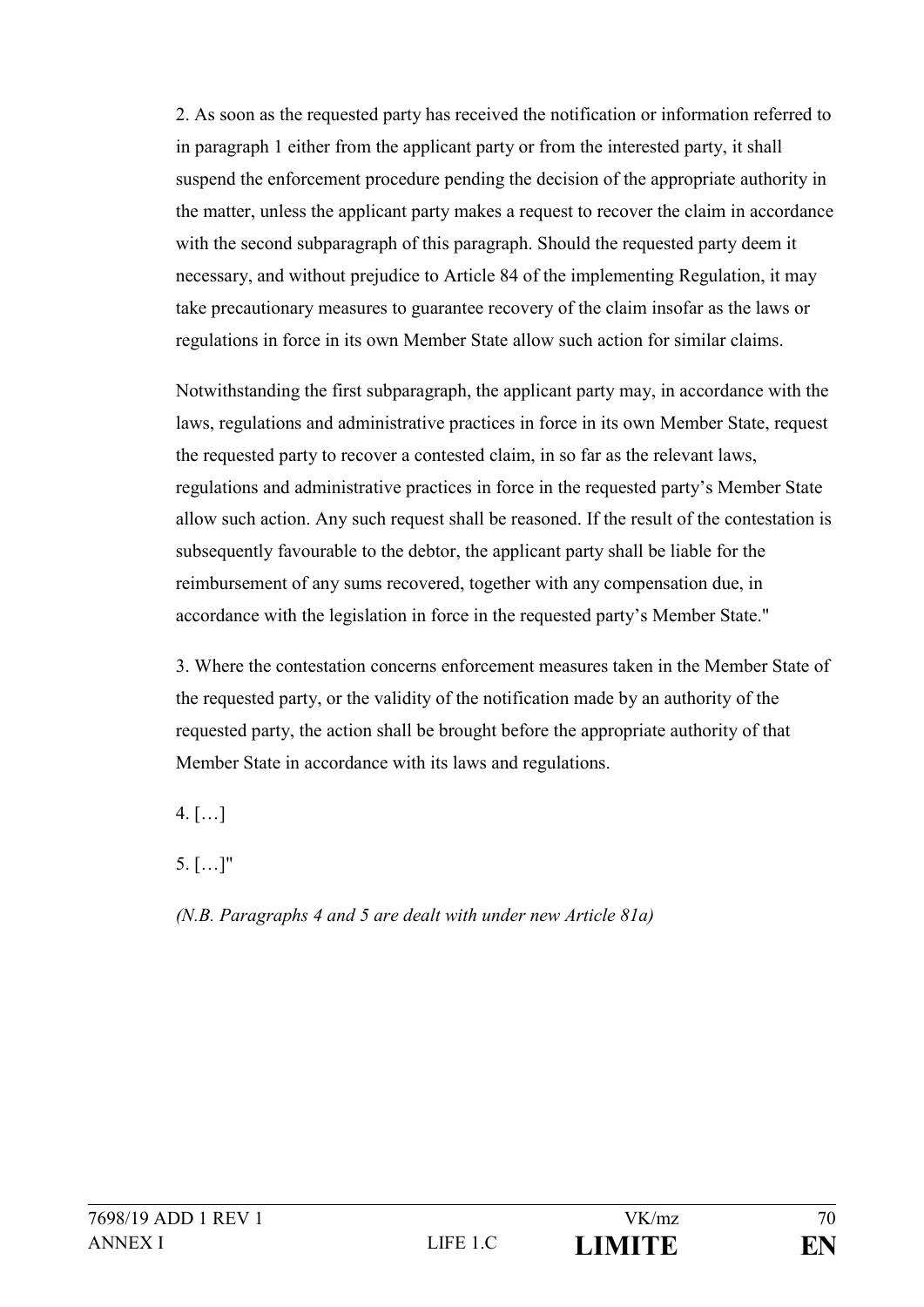#### 35a. new After Article 81, the following is inserted:

#### "*Article 81a*

#### **Withdrawals and amendments**

1. The applicant party shall inform the requested party immediately of any subsequent amendment to its request for recovery or of the withdrawal of its request, indicating the reasons for amendment or withdrawal.

2. If the amendment of the request is caused by a decision of the appropriate authority referred to in Article 81(1), the applicant party shall communicate this decision together with a revised uniform instrument permitting enforcement in the Member State of the requested party. The requested party shall then proceed with further recovery measures on the basis of the revised instrument.

Recovery or precautionary measures that were already taken on the basis of the original uniform instrument permitting enforcement in the Member State of the requested party may be continued on the basis of the revised instrument, unless the amendment of the request is due to invalidity of the initial instrument permitting enforcement in the Member State of the applicant party or the original uniform instrument permitting enforcement in the Member State of the requested party.

Articles 79 and 81 shall apply in relation to the revised instrument.

3. If the request is amended for any other reason and such amendment includes a reduction in the amount of the claim, the requested party shall continue recovery or precautionary measures already taken but such enforcement shall be limited to the amount of the claim still outstanding."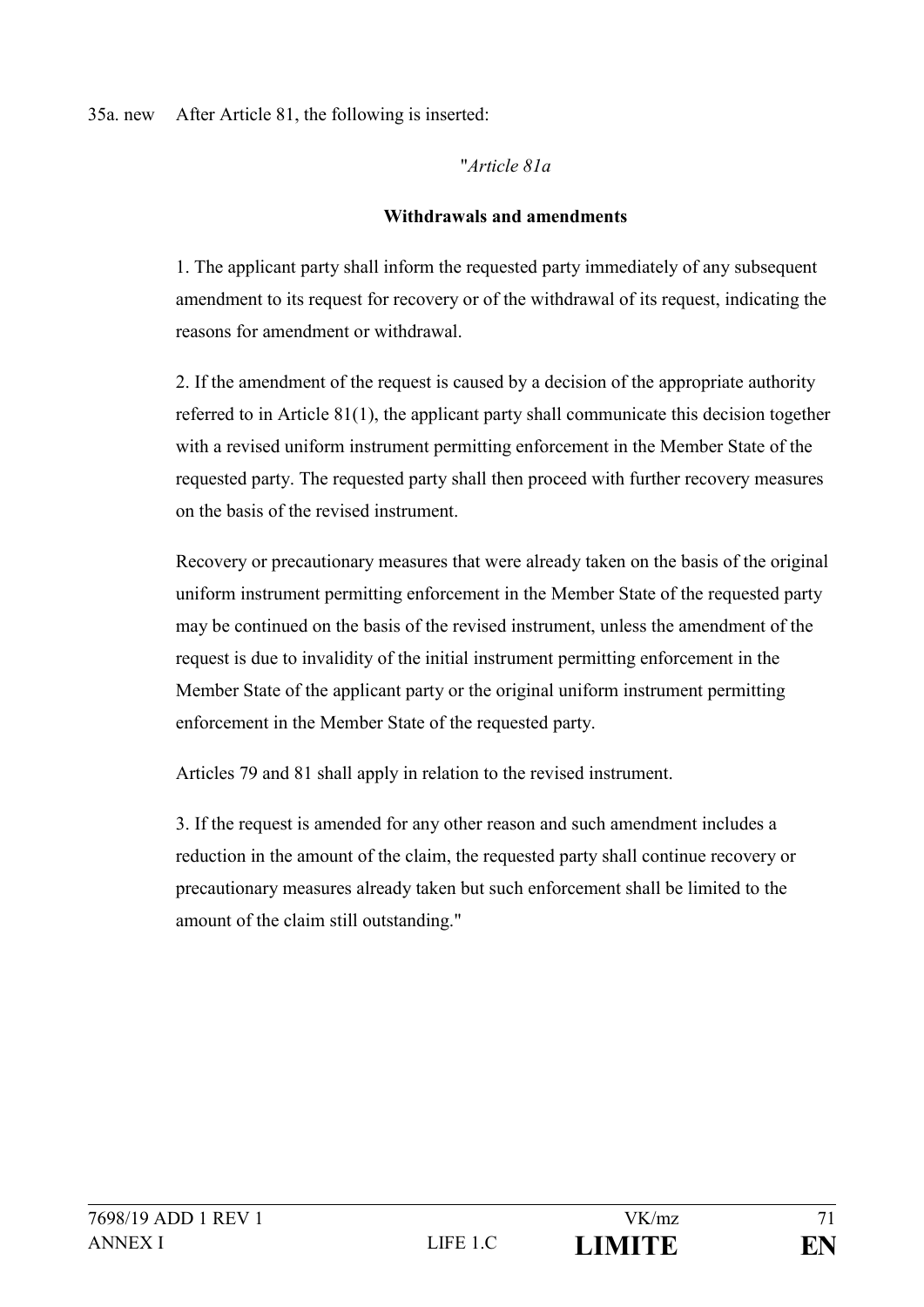### 36. Article 82 is replaced with the following:

#### "*Article 82*

#### **Limits applying to assistance**

1. Without prejudice to the competence to grant the assistance, the requested party shall not be obliged:

(a) to grant the assistance provided for in Articles 78 to 81 of this Regulation if recovery of the claim would, because of the situation of the debtor, create serious economic or social difficulties in the Member State of the requested party, insofar as the laws, regulations or administrative practices in force in the Member State of the requested party allow such action for similar national claims;

(b) to grant the assistance provided for in Articles 76 to 81 of this Regulation, if the initial request under Articles 76 to 78 of this Regulation applies to claims more than five years old, dating from the date on which the claim is due in the Member State of the applicant party to the date of the initial request for assistance. However, if the claim or the initial instrument permitting enforcement in the Member State of the applicant party is contested, the five year period shall be deemed to begin from the moment that it is established that the claim or the instrument permitting recovery may no longer be contested.

Moreover, in cases where a postponement of the deadline for payment or an instalment plan is accepted by the authorities of the Member State of the applicant party, the fiveyear period shall be deemed to begin from the moment when the entire payment period has come to its end.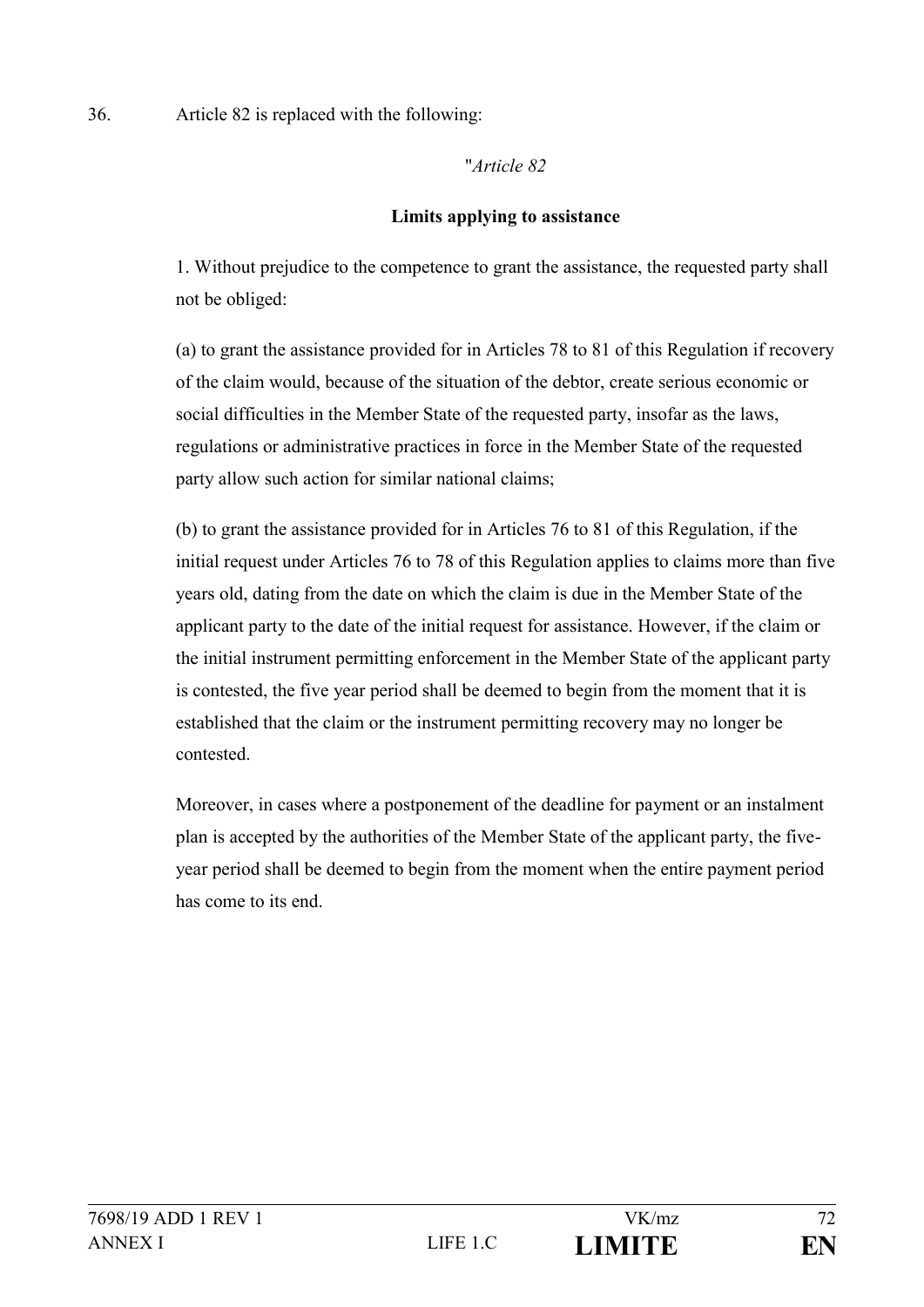However, in such cases the requested party shall not be obliged to grant the assistance in respect of claims which are more than 10 years old, calculated from the date on which the claim is due in the Member State of the applicant party.

2. The requested party shall inform the applicant party of the grounds for refusing a request for assistance."

37. Article 84 is replaced with the following:

"*Article 84*

#### **Precautionary measures**

1. Upon reasoned request by the applicant party, the requested party shall take precautionary measures, in accordance with its national law and administrative practice, to ensure recovery where a claim or the instrument permitting enforcement in the Member State of the applicant party is contested at the time when the request is made, or where the claim is not yet the subject of an instrument permitting enforcement in the Member State of the applicant party, in so far as precautionary measures would also be possible, in a similar situation, under the national law and administrative practices of the Member State of the applicant party.

The document drawn up for permitting precautionary measures in the Member State of the applicant party and relating to the claim for which mutual assistance is requested, if any, shall be attached to the request for precautionary measures in the Member State of the requested party. This document shall not be subject to any act of recognition, supplementing or replacement in the Member State of the requested party.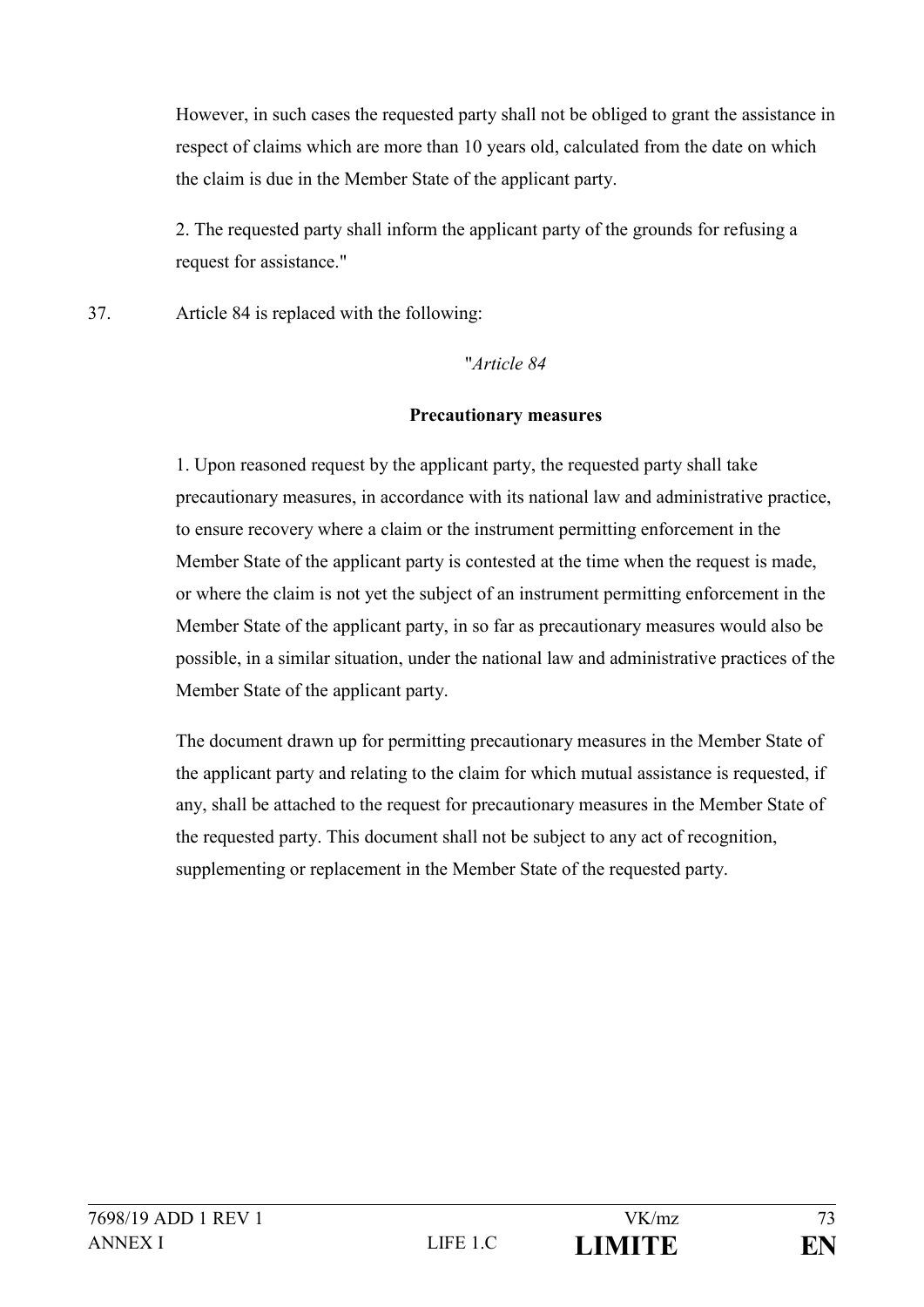2. The request for precautionary measures may be accompanied by other documents relating to the claim, issued in the Member State of applicant party.

3. For the purposes of implementing the first paragraph, the provisions and procedures laid down in Articles 78, 79, 81 and 82 of this Regulation shall apply *mutatis mutandis*.".

38. In Article 85(1) is replaced with the following:

"1. The requested party shall recover from the natural or legal person concerned and retain any costs it incurs that are linked to recovery, in accordance with the laws and regulations of the Member State of the requested party that apply to similar claims.

1a. Where the costs linked to recovery cannot be recovered from the debtor in addition to the amount of the claim, these costs shall either be deducted from any amount which were actually recovered or, where this is not possible, be reimbursed by the applicant party. The applicant party and requested party may agree on a reimbursement arrangement specific to the case, or may agree to waive the reimbursement of such costs."

39. After Article 85, Article 85a is introduced as follows:

# "*Article 85a*

# **Presence in administrative offices and participation in administrative enquiries**

1. By agreement between the applicant party and the requested party and in accordance with the arrangements laid down by the requested party, officials authorised by the applicant party may, with a view to promoting mutual assistance provided for in this Section:

(a) be present in the offices where the administrative authorities of the Member State of the requested party carry out their duties;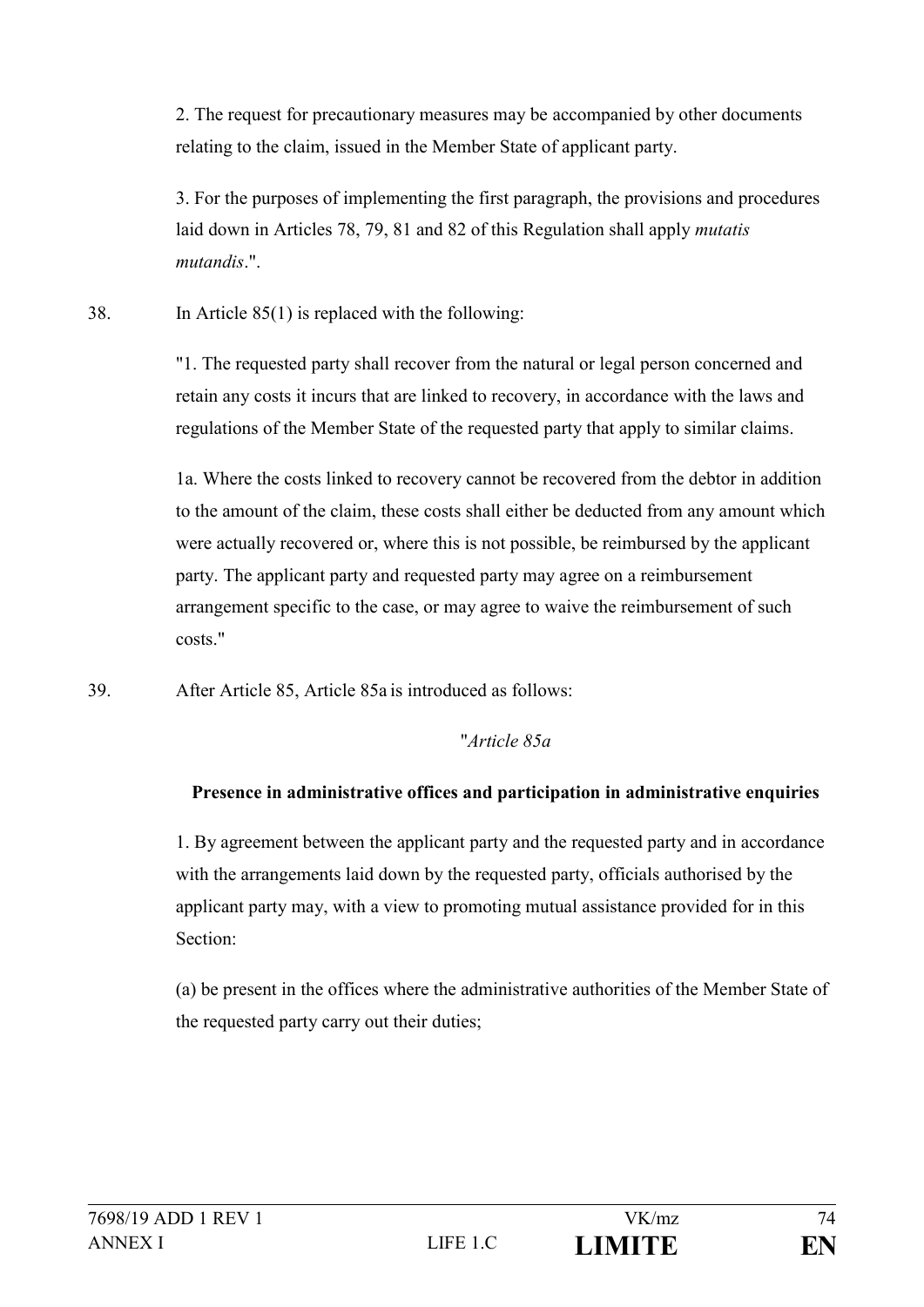(b) be present during administrative enquiries carried out in the territory of the Member State of the requested party;

(c) assist the competent officials of the Member State of the requested party during court proceedings in that Member State.

2. In so far as it is permitted under the legislation in force in the Member State of the requested party, the agreement referred to in point (b) of paragraph 1 may provide that officials of the Member State of applicant party may interview individuals and examine records.

3. Officials authorised by the applicant party who make use of the possibilities offered by paragraphs 1 and 2 shall at all times be able to produce written authority stating their identity and their official capacity.".

39a. new Article 86 is deleted

39b.new The following Article 86a is inserted into Title IV, Chapter III, Section 2:

#### "*Article 86a*

#### **Power to adopt implementing acts**

1. The Commission shall, by means of implementing acts, further specify the procedure for recovery. Those implementing acts shall establish:

a) practical arrangements needed for the application of this section as regards the sending of information and documents or decisions by electronic means to the person concerned in accordance with Article 4;

b) the format of the uniform instrument referred to in Article 79;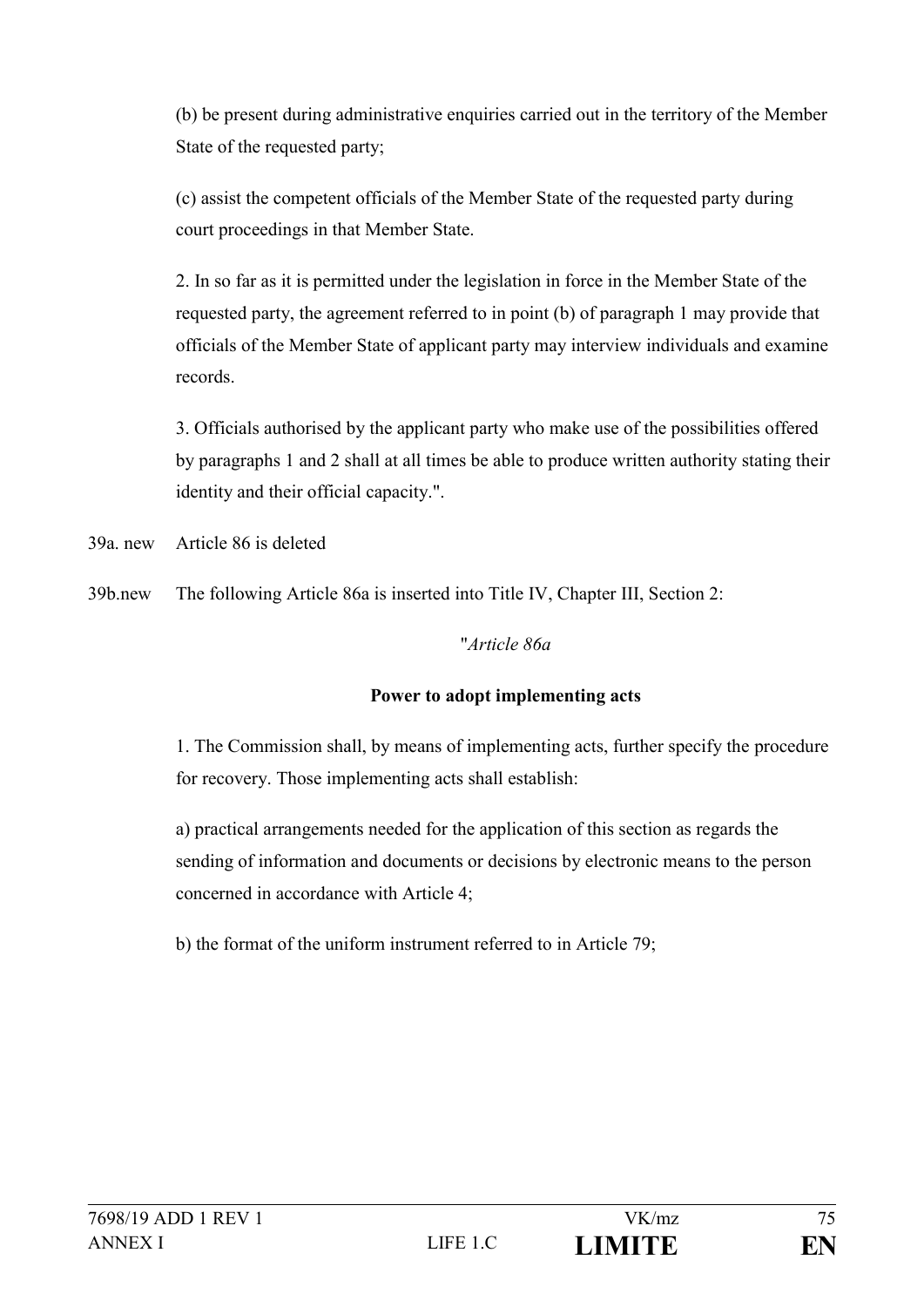c) the information to be given by the requested party to the applicant party about the state of progress or outcome of the request and the applicable time frame in that respect;

d) the measures to be taken by the institutions concerned in case of an amendment or withdrawal of the claim which is the subject of a request for recovery;

e) further detailed rules needed for implementing Articles 75(2), 76, 77, 78, 79, 80, 81, 82(1), 83 second subparagraph, 84, 85 and 85a; and

f) the determination of a minimum threshold for the amounts for which a request for recovery can be made.

2. Those implementing acts shall be adopted in accordance with the examination procedure referred to in Article 76b of Regulation (EC) No 883/2004."

- 40. Article 87 is amended as follows
	- a) In paragraph 4 the reference to "Article 34" is deleted and replaced with "Article  $1(vb)$ ",
	- b) At the end of paragraph 6, the following sentence is added:

"However, if the institution which was requested to carry out the check also uses the findings for the granting of benefits on its own account to the person concerned under the legislation it applies, it shall not claim the expenses referred to in the previous sentence."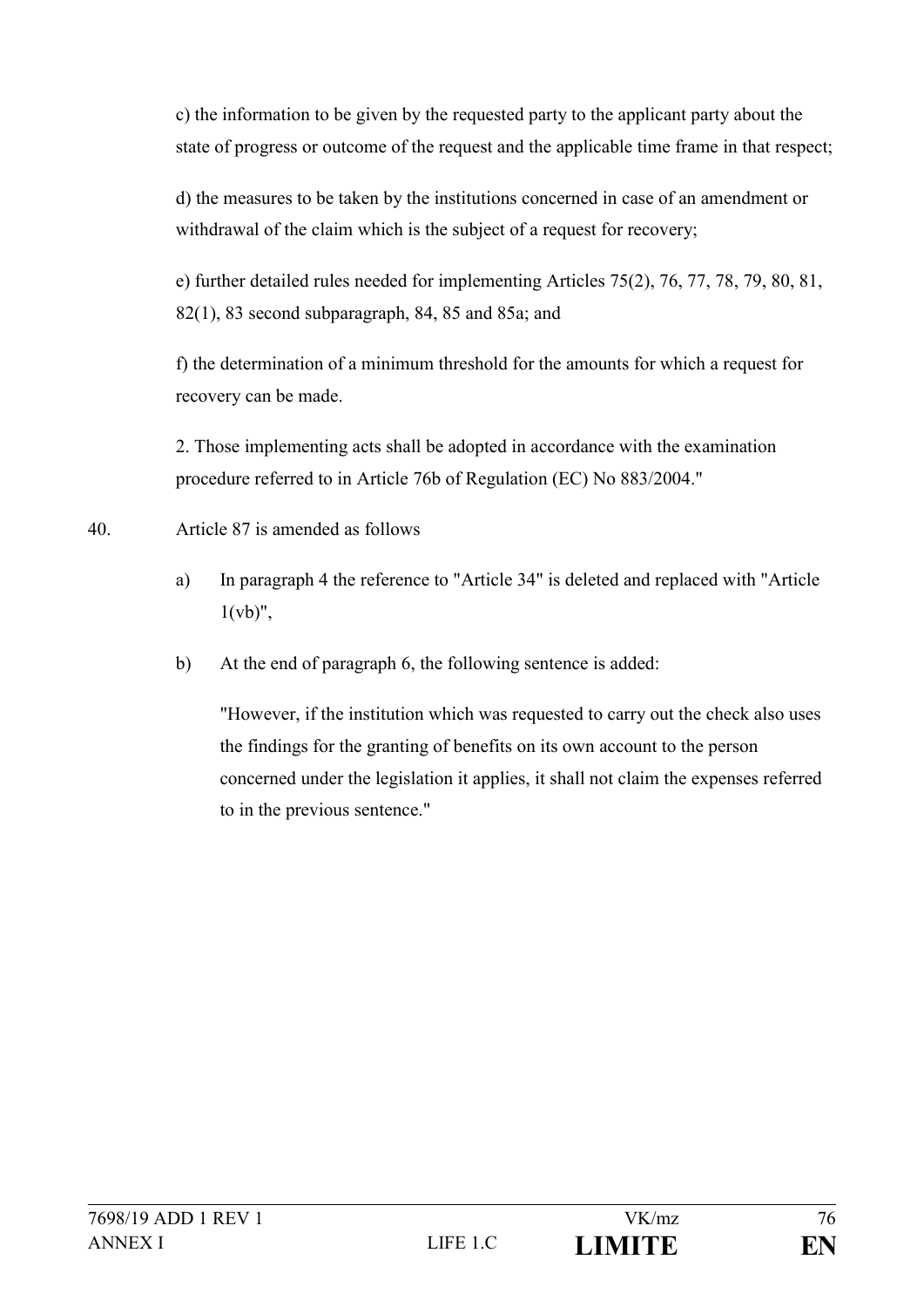40a. new After Article 87, the following article is inserted:

"*Article 87c*

#### **Evaluation**

No later than three years after [*OJ please insert the exact date corresponding to 24 months after entry into force of Regulation (EU) xxxx*], the Commission shall carry out an evaluation on compliance with the time-limits referred to in Title II of Regulation (EC) No 987/2009 and on the implementation of the rules in Article 14(5a) of Regulation (EC) No 987/2009. The Commission shall present a report with the results of this evaluation to the European Parliament, the Council and the Economic and Social Committee. Member States shall provide the Commission with necessary information for the preparation of this report."

- 41. Article 89(3) is deleted.
- 42. Article 92 is deleted.
- 43. In Article 93, the term "Article 87" is replaced by "Articles 87 to 87b".
- 44. Article 94a is inserted as follows:

# "*Article 94a*

# **Specific transitional provisions**

Until the entry into force of Regulation (EU) XXX, Articles 56 and 70 of the version of the implementing Regulation in force before [the date of entry into force of the Regulation (EU) xxxx] shall continue to apply to unemployment benefits for which applications were submitted before [*OJ please insert the exact date corresponding to 24 months after entry into force of Regulation (EU) xxxx*].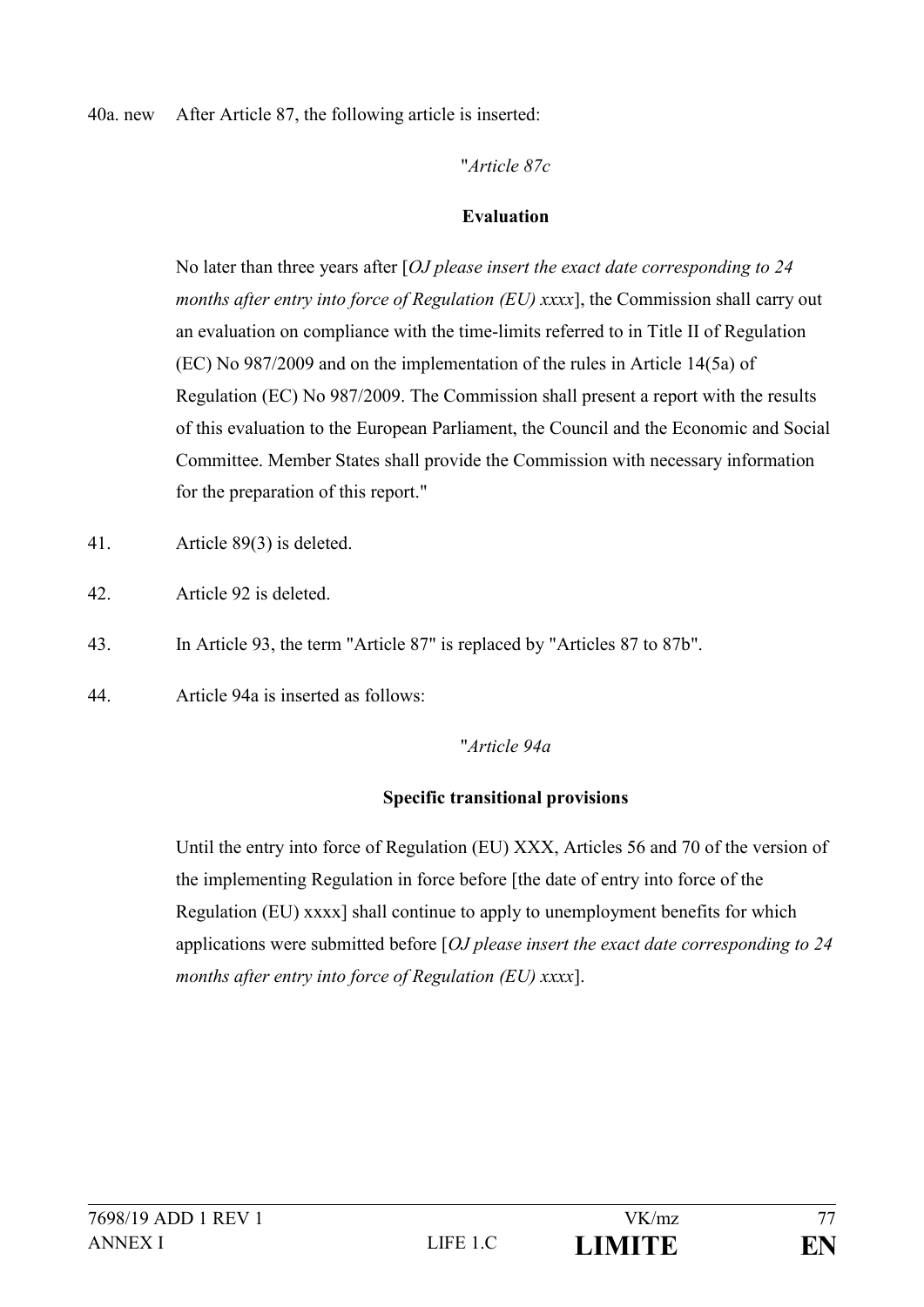Articles 56 and 70 of this Regulation in force before the entry into force of Regulation (EU) xxxx shall continue to apply to Luxembourg until *[OJ please insert the exact date corresponding to 3 years after the date application specified in the second paragraph of Article 3 of Regulation (EU) xxxx].* Also, during this transitional period, Article 56a of this Regulation shall not apply to Luxembourg.

However, Luxembourg may notify the Commission that it is necessary to prolong this period for a further 2 years. Such notification of prolongation shall be made in good time before the end of the three-year period referred to in the previous paragraph. This notification shall be published in the Official Journal.

Article 73 of this Regulation in force before the entry into force of Regulation (EU) xxxx shall continue to apply to settlements of claims which started before [*OJ please insert the exact date corresponding to 24 months after entry into force of Regulation (EU) xxxx*].

Section 3 of Chapter III of Title IV of this Regulation in force before the entry into force of Regulation (EU) xxxx shall continue to apply to requests and contestations made before [*OJ please insert the exact date corresponding to 24 months after entry into force of Regulation (EU) xxxx*].".

- 45. Article 96 is amended as follows:
	- (a) The second sentence of paragraph 1 is replaced as follows:

"However, with the exception of Article 107, Regulation (EEC) No 574/72 shall remain in force and continue to have legal effect for the purposes of:"

(b) A new paragraph 1a is added after paragraph 1

"1a. For the purposes of the legislation referred to in paragraph 1, the rules on currency conversion shall be governed by Article 90 of this Regulation.".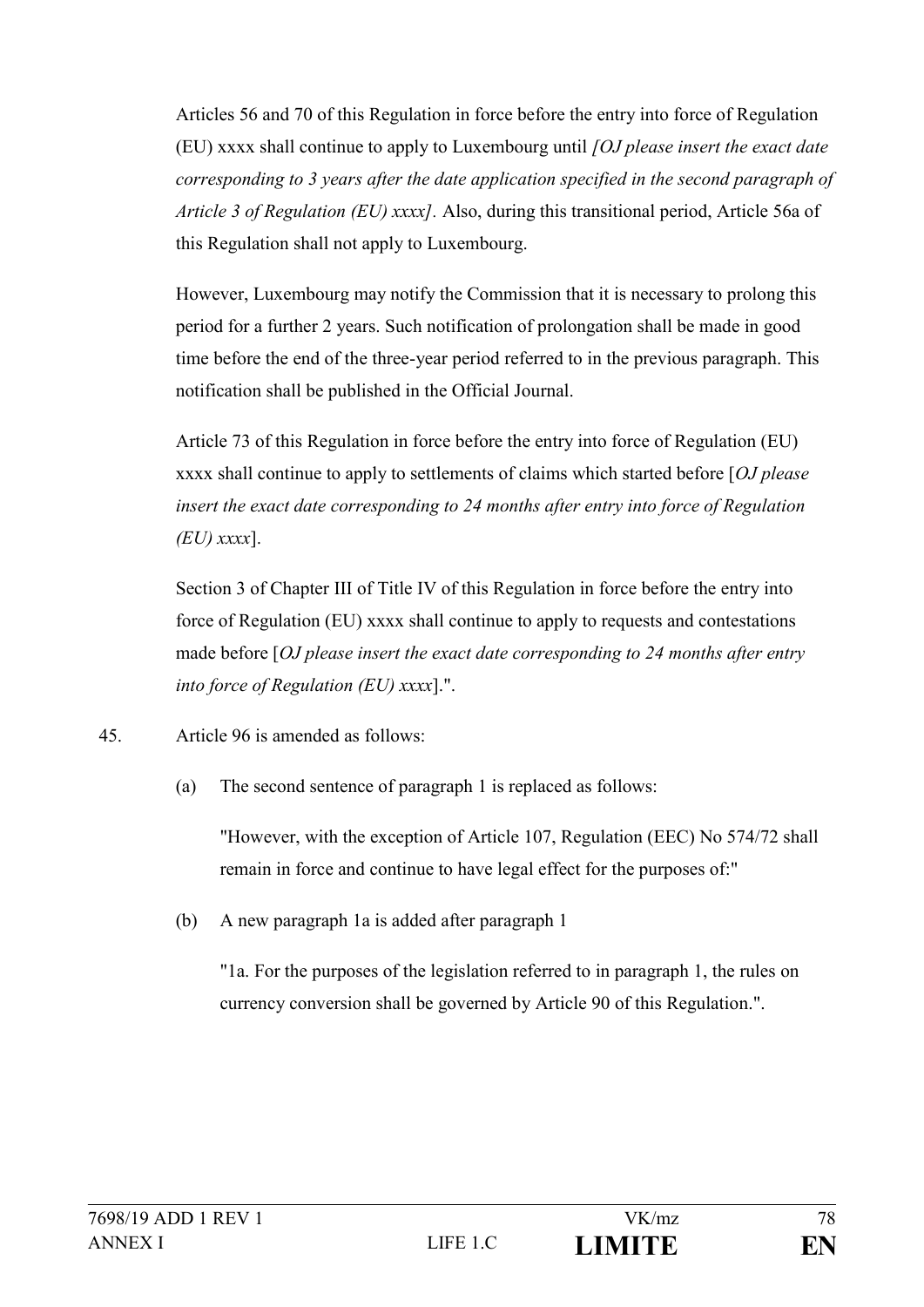### *Article 3*

### **Entry into force and date of application**

This Regulation shall enter into force on the first day of the month following the date of its publication in the *Official Journal of the European Union*.

It shall apply from the date of entry into force of this Regulation, except for the amendments relating to Articles 1, 3, 11(2), 12, 13(4a), 19, 20, 30, 32, 33a, 34, 60a-65, 68, 68b and Annex XII and Annex XIII of Regulation 883/2004 and to Articles 5(1a)-(4), 14(1)-14(5a), 14(10), 14(12), **[…],** 16, 19a, 20(3), 20(4), 23-25, 28, 31, 32, 54a-56, 56a, 67, 70, 73, 77-85 of Regulation 987/2009, which shall apply from [*OJ please insert the exact date corresponding to 24 months after entry into force*].

The change relating to Article 64 of Regulation 987/2009 shall apply from 1 January of the calendar year following the calendar year in which this Regulation entered into force.

This Regulation shall be binding in its entirety and directly applicable in all Member States.

Done at Strasbourg,

*For the European Parliament For the Council*

*The President The President*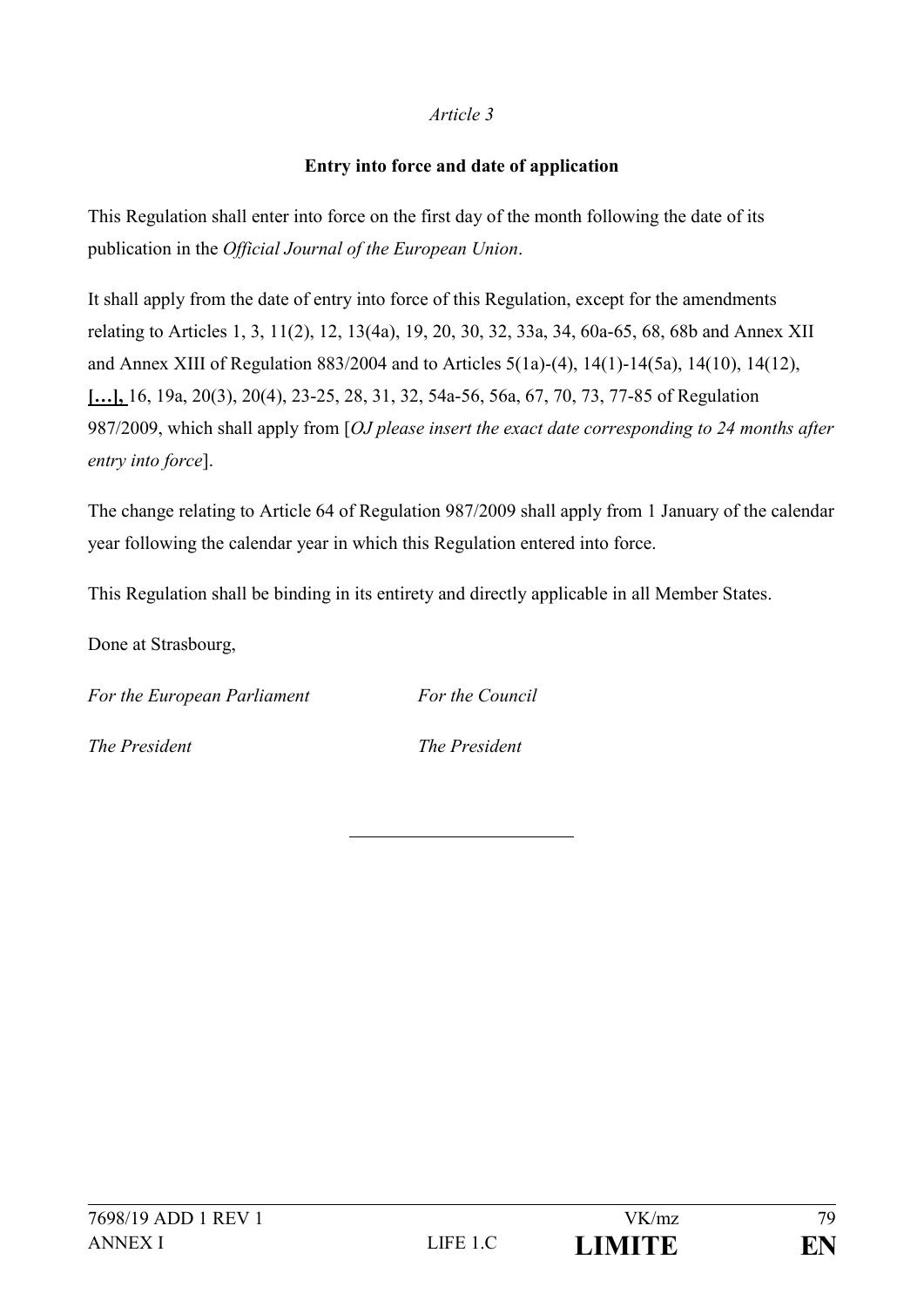# **ANNEX II**

#### **ANNEX TO REGULATION (EU) XXXX**

#### **Annexes to Regulation (EC) No 883/2004 are modified as follows:**

- 1. Annex I is amended as follows:
	- (a) Part I is amended as follows:
		- -i. the section "ESTONIA" is replaced with the following:

"ESTONIA

Maintenance allowances under the Family Benefits Act of 1 January 2017";

i. the section "SLOVAKIA" is replaced by the following:

"SLOVAKIA

Substitute maintenance payments provided under the Act No 201/2008 Coll. on substitute maintenance as amended.";

ii. The section "SWEDEN" is replaced by the following:

"SWEDEN

Maintenance support (Chapters 17-19 of the Social Insurance Code)".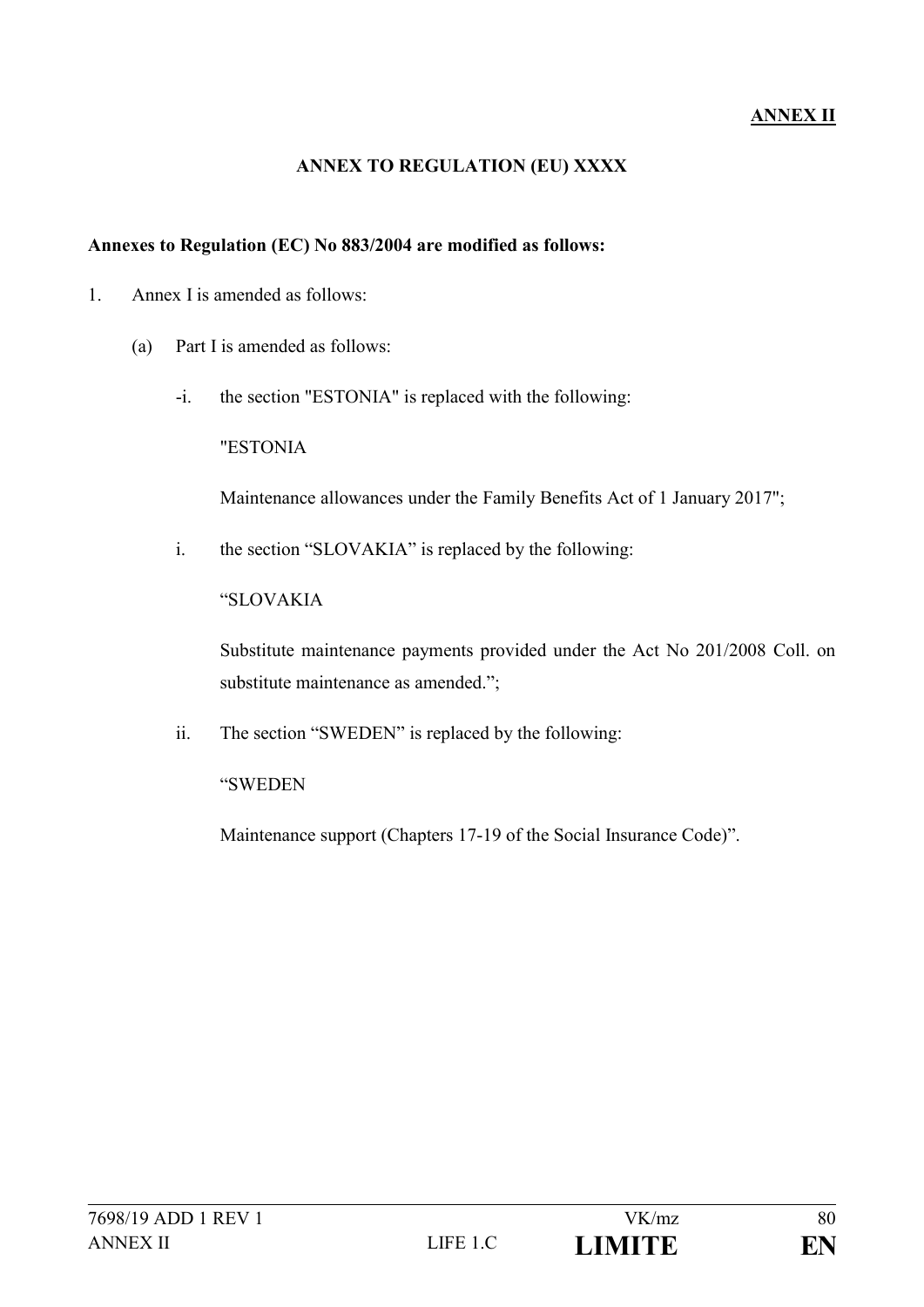- (b) Part II is amended as follows:
	- i. the section "HUNGARY" is deleted;
	- -ii. the section "POLAND" is replaced with the following:

"POLAND

Single payment birth grant (Act on Family Benefits)

One-off benefit for the birth of a child who was diagnosed with a severe and irreversible disability or an untreatable life-threatening illness, which originated in the period of prenatal development of the child or during labour";

- ii. the section "ROMANIA" is deleted;
- -iii. the section "SLOVAKIA" is replaced with the following:

"SLOVAKIA

Childbirth allowance";

iii. a new section is added after the section "FINLAND" with the following content: "SWEDEN

Adoption allowance (Chapter 21 of the Social Insurance Code (2010:110))"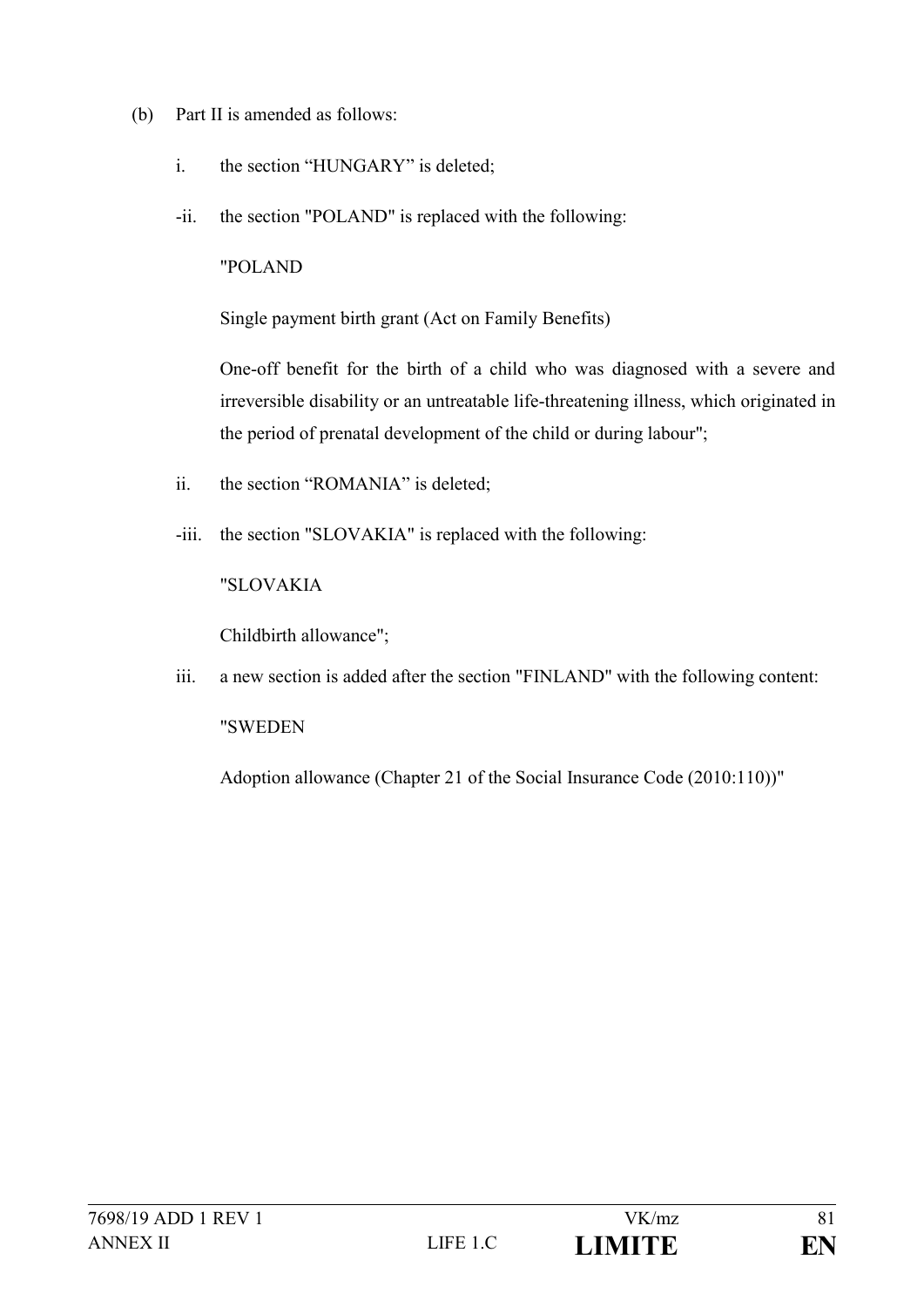- 2. Annex II is amended as follows:
	- i. the section "GERMANY-AUSTRIA" is replaced with the following:

"GERMANY-AUSTRIA

Article  $14(2)(g)$ , (h), (i) and (j) of the Convention on social security of 4 October 1995 (determination of competencies between both countries with regard to former insurance cases and acquired insurance periods); the application of that provision remains restricted to the persons covered by it.";

- ii. the section "SPAIN-PORTUGAL" is deleted.
- 3. In Annex III, the sections "ESTONIA", "SPAIN", "CROATIA", "ITALY", "LITHUANIA", "HUNGARY", "NETHERLANDS", "FINLAND" and "SWEDEN" are deleted.
- 4. Annex IV is amended as follows:
	- (a) the section "ESTONIA" is inserted after "GERMANY";
	- (b) the section "LITHUANIA" is inserted after "CYPRUS";
	- (c) the section "MALTA" is inserted after "HUNGARY";
	- (d) the section "PORTUGAL" is inserted after "POLAND";
	- (e) the section "ROMANIA" is inserted after "PORTUGAL";
	- (f) the section "SLOVAKIA" is inserted after "SLOVENIA"
	- (g) the section "FINLAND" is inserted after "SLOVAKIA";
	- (h) the section "UNITED KINGDOM" is inserted after "SWEDEN".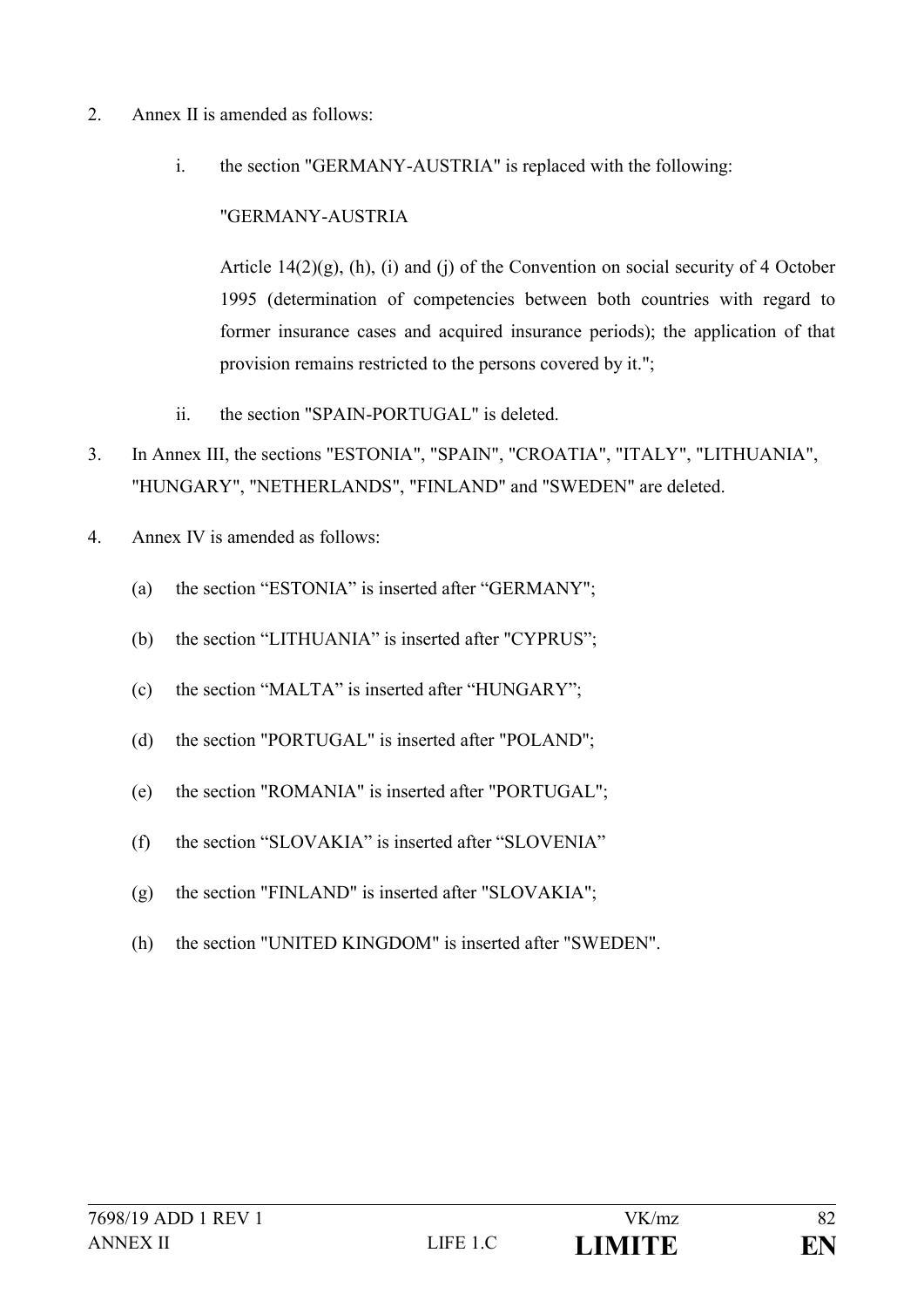- 5. Annex X is amended as follows:
	- (a) the section "CZECH REPUBLIC" is deleted;
	- (b) in the section "GERMANY", paragraph (b) is replaced by the following:

"(b) Benefits to cover subsistence costs under the basic provision for jobseekers in accordance with Book II of the Social Code).";

- (c) in the section "ESTONIA":
	- i. paragraph (a) is deleted;
	- ii. […];
- (d) in the section "HUNGARY", in paragraph (b) ";" is replaced by "." and paragraph (c) is deleted;
- (e) the following section "ROMANIA" is inserted after the section "PORTGUAL":

#### "ROMANIA

Social allowance for pensioners (Government Emergency Ordinance No. 6/2009 establishing minimum guaranteed social pension, endorsed by Law No. 196/2009).";

- (f) the section "SLOVENIA" is deleted;
- (fa) in section "FINLAND", in paragraph (b) ";" is replaced with "." and paragraph (c) is deleted;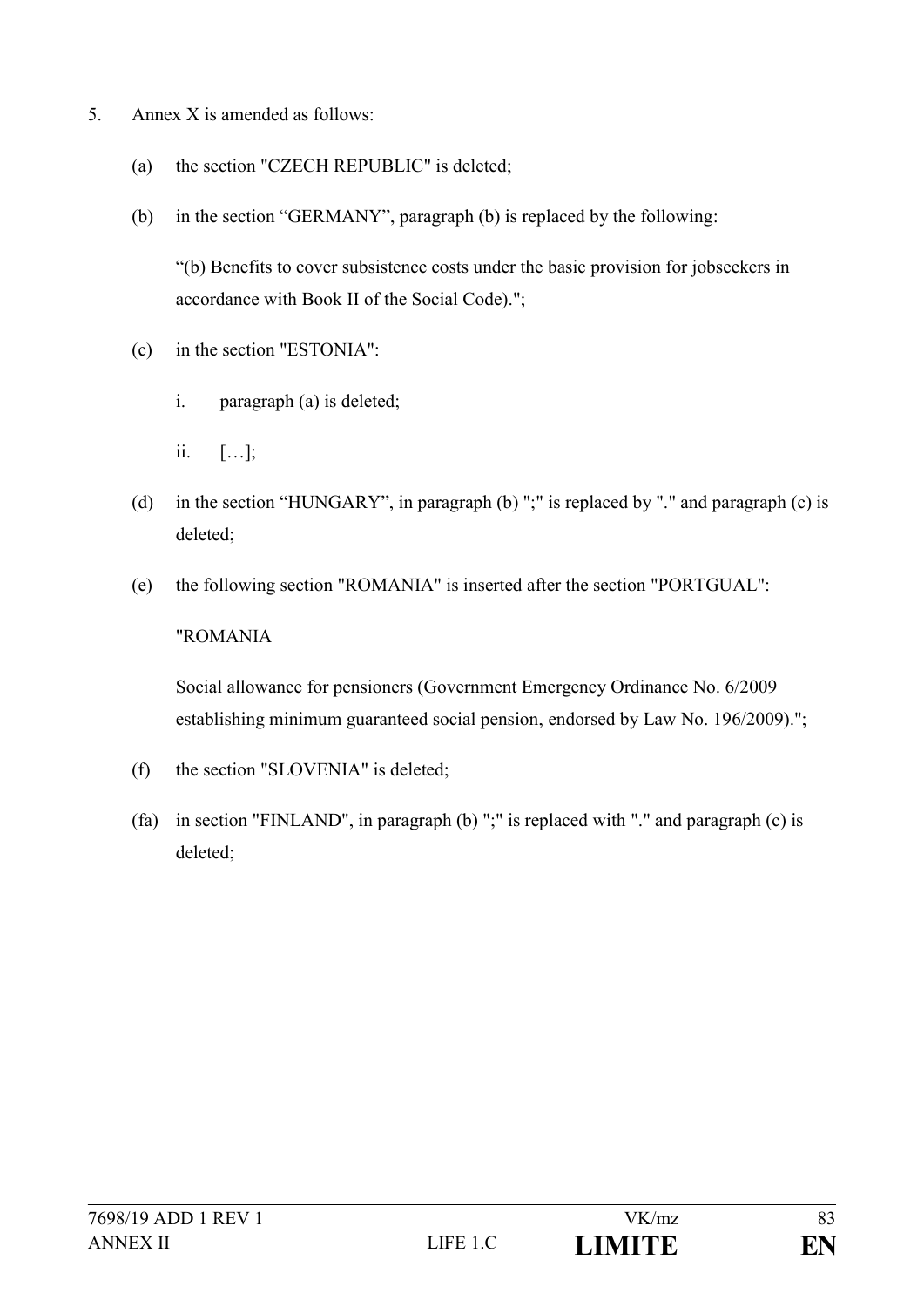(g) the section "SWEDEN" is replaced by:

### "SWEDEN

- (a) Housing supplements for persons receiving a pension (Chapters 99-103 of the Social Insurance Code);
- (b) Maintenance support for the elderly (Chapter 74 of the Social Insurance Code).";
- (h) in the section "UNITED KINGDOM", "." at the end of paragraph (e) is replaced by ";" and the following paragraph is added:
	- "(f) Personal Independence Payment mobility component **(in Great Britain legislation, Part 4 of The Welfare Reform Act 2012 and in Northern Ireland Legislation, Part 5 of the Welfare Reform (Northern Ireland) Order 2015 (S.I. 2015/2006 (N.I. 1))**.".
- 6. Annex XI is amended as follows:
	- (a) In the section "CZECH REPUBLIC", the current paragraph is numbered paragraph "1." and a new paragraph is added after it with the following content:

"2. Notwithstanding Article 5 and 6 of this Regulation, for the purposes of granting the supplementary benefit in respect of insurance periods completed under the legislation of the former Czech and Slovak Federal Republic, solely the insurance periods completed under the Czech legislation can be taken into account in order to meet the condition of at least one year of Czech pension insurance within the defined period after the date of dissolution of the federation (§ 106a, paragraph 1, letter b) of Act No. 155/1995 Col., on pension insurance).";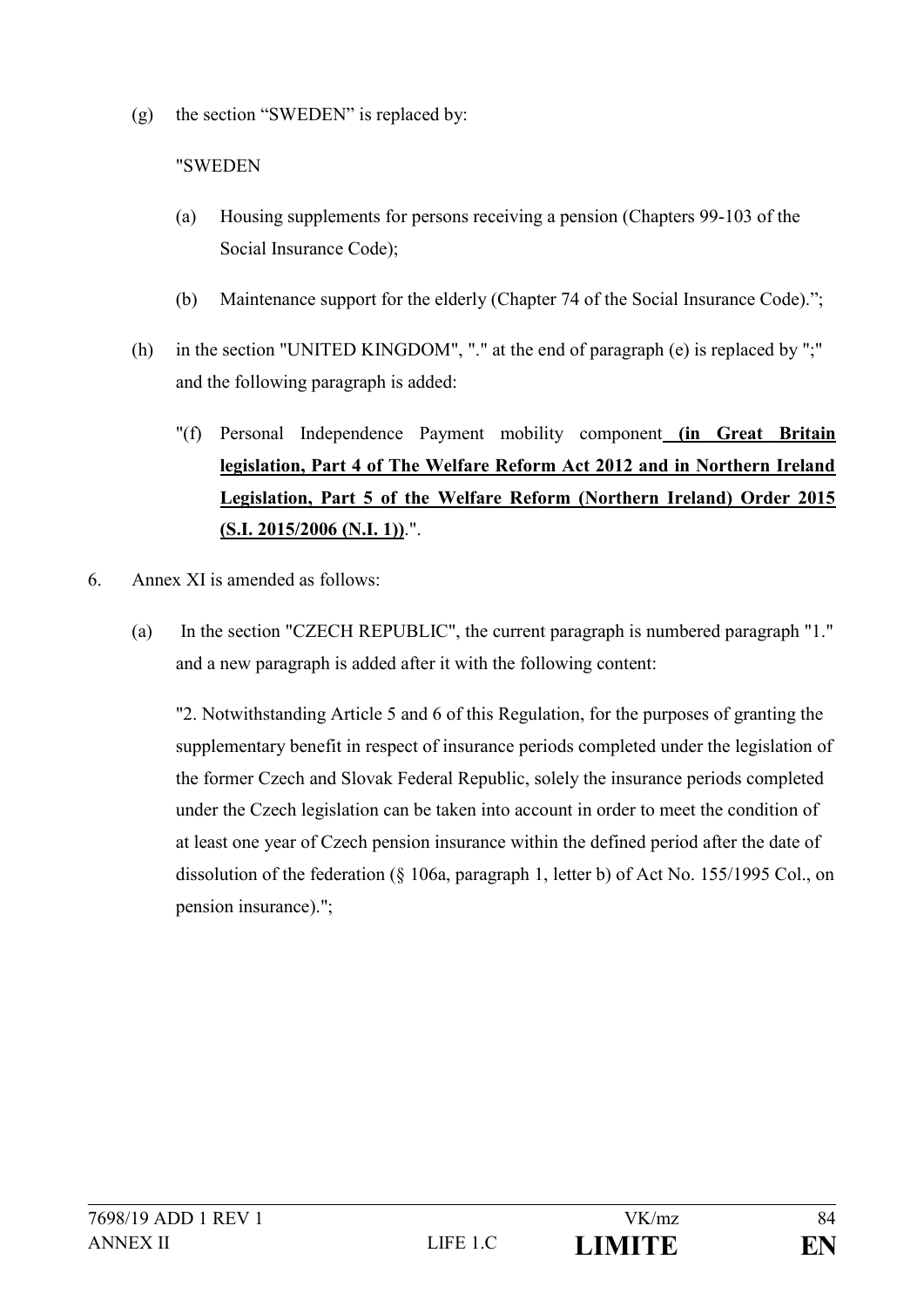### (b) In the section "GERMANY", paragraph 3 is replaced by the following:

"3. For the purpose of granting cash benefits under §47(1) of SGB V, §47(1) of SGB VII and § 24i of SGB V to insured persons who live in another Member State, German insurance schemes calculate net pay, which is used to assess benefits, as if the insured person lived in Germany, unless the insured person requests an assessment on the basis of the net pay which he actually receives. For the purpose of granting parental leave benefit under the Federal Parental Allowance and Parental Leave Act (BEEG) to persons living in another Member State, the competent institution for German parental leave benefit shall calculate the average monthly earned income under §§2c to 2f of the Act, which is used to assess benefits, as if the person lived in Germany. In doing so, if tax bracket IV is applicable under the second sentence of §2e(3) of BEEG because the beneficiary was not classified in any German tax bracket during the assessment period, he may request that the parental leave benefit be assessed on the basis of his actual net income taxed in the Member State of residence.";

(c) In the section "ESTONIA", the current paragraph is numbered paragraph 1 and a new paragraph (2) is inserted:

"2. For the purpose of calculating *pro rata* work ability allowance in accordance with Article 52(1)(b) of this Regulation, the periods of residence completed in Estonia will be taken into account starting from the age of 16 until the contingency occurred.";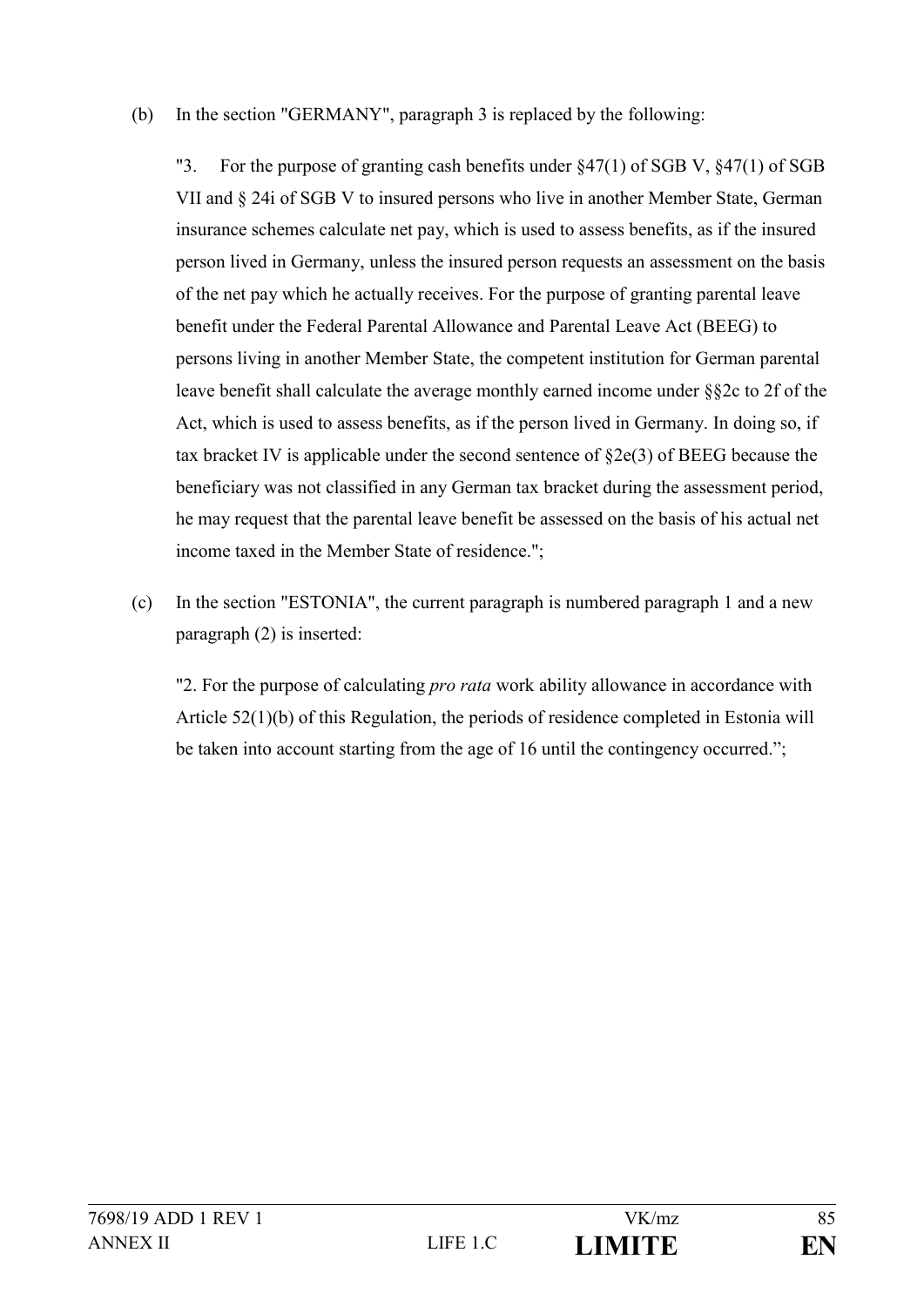(ca) The section "MALTA" is replaced with the following: "MALTA

# Special provisions for civil servants

(a) Solely for the purposes of the application of Articles 49 and 60 of this Regulation, persons employed under the Malta Armed Forces Act (Chapter 220 of the Laws of Malta), the Police Act (Chapter 164 of the Laws of Malta), the Prisons Act (Chapter 260 of the Laws of Malta) and the Civil Protection Act (Cap 411 of the Laws of Malta) shall be treated as civil servants.

(b) Pensions payable under the above Acts and under the Pensions Ordinance (Chapter 93 of the Laws of Malta) shall, solely for the purposes of Article 1(e) of the Regulation, be considered as 'special schemes for civil servants'.";

- (d) The section "NETHERLANDS" is amended as follows:
	- i. paragraph 1(c) is replaced with the following:

"(c) The provisions of the Zorgverzekeringswet (Health Care Insurance Act) and the Wet langdurige zorg (Longterm care act) concerning liability for the payment of contributions shall apply to the persons referred to in point (a) and the members of their families. In respect of members of the family, the contributions shall be levied on the person from whom the right to health care is derived with the exception of the members of the family of military personnel living in another Member State, who shall be levied directly.";

ii. paragraph 1(d) is replaced with the following:

"(d) The provisions of the Zorgverzekeringswet (Health Care Insurance Act) concerning late insurance shall apply *mutatis mutandis* in the event of late registration with the CAK (Central Administration Institution) in respect of the persons referred to in point  $1(a)(ii)$ .";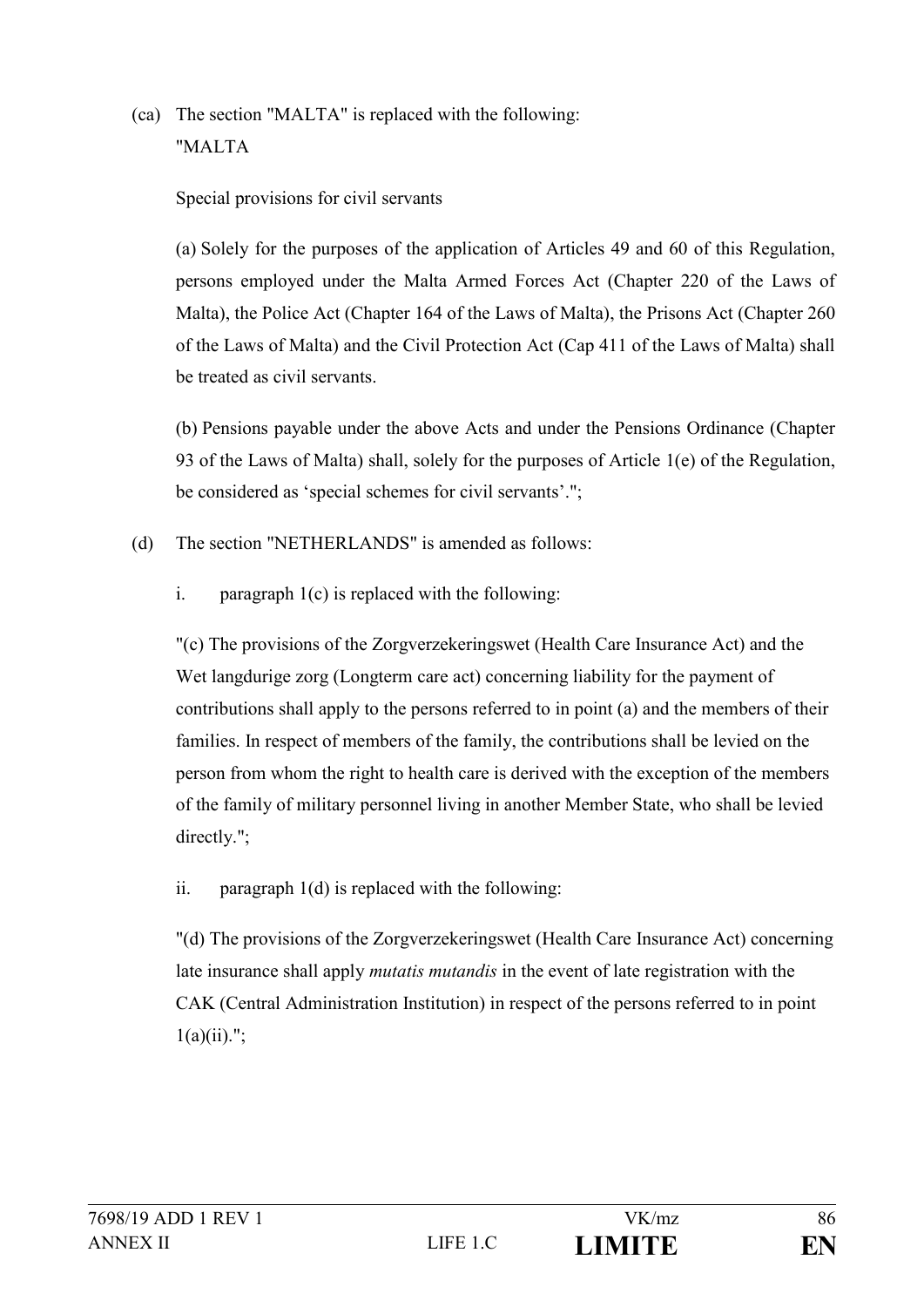#### iii. paragraph 1(e) is replaced with the following:

"(e) Persons entitled to benefits in kind by virtue of the legislation of a Member State other than the Netherlands who reside in the Netherlands or stay temporarily in the Netherlands shall be entitled to benefits in kind in accordance with the policy offered to insured persons in the Netherlands by the institution of the place of residence or the place of stay, taking into account Article 11(1), (2) and (3), Article 19(1) and Article 20 (1) of the Zorgverzekeringswet (Health Care Insurance Act), as well as to benefits in kind provided for by the Wet langdurige zorg (Longterm care act).";

iv. paragraph 1(f) is replaced with the following:

"(f) For the purposes of Articles 23 to 30 of this Regulation, the following benefits (in addition to pensions covered by Title III, Chapters 4 and 5 of this Regulation) shall be treated as pensions due under Dutch legislation:

— pensions awarded under the ABP privatization Act (Wet privatisering ABP);

— pensions awarded under the Enabling Military Pensions Act (Kaderwet militaire pensioenen);

benefits for incapacity for work awarded under the Act on benefits for incapacity for work for military personnel (Wetarbeidsongeschiktheidsvoorziening militairen) (Military Personnel Incapacity for Work Act);

— pensions awarded under the Railway pension fund privatization Act (Wet privatisering Spoorwegpensioenfonds);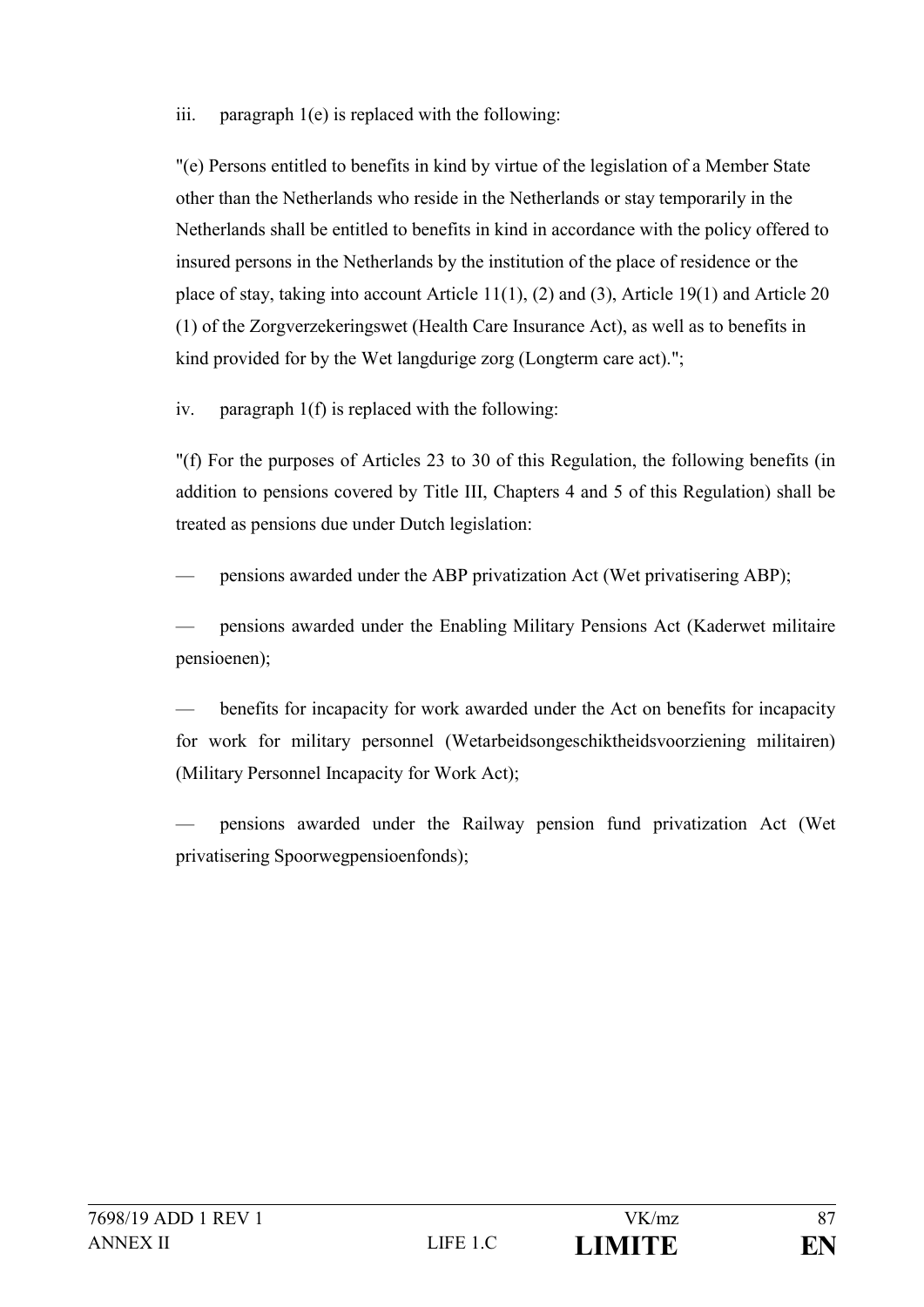— pensions awarded under the Reglement Dienstvoorwaarden Nederlandse Spoorwegen (Regulation governing conditions of employment of the Netherlands Railway Company),

— benefits awarded to persons before reaching the legal pensionable age pursuant to a pension scheme, the object of which is to provide benefits for employed persons and former employed persons in their old age, or a benefit in the event of premature exit from the labour market pursuant to a regulation under an official or a collective labour agreement concerning premature exit from the labour market or a regulation concerning premature exit from the labour market for persons aged 55 or over,

benefits awarded to military personnel and civil servants under a scheme applicable in the event of redundancy, superannuation and early retirement;

— benefits awarded to surviving relatives, receiving survivors' benefits under one or more of the abovementioned regulations;

— other collective invalidity -, old-age- and survivors` pensions according to a pension agreement or pension regulation within de meaning of the Pensionsact (Pensioenwet).";

v. the following paragraph is inserted after paragraph 1(f):

"(fa) Any person as referred to in Article 69(1) of the Zorgverzekeringswet (Health Care Insurance Act) who, on the last day of the month preceding that in which he/she reaches the age of 65, is receiving a pension or a benefit treated, on the basis of point (f) of this section, as a pension payable under Dutch legislation, shall be regarded as a pension claimant for the purposes of Article 22 of this Regulation until he/she reaches the pensionable age referred to in Article 7a of the Algemene Ouderdomswet (General Old Age Pensions Act).";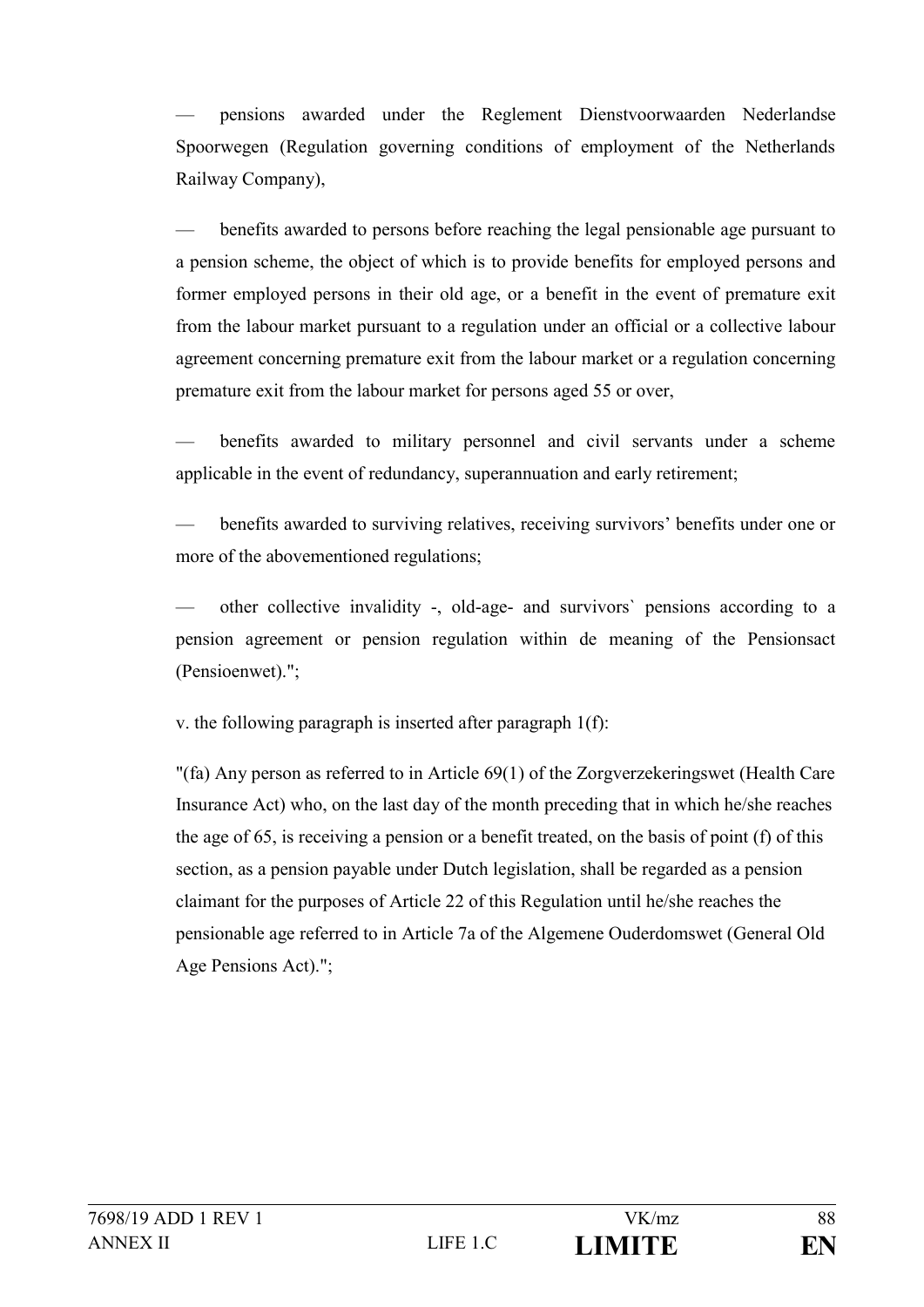### vi. paragraph 1(h) is replaced with the following:

"(h) For the purposes of Article 18(1) of this Regulation, the persons referred to in point  $1(a)(ii)$  of this Annex who stay temporarily in the Netherlands shall be entitled to benefits in kind in accordance with the policy offered to insured persons in the Netherlands by the institution of the place of stay, taking into account Article 11(1), (2) and (3), 19(1) and Article 20 (1) of the Zorgverzekeringswet (Health Care Insurance Act), as well as to benefits in kind provided for by the Wet langdurige zorg (Longterm care act).";

(e) The following section "SLOVAKIA" is inserted after the section "AUSTRIA":

# "SLOVAKIA

Notwithstanding Article 5 and 6 of this Regulation, for the purposes of granting the supplementary benefit in respect of insurance periods completed under the legislation of the former Czech and Slovak Federal Republic, solely the insurance periods completed under the Slovak legislation can be taken into account in order to meet the condition of at least one year of Slovak pension insurance within the defined period after the date of dissolution of the federation (*§ 69b, paragraph 1, letter b) of Act No. 461/2003 Col., on Social Insurance*).";

- (f) In the section "SWEDEN":
	- i. paragraphs 1 and 2 are deleted;
	- ii. in paragraph 3, "(Act 2000:798)" is replaced by:

"(Chapter 6 of the Act on the Implementation of the Social Insurance Code concerning Chapters 53–74)";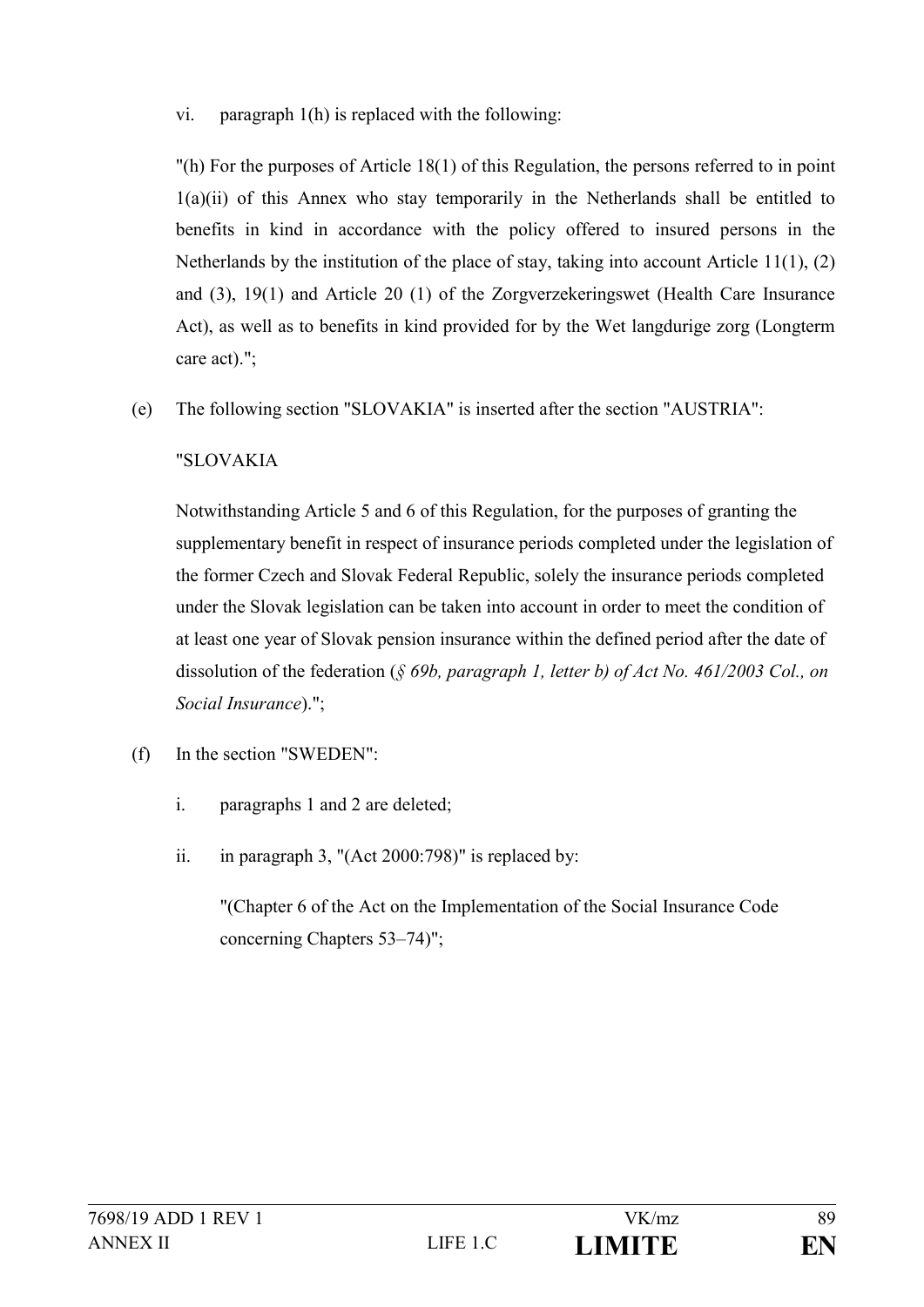- iii. in paragraph 4:
	- in the heading, the reference to "Chapter 8 of the Lag (1962:381) om allmän forsäkring (the National Insurance Act)" is replaced by "Chapter 34 of the Social Insurance Code";
	- in paragraph (b), the reference to "Chapter 8, paragraphs 2 and 8 of the abovementioned Act", is replaced by "Chapter 34, Sections 3, 10 and 11 of the above-mentioned Act" and the reference to "the Act on income-based old-age pension (1998:674)" is replaced by "Chapter 59 of the Social Insurance Code";
- iv. in paragraph 5 (a), the reference to "(Act 2000:461)" is replaced by "(Chapter 82 of the Social Insurance Code)".
- (g) In the section "UNITED KINGDOM":
	- i. paragraphs 1 and 2 are replaced by the following:

"1. Where, in accordance with United Kingdom legislation, a person who reached pensionable age before 6 April 2016 may be entitled to a retirement pension if:

(a) the contributions of a former spouse or civil partner are taken into account as if they were that person's own contributions; or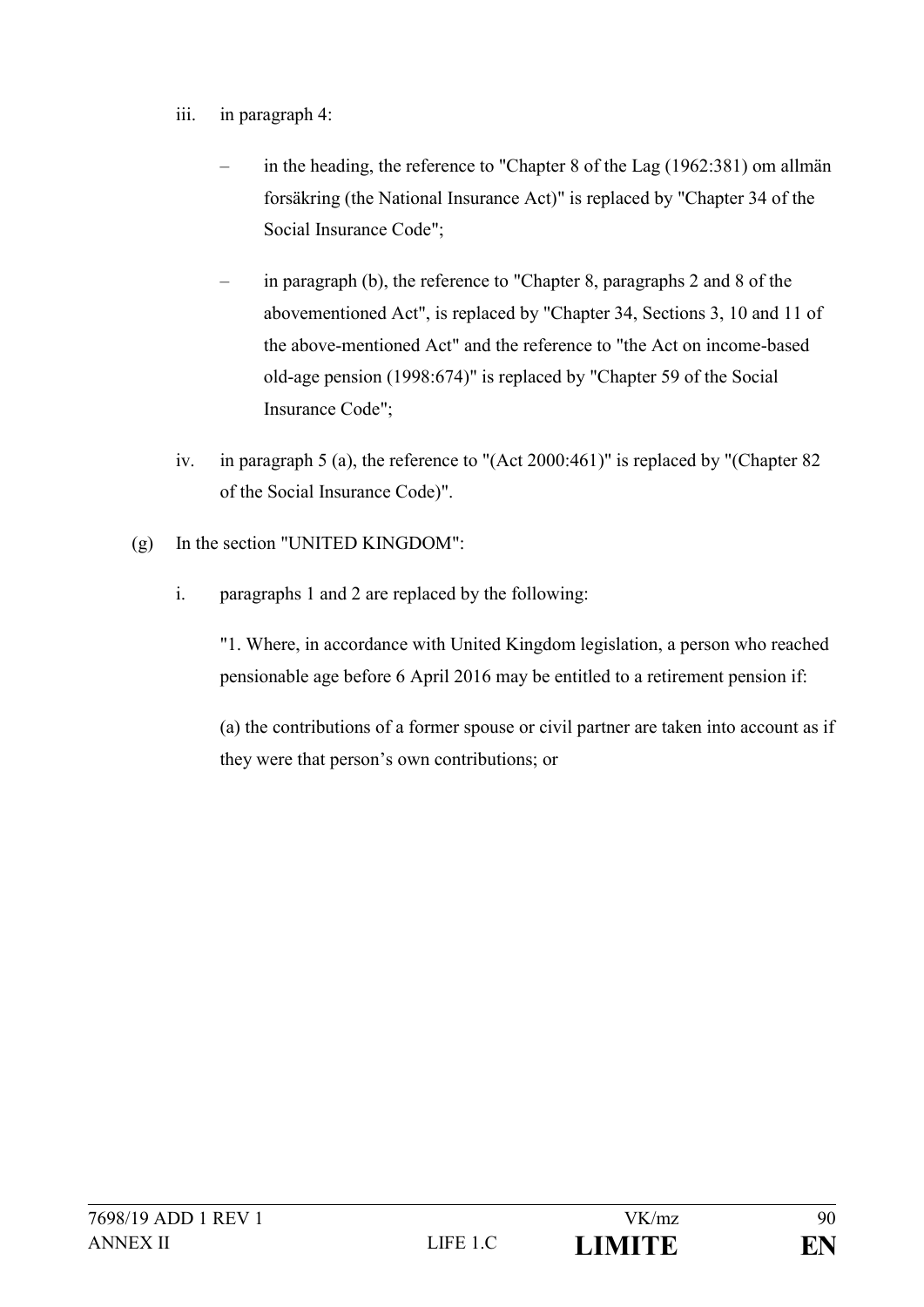(b) the relevant contribution conditions are satisfied by that person's spouse, civil partner, former spouse or former civil partner, then provided, in each case, that the spouse or civil partner or former spouse or civil partner is or had been exercising an activity as an employed or self- employed person, and had been subject to the legislation of two or more Member States, the provisions of Chapter 5 of Title III of this Regulation shall apply in order to determine entitlement under United Kingdom legislation. In this case, references in the said Chapter 5 to 'periods of insurance' shall be construed as references to periods of insurance completed by:

(i) a spouse, civil partner, former spouse or former civil partner where a claim is made by:

- a married person or civil partner, or
- a person whose marriage or civil partnership has terminated otherwise than by the death of the spouse or civil partner; or

(ii) a former spouse or civil partner, where a claim is made by:

- a widow, widower or civil partner who immediately before pensionable age was not entitled to widowed parent's allowance, or
- a widow whose husband died before 9 April 2001 who immediately before pensionable age was not entitled to widowed mother's allowance, widowed parent's allowance or widow's pension, or who is only entitled to an agerelated widow's pension calculated pursuant to Article  $52(1)(b)$  of this Regulation, and for this purpose 'age-related widow's pension' means a widow's pension payable at a reduced rate in accordance with section 39(4) of the Social Security Contributions and Benefits Act 1992.

This point does not apply to persons who reach pensionable age on or after 6 April 2016.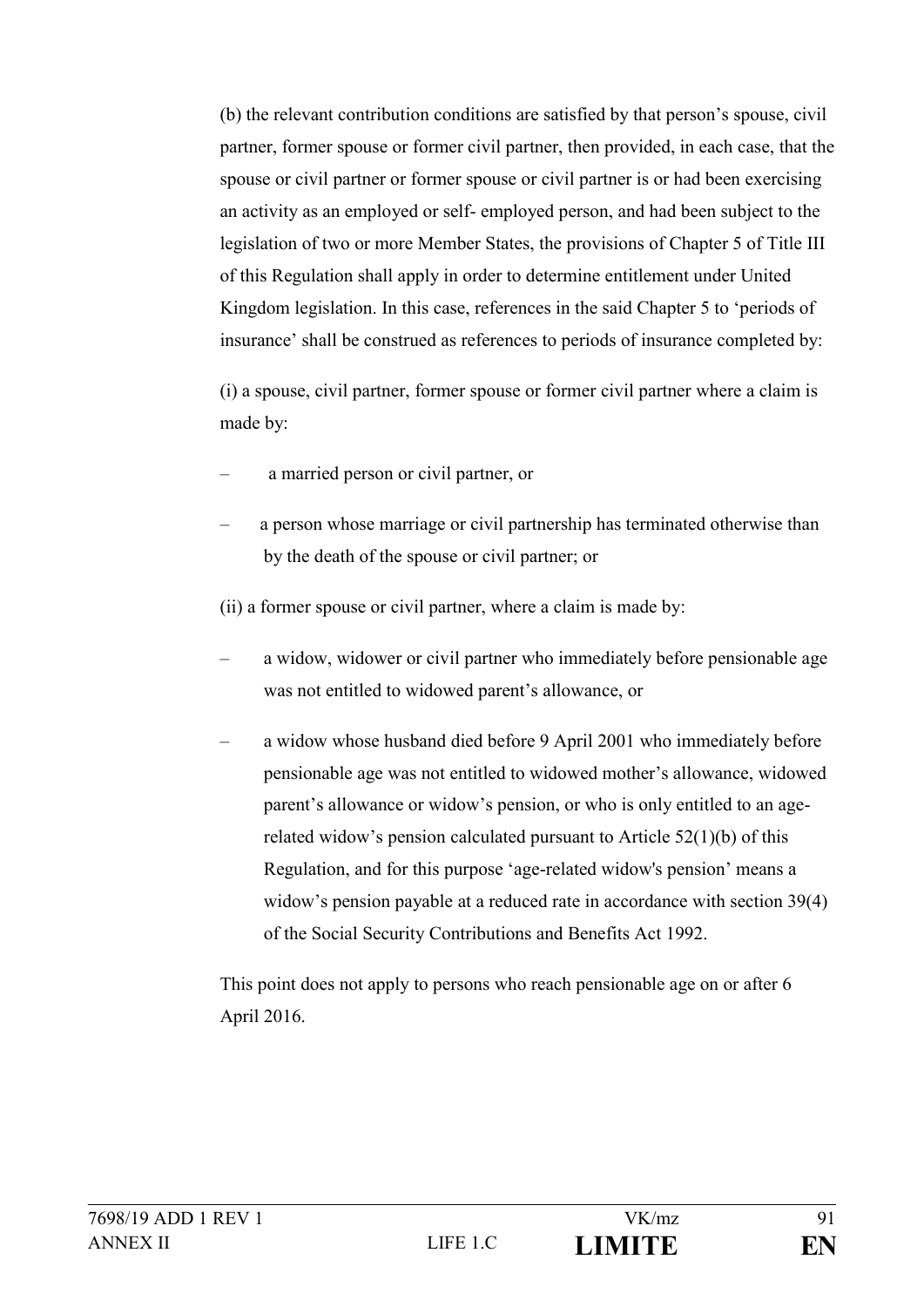- 2. For the purposes of applying Article 6 of this Regulation to the provisions governing entitlement to attendance allowance, carer's allowance, and disability living allowance and personal independence payment, a period of employment, self-employment or residence completed in the territory of a Member State other than the United Kingdom shall be taken into account in so far as is necessary to satisfy conditions as to required periods of presence in the United Kingdom, prior to the day on which entitlement to the benefit in question first arises."
- ii. paragraph 4 is replaced by:

"4. Where Article 46 of this Regulation applies, if the person concerned suffers incapacity for work leading to invalidity while subject to the legislation of another Member State, the United Kingdom shall, for the purposes of Section 30A (5) of the Social Security Contributions and Benefits Act 1992, Part 1 of the Welfare Reform Act 2007 or the corresponding Northern Ireland provisions, take account of any periods during which the person concerned has received, in respect of that incapacity for work:

- (i) cash sickness benefits or wages or salary in lieu thereof, or
- (ii) benefits within the meaning of Chapters 4 and 5 of Title III of this Regulation granted in respect of the invalidity which followed that incapacity for work, under the legislation of the other Member State,

as though they were periods of, as appropriate, short-term incapacity benefit paid in accordance with Sections 30A (1)-(4) of the Social Security Contributions and Benefits Act 1992, Employment and Support Allowance (Assessment phase) paid in accordance with Part 1 of the Welfare Reform Act 2007 or corresponding Northern Ireland provisions.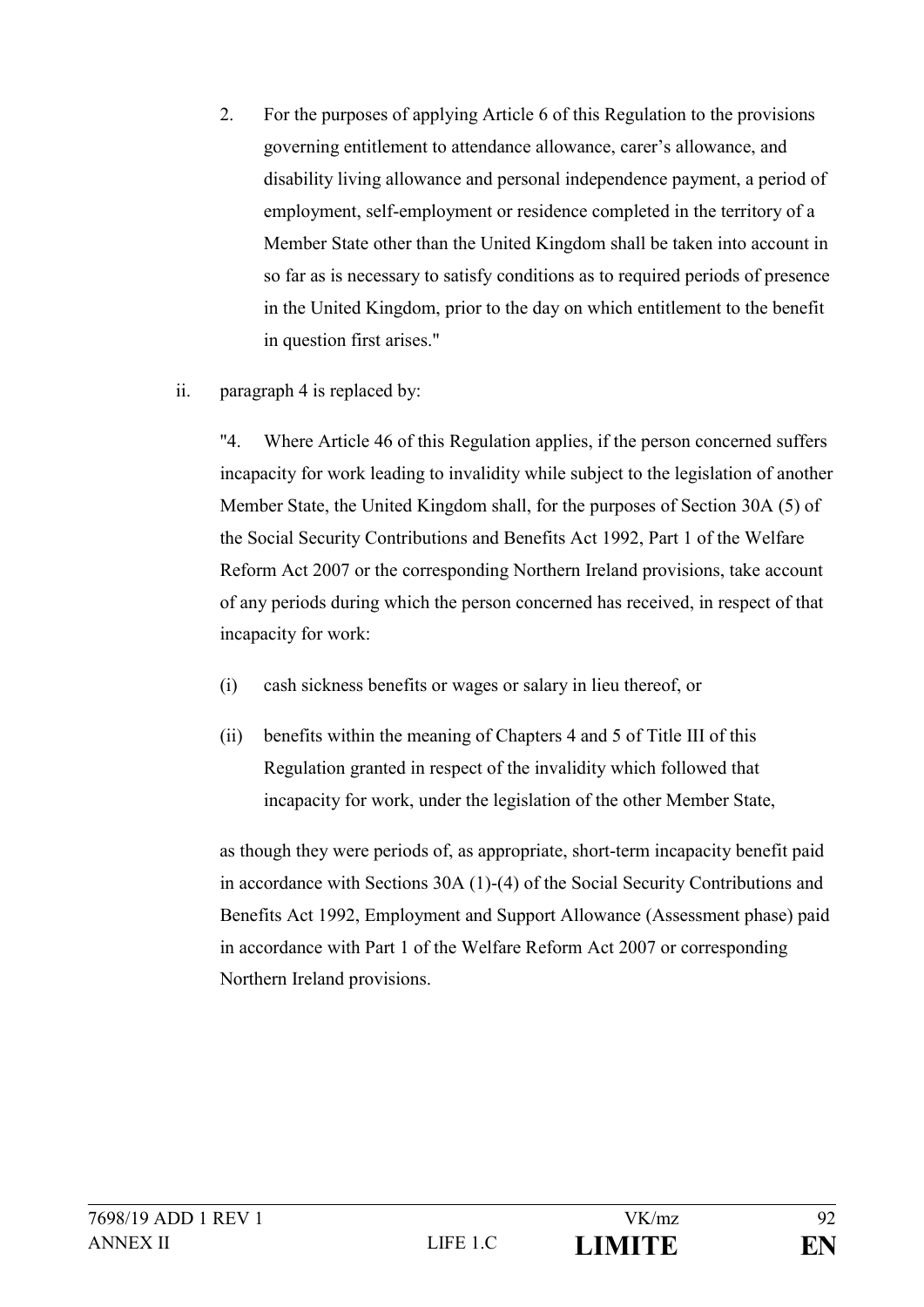In applying this provision, account shall only be taken of periods during which the person would have been incapable of work within the meaning of the United Kingdom legislation.".

7. After Annex XI, the following Annexes are inserted:

# "ANNEX XII

# LONG-TERM CARE BENEFITS PROVIDED IN DEROGATION FROM ARTICLE 33A(2)

(Article 33a(2))

# AUSTRIA

Long-term care benefit in cash (Federal Long-Term care benefit Act, BGBI. I Nr. 110/1993 as amended) granted as a result of accidents at work or occupational diseases is coordinated under Chapter 2 of Title III – Benefits in respect of accidents at work and occupational diseases.

### FRANCE

(a) Constant attendance allowance (Social Security Code, Article L.355-1) is coordinated under the Chapter 4 of Title III – Invalidity benefits or under the Chapter 5 of Title III – Old age benefit, depending of the benefit the care supplement is paid in addition to.

(b) Supplementary benefit for constant attendance (Social Security Code, Article L.434-2) is coordinated under Chapter 2 of Title III – Benefits in respect of accidents at work and occupational diseases.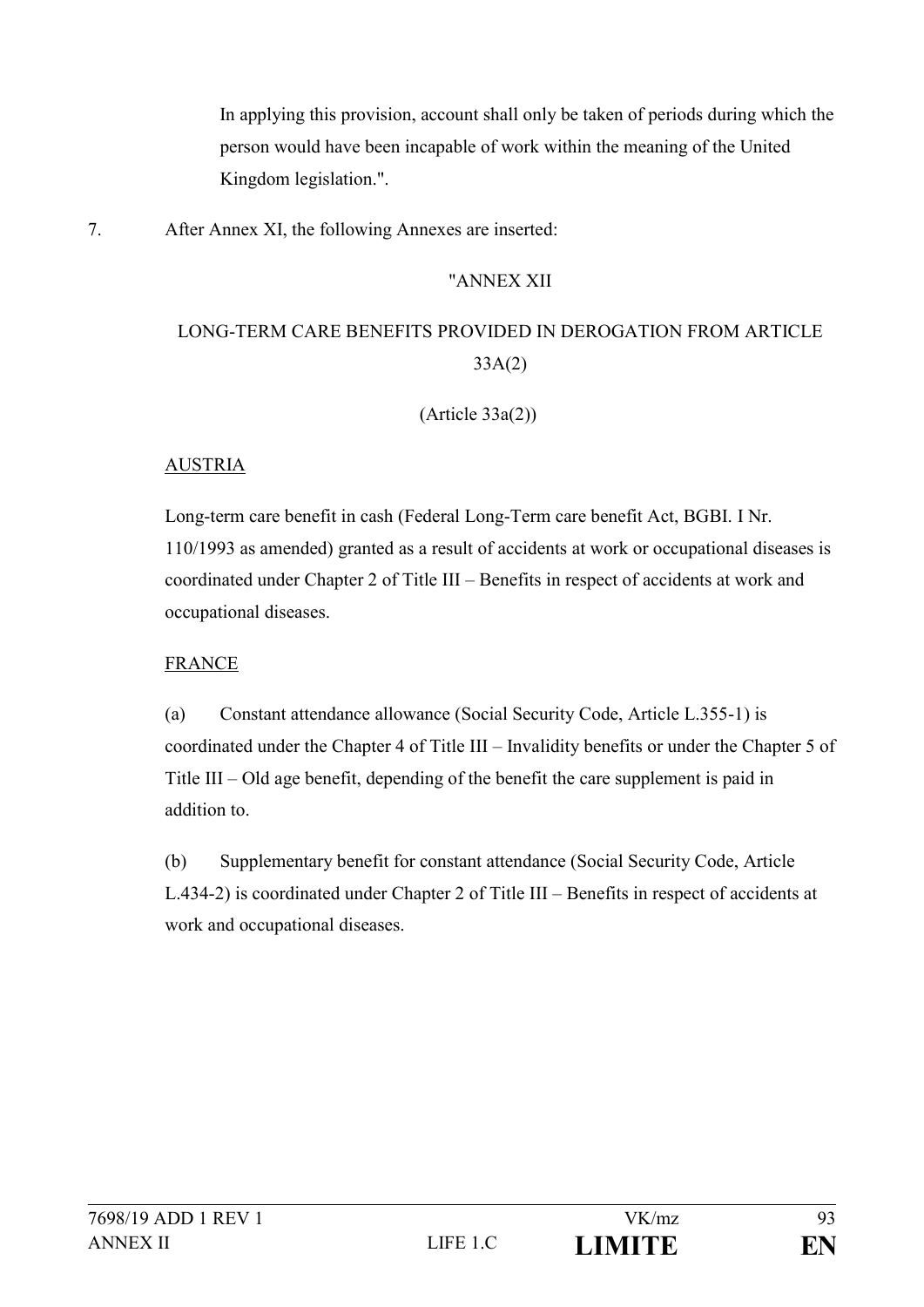### **GERMANY**

Long term care benefits in respect of accidents at work and occupational diseases (Book VII of the German Social Code paragraph 44) is coordinated under Chapter 2 of Title III – Benefits in respect of accidents at work and occupational diseases.

#### POLAND

Care supplement (The Act of 17 December 1998 on old-age and invalidity benefits from the Social Insurance Fund) is coordinated under Chapter 4 of Title III – Invalidity benefits or under Chapter 5 of Title III – Old age benefit, depending on the benefit that the care supplement is paid in addition to.";

#### "ANNEX XIII

# FAMILY BENEFITS IN CASH INTENDED TO REPLACE INCOME DURING CHILD-RAISING PERIODS

#### (Article 68b)".

Part I Family benefits in cash which are intended to replace income during periods of child-raising<sup>12</sup>

 $(Article 68b(1))$ 

 $12<sup>°</sup>$ <sup>12</sup> Cyprus, Greece, Malta, Ireland, Netherlands and United Kingdom indicated that they do not consider any of their family benefits to qualify as family benefits in cash intended to replace income during periods of child raising (*please note that this footnote is inserted only for*  information purposes and that it will not be included in the final text when published in the *OJ).*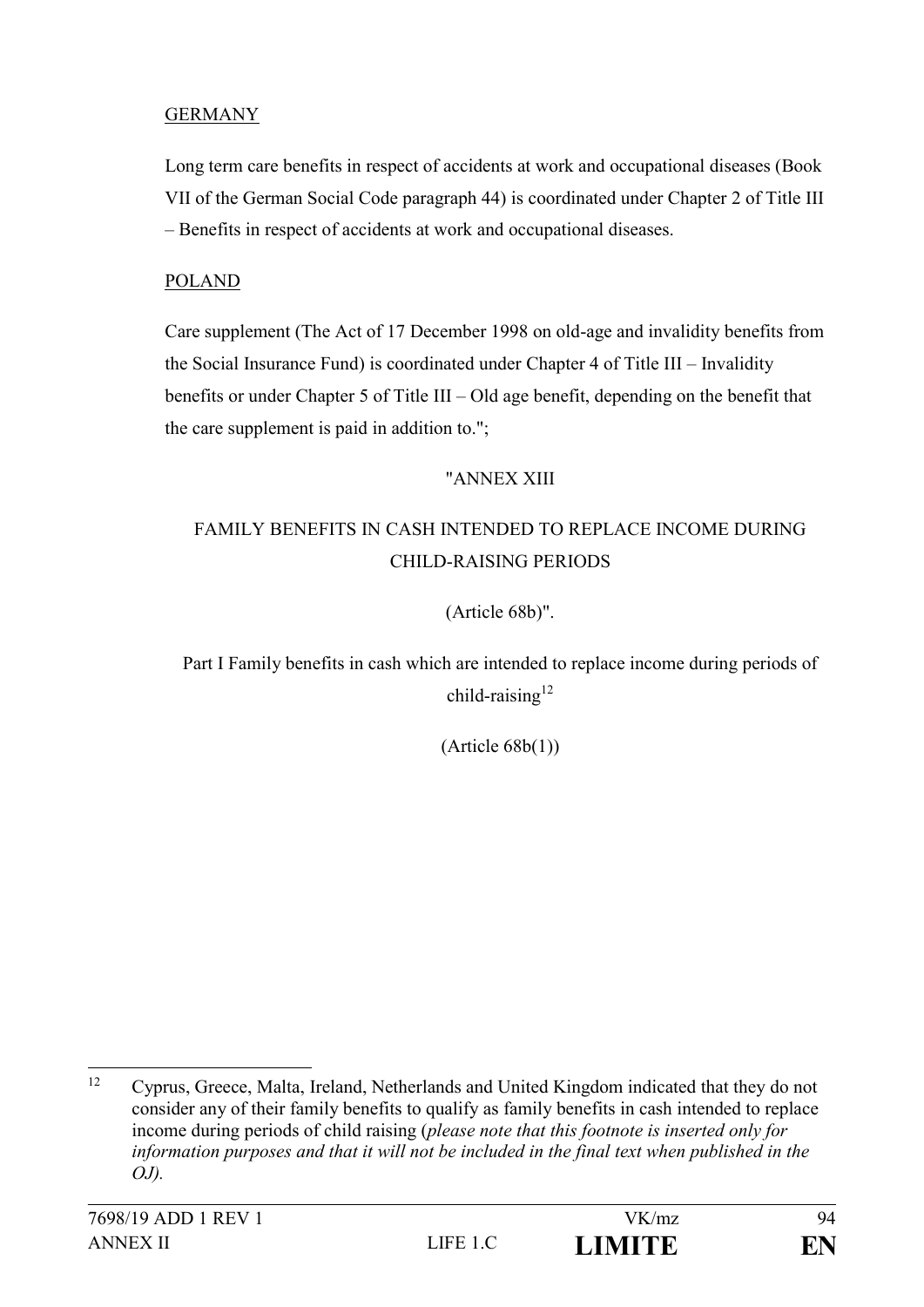### AUSTRIA

- (a) Flat-rate Childcare Allowance (Childcare Allowance Act, 2001/103)
- (b) Childcare Allowance as replacement of gainful income (Childcare Allowance Act, 2001/103)
- (c) Partner bonus (Childcare Allowance Act, 2001/103)

#### BELGIUM

Right to parental leave in the framework of professional career break (Royal Decree of 29/10/1997 concerning the introduction of a parental leave in the framework of a professional career break)

#### BULGARIA

(a) Pregnancy and child birth benefit (Social Insurance Code, promulgated SG No. 110 from 17.12.1999, in force since 1 January 2000) starting from the  $6<sup>th</sup>$  month of age of the child

(b) Benefit upon Adoption of a Child between 2 and 5 Years of Age (Social Insurance Code, promulgated SG No. 110 from 17.12.1999, in force since 1 January 2000)

(c) Benefit for raising a small child (Social Insurance Code, promulgated SG No. 110 from 17.12.1999, in force since 1 January 2000)

#### CZECH REPUBLIC

Parental Allowance (State Social Support Act no. 117/1995 Coll., as amended)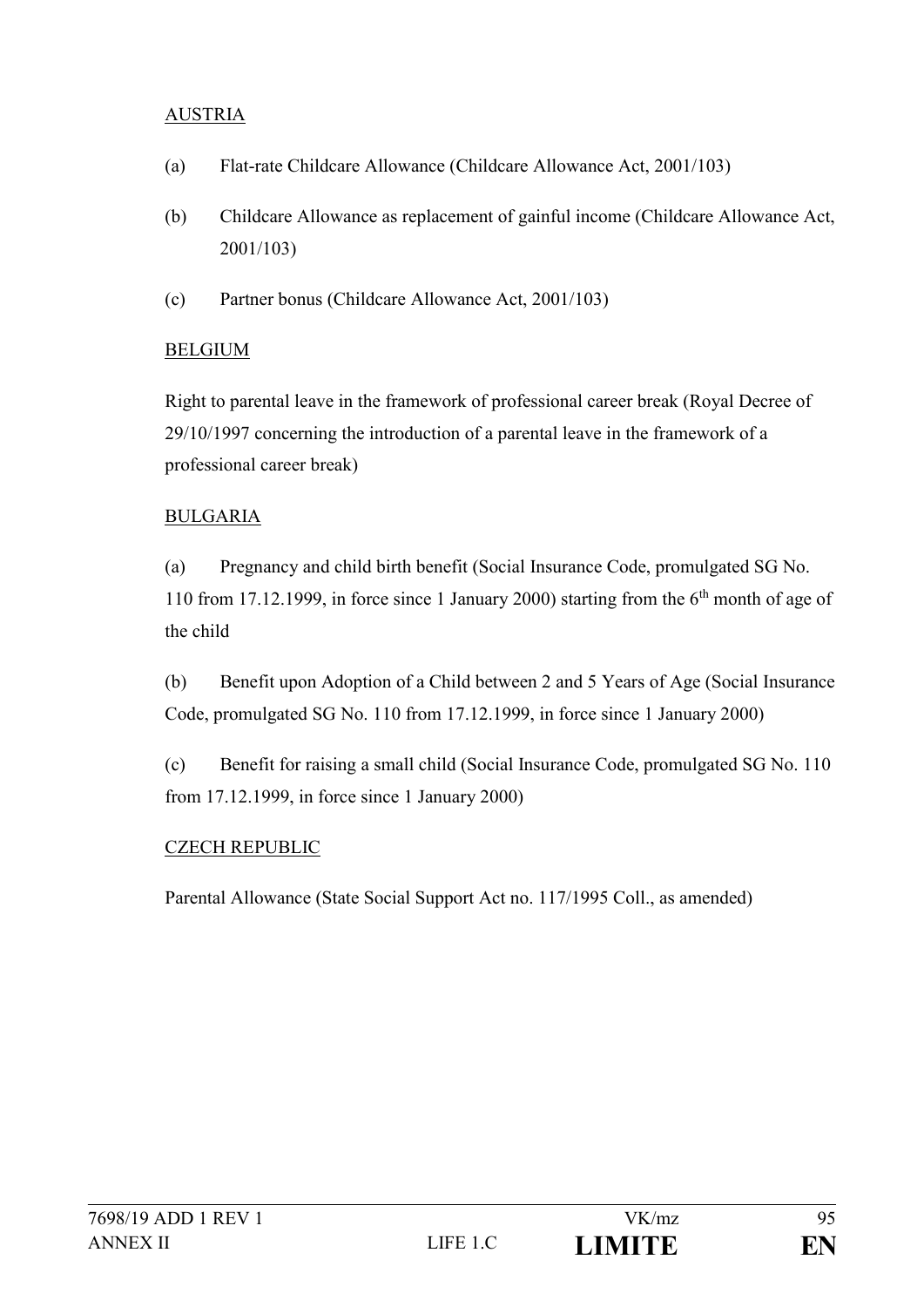### DENMARK

(a) Pay Refund (Act on Maternity Equalization Scheme for the private sector) starting from the 15th week after the birth

(b) Maternity and Paternity Benefits in cash (Consolidation Act on Entitlement to leave and Benefits in the Event of Childbirth) starting from the 15th week after the birth

#### ESTONIA

Parental Benefit (Family Benefits Act of 15 June 2016)

### FINLAND

Parental Allowance (Sickness Insurance Act, 1224/2004)

# FRANCE

(a) The complement of free choice of activity applicable (children born/adopted before 1stJanuary 2015) (Article 60-II of Social Security Financing Act for 2004)

(b) The shared child-rearing benefit (PREPARE) (children born on the 1stJanuary 2015 or after) (Article 8-I-7° - Act No. 2014-873 of 4 August 2014 for real equality between women and men)

# GERMANY

Parental Allowance (Parental Allowance and Parental Leave Act)

# **HUNGARY**

Child care fee (Act LXXXIII of 1997 on the Services of the Compulsory Health Insurance System)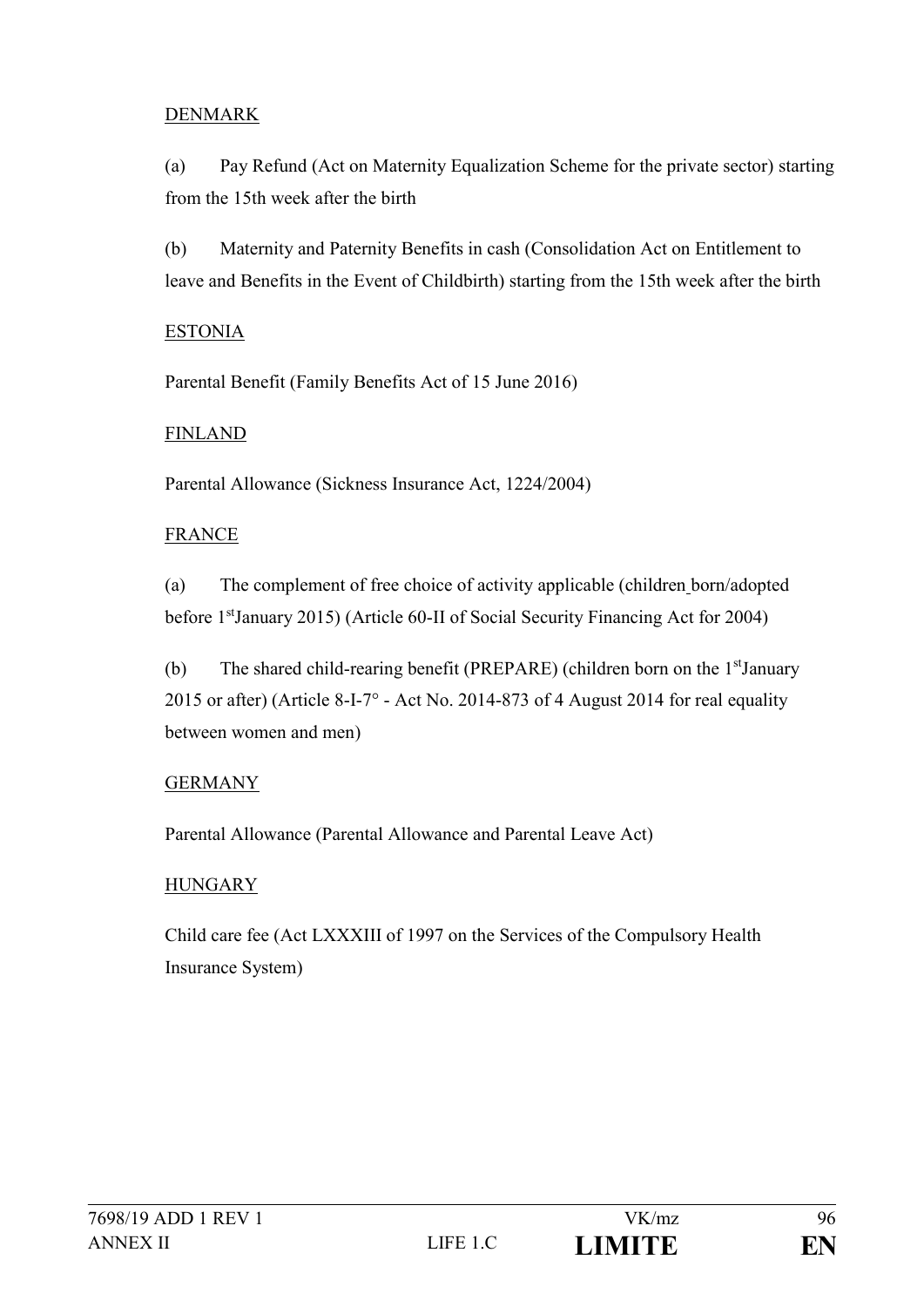# ITALY

Allowance for parental leave (Legislative Decree of 26 March 2001, n. 151)

# LATVIA

Parents' benefit (Law On Maternity and Sickness Insurance of 06.11.1995)

# LITHUANIA

Childcare benefit (Law of the Republic of Lithuania of 21 December 2000 on Sickness and Maternity Social Insurance No IX-110; as amended)

# LUXEMBOURG

Parental Leave Replacement Income (Law of 3rd November 2016 reforming parental leave)

# POLAND

(a) A supplement to the family allowance for child care in the period of parental leave (Act Of 28 November 2003 on Family Benefits)

(b) Parental Benefit (Act of 28 November 2003 on family benefits)

# PORTUGAL

(a) Parental allowance (Decree-Laws No 89/2009 of 9 April 2009, and No 91/2009 of 9 April 2009) starting from  $7<sup>th</sup>$  week after the childbirth

(b) Extended parental allowance (Decree-Laws No 89/2009 of 9 April 2009, and No 91/2009 of 9 April 2009)

(c) Adoption allowance (Decree-Laws No 89/2009 of 9 April 2009, and No 91/2009 of 9 April 2009)